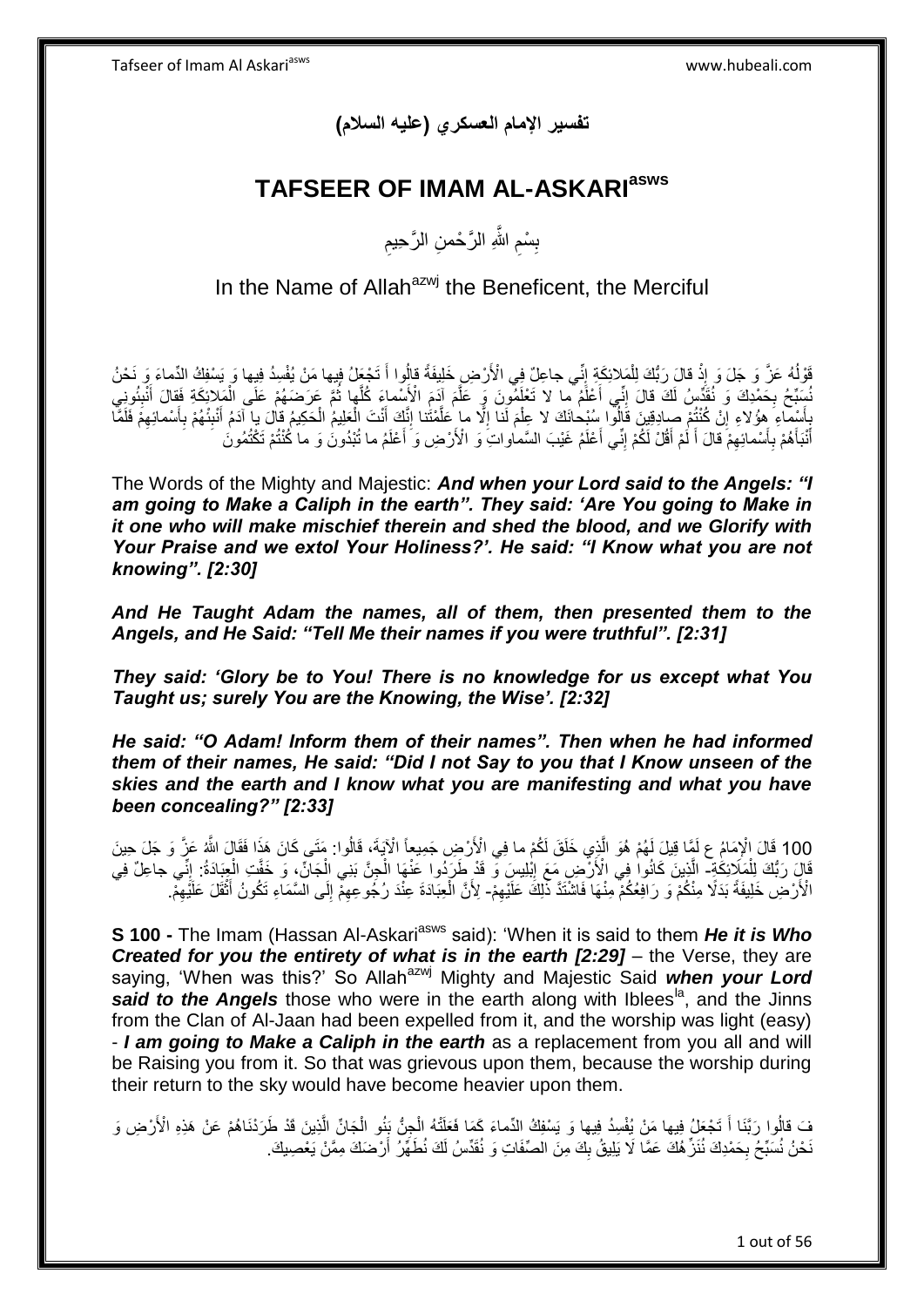So *they said: Are You going to Make in it one who will make mischief therein and shed the blood* – just as the Jinn of the Clan of Al-Jaan had done, those whom we had expelled from this earth *and we Glorify with Your Praise* – we are far above from what is not worthy of Your<sup>azwj</sup> Attributes **and we extol Your Holiness** – We cleanse the Your<sup>azwj</sup> earth from the ones who disobey You<sup>azwj</sup>.

قَالَ اللَّهُ تَعَالَى: إِنِّي أَعْلَمُ ما لا تَعْلَمُونَ إِنِّي أَعْلَمُ مِنَ الصَّلَاحِ الْكَائِنِ- فِيمَنْ أَجْعَلُهُ بَذَلًا مِنْكُمْ مَا لَا تَعْلَمُونَ. وَ أَعْلَمُ أَيْضاً أَنَّ اً<br>ا ֺ֧֧֧֧֦֧֧֧֧֧֧֦֧֦֧֧֦֧֧֧֧֧֦֧֧֧֧֧֧֚֚֚֚֚֚֚֚֚֚֚֚֝֝֬֓֡֡֡֡֡֬֓֓֡֡֡֡֡֬֓֟֓֡֟֓֡֟֓֡֡֡֬֓֩֓֓֓֓֓<br>֧֧֪֧֪֧֜֝֩֞ ْ ِ َ ِ ا<br>ا َ َ َ فِيكُمْ مَنْ هُوَ كَافِرٌ فِي بَاطِنِهِ [مَا] لَا تَعْلَمُونَّهُ- وَ هُوَ إِبْلِيسُ لَعَنَّهُ النَّهُ-ِ

Allah<sup>azwj</sup> the Exalted Said *I Know what you are not knowing* – l<sup>azwj</sup> Know from the correctness of the existing beings among the ones  $I^{azwj}$  would Make him as a replacement from you all *what you are not knowing*. And lazwj Know as well that among you all there is one who is an unbeliever inwardly - *what you are not*  knowing – it, and he is Iblees<sup>la</sup>, may Allah<sup>azwj</sup> Curse him<sup>la</sup>.

ُمَّ قَالَ: وَ عَلَّمَ آدَمَ الْأَسْماءَ كُلَّها أَسْمَاءَ أَنْبِيَاءِ النُّهِ، وَ أَسْمَاءَ مُحَمَّدٍ ص وَ عَلِيٍّ وَ فَاطِمَةَ وَ الْحَسَنِ وَ الْحُسَنِ، وَ الطَّيِّبِينَ مِنْ َ **!** َ َ ه ُ ِ ْ ْ الِهِمَا، وَ أَسْمَاءِ خِيَارٍ شِيعَتِهِمْ وَ عُتَاةِ أَعْدَائِهِمْ ثُمَّ عَرَضَهُمْ عَرَضَ مُحَمَّداً وَ عَلِيّاً وَ الْأَئِمَّةَ عَلَى الْمَلائِكَةِ أَيْ عَرَضَ أَشْبَاحَهُمْ ِ َ ِ ِ َ ِ َ َ ْ رَ هُمْ أَنْوَارٌ فِيَ الْأَظِلَّةِ. َ ه

Then He<sup>azwj</sup> Said *And He Taught Adam the names, all of them* - The names of the Prophets<sup>as</sup> of Allah<sup>azwj</sup> and the names of Muhammad<sup>saww</sup> and Ali<sup>asws</sup> and (Syeda) Fatima<sup>asws</sup> and Al-Hassan<sup>asws</sup> and Al-Husayn<sup>asws</sup> and the goodly from their<sup>asws</sup> Progeny<sup>asws</sup> and good Shias of theirs<sup>asws</sup> and their<sup>asws</sup> hardened enemies *then presented them* - presented Muhammad<sup>saww</sup> and Ali<sup>asws</sup> and the Imams<sup>asws</sup> *to the* **Angels** – i.e., their<sup>asws</sup> resemblances, and they<sup>asws</sup> were *'Anwaar'* Lights in the shadows.

فَقالَ أَنْبِئُونِي بِأَسْماءِ هؤُلاءِ إِنْ كُنْتُمْ صادِقِينَ إِنَّ جَمِيعَكُمْ تُسَبِّحُونَ وَ تُقَدِّسُونَ وَ إِنَّ تَرْكَكُمْ هَاهُذَا أَصْلَحُ مِنْ إِيرَادِ مَنْ بَعْدَكُمْ ِ َ ِ َ **∶** ِ َ ِ ِ أَيْ فَكَمَا لَمْ تَغْرِفُوا غَيْبَ مَنَّ [فِي] خِلَالِكُمْ- فَالْحَرِيُ أَنْْ لَا تَعْرِفُوا الْغَيْبَ الَّذِيَ لَمْ يَكُنْ، كَمَا لَا تَعْرِفُونَ أَسْمَاءَ أَشْخَاصٍ ِ ِ ْ ْ ِ َ َ ِ ه تَرَوْنَهَا.

And He Said: Tell Me their names if you were truthful - The entirety of you are glorifying and extolling the Holiness and you are neglecting over here the suitability of the ones after you  $-$  i.e., so just as you are not recognising the unseen  $-$  the one who in your midst (Iblees<sup>la</sup>) – it is appropriate that you will not be recognising the unseen which has yet to come into existence, just as you are not recognising the names of the personalities<sup>asws</sup> you are seeing.

قَالَتِ الْمَلَائِكَةُ: سُبْحانَكَ لا عِلْمَ لَنا إِلَّا ما عَلَّمْتَنا- إِنَّكَ أَنْتَ الْعَلِيمُ الْحَكِيمُ [الْعَلِيمُ] بِكُلِّ شَيْءٍ، الْحَكِيمُ الْمُصِيبُ فِي كُلِّ فِعْلٍ. ه ِ ْ ْ ْ ْ َ ِ ِ ْ ْ

The Angels said: *They said: Glory be to You! There is no knowledge for us except what You Taught us; surely You are the Knowing, the Wise [2:32]* - The Knower of everything, the Wise, the Correct in all His $^{azw}$  Deeds.

قالَ اللَّهُ عَنَّ وَ جَلَّ: يا آدَمُ أَنْبِئْ هَؤُلَاءِ الْمَلَائِكَةَ بِأَسْمَائِهِمْ: أَسْمَاءِ الْأَنْبِيَاءِ وَ الْأَئِمَّةِ فَلَمًا أَنْبَأَهُمْ فَعَرَفُوهَا أَخَذَ عَلَيْهِمُ الْعَهْدَ، وَ **∶** َ َ ِ َ ِ َ **∶** ِ َ ْ الْمِيثَاقَ بِالْإِيمَانِ بِهِمْ، وَ النَّفْضِيلِ لَهُمْ. ِ **∶** ة<br>أ ْ

Allah<sup>azwj</sup> the Mighty and Majestic (Said): O Adam! Inform them of their names -The names of the Prophets<sup>as</sup> and the Imams<sup>asws</sup>. Then when he had informed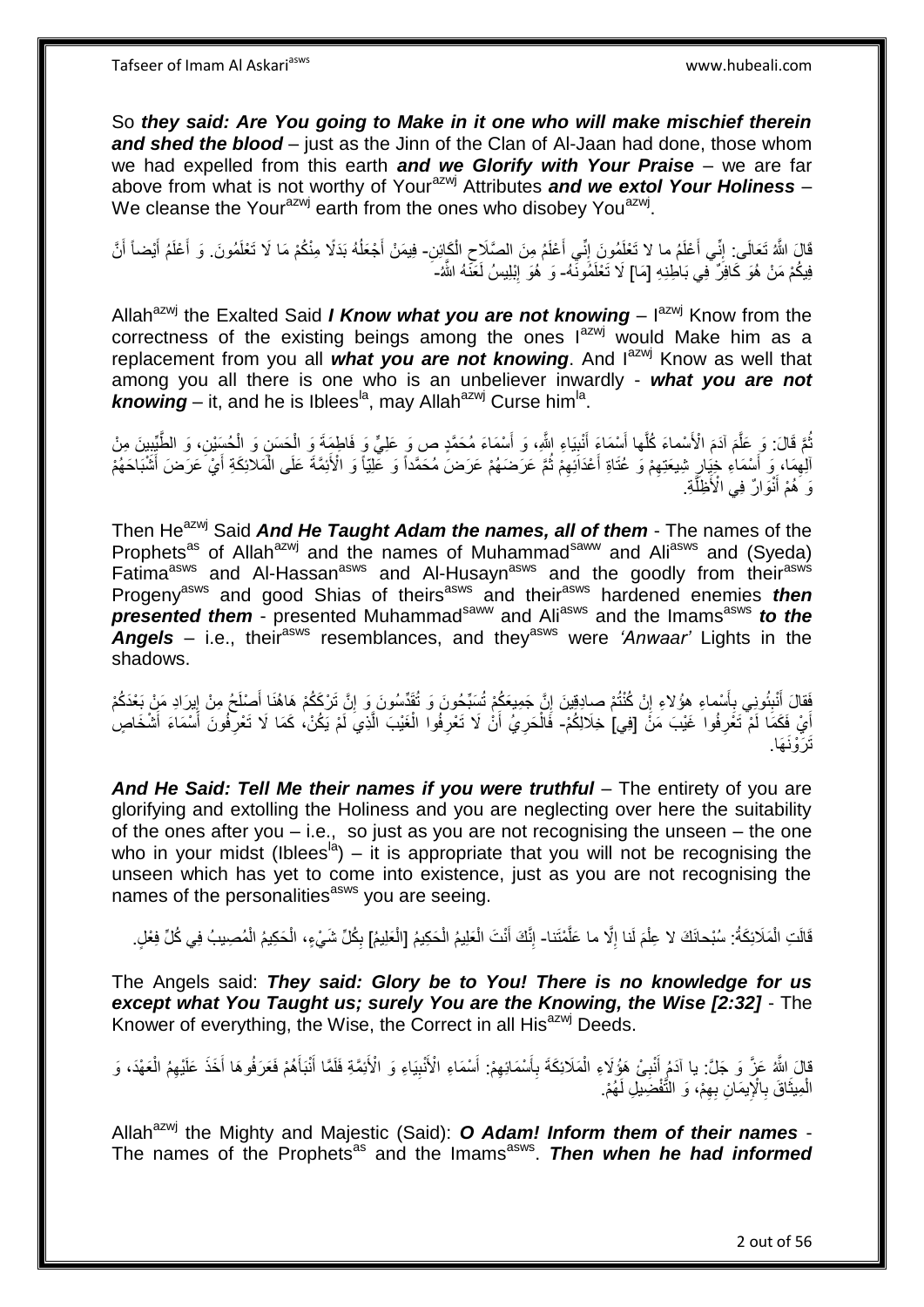*them of their names*, they recognised them<sup>asws</sup> and the Pact was Taken upon them, and the Covenant, with the believing in them<sup>asws</sup> and of preferring them<sup>asws</sup>.

قَالَ اللَّهُ تَعَالَى عِنْدَ ذَلِكَ: أَ لَمْ أَقُلْ لَكُمْ إِنِّي أَعْلَمُ غَيْبَ السَّماواتِ وَ الْأَرْضِ ٍ سِرَّهُمَا وَ أَعْلَمُ ما تُبْدُونَ وَ ما كُنْتُمْ تَكْتُمُونَ [وَ ] َ ِ َ لَ َ َ ِ مَا كَانَ يَخْتَقِدُهُ إِبْلِيسُ مِنَ الْإِبَاءِ عَلَى آدَمَ إِنْ أُمِرَ بِطَاعَتِهِ، وَ إِهْلَاكِهِ إِنْ سُلِطَ عَلَيْهِ. وَ مِنِ اعْتِقَادِكُمْ أَنَّهُ لَا أَحَدٌ يَأْتِي بَعْدَكُمْ إِلَا<br>وَأَمُرُ يَعْبُدُهُ إِبْرِيدِهِ ا<br>ا יֲ<br>י ِ ِ ِ ِ ْ َ َ وَ أَنْتُمْ أَفْضَلُ مِنَّهُ. بَلْ مُحَمَّدٌ وَ آلُهُ الْطَّيِّبُونَ أَفْضَلُ مِنْكُمُ، الَّذِينَ أَنْبَأَكُمْ آدَمُ بِأَسْمَائِهِمْ. َ ِ َ **∶** َ َ ه َ ُ

Allah<sup>azwj</sup> the Exalted Said during that **Did I not Say to you that I Know unseen of** *the skies and the earth* – their secrets - *and I know what you are manifesting*  and what you have been concealing? – and what Iblees<sup>la</sup> believed in from the refusal upon Adam<sup>as</sup> if  $I^{azwj}$  were to Command with obeying him<sup>as</sup>, and his<sup>as</sup> destroying him<sup>as</sup> if he<sup>la</sup> was to (allowed to) overcome upon him<sup>as</sup>, and from your beliefs that there would be no one coming after you all except and you would be superior than him. But, Muhammad<sup>saww</sup> and his<sup>saww</sup> goodly Progeny<sup>asws</sup> are superior than you all, those whom Adam<sup>as</sup> informed you with their<sup>asws</sup> names.

> قَوْلُهُ عَزَّ وَ جَلَ وَ إِذْ قُلْنا لِلْمَلائِكَةِ اسْجُدُوا لِأَدَمَ فَسَجَدُوا إِلَّا إِبْلِيسَ أَبِى وَ اسْتَكْبَرَ وَ كانَ مِنَ الْكافِرِينَ َ ِ ِ ْ ْ ْ ِ ْ

The Words of the Mighty and Majestic: *And when We Said to the Angels: Perform Sajdah to Adam! So they (all) performed Sajdah except Iblees. He refused and was arrogant, and he was from the unbelievers [2:34]*

101 قَالَ الْإِمَامُ ع قَالَ اللَّهُ عَزَّ وَ جَلَّ: كَانَ خَلَقَ اللَّهُ لَكُمْ مَا فِي الْأَرْضِ جَمِيعاً إِذْ قُلْنا لِلْمَلائِكَةِ اسْجُدُوا لِآدَمَ أَيْ فِي ذَلِكَ َ ْ **ٔ** ِ الْوَقْتِ خَلَقَ لَكُمْ. :<br>ا

**S 101 -** The Imam (Hassan Al-Askari<sup>asws</sup>) said: 'Allah<sup>azwj</sup> Mighty and Majestic Created for you all whatever is in the earth in its entirety. *[And when We Said to the Angels: Perform Sajdah to Adam! [2:34]* i.e., during that time (everything was) Created for you.

قَالَ ع: وَ لَمَّا ابْنُحِنَ الْحُسَيْنُ ع وَ مَنْ مَعَهُ- بِالْعَسْكَرِ الَّذِينَ قَتَلُوهُ، وَ حَمَلُوا رَأْسَهُ قَالَ لِعَسْكَرِهِ: أَنْتُمْ مِنْ بَيْعَتِي فِي حِلٍّ، ْ َ ِ **ٔ** ه **ٍ** ْ ِ فَالْحَقُّوا بِعَشَائِرِكُمْ وَ مَوَالِيكُمْ. ِ **∶** ْ

He<sup>asws</sup> said: 'And when the Test (regarding) Al-Husayn<sup>asws</sup> happened (Battle of Karbala 61 A.H.), and the ones who were in the army, those that killed him<sup>asws</sup> and carried his<sup>asws</sup> head, he<sup>asws</sup> said to his<sup>asws</sup> soldiers: 'You are free from my<sup>asws</sup> allegiance, therefore you can join up with your clans and your friends'.

وَ قَالَ لِأَهْلِ بَيْتِهِ. قَدْ جَعَلْتُكُمْ فِي حِلٍّ مِنْ مُفَارَقَتِي، فَإِنَّكُمْ لَا تُطِيقُونَهُمْ لِتَضَاعُفِ أَعْدَادِهِمْ وَ قُوَاهُمْ، وَ مَا الْمَقْصُودُ غَيْرِي، َ ∣اٍ ْ ๎๎๎๎ ِ ْ فَدَعُونِي وَ اَلْقَوْمَ، فَإِنَّ اللَّهَ عَزُّ وَ جَلَّ يُعِينُنِي وَ لَا يُخْلِينِي مِنْ [حُسْنِ] نَظَرِهِ، كَعَادَتِهِ فِي أَسْلَافِنَا الطَّيِّبِينَ ِ ْ ِ َ **∶** 

And he<sup>asws</sup> said to his<sup>asws</sup> friends, 'l<sup>asws</sup> am making you all free from separating from me<sup>asws</sup>, therefore if you are not able to endure them due to their increased numbers and their (military) might, and they are not aiming for other than me<sup>asws</sup>, therefore leave me<sup>asws</sup> and the people (Yazeed<sup>la</sup>'s army) - for Allah<sup>azwj</sup> would Assist me<sup>asws</sup> and will not Leave me<sup>asws</sup> alone from His<sup>azwj</sup> Goodly Consideration as usual, like He<sup>azwj</sup> Did among our goodly ancestors'.

فَأَمَّا عَسْكَرُهُ فَفَارَقُوهُ. وَ أَمَّا أَهْلُهُ [وَ] الْأَنْنَوْنَ مِنْ أَقْرِبَائِهٍ فَأَبَوْا، وَ قَالُوا: لَا نُفَارِقُكَ، وَ يَحِلُّ بِنَا مَا يَحِلُّ بِكَ، وَ يَحْزُنُنَا مَا ِ **ٍ** َ **∶** َ ا<br>ا َ َ ِ يَحْزُنُكَ، وَ يُصِيبُنَا مَا يُصِيبُكَ، وَ إِنَّا أَقْرَبُ مَا نَكُونُ إِلَى اللَّهِ إِذَا كُنَّا مَعَكَ. َ ِ ِ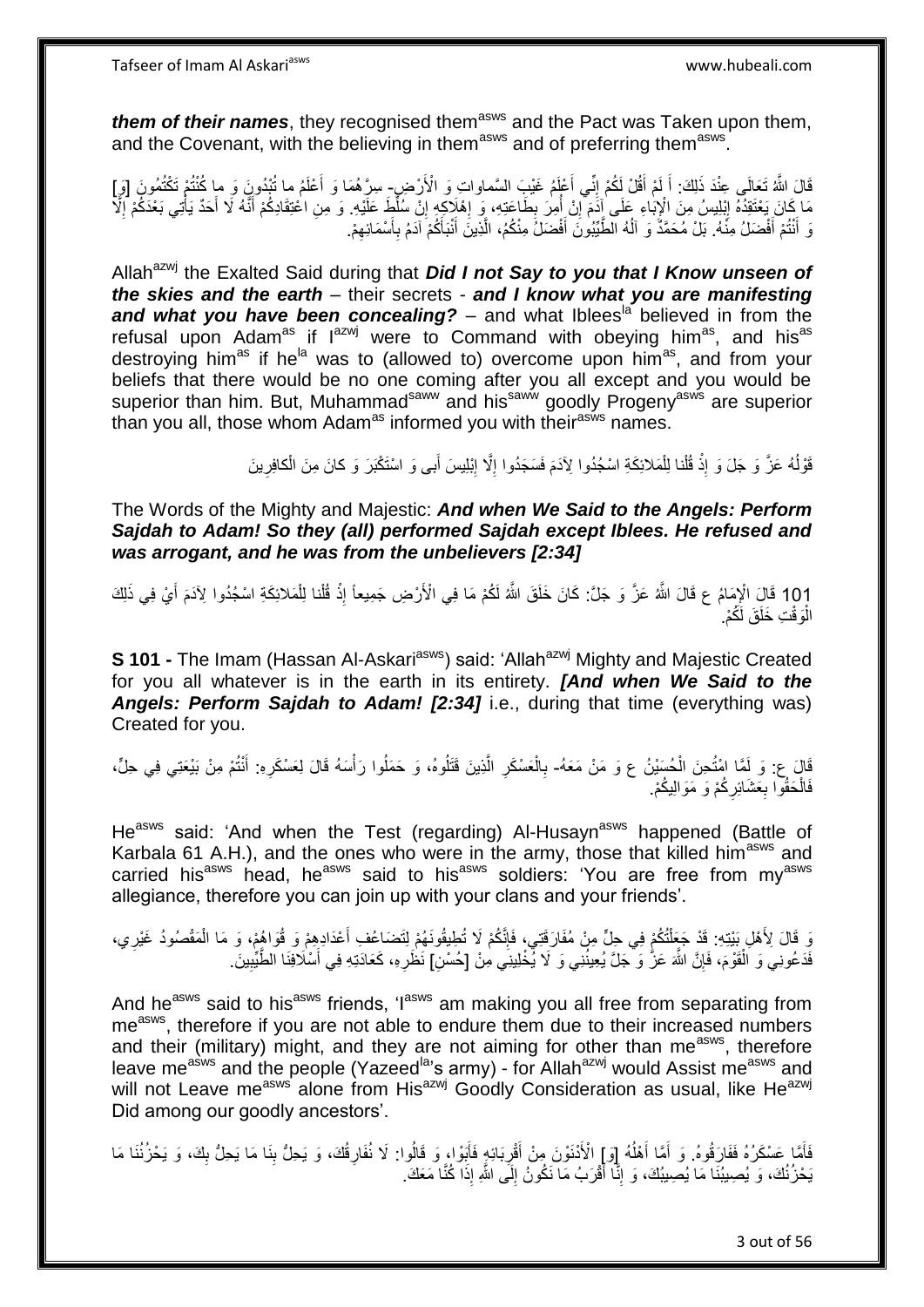So as for his<sup>asws</sup> soldiers, they separated (left) from him<sup>asws</sup>, and as for his<sup>asws</sup> family members and the near ones from his<sup>asws</sup> relatives, they refused and they said, 'We will not separate from you<sup>asws</sup>, and it would happen with us whatever would happen with you<sup>asws</sup>, it would grieves us whatever would grieve you<sup>asws</sup>, and it would hit us whatever would hit you<sup>asws</sup>, we happen to be closer to Allah<sup>azwj</sup>, when we happen to be with you<sup>asws</sup>'.

فَقَالَ لَهُمْ: فَإِنْ كُنْتُمْ قَدْ وَطَّنْتُمْ أَنْفُسَكُمْ- عَلَى مَا وَطَّنْتُ نَفْسِي عَلَيْهِ، فَاعْلَمُوا أَنَّ اللَّهَ إِنَّمَا يَهَبُ الْمَنَازِلَ الشَّرِيفَةَ لِعِبَادِهِ َ ِ ِ **ٍ** ْ ِ َ [لِصَبْرِ هِمْ] بِاحْتِمَالِ الْمَكَارِهِ. **ٍ ∶** ْ ِ

So he<sup>asws</sup> said to them: 'So if you have resolved yourselves upon what lasws have resolved myself upon, then know that Allah<sup>azwj</sup> rather Endows the nobles status to His<sup>azwj</sup> servants due to their patience in bearing the abhorrence.

نَ إِنَّ اللَّهَ وَ إِنْ كَانَ خَصَّنِي- مَعَ مَنْ مَضـَى مِنْ أَهْلِِيَ- إِلَّذِينَ أَنَا آخِرُهُمْ بَقَاءً فِي الدُّنْيَا مِنَ الْكَرَامَاتِ بِمَا يَسْهُلُ مَعَهَا عَلَى ِ יֲ<br>י ْ َ ِ اخْتِمَالِ الْكَرِيْهَاتِ فَإِنَّ لَكُمْ شَّطْرَ ذَٰلِكَ مِنْ كَرَامَاتِ اللَّهِ تَعَالَى ۚ **∶** ْ ِ

And that Allah<sup>azwj</sup>, and if He<sup>azwj</sup> was to Particularise me<sup>asws</sup> - with the ones past from my<sup>asws</sup> (five Holy) family members<sup>asws</sup> – those ones whom  $I^{asws}$  am the last of, remaining in the world – from the Prestige with what it would be easy upon bearing the abhorrence, so for you all is that direction (to take), towards the Prestige of Allah $a^{2xy}$  the Exalted.

وَ اعْلَمُوا أَنَّ الدُّنْيَا خُلُوَهَا وَ مُرَّهَا خُلُمٌ، وَ الِانْتِبَاهَ فِي الْآخِرَةِ، وَ الْفَائِزَ مَنْ فَازَ فِيهَا، وَ الشَّقِيَّ مَنْ شَقِيَ فِيهَا أَ وَ لَا أُحَدِّثُكُمْ ْ ان<br>ا ْ اً ُ ُ َ بِأَوَّلِ أَمْرِنَا وَ أَمْرِكُمْ مَعَاشِرَ أَوْلِيَائِنَا- وَ مُحِبِّينَا، وَ الْمُعْتَصِمِينَ بِنَا لِيُسَهِّلَ عَلَيْكُمْ احْتِمَالَ مَا أَنْتُمْ لَهُ مُعْرَضُونَ قَالُوا: بَلَى يَا َ **∶ ∶** َ ¦ َ َ **∣** ْ اَبْنَ رَسُوَلِ اللَّه<u>ِ</u>

And know that the world, its sweetness and its bitterness are (in fact like) a dream, so pay attention to the Hereafter, and a successful one is the one who is successful therein, and a wretched is the one who is wretched therein. Or, shall lasws narrate to you with the first of our<sup>asws</sup> matters and your matters, O group of our<sup>asws</sup> friends, and those that loves us<sup>asws</sup>, those hanging tightly with us<sup>asws</sup>, in order to ease upon you the enduring what you are being exposed to?' They said, 'Yes, O son<sup>asws</sup> of Rasool-Allah<sup>saww</sup>!'

### **َمَالئِ َك ِة ِِلَدَم ع، َو َم ْعَناه:ُ[ ] ُس ُجوُد الْ**

## **The Sajdas of the Angels to Adamas and its meaning**

قَالَ: إِنَّ اللَّهَ تَعَالَى لَمَّا خَلَقَ آدَمَ، وَ سَوَّاهُ، وَ عَلَّمَهُ أَسْمَاءَ كُلِّ شَيْءٍ وَ عَرَضَهُمْ عَلَي الْمَلائِكَةِ، جَعَلَ مُحَمَّداً وَ عَلِيَّاً وَ فَاطِمَةَ وَ اُ ه ِ ْ الْحَسَنَ وَ الْجُسَيْنَ ع أَشْبَاحاً خُمْسَةً فِي ظَهْرِ آدَمَ، وَ كَانَتْ أَنْوَارُهُمْ تُضِيءُ فِي الْأَفَاقِ- مِنَ السَّمَاوَاتِ وَ الْحُجُبِ وَ الْجِنَانِ وَ<br>الجَمَسَةُ وَ الْجُسَيْنَ ع أَشْبَاحاً خُمْسَةً فِي ظَهْرِ **∶** َ ْ َ ْ ْ الْمُرْسِيِّ وَ الْعَرْشِ، ْ

He<sup>asws</sup> said: 'Allah<sup>azwj</sup> The Exalted, when He<sup>azwj</sup> Created Adam<sup>as</sup> and Made him<sup>as</sup> complete, and Informed him<sup>as</sup> the names of all things and presented them to the Angels, Made Muhammad<sup>saww</sup> and Ali<sup>asws</sup> and (Syeda) Fatima<sup>asws</sup> and Al-Hassan<sup>asws</sup> and Al-Husayn<sup>asws</sup> as five resemblances in the back of Adam<sup>as</sup>, and it was so that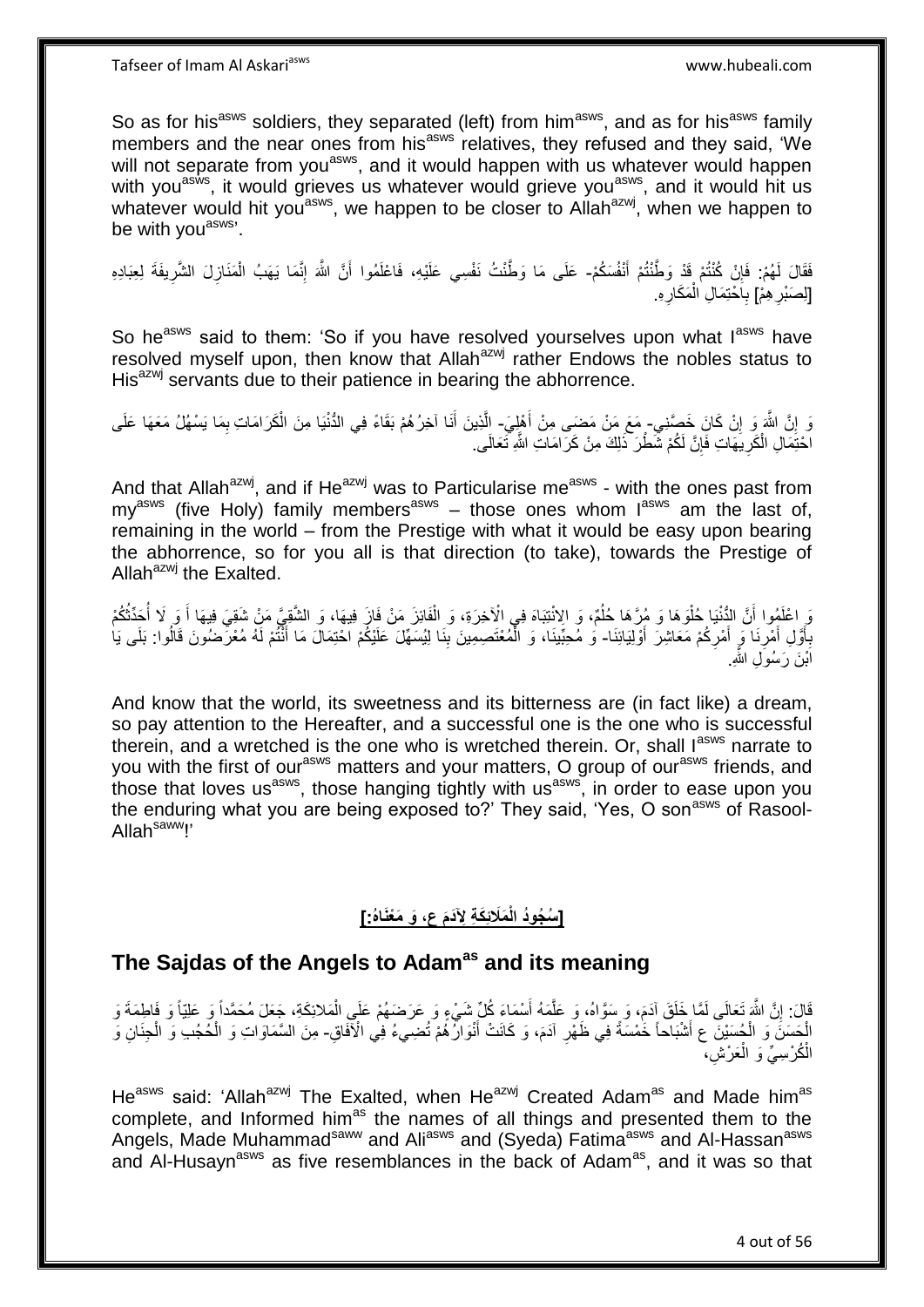their<sup>asws</sup> Lights were shining in the horizons of the skies, and the Veils, and the Gardens and the Chair, and the Throne.

فَأَمَرَ اللَّهُ تَعَالَى الْمَلَائِكَةَ بِالسُّجُودِ لِآدَمَ، تَعْظِيماً لَهُ أَنَّهُ قَدْ فَضَّلَهُ بِأَنْ جَعَلَهُ وِعَاءً لِنِلْكَ الْأَشْبَاحِ- الَّتِي قَدْ عَمَّ أَنْوَارُهَا الْأَفَاقَ ِ َ ِ َ لَ ِ ْ َ ْ ِ َ ه

So Allah<sup>azwj</sup> the Exalted Commanded the Angels with the Sajdah to Adam<sup>as</sup> as a reverence for him<sup>as</sup>, as he<sup>as</sup> had been Graced by him<sup>as</sup> having been made a receptacle for those resemblances the light of which had prevailed the horizons.

فَسَجَدُوا [لِأَدَمَ] إِلَّا إِبْلِيِسَ أَبِي أَنْ يَتَوَاضِعَ لِجَلَالٍ عَظَمَةٍ اللَّهِ، وَ أَنْ يَتَوَاضَعَ لِأَنْوَارِنَا أَهْلَ الْبَيْتِ، وَ قَدْ تَوَاضَعَتْ لَمَا الْمَلَائِكَةُ **ֽוּ** ِ ْ َ ِ اُ ْ كُلُّهَا وَ اسْتَكْبَرُ ۚ، وَ تَرَفَّعَ وَ كانَ بِإِبَائِهِ ذَلِكٌ وَ تَكَبُّرِهِ مِنَ الْكافِرِينَ ـ ُّ **∶** ∣اٍ ِ ِ ْ

**So they (all) performed Sajdah** – to Adam<sup>as</sup> – **except Iblees**. He<sup>la</sup> refused to be humble to the Majesty of the Magnificence of Allah<sup>azwj</sup>, and to humble to our<sup>asws</sup> Lights of the People<sup>asws</sup> of the Household, and the Angels had humbled to it, all of them, and he<sup>la</sup> was arrogant, and raised (considered himself<sup>la</sup> higher), and he was, due to that refusal of his<sup>la</sup> and his arrogance, (became) *from the Kafirs [2:34]*.

102 وَ قَالَ عَلِيُّ بْنُ الْحُسَيْنِ عِ حَدَّثَنِي أَبِي عَنْ أَبِيهِ، عَنْ رَسُولِ اللَّهِ ص [قَالَ:1] قَالَ: يَا عِبَادَ اللَّهِ إِنَّ آدَمَ لَمَّا رَأَى النُّورَ  $\frac{1}{2}$ **!** َ ِ َ ْ سَاطِعاً مِنْ صُلْدِيَّ، إِذْ كَانَ اللَّهُ قَدْ نَقَلَ أَشْبَآحَنَا مِنْ ذِرْوَةِ الْعَرْشِ إِلَى ظَهْرِهِ، رَأَى النُّورَ، وَ لَمْ يَتَبَيَّنِ الْأَشْبَآحَ. **∶** ∣∣<br>ِ ْ .<br>.<br>. ِ ْ

**S 102 –** And Ali<sup>asws</sup> Bin Al-Husayn<sup>asws</sup> said: 'My<sup>asws</sup> father<sup>asws</sup> narrated to me<sup>asws</sup> from his<sup>asws</sup> father<sup>asws</sup>, from Rasool-Allah<sup>saww</sup> having said: 'O servants of Allah<sup>azwj</sup>! When Adam<sup>as</sup> saw the light shining from his<sup>as</sup> forehead, when Allah<sup>azwj</sup> had Transferred our<sup>asws</sup> resemblances from the peak of the Throne to his<sup>asws</sup> forehead, saw the light but could not clarify the resemblances.

فَقَالَ: يَا رَبِّ مَا هَذِهِ الْأَنْوَالُ قَالَ اللَّهُ عَزَّ وَ جَلَّ: أَنْوَالُ أَشْبَاحٍ- نَقَلْتُهُمْ مِنْ أَشْرَف بِقَاعِ عَرْشِي إِلَى ظَهْرِكَ- وَ لِذَلِكَ أَمَرْتُ َ ٍ ِ ِ ِ ِ َ َ الْمَلَائِكَةَ بِالسُّجُودِ لَكَ، إِذْ كُنْتَ وِعَاءً لِتِلْكَ الْأَشْبَاحِ. ِ ْ ِ **ٔ** ِ ْ

So he<sup>as</sup> said: 'O Lord! What are these lights?' Allah<sup>azwj</sup> Mighty and Majestic Said: 'Lights of resemblances transferred from the most noble spot of My<sup>azwj</sup> Throne to your<sup>as</sup> forehead, and due to that lazwj Commanded the Angels with the Sajdah to you<sup>as</sup>, when you<sup>as</sup> happened to be a receptacle for those resemblances".

> فَقَالَ آدَمُ: يَا رَبِّ لَوْ بَيَّنْتَهَا لِي فَقَالَ اللَّهُ عَزَّ وَ جَلَّ: انْظُرْ يَا آدَمُ إِلَى ذِرْوَةِ الْعَرْشِ. ْ ِ

So Adam<sup>as</sup> said: 'O Lord<sup>azwj</sup>! If only You<sup>azwj</sup> would Clarify these for me<sup>as</sup>?' So Allah<sup>azwj</sup> Mighty and Majestic Said: "Look, O Adam<sup>as</sup>, at the peak of the Throne!"

فَنَظَرَ آدَمُ، وَ وَقَعَ نُورُ أَشْبَاحِنَا مِنْ ظَهْرِ آدَمَ عَلَى نِرْوَةِ الْعَرْشِ، فَانْطَبَعَ فِيهِ صُوَرُ أَنْوَارِ أَشْبَاحِنَا الَّتِي فِي ظَهْرِهِ- كَمَا يَنْطَبِعُ َ ِ ه َ ِ َ ْ ِ وَجْهُ الْإِنْسَانِ فِي الْمِرْآةِ الصَّافِيَةِ فَرَأَى َأَشْبَاحَنَا. فَقَالَ: يَا رَبِّ مَا هَذِهِ الْأَشْبَاحُ َ ْ

So Adam<sup>as</sup> looked, and the light of our<sup>asws</sup> resemblances fell from the forehead of Adam<sup>as</sup> to the peak of the Throne, and there became impressed in it the images of the lights of our<sup>asws</sup> resemblances which were in his<sup>as</sup> forehead, just as the face of the human being becomes impressed in a clear mirror. Thus, he<sup>as</sup> saw our<sup>asws</sup> resemblances, and he<sup>as</sup> said: 'O Lord<sup>azwj</sup>! What are these resemblances?'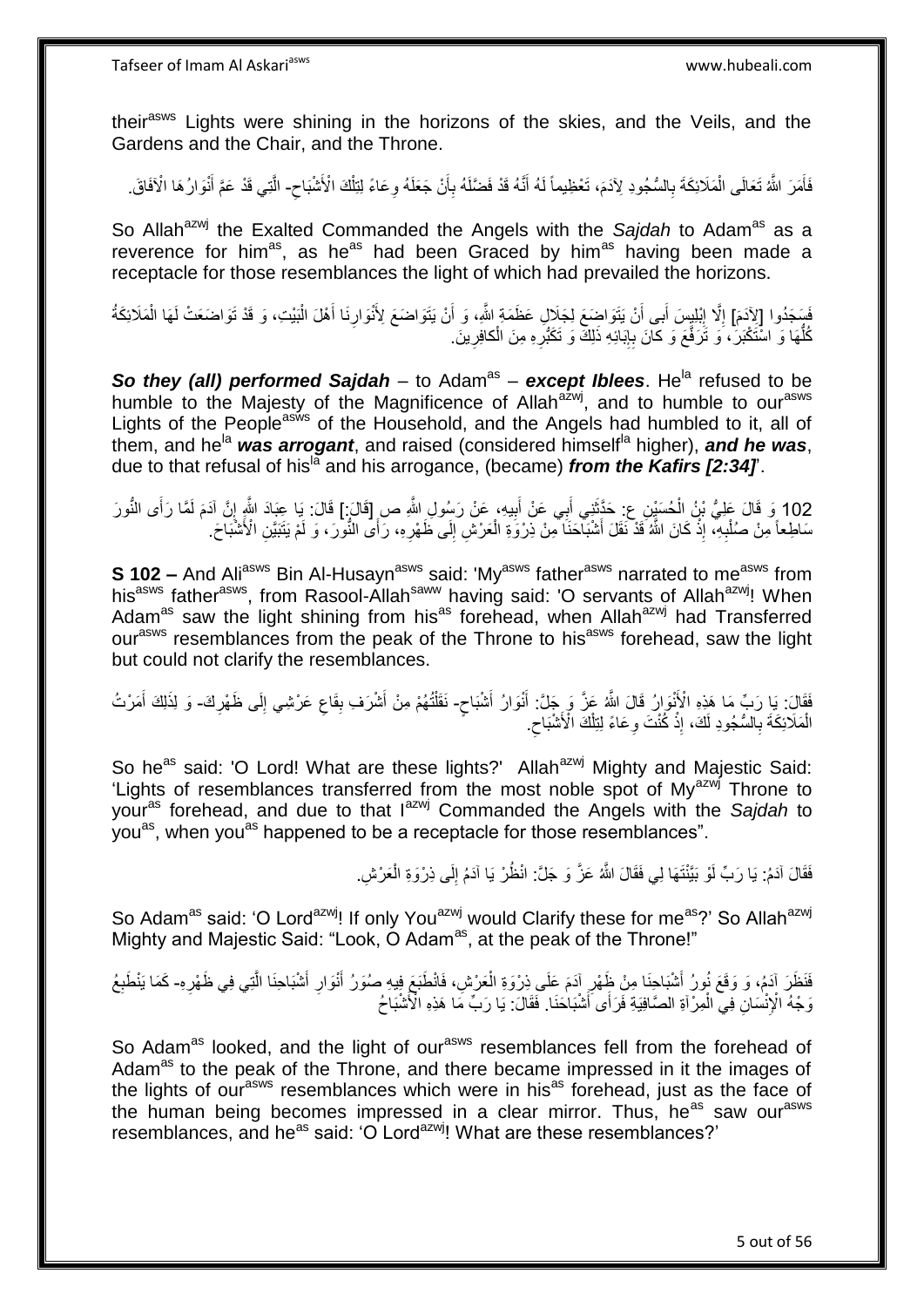قَالَ اللَّهُ تَعَالَى: يَا آدَمُ هَذِهِ أَشْبَاحُ أَفْضَلِ خَلَائِقِي وَ بَرِيَّاتِي. هَذَا مُحَمَّدٌ وَ أَنَا الْمَحْمُودُ الْحَمِيدُ فِي أَفْعَالِي، شَقَقْتُ لَهُ اسْماً مِنِ **∶** َ َ َ ْ ْ اسْمِي ۚ وَ هَذَا عَلَيٌّ، وَ أَنَا الْعَلِيُّ الْعَظِيمُ، شَقَقْتُ لَهُ اسْمَاً مِنْ اسْمِي ِ ْ ْ َ

Allah $a^{2}$  the Exalted Said: 'O Adam<sup>as</sup>! These are the resemblances of the most superior of My<sup>azwj</sup> creation, and My<sup>azwj</sup> created beings – This is Muhammad<sup>saww</sup>, and Iazwj am 'Al-Mahmoud' (The most-Praised One), the Praised in My<sup>azwj</sup> deeds. Isaww Derives for him<sup>saww</sup> a name from My<sup>azwj</sup> Names. And this is Ali<sup>asws</sup>, and l<sup>azwj</sup> am the '*Al-Ali Al-Azeem*' (The Exalted, the Magnificent). I<sup>azwj</sup> Derived for him<sup>asws</sup> a name from  $Mv^{azwj}$  Names.

وَ هَذِهِ فَاطِمَةُ وَ أَنَا فَاطِرُ السَّمَاوَاتِ وَ الْأَرْضِ، فَاطِمُ أَعْدَائِي عَنْ رَحْمَتِي يَوْمَ فَصْلِ قَضَائِي، وَ فَاطِمُ أَوْلِيَائِي عَمَّا يَعُرُّهُمْ وَ َ َ َ يُسِيئُهُمْ فَشَقَقْتُ لَمَهَا اسْماً مِنِ اسْمِي<sub>.</sub>

And this is (Syeda) Fatima<sup>asws</sup>, and  $I^{azmj}$  am the Originator (Fatir) of the skies and the earth. She<sup>asws</sup> will be separating My<sup>azwj</sup> enemies from My<sup>azwj</sup> Mercy on the Day of the Decision of My<sup>azwj</sup> Judgments, and she<sup>asws</sup> will be separating My<sup>azwj</sup> friends from whatever would disgrace them and is bad for them. So, lazwj Derived for herasws a name from My<sup>azwj</sup> Names.

وَ هَذَانِ الْحَسَنُ وَ الْحُسَيْنُ وَ أَنَا الْمُحْسِنُ إِوَ] الْمُجْمِلُ- شَقَقْتُ اسْمَيْهِمَا مِنِ اسْمِي هَؤُلَاءِ خِيَارُ خَلِيقَتِي وَ كِرَامُ بَرِيَّتِي، بِهِمْ ْ ْ ْ ْ ِ ِ ِ ِ اخُذُ، وَ بِهِمْ أُعْطِي، وَ بِهِمْ أُعَاقِبُ، وَ بِهِمْ أُثْيِبُ، فَتَوَسَّلْ إِلَيَّ بِهِمْ. يَا اَدَمُ، لَ ِ ُ ِ ا<br>ا ِ ا<br>أ ِ ِ

And these two are Al-Hassan<sup>asws</sup> and Al-Husayn<sup>asws</sup>, and l<sup>azwj</sup> am (Al-Mohsin) the overall Benefactor. I<sup>azwj</sup> Derived both their<sup>asws</sup> names from My<sup>azwj</sup> Name. They are the best of My<sup>azwj</sup> creation, the most prestigious of My<sup>azwj</sup> created beings. By them<sup>asws</sup> I<sup>azwj</sup> Take, and by them<sup>asws</sup> l<sup>azwj</sup> Give, and by them<sup>asws</sup> l<sup>azwj</sup> Punish, and by them<sup>asws</sup> l<sup>azwj</sup> Affirm, therefore use the Means to Me<sup>azwj</sup> by them<sup>asws</sup>, O Adam<sup>as</sup>!

يْ إِذَا دَهَٰتُكَ دَاهِيَةٌ، فَاجْعَلْهُمْ إِلَيَّ شُفَعَاءَكَ، فَإِنِّي آلَيْتُ عَلَى نَفْسِي قَسِماً حَقّاً [أَنْ] لَا أُخَيِّبَ بِهِمْ آمِلًا، وَ لَا أَرُدَّ بِهِمْ سَائِلًا. ِ لَ  $\frac{1}{2}$ ْ َ ِ َ ِ ا<br>أ فَلِذَلِكَ حِينَ زَلَّتْ مِنْهُ الْخَطِيئُةُ، دَّعَا اللَّهَ عَزَّ وَ جَلَّ بِهِمْ فَتَابَ عَلَيْهِ ۖ وَ غَفَرَ لَهُ. ِ ْ

And whenever a disaster strikes you<sup>as</sup>, so make them<sup>asws</sup> as your<sup>as</sup> intercessors to Me<sup>azwj</sup>, for I<sup>azwj</sup> have Sworn upon Myself<sup>azwj</sup> a true vow that I<sup>azwj</sup> will not Disappoint a worker (approaching Me<sup>azwj</sup>) through them<sup>asws</sup>, nor will l<sup>azwj</sup> Reject a beggar (approaching Me<sup>azwj</sup>) through them<sup>asws</sup>!" So that is when erroneous slip was made from him<sup>as</sup>, he<sup>as</sup> supplicated to Allah<sup>azwj</sup> Mighty and Majestic by them<sup>asws</sup>, and He<sup>azwj</sup> Turned towards him<sup>saww</sup>, and Forgave him<sup>as</sup>'.

قَوْلِهِ عَزَّ وَ جَِلَ وَ قُلْنِا يا آدَمُ اسْكُنْ أَنْتَ وَ زَوْجُكَ الْجَنَّةَ وَ كُلا مِنْها رَغَداً حَيْثُ شِئْتُما وَ لا تَقْرَبِا هذِهِ الشَّجَرَةَ فَتَكُونا مِنَ ْ َ ْ الْظَّالِمِينَ فَأَزَلَّهُمَا لِلشَّيْطانُ عُنْها فَأَخْرَجَهُما مِمَّا كانا فِيهِ وَ قُلْنَا اهْبِطُوا بَعْضِكُمْ لِبَعْضٍ عَدُوٌّ وَ لَكُمْ فِي الْإَرْضِ مُسْتَقَرٌّ وَ ِ ْ َ ه َ مَناعٌ إِلَى حِينٍ فَتَلَقَّى أَدَمُ مِنْ رَبِّهِ كَلِماتٍ فَتابٍ عَلَيْهِ إِنَّهُ هُوِّ التَّوَّابُ اِلرَّحِيمُ قُلْنَإٖ اهْبِطُوِا مِنْها جَمِيعاً فَإِمَّا يَأْتِنَنَّكُمْ مِنِّى هُدىً  $\frac{1}{2}$ ِ ْ ِ ْ  $\frac{1}{2}$ فَمَنْ تَبَعَ هُدايَّ فَلا خَوْفٌ عَلَيْهِمْ وَ لا هُمْ يَحْزَنُونَ وَ الَّذِينَ كَفَرُوا وَ كَذَّبُوا بِآياتِنا أُولئِكَ أَصْحابُ النَّارِ هُمَّ فِيها خالِدُونَ ه ِ ِ ِ َ اُ ِ

The Words of the Mighty and Majestic: *And We said: "O Adam! You and your wife dwell in the Garden and eat from it a plenteous (food) wherever you two wish to and do not approach this tree, for then you will become of the unjust". [2:35]*

*But the Satan had them removed from it and exited from what they used to be in; and We said: "Go down, some of you being the enemies of others! And there is for you in the earth an abode and a provision for a while". [2:36]*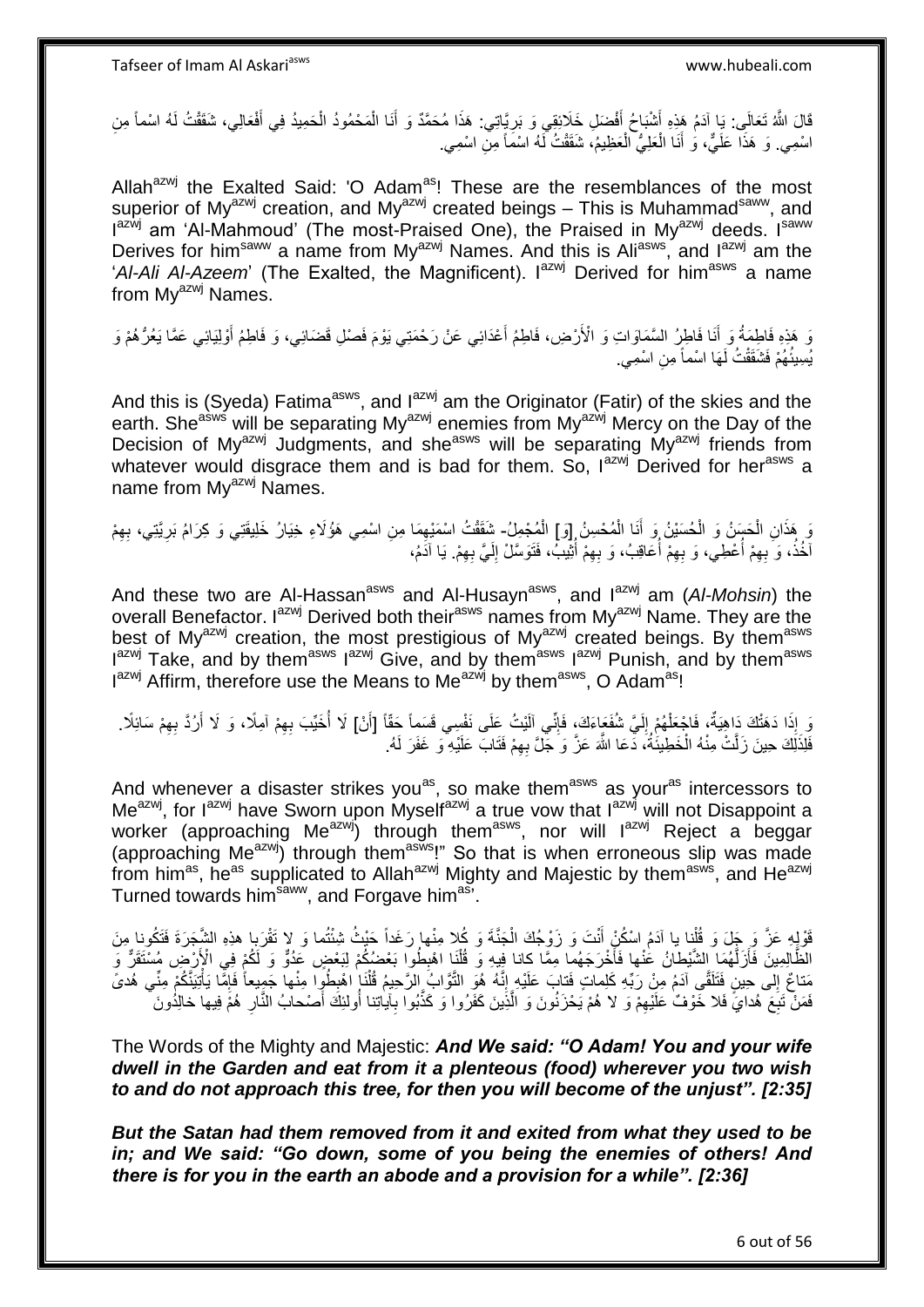Tafseer of Imam Al Askariasws www.hubeali.com

*Then Adam received (certain) Words from his Lord, so He Turned to him (Mercifully); surely He is Oft-Turning, the Merciful [2:37].* 

*We said: "Go down from it altogether; and when there comes to you a Guidance from Me, so the ones who follow My Guidance, there shall be no fear upon them, nor shall they be grieving". [2:38]* 

*And those who are disbelieving and belying our Signs they are the inmates of the Fire, they would be abiding in it eternally [2:39]*

103 قَالَ الْإِمَامُ عِ إِنَّ اللَّهَ عَزَّ وَ جَلَّ لَمَّا لَعَنَ إِبْلِيسَ بِإِبَائِهِ، وَ أَكْرَمَ الْمَلَائِكَةَ بِسُجُودِهَا لِآدَمَ، وَ طَاعَتِهِمْ شَرِّ عَزَّ وَ جَلَّ أَمَرَ<br>203 قَالَ الْإِمَامُ عَ يَّدَ سَبَّدَت أَ ة ِ ْ َ  $\frac{1}{2}$  ِ ِ ا<br>; بِآدَمَ وَ حَوَّاءَ إِلَىٰ الْمَجَنَّةِ وَ قَالَ: يا اَدَمُ اسْكُنْ أَنْتَ وَ زَوْجُكَ الْجَنَّةَ وَ كُلا مِنْها مِنَ الْجَنَّةِ رَغَداً وَاسِعاً حَيْثُ شِئْتُما بِلَا تَعَبِ ْ ْ َ ا<br>ا  $\frac{1}{2}$ ِ ِ

**S 103 -** The Imam (Hassan Al-Askari<sup>asws</sup>) said: 'When Allah<sup>azwj</sup> Mighty and Majestic Cursed Iblees<sup>la</sup> for his refusal and Honoured the Angels for their Saidah to Adam<sup>as</sup> and their obedience to Allah<sup>azwj</sup>, the Mighty and Majestic Commanded Adam<sup>as</sup> and Eve<sup>as</sup> to go to the Garden and Said And We said: O Adam! You and your wife *dwell in the Garden and eat from it* from the Garden *a plenteous (food)* Wide variety *wherever you two wish to* without tiredness.

[الشَّجَرَةُ الَّذِي نَهَىِ اللَّهُ عَنْهَا، وَ أَنَّهَا شَجَرَةُ عِلْمِ مُحَمَّدٍ ص:] وَ لا تَقْرَبا هذِهِ الشَّجَرَةَ [شَجَرَةَ عِلْمِ مُحَمَّدٍ وَ آلِ ِ ْ َ ه ْ ِ ْ ِ ْ مُحَمَّدٍ ص الَّذِّينَ آثَرَ هُمُ اللَّهُ عَزَّ وَ جَلَّ بِهَا دُونَ سَائِرِ خَلْقِهِ. ْ ِ **∶** ة<br>أ ه

The tree which Allah $a^{z}$ wj Prohibited them from was the tree of the knowledge of Muhammad<sup>saww</sup> : - **and do not approach this tree.** The tree of knowledge – The tree of knowledge of Muhammad<sup>saww</sup> and his<sup>saww</sup> Progeny<sup>asws</sup> which Allah<sup>azwj</sup> had kept it exclusively for them<sup>asws</sup> besides the rest His<sup>azwj</sup> creatures.

ِ فَقَالَ اللَّهُ تَعَالَى: وَ لا تَقْرَبا هذِهِ الشَّجَرَةَ شَجَرَةَ الْعِلْمِ فَإِنَّهَا لِمُحَمَّدٍ وَ آلِهِ خَاصَّةً دُونَ غَيْرِهِمْ، وَ لَا يَتَنَاوَلُ مِنْهَا بِأَمْرِ اللَّهِ إِلَّا ْ ْ ِ ِ َ **∶** ِ ِ هُمْ، وَ مِنْهَا مَا كَانَ يَتَنَاوَلُهُ النَّبِيُّ صَ وَ عَلِّيٌّ وَ فَاطِّمَةُ وَ الْحَسَنُ وَ الْحُسَيْنُ صَلَّوَاتُ اللهِ عَلَيْهِمْ أَجْمَعِينَ- بَعْدَ إِطْعَامِهِم ْ ْ **∶** ٔ<br>ا َ ِ ِ ِ الْمِسْكِينَ وَ الْيَتِيمَ وَ الْأَسِيرَ- حَتَّى لَّمْ يُحِسُّوا بَعْدٌ بِجُوعٍ وَ لَا عَطَشٍ وَ لَا تَعَبِ وَ لَا نَصَدٍ. ֦֦֖֦֖֦֖֧֦֦֧֦֦֦֧֦֧֦֧֦֧֦֧֦֧֦֧֦֧֦֧֦֧֦֧֝֟֟֓֕֝֟֓֓֝֓֓֝֟֓֓֞֟֓֓֞֟֓֡֟֓֓֞֓֓֞֟֓֓֞֟֓֡֟֓֓֞֓֟֓֝֬֓֞ ْ ٍ ِ

Allah<sup>azwj</sup> the Exalted Said: **and do not approach this tree** - the tree of knowledge, as it is for Muhammad<sup>saww</sup> and his<sup>saww</sup> Progeny<sup>asws</sup> in particular besides the others, nobody can take from this by the Command of Allah<sup>azwj</sup> except for them<sup>asws</sup>. And there had taken from it, the Prophet<sup>saww</sup> and Ali<sup>asws</sup> and Fatima<sup>asws</sup> and Al-Hassan<sup>asws</sup> and Al-Husayn<sup>asws</sup> Salawat be upon all of them<sup>asws</sup> after their<sup>asws</sup> feeding the poor and the orphan and the captive until they were never bothered with hunger any more nor thirst nor fatigue nor difficulty.

وَ هِيَ شَجَرَةٌ تَمَيَّزَتْ مِنْ بَيْنِ أَشْجَارِ الْجَنَّةِ. إِنَّ سَائِرَ أَشْجَارِ الْجَنَّةِ إِكَانَ] كُلُّ نَوْعٍ مِنْهَا يَجْمِلُ نَوْعاً مِنَ الثَّمَارِ وَ الْمَأْكُولِي وَ ْ ِ َ ِ ْ ِ َ ْ ْ ِ ِّ ٍ كَانَتْ هَذِهِ الشَّجَرَةُ وَ حِنْسُهَا تَحْمِلُ الْبُرَّ وَ الْعِنَبَ وَ النُّينَ وَ الْعُنَّابَ- وَ سَائِرَ أَنْوَاعِ الثُّمَارِ وَ الْفَوَاكَهِ وَ الْأَطْعِمَةِ فَلِذَلِكَ ْ ْ ْ ْ ِ ِّ ِ َ اخْتَلَفَ الْحَاكُونَ لِتِلْكَ الشَّجَرَةِ، فَقَالَ بَعْضُهُمْ: هِيَ بُرَّةٌ: وَ قَالَ آخَرُونَ: هِيَ عِنَبَةٌ وَ قَالَ آخَرُونَ: هِيَ تِبنَةٌ: وَ قَالَ آخَرُونَ: ْ ْ هِيَ عُذَّابَةٌ.

This tree is distinguished from between the (other) trees of Paradise. The rest of the trees of Paradise each bear one type of fruit and edibles whilst this tree bears the wheat, and the grapes, and the figs, and the jujube berries, and rest of the varieties of the fruits and berries and edibles. This is where relaters differed with regards to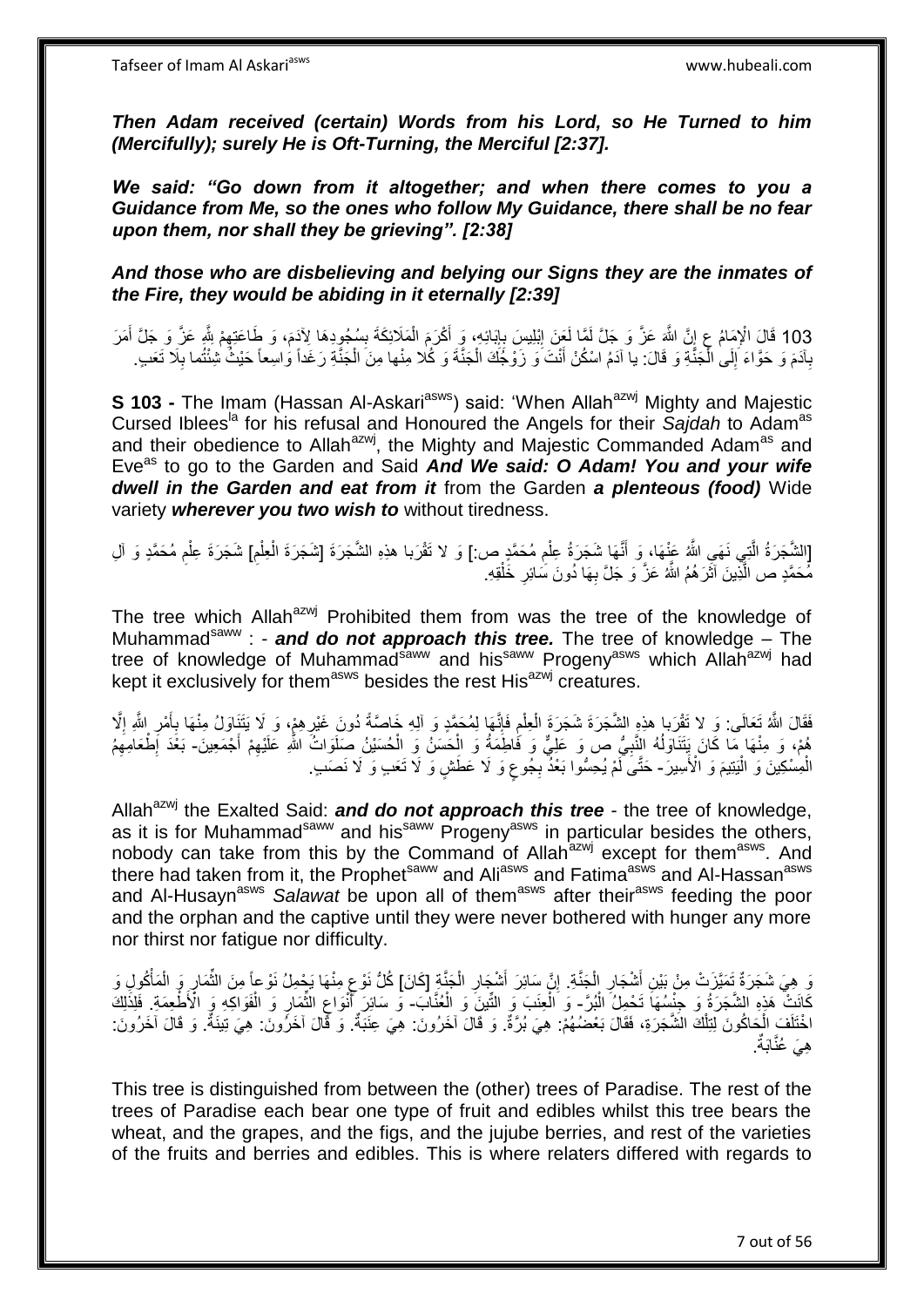Tafseer of Imam Al Askariasws www.hubeali.com

this tree. So some of them said, 'It is of wheat', and the others said, 'It is of grapes', and the others said, 'It is of figs', and the others said, 'It is of berries'.

قَالَ اللَّهُ تَعَالَى: وَ لا تَقْرَبا هذِهِ الشَّجَرَةَ تَلْتَمِسَانِ بِذَلِكَ دَرَجَةَ مُجَمَّدٍ إِوَ آلِ مُجَمَّدٍ]<br>يَقَالَ اللَّهُ تَعَالَى: وَ لا تَقْرَبا هذِهِ الشَّجَرَةَ تَلْتَمِسَانِ بِذَلِكَ دَرَجَةَ مُجَمَّدٍ إ ֺ֖֖֦֖֧֦֦֖֦֧֦֦֖֧֦֧֦֪֦֧֦֦֧֦֪֦֧֦֪֪֦֧֦֧֦֧֦֪֪֦֧֦֧֦֧֦֧֪֧֪֧֧֪֝֟֟֟֟֟֟֟֟֟֟֟֟֟֟֟֟֟֟֟֟֟֟֟֟֟֓֞֟֟֟֟֟֓֞֟֟֟֟֟֓֟֟֩֓֞֟֟֟֟֓֞֟֝֟֝<br>֧֜֜**֦֘**֖֖֝֞֘ ِ ∣ļ ِ الذَّرَجَةِ دُونَ غَيْرِ هِمْ، وَ هِيَ إِلْشَجَرَةُ الَّذِي مَنْ تَنَاوَلْ مِنْهَا بِإِنْنِ اللَّهِ عَزٌ وَ جَلَّ- أُلْهِمَ عِلْمَ الْأَوَلِيْيَنْ وَ الْآخِرِينَ مِنْ غَيْرِ تَعَلُّمُ، وَ **ٔ: ∶** ه **∶** ْ ֧֖֧֦֧֦֧֦֧֚֚֝֝֝֝֬֝֓֝֓֝֓**֓** ُّ ِ ِ ْ مَنْ تَنَاوَلَ [مِنْهَا] بِغَيْٰرِ إِذْنِ اللَّهِ- خَابَ مِنْ مُرَادِهِ وَ عَصَمَى رَّبَّهُ ْ ِ ِ

Allah<sup>azwj</sup> the Exalted Said: **And do not approach this tree** - seeking by that the rank of Muhammadsaww and the Progenyasws of Muhammadsaww regarding their merits, for Allah<sup>azwj</sup> that Exalted has particularised them with this rank besides the others and this tree is the tree that they<sup>asws</sup> eat from by the Permission of Allah<sup>azwj</sup> the Almighty, get inspired with the knowledge of the former ones and the latter ones without being taught; and the one who takes from it without the Permission of Allah $a^{2}$  would lose from his intended purpose and would have disobeyed his Lord.

> فَتَكُونا مِنَ الظَّالِمِينَ بِمَعْصِيَتِكُمَا وَ الْتِمَاسِكُمَا دَرَجَةً قَدْ أُوثِرَ بِهَا غَيْرُكُمَا- إِذَا أَرَدْتُمَاهَا بِغَيْرِ حُكْمِ اللَّهِ. ِ ِ ا<br>ا ْ ِ ِ ِ َ

*For then you will become of the unjust - by your disobedience and your seeking* the rank which has been exclusively allocated for others, just as when you both intend it without the Decision of Allah<sup>azwj</sup>.

# **َم ْع ِصَي ِة:[ ِن َو ا ْرتِ َكا ُب الْ ال َّشْي َطا ]َو ْسَو َسةُ**

## **Insinuations of the Satanla and indulgence in the (acts of) disobedience**

104 قَالَ اللَّهُ تَعَالَى: فَأَزَلَّهُمَا الشَّيْطانُ عَنْها عَنِ الْجَنَّةِ بِوَسْوَسَتِهِ وَ خَدِيعَتِهِ وَ إِيهَامِهِ [وَ عَذَاوَتِهِ] وَ غُرُورِهِ، بِأَنْ بَذَأَ بِآدَمَ ِ َ َ ِ ِ **!** ْ ه َ فَقَالَ: ما نَهاكُما رَبُّكُما عَنْ هذِهِ الشَّجَرَةِ إِلَّا أَنْ تَكُونا مَلَكَيْنِ إِنْ تَنَاوَلْتُمَا مِنْهَا تَعْلَمَانِ الْغَيْبَ، وَ تَقْدِرَانِ عَلَى مَا يَقْدِرُ عَلَيْهِ مَنْ َ ِ ْ ْ ِ خَصَّهُ اللَّهُ تَعَالَى بِالْقُدْرَةِ أَوْ تَكُونا مِنَ الْخَالِدِينَ لَا تَمُوتَانِ أَبَداًّ. َ ْ ِ َ

**S 104 -** Allah<sup>azwj</sup> Said *But the Satan had them removed from it [2:36]* from the Garden by his<sup>la</sup> whisperings and deceptions and illusions and his<sup>la</sup> enmity and his<sup>la</sup> ego and he<sup>la</sup> began with Adam<sup>as</sup> and he<sup>la</sup> said: **Your Lord has not forbidden you** *this tree except that you may not both become two Angels [7:20] And if you* were to take from it then you will come to have the knowledge of the unseen and have the power of those special ones<sup>asws</sup> who have been Endowed with such powers by Allah<sup>azwj</sup> the Exalted *or that you may become of the immortals* not dying, ever!'

دَ فَاسَمَهُما جَلَفَ لَهُمَا إِنِّي لَكُما لَمِنَ النَّاصِحِينَ [الصَّالِحِينَ]. وَ كَانَ إِبْلِيسُ بَيْنَ لَحْيَي الْحَيَّةِ أَدْخَلَتْهُ الْجَنَّةَ، وَ كَانَ آدَمُ يَظُنُّ أَنَّ ِ ِ ِ اُ ْ َ ْ الْحَيَّةَ هِيَ الَّتِي تُخَاطِبُهُ، وَ لَمْ يَعْلَمْ أَنَّ إِبْلِيسَ قَدِ الْخُتَبَأَ بَيْنَ لَحْيَيْهَا. ْ **∫** ِ اُ ه

And he swore to them both, taking oath to them<sup>as</sup> Most surely I am a sincere *adviser to you [7:21]* – the correcting one. And it was so that Iblees<sup>la</sup> was in the mouth of a serpent by way of which he<sup>la</sup> had entered the Garden, and Adam<sup>as</sup> thought that it was the serpent that was talking to him<sup>as</sup>, and he<sup>as</sup> did not know that it was Iblees<sup>la</sup> who was talking from inside the serpent.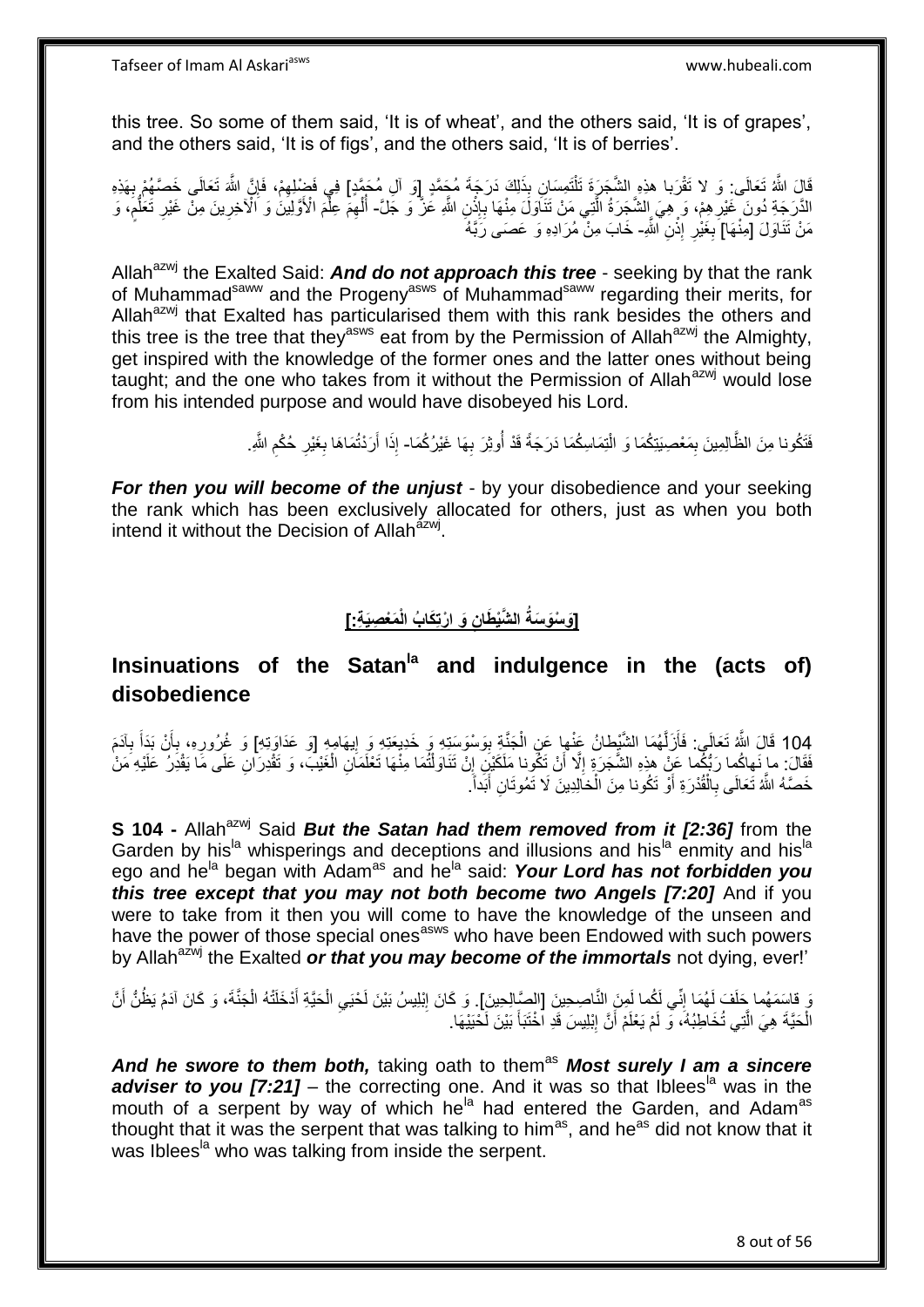فَرَدَّ آدَمُ عَلَى الْحَيَّةِ: أَيَّتُهَا الْحَيَّةُ- هَذَا مِنْ غُرُورِ إِبْلِيسَ لَعَنَهُ اللَّهُ- كَيْفٍ يَخُونُنَا رَبُّنَا أَمْ كَيْفَ تُعَظِّمِينَ اللَّهَ بِالْقَسَمِ بِهِ- وَ أَنْتِ ْ َ ْ ِ ِ َ **∶** ِ ْ ِ َ َنْتُسُبِينَهُ ٰ إِلَى الْخِيَانَةِ وَ سُوءِ النَّظَرِ ، وَ هُوَ أَكْرَمَ الْأَكْرَمِينَ أَمْ كَيْفَ أَرُومُ النَّوَصَّلَ إِلَى مَا مَنَعَنِي مِنّْهُ رَبِّي عَزَّ وَ جَلَّ، وَ ِ َ َ ِ ْ  $\frac{1}{2}$ **!** أَتَعَاطَاهُ بِغَيْرِ حِكْمَةٍ َ ِ **∶** 

Adam<sup>as</sup> retorted upon the serpent: 'O you serpent! This is from the deception of Iblees<sup>la</sup> may Allah<sup>azwj</sup> Curse him<sup>la</sup>. How can our Lord<sup>azwj</sup> defraud us? How can you<sup>la</sup> be revering Allah<sup>azwj</sup> by swearing by Him<sup>azwj</sup>, and you are linking Him<sup>azwj</sup> to the betrayal and the evil thinking, and He<sup>azwj</sup> is the most Benevolent of the benevolent ones?' Why should lasws incline towards that deed which has been forbidden unto meas by my<sup>as</sup> Lord<sup>azwj</sup> Mighty and Majestic and wrong Him<sup>azwj</sup> without wisdom?'

فَلَمَّا أَيِسَ إِبْلِيسٍ مِنْ قَبُولِ آدَمَ مِنْهُ، عَادَ ثَانِيَةً بَيْنَ لَحْيَي الْحَيَّةِ فَخَاطَبَ حَوَّاءَ مِنْ حَيْثُ يُوهِمُهَا أَنَّ الْحَيَّةَ هِيَ الَّتِي تُخَاطِبُهَا، وَ ْ ِ َ ِ **∶** ه ْ َ قَالَ: يَا حَوَّاءُ أَ رَأَيْتِ هَذِهِ الشَّجَرَةَ الَّتِي كَانَ اللَّهُ عَزَّ وَ جَلَّ حَرَّمَهَا عَلَيْكُمَا، قَدْ أَحَلَّهَا لَكُمَا بَعْدَ تَحْرِيمِهَا لِمَا عَرَفَ مِنْ حُسْنِ ه َ َ ِ ه َ طَاعَتِكُمَا لَهُ، وَ تَوْقِيرِكُمَا إِيَّاهُ <u>֖֖֚֚֚֚֓</u>֦֧֦֧֦֓֡֝ ِ

So when Iblees<sup>la</sup> despaired from the acceptance of Adam<sup>as</sup> from him<sup>la</sup>, he<sup>la</sup> returned for the second time to be between the lips of the serpent, and he<sup>la</sup> addressed Hawwa<sup>as</sup> from where they<sup>as</sup> would think that the serpent it is which is addressing them<sup>as</sup>, and he<sup>la</sup> said, 'O Hawwa<sup>as</sup>! Do you<sup>as</sup> see this tree, which Allah<sup>azwj</sup> Mighty and Majestic had Prohibited upon you<sup>as</sup> two? He<sup>azwj</sup> has (now) Permitted it to you<sup>as</sup> after Prohibiting you<sup>as</sup>, due to recognition of the goodly obedience of both of you<sup>as</sup> to Him<sup>azwj</sup> and your<sup>as</sup> reverence to Him<sup>azwj</sup>.

ِ ذَلِكِ أَنَّ الْمَلَائِكَةَ الْمُوَكَّلِينَ بِالشَّجِرَةِ الَّذِينَ مَعَهُمْ حِرَابٌ- يَذْفَعُونَ عَنْهَا اللَّذِينَ حَيَوَانٍ الْجَذَّةِ لَا تَذْفَعُكِ عَنْهَا إِنْ رُمْتِهَا فَاعْلَمِي<br>ِنَذِينَ وَيَدَفَعُكِ عَنْهَا إِن ه ِ ْ ْ ِ ْ بِذَلِكِ أَنَّهُ قَدْ أُحِلَّ لَكِ، وَ أَبْشِرِي بِأَنَّكِ إِنْ تَنَاوَلْتِهَا فَبْلَ آدَمَ كُنْتِ أَنْتِ الْمُسَلِّطَةَ عَلَيْهِ، الْأَمِرَةَ النَّاهِيَةَ فَوْقَهُ. ْ َ .<br>أ ِ َ **∶** َ .<br>ا َ

And that is because the Angles Allocated with the tree – those with whom were weapon to repel the rest of the animal of the Paradise from it – would not be repelling you<sup>as</sup> from it, so you<sup>as</sup> would know by that, that it is (now) Permissible for you<sup>as</sup>; and receive glad tidings that you<sup>as</sup>, if you<sup>as</sup> were to take it before Adam<sup>as</sup> does, you<sup>as'</sup> would overcome upon him<sup>as</sup>. The Order is (now) above its Prohibition'.

> فَقَالَتْ حَوَّاءُ: سَوْفَ أُجَرِّبُ هَذَا. فَرَامَتِ الشَّجَرَةَ- فَأَرَادَتِ الْمَلَائِكَةُ أَنْ تَذْفَعَهَا عَنْهَا بِحِرَابِهَا. .<br>ا اُ ِ **∶** َ ْ

So Hawwa<sup>as</sup> said: 'Soon I<sup>as</sup> shall be trying this'. So she<sup>as</sup> approached the tree and the Angels wanted to repel her<sup>as</sup> from it by their weapons.

فَأَوْحَى اللَّهُ تَعَالَىِ إِلَيْهَا: إِنَّمَا تَذْفَعُونَ بِحِرَابِكُمْ مَنْ لَا عَقْلَ لَهُ يَزْجُرُهُ، فَأَمَّا مَنْ جَعَلْتُهُ مُمَكَّناً مُمَيِّزاً مُخْتَاراً، فَكِلُوهُ إِلَى عَقْلِهِ ِ لَ  $\frac{1}{2}$ َ ِ ْ َ ِ **∶** الَّذِي جَعَلْتُهُ حُجَّةً عَلَيْهِ، فَإِنْ أَطَاعَ اسْتَحَقَّ ثَوَاٰبِي، وَ إِنْ عَصَى وَ خَاَفَ [أَمْرِي] اسْتَحَقَّ عِقَابِي وَ جَزَائِي. َ ِ َ ِ ֺ֦֧֦֦֧֦֧֦֦֧֦֧֦֪֦֧֦֪֦֪֦֪֦֪֦֪֦֧֦֪֦֪֪֦֪֪֦֝֟֟֟֟֟֟֟֟֟֟֟֟֟֟֟֟֟֟֟֟֟֓֟֟֟֓֟֓֟֓֕֟֓֟֓֟֓֟֓֟֓֟֟֓֟֟֓֟֟֟֟֟֟֟֟ **∶** 

But, Allah<sup>azwj</sup> the Exalted Revealed to them: "But rather you should be repelling with your weapons the one who has no intellect for him, ousting him. But, as for the one Whom Iazwj have Made him with possibilities, discernment, choice, so leave him to his intellect which I<sup>azwj</sup> have Made it to be an argument upon him. So, if he obeys, he would be deserving of My<sup>azwj</sup> Rewards, and if he disobeys and opposes My<sup>azwj</sup> Command, he would be deserving of My<sup>azwj</sup> Punishment and My<sup>azwj</sup> Penalty".

فَتَرَكُوهَا وَ لَمْ يَتَعَرَّضُوا لَهَا، بَعْدَ مَا هَمُّوا بِمَنْعِهَا بِحِرَابِهِمْ. فَظَنَّتْ أَنَّ اللَّهَ نَهَاهُمْ عَنْ مَنْعِهَا- لِأَنَّهُ قَدْ أَحَلَّهَا بَعْدَ مَا حَرَّمَهَا. ِ **∶** ِ í َ ه َ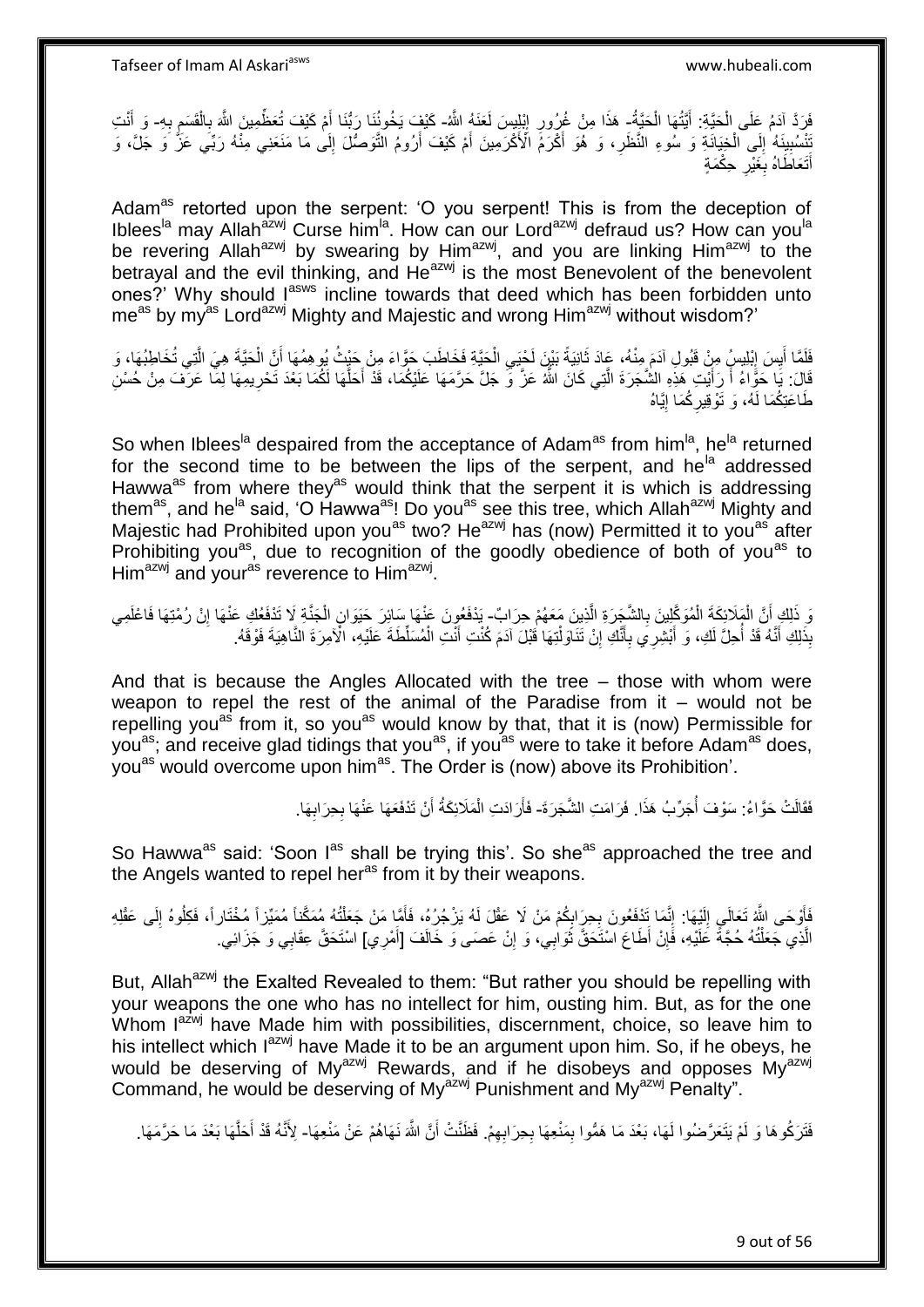So they left her and did not confront her<sup>as</sup>, after having thought of preventing her<sup>as</sup> with their weapons. So she<sup>as</sup> thought that Allah<sup>azwj</sup> had Forbidden them from preventing her<sup>as</sup> because He<sup>azwj</sup> has Permitted it after having Prohibited it.

َفَقَالَتْ: صَدَقَتِ الْحَيَّةُ، وَ ظَنَّتْ أَنَّ الْمُخَاطَبَ لَهَا هِيَ الْحَيَّةُ، فَتَنَاوِلَتْ مِنْهَا وَ لَمْ تَتَكَّرْ مِنْ نَفْسِهَا شَيْئاً. فَقَالَتْ لِآدَمَ: أَ لَمْ تَعْلَمْ ْ ْ اً ْ لَ َ أَنَّ الشَّجَرَةَ الْمُحَرَّمَةَ عَلَيْنَا قَدْ أُبِيحَتْ لَنَا تَنَاوَلْتُ مِنْهَا فَلَمْ تَمْنَعْنِي أَمْلَاكُهَا، وَ لَمْ أُنْكِرْ شَيْئاً مِنْ حَالِي َ ْ ِ ُ ْ ا<br>ا

So she<sup>as</sup> said: 'The serpent spoke the truth', and she<sup>as</sup> thought that the one who had addressed her<sup>as</sup> was the serpent (and not Iblees<sup>la</sup>). So she<sup>as</sup> took from it and did not affect anything from herself<sup>as</sup>. She<sup>as</sup> said to Adam<sup>as</sup>: 'Do you<sup>as</sup> know that the tree Prohibited upon us<sup>as</sup> has (now) been Permitted to us<sup>as</sup>? I<sup>as</sup> took from it, and its Angels did not prevent me<sup>as</sup>, and it did not affect anything from my<sup>as</sup> state'.

(فَذَلِكَ حِينَ) اغْتَرَّ آدَمُ وَ غَلِطَ فَتَذَاوَلَ- فَأَصَابَهُمَا [مَا] قَالَ اللَّهُ تَعَالَى فِي كِتَابِهِ: فَأَزَلَّهُمَا الشَّيْطانُ عَنْها فَأَخْرَجَهُما بِوَسْوَسَتِهِ وَ َ ِ ِ َ ه اُ غُرُورِهِ مِمَّا كانا فِيهِ مِنَ النَّعِيم ِ ِ

That is when Adam<sup>as</sup> got deceived and went wrong. So he<sup>as</sup> took and it hit them both<sup>as</sup> what Allah<sup>azwj</sup> the Exalted Says in His<sup>azwj</sup> Book **But the Satan had them** *removed from it and exited [2:36] – by his*<sup>la</sup> whispering and his<sup>la</sup> deception *from* what they used to be in – from the Bounties.

وَ قُلْنَا بَا آدَمُ وَ يَا حَوَّاءُ وَ يَا أَيَّتُهَا الْحَيَّةُ وَ يَا إِبْلِيسُ اهْبِطُوا بَعْضُكُمْ لِبَعْضٍ عَدُوٌّ آدَمُ وَ حَوَّاءُ وَ وُلْدُهُمَا عَدُوٌّ لِلْحَيَّةِ، وَ إِبْلِيسُ ِ ْ َ ْ ِ ِ ْ ْ وَ الْحَيَّةُ وَ أَوْلَادُهُمَا أَعْدَاؤُكُمْ وَ لَكُمْ فِي الْأَرْضِ مُسْتَقَرٌّ مَنْزِلٌ وَ مَقَرٌّ لِلْمَعَاشِ وَ مَتاعٌ مَنْفَعَةٌ إِلى حِينٍ الْمَوْتِ اً<br>ا ا<br>ا ْ ْ ِ ِ ْ

and We said: O Adam<sup>as</sup>, and O Hawwa<sup>as</sup>, and O you serpent, and O Iblees<sup>la</sup>! Go down, some of you being the enemies of others! – Adam<sup>as</sup> and Hawwa<sup>as</sup> as enemies of the serpent, and Iblees<sup>la</sup> and the serpent and their children as your<sup>as</sup> enemies -*And there is for you in the earth an abode* – a lodging and abode for living *and a provision* – benefits *for a while* – death''.

105 قَالَ الثَّهُ تَعَالَىٍ: فَتَلَقَّى آدَمُ مِنْ رَبِّهِ كَلِماتٍ يَقُولُهَا، فَقَالَهَا فَتابَ الثَّهُ عَلَيْهِ بِهَا إِنَّهُ هُوَ التَّوَّابُ الرَّحِيمُ [التَّوَّابُ] الْقَابِلُ ِ ْ ه ِ ِ ا<br>ا لِلتَّوْبَاتِ، الرَّحِيمُ بِالتَّائِبِينَ ِ **∶** 

**S 105 -** Allah<sup>azwj</sup> Said: *Then Adam received (certain) Words from his Lord*, to be saying these. So he<sup>as</sup> said these; **so He Turned to him (Mercifully) [2:37].** Allah<sup>azwj,</sup> due to these words: *surely He is Oft-Turning, the Merciful* - The Forgiver, the Accepter of repentances, the Merciful towards the repentant.

ُفَلَنَا اهْبِطُوا مِنْها جَمِيعاً كَانَ أَمَرَ فِي الْأَوَّلِ أَنْ يَهْبِطَا، وَ فِي الثَّانِي أَمَرَهُمْ أَنْ يَهْبِطُوا جَمِيعاً، لَا يَتَقَدَّمَ أَحَدُهُمُ الْآخَرَ. وَ َ َ ه ֦֧<u>֓</u> اً َ ِ ْ َ ِ الْهُبُوطُ إِنَّمَا كَانَ هُبُوطُ آدَمَ وَ حَوَّاءَ مِّنَ الْجَنَّةِ، وَ هُبُوطُ الْحَيَّةِ أَيْضاً مِنْهَا فَإِنَّهَا كَانَتْ مِنْ أَحْسَنِ دَوَابِّهَا، وَ هُبُوطُ إِبْلِيسَ مِنْ ِ ْ َ ∣اٍ َ ْ ْ ِ ِ حَوَالَيْهَا، فَإِنَّهُ كَانَ مُحَرَّماً عَلَيْهِ دُخُولُ الْجَنَّةِ. ْ

*We said: Go down from it altogether [2:38] – He<sup>azwj</sup> had Commanded formerly* that they both<sup>as</sup> go down, and during the second, He<sup>azwj</sup> Commanded that they all go down, not one of them preceding the other. And the descending, rather, was the descent of Adamas and Hawwaas from the Garden, and the descent of the snake as well from it, for it was from the most excellent of its animals, and the descent of Iblees<sup>la</sup> from its surroundings, for it was Prohibited unto him<sup>la</sup>, the entry into the Paradise.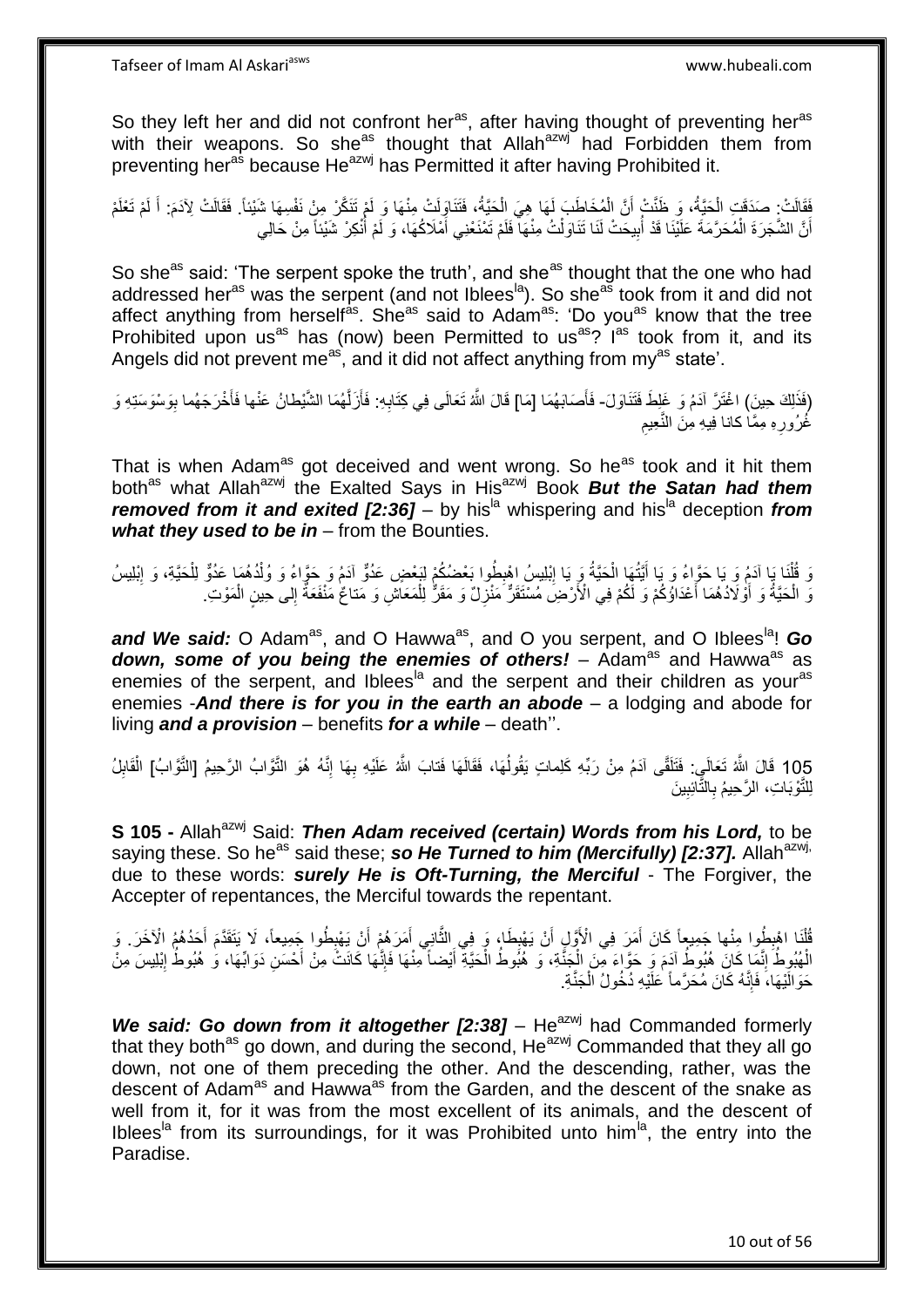فَإِمَّا بَأْتِيَنَّكُمْ مِنِّي هُديً يَأْتِيكُمْ وَ أَوْلَادَكُمْ مِنْ بَعْدِكُمْ- مِنِّي هُدًى. يَا آدَمُ وَ بَإ إِبْلِيسُ فَمَنْ تَبِعَ هُدايَ فَلا خَوْفٌ عَلَيْهِمْ وَ لا هُمْ ْ י<br>י ْ َ ِ ِ ِ يَحْزَنُونَ لَا خَوْفٌ عَلَيْهِمْ حِينَ يَخَافُ الْمُخَالِفُونَ، وَ لَا هُمْ يَحْزَنُونَ إِذَا يَحْزَنُونَ ْ ِ

And when there comes to you a Guidance from Me - There will be coming to you<sup>as</sup> – and to your children from after you<sup>as</sup> – A Guidance from Me<sup>azwj</sup>. So the ones who follow My Guidance, there shall be no fear upon them, nor shall they be *grieving* – no fear upon them where they used to fear the adversaries, nor would they be grieving, (like) they used to be grieving (before).

#### [تَوَسُّلُ آدَمَ ع بِمُحَمَّدٍ ص وَ آلِهِ وَ قَبُولُ تَوْبَتِهِ بِهِمْ عِ:] **ِ**

**The beseeching of Adamas by Muhammadsaww and hissaww Progenyasws, and the Acceptance of hissaww repentance due to themasws**

قَالَ ع فَلَمَّا زَلَّتْ مِنْ آدَمَ الْخَطِيِئَةُ، وَ اعْتَذَرَ إِلَى رَبِّهِ عَزَّ وَ جَلَّ، قَالَ: يَا رَبِّ تَبْ عَلَيَّ، وَ اقْبَلْ مَعْذِرَتِي، وَ أَعِدْنِي إِلَى ِ ْ ِ َ مَرْتِبَنِّي، وَ ارْفَعْ لَدَيْكَ دَرَجَتِي فَلَقَدْ تَبَيَّنَ نَقْصُ اَلْخَطِيئَةِ- وَ ذُلُّهَا فِي أَعْضَائِي وَ سَائِرِ بَدَنِيَّ. َ ُّ المباد المجال المجال المجال المجال المجال المجال المجال المجال المجال المجال المجال المجال المجال ا **∶** 

He (Imam Hassan Al-Askari<sup>asws</sup>) said: 'So when the mistake was committed from Adam<sup>as</sup>, and he<sup>as</sup> apologised to his<sup>as</sup> Lord<sup>azwj</sup> Mighty and Majestic, said: 'O Lord<sup>azwj</sup>! Turn to Me<sup>as</sup> and Accept my<sup>as</sup> excuse, and Return me<sup>as</sup> to my<sup>as</sup> (former) rank, and let my<sup>as</sup> level be raised, for the negative effects of the mistake have permeated into my<sup>as</sup> body parts and the rest of my<sup>as</sup> body'.

قَالَ اللَّهُ تَعَالَى: يَا آدَمُ أَ مَا تَذْكُرُ أَمْرِي إِيَّاكَ- بِأَنْ تَدْعُوَنِي بِمُحَمَّدٍ وَ آلِهِ الطَّيِّبِينَ عِنْدَ شَدَائِدِكَ وَ دَوَاهِيكَ، وَ فِي النَّوَازِلِ ِ َ <u>ٔ</u> َ ِ َ **∶** ِ ِ [إِنَّتِي] تَبْهَظُكَ قَالَ آدَمُ: يَا رَبِّ بَلَى ۚ قَالَ اللَّهُ عَزَّ وَ جَلَّ (لَهٌ ۖ فَتَوَسَّلُ بِمُحَمَّدٍ) وَ عَلِيٍّ وَ فَاطِمَةَ وَ الْحَسَنِ وَ الْحُسَيْنِ صَلَوَاتُ ْ ْ ِ اللَّهِ عَلَّيْهِمْ خُصُوصاً، فَادْعُنِي أُجِبْكَ إِلَى مُلْتَمَسِكَ، وَ أَزِدْكَ فَوْقَ مُرَادِكَ. ِ **∶** ْ  $\frac{1}{2}$ ابل<br>ا

Allah<sup>azwj</sup> the Exalted Said: 'O Adam<sup>as</sup>! Do you<sup>as</sup> remember my Command to you<sup>as</sup> that you<sup>as</sup> should supplicate to Me<sup>azwj</sup> by Muhammad<sup>saww</sup> and his<sup>saww</sup> goodly Progenyasws when during youras difficulties and youras afflictions and chaos – which weigh heavily on you<sup>as</sup>?' Adam<sup>as</sup> said: 'O Lord, yes.' Allah<sup>azwj</sup> Mighty and Majestic Said to him<sup>as</sup>: "Make intermediaries of Muhammad<sup>saww</sup> and Ali<sup>asws</sup> and Fatima<sup>asws</sup> and Al-Hassan<sup>asws</sup> and Al-Husayn<sup>asws</sup> especially, supplicate to Me<sup>azwj</sup> and I<sup>azwj</sup> will Answer you<sup>as</sup> to your<sup>as</sup> request and Increase for you<sup>as</sup> above what you<sup>as</sup> intended for."

فَقَالَ آدَمُ: يَا رَبِّ، يَا إِلَهِي وَ قَدْ بَلَغَ عِنْدَكَ مِنْ مَحَلِّهِمْ- أَنَّكَ بِالتَّوَسُّلِ [إِلَيْكَ] بِهِمْ تَقْبَلُ تَوْبَنِي وَ تَغْفِرُ خَطِيئَتِي، وَ أَنَا الَّذِي<br>نَهم مَا يَجْبَهُ بِأَنْ يَجِبَ بِهِ تَج ِ ِّ  $\frac{1}{2}$ ِ لَ ِ ه َ ِ أَسْجَدْتَ لَهُ مَلَائِكَتَكَ، وَ أَبَحْتَهُ جَنَّتَكَ وَ زَوَّجْتَهُ حَوَّاءَ أَمَثَكَ، وَ أَخْدَمْتَهُ كِرَاءَ مَلَائِكَثِكَ! َ َ َ َ

Adam<sup>as</sup> said: 'O Lord! O My God<sup>azwj</sup>! And It has reached from You<sup>azwj</sup>, from their<sup>asws</sup> positions that You<sup>azwj</sup>, by the Means to You<sup>azwj</sup> through them<sup>asws</sup>, would be Accepting  $m y^{as}$  repentance and Forgive my $a^s$  mistake, and  $1^{as}$  am the one to whom the Angels were made to do Sajdah and to whom Your<sup>azwj</sup> Garden was Gifted, and Your<sup>azwj</sup> maid Hawwa<sup>as</sup> was married to (me), and the honourable ones of Your<sup>azwj</sup> served to!'.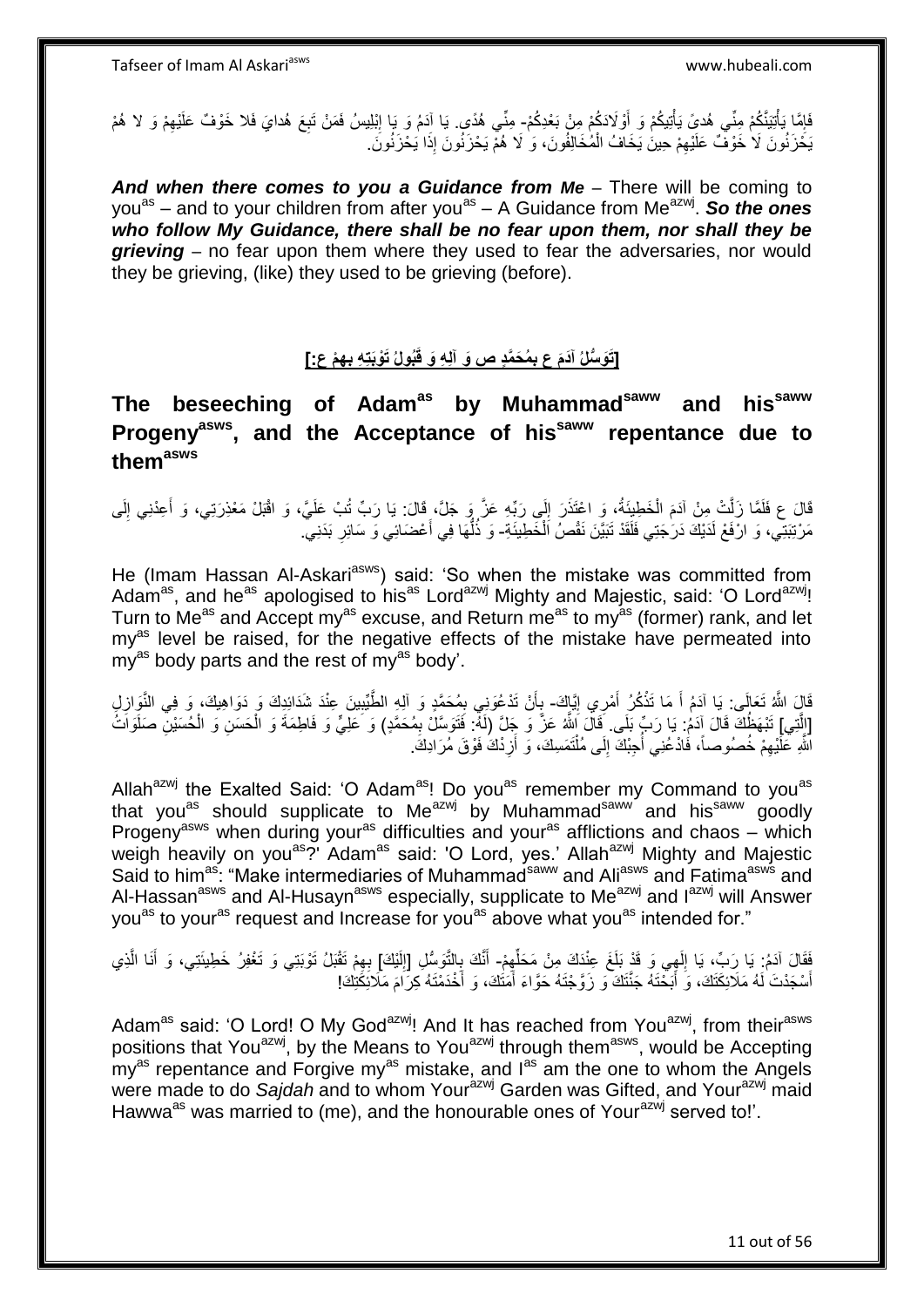قَالَ اللَّهُ تَعَالَى: يَا آدَمُ إِنَّمَا أَمَرْتُ الْمَلَإِيْكَةَ بِتَعْظِيمِكَ [وَ] بِالسُّجُودِ [لَكَ] إِذْ كُنْتَ وحَاءً لِهَذِهِ الْأَنْوَارِ ، وَ لَوْ كُنْتَ سَأَلْنَتِي بِهِمْ **∶ ِ** ْ َ ِ ِ **ٔ** ِ ْ َ <u>،</u> قَبْلَ خَطِيئَتِكَ أَنْ أَعْصِمَكَ مِنْهَا، وَ أَنْ أُفَطِّئِكَ لِذَوَاعِي عَذُوِّكَ إِبْلِبِسَ حَتَّى تَحْتَرِزَ مِنّْهُ لَكُنْتُ قَدْ جَعَلْتُ ذَلِكَ، وَ لَكِنَّ الْمَعْلُومَ فَي ِ ِ ُ َ ْ ْ سَابِقِ عِلْمِي يَجْرِي مُوَافِقاً لِعِلْمِي، فَاَلْأَنَ فَبِهِمْ فَادْعُنِي لأجبك إَلِأُجِيبَكَ]. ْ ِ ْ

Allah<sup>azwj</sup> the Exalted Said: "O Adam<sup>as</sup>! But rather, I<sup>azwj</sup> Commanded the Angels to respect you<sup>as</sup> – and by the Sajdah to you<sup>as</sup> - because you<sup>as</sup> were a receptacle of these lights, and if you<sup>as</sup> had asked Me<sup>azwj</sup>, by them<sup>asws</sup> before your<sup>as</sup> commission of the error, l<sup>azwj</sup> would have Protected you<sup>as</sup> from it and Cause you<sup>as</sup> to be more aware of Iblees<sup>la</sup> inviting you<sup>as</sup>, until you<sup>as</sup> would have protected yourself from him<sup>la</sup>, lazwi would have Made that to be for you<sup>as</sup>. But, it was the Known matter in the precedence of My<sup>azwj</sup> Knowledge. It (therefore) transpired in accordance to My<sup>azwj</sup> Knowledge. Thus, for now, supplicate to Me $a^{2}$ <sub>xwi</sub>,  $I^{2}$ <sub>azwi</sub> shall Answer you<sup>as</sup>".

فَعِنْدَ ذَلِكَ قَالَ آدَمُ: «اللَّهُمَّ [بِجَاهِ مُحَمَّدٍ وَ اللِهِ الطَّّبِّبِينَ] بِجَاهِ مُحَمَّدٍ وَ عَلِيٍّ وَ فَاطِمَةَ، وَ الْحَسَنِ وَ الْحُسَيْنِ وَ الطَّّبِّبِينَ مِنْ آلِهِمْ-**! ∶** ِ ِ ْ ْ ِ لَمَّا تَفَضَّلْتَ [عَلَيَ] بِقَبُولِ َثَوَّبَتِي وَ غُفْرَانِ زَلَّتِي وَ إِعَادَتِي مِنْ كَرَامَاتِكَ إِلَى مَرْتَبَتِي». ْ **∣** ه ِ ِ

So during that, Adam<sup>as</sup> said: 'O Allah<sup>azwj</sup>! By the virtue of Muhammad<sup>saww</sup> and the goodly Progeny<sup>asws</sup> of Muhammad<sup>saww</sup>! By the virtue of Muhammad<sup>saww</sup>, and Ali<sup>asws</sup>, and Fatima<sup>asws</sup>, and Al-Hassan<sup>asws</sup>, and Al-Husayn<sup>asws</sup>, and the goodly ones from their<sup>asws</sup> Progeny to what You<sup>azwj</sup> have Preferred upon me<sup>as</sup>, with the Acceptance of  $mv^{as}$  repentance, and the Forgiveness of my<sup>as</sup> error, and my<sup>as</sup> returning from You<sup>azwj</sup> Prestige to my<sup>as</sup> (former) rank<sup>7</sup>.

فَقَالَ اللَّهُ عَزَّ وَ جَلَّ: قَدْ قَبِلْتُ تَوْبَتَكَ، وَ أَقْبَلْتُ بِرِصْوَانِي عَلَيْكَ، وَ صَرَفْتُ آلائِي وَ نَعْمَائِي إِلَيْكَ، وَ أَعَدْتُكَ إِلَي مَرْتَبَتِكَ مِنْ ِ ْ َ ْ ِ ِ َ لَ ِ كَرَامَاتِي، وَ وَفَّرْتُ نَصِيبَكَ مِنْ رَحَمَاتِي. فَذَلِكَ قَوْلُهُ عَزَّ وَ جَلَّ: فَتَلَقَّى آدَمُ مِنْ رَبِّهِ كَلِماتٍ- فَتابَ عَلَيْهِ إِنَّهُ هُوَ التَّوَّابُ ا<br>ا ِ الرَّ حِيمُ.

So Allah<sup>azwj</sup> Mighty and Majestic Said: "I<sup>azwj</sup> have Accepted your<sup>as</sup> repentance, and Accepted with My<sup>azwj</sup> being Pleased upon you<sup>as</sup>, and Diversion of My<sup>azwj</sup> Favours and My<sup>azwj</sup> Bounties towards you<sup>as</sup>, and Return you<sup>as</sup> to your<sup>as</sup> (former) rank from My<sup>azwj</sup> Benevolence, and Preserve your<sup>as</sup> share of My<sup>azwj</sup> Mercy". Thus, that is (in) His<sup>azwj</sup> Words, the Mighty and Majestic: *Then Adam received (certain) Words from his Lord, so He Turned to him (Mercifully); surely He is Oft-Turning, the Merciful [2:37]*''.

106 ثُمَّ قَالَ عَزَّ وَ جَلَّ: لِلَّذِينَ أَهْبَطَهُمْ- مِنْ إَدَمَ وَ حَوَّاءَ وَ إِبْلِيسَ وَ الْحَيَّةِ-: وَ لَكُمْ فِي الْأَرْضِ مُسْتَقَرٌّ مَقَامٌ فِيهَا تَعِيشُونَ، وَ ْ ِ اً<br>ا ه تَخُذُكُمْ لَيَالِيَهَا وَ أَيَّامَهَا إِلَى الشَّعْيِ لِلْآخِرَةِ، فَطُوبَٰى لِمَنْ (تَزَوَّدَ مِنْهَا) لِدَارٍ الْبَقَاءِ وَ مَتَاتِّحُ إِلَى جِبَينٍ لَكُمْ فِى الْأَرْضِ مَنْفَعَةٌ إِلَى ْ ِ  $\frac{1}{1}$ ∣∣<br>∶ َ ِ لَ ِ حِينِ مُوْتِكُمْ، لِأَنَّ اللَّهَ تَعَالَى مِنْهَا كَيْخْرِجُ زُرُوعَكُمْ وَ ثِمَارَكُمْ، وَ بِهَا يُنْزِّهُكُمْ وَ يُنْعِمُكُمْ، وَ فَيهَا أَيْضًاً بِالْمَلَايَا يَمْتَحِنُكُمْ. ْ **∶** َ ِ ِ

**S 106 –** Then the Mighty and Majestic Said to those Whom He<sup>azwj</sup> had Made to descend – from Adam<sup>as</sup>, and Hawwa<sup>as</sup>, and Iblees<sup>la</sup> – and for you all in there earth, *there is a dwelling [7:24]* – a place wherein you would be living, and you are being Urged, to be striving for the Hereafter during its nights and its days. Therefore, beatitude is for the one who provides from these for the Remaining House (Hereafter) *and a provision for a while [7:24]* for you all in the earth, a benefit up to the time of your deaths, because Allah<sup>azwj</sup> the Exalted would Bring forth your vegetation and your fruits, and by these He<sup>azwj</sup> would be Toiling you and Facilitating you (with bounties), and during these as well, He<sup>azwj</sup> would be Trying you with the afflictions.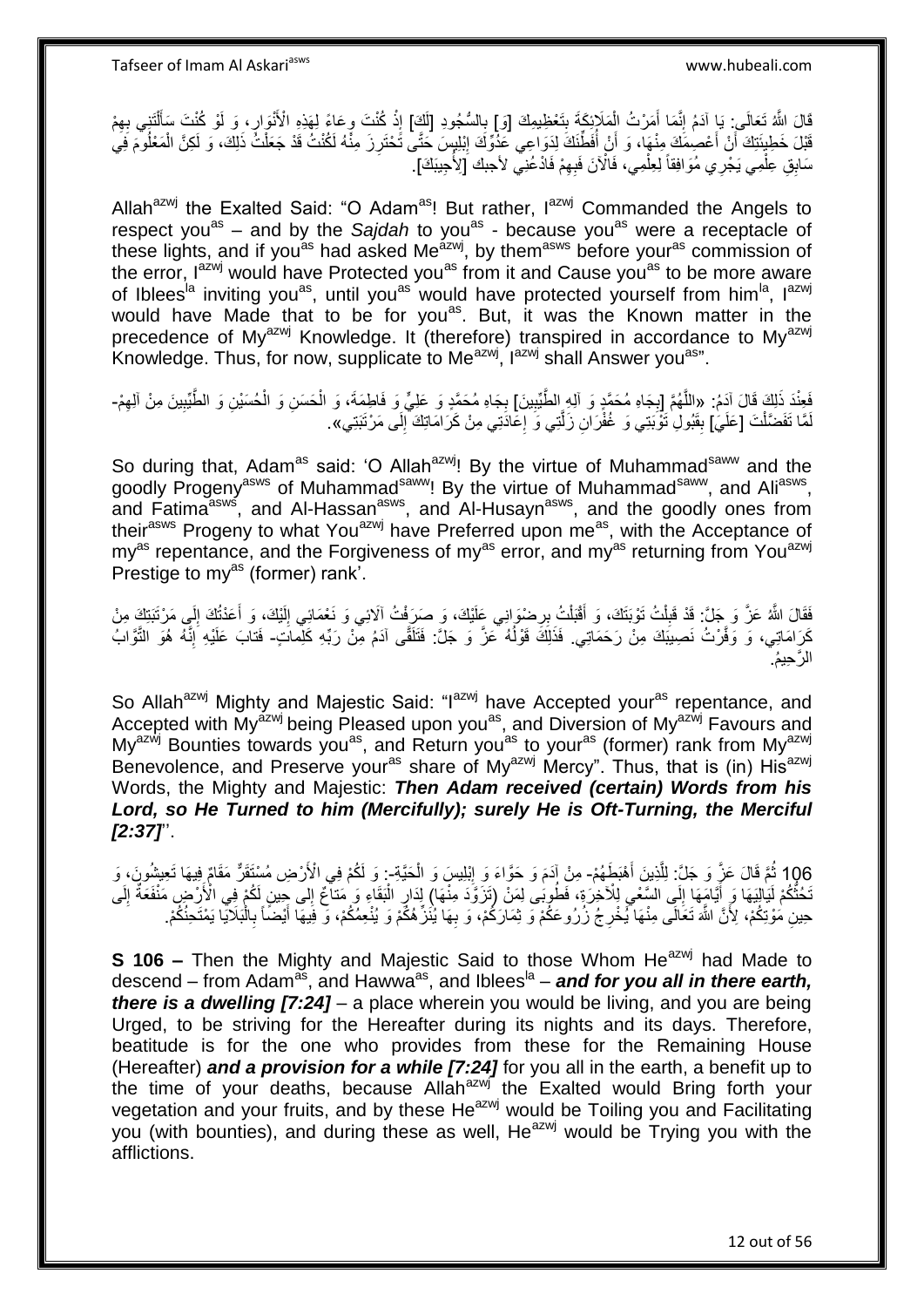يُلَذِّذُكُمْ بِنَعِيمِ الدُّنْيَا تَارَةً- لِيُذَكِّرَكُمْ نَعِيمَ الْأَخِرَةِ الْخَالِصَ، مِمَّا يَنْقُصُ نَعِيمَ الدُّنْيَا وَ يُبْطِلُهُ، وَ يُزَهِّدُ فِيهِ وَ يُصَغِّرُهُ وَ يُحَقِّرُهُ. ِ **∣** ْ ُ

He<sup>azwj</sup> would be Letting you derives the pleasures with your bounties at times it order for you to remember the pure Bounties of the Hereafters, from what he can derogate the bounties of the world, and invalidate it, and abstain from it, and belittle it, and consider it irrelevant.

لَا يَمْتَحِنُكُمْ تَارَةً بِبَلَايَا الدُّنْيَا- الَّذِي [قَدْل] تَكُونُ فِي خِلَالِهَا (الرَّحَمَاتُ، وَ فِي تَضاعِيفِهَا النِّعَمُ- الَّتِي) تُذْفَعُ عَنِ الْمُبْتَلَى بِهَا **∣** ْ ه ِ مَكَارِ هُهَا- لِيُحَذِّرَكُمْ بِذَٰلِكَ عَذَابَ الْأَبَدِ الَّذِي لَا يَشُوبُهُ عَافِيَةٌ، وَ لَا يَقَعُ فِي تَضَالِّعِيفِهِ رَاحَةٌ وَ لَا رَحْمَةٌ ۖ ِ ِّ ه

And He<sup>azwj</sup> would be Testing you at times with the afflictions of the world – which there would happen to be in these, the Mercies, and bounties in its contents which repel from the afflictions (of the Hereafter) and its abhorrence – in order to stave you with that eternal Punishment which nothing can resemble it, nor would there be occurring during its increment, a rest nor a mercy.

> «فَتَلَقَّى آدَمُ» قَدْ فُسِّرَ . «وَ قُلْنَا اهْبِطُوا» قَدْ فُسِّرَ <sub>-</sub> ِ

**Then Adam received [2:37] -** so we<sup>asws</sup> have explained (it). And: **We said: "Go**  $down$   $[2:38]$  – so we<sup>asws</sup> have explained (it).

نْمً قَالَ اللَّهُ عَزَّ وَ جَلٍّ: وَ الَّذِينَ كَفَرُوا وَ كَذَّبُوا بِآياتِنا: الدَّالَّاتِ عَلَى صِدْقٍ مُحَمَّدٍ صرٍ عَلَى مَا جَاءَ بِهِ- مِنْ أَخْبَارِ الْقُرُونِ .<br>ہ ه **∶** ْ ِ َ َ السَّالِفَةِ، وَ عَلَى مَا أَدَّاهُ إِلَى عِبَادِ اللَّهِ مِنْ ذِكْرِ تَفْضِيلِهِ لِعَلِيٍّ ع وَ الَّهِ الطُّيِّبِينَ خَيْرِ الْفَاضِلِينَ وَ الْفَاضِلَاتِ بَعْدَ مُحَمَّدٍ سَيِّدِ ْ ْ ِ ِ ِ  $\frac{1}{2}$ يَّاتِ ِ َبر :<br>ا ال

Then Allah<sup>azwj</sup> Mighty and Majestic Said: **And those who are disbelieving and belying our Signs [2:39]** – the evidence upon the truthfulness of Muhammad<sup>saww</sup> upon whatever he<sup>saww</sup> came with – from the news of the previous generations, and upon what he<sup>saww</sup> deposited to the servants of Allah<sup>azwj</sup> from the mentioned of the merits of Ali<sup>asws</sup> and his<sup>asws</sup> goodly Progeny<sup>asws</sup>, the best of the meritorious ones, and the most meritorious after Muhammad<sup>saww</sup>, Chief of the righteous ones.

أُولِئِكَ الدَّافِعُونَ لِصِدْقِ مُحَمَّدٍ فِي إِنْبَائِهِ [وَ الْمُكَذِّبُونَ لَهُ فِي نَصْبِهِ لِأَوْلِيَائِهِ] عَلِيٍّ سَيِّدِ الْأَوْصِيَاءِ، وَ الْمُنْتَجَبِينَ مِنْ ذُرِّيَّتِهِ ُ **∶** ْ ِ ِ ْ الطَّيِّبِينَ الطَّاهِرِينَ أَصْحَابُ الْذَّارِ ۖ هُمَّ فِيها خالِدُونَ ِ **∶ !** ِ َ

**They** – the rejecters of the truthfulness of Muhammad<sup>saww</sup> regarding his<sup>saww</sup> news, and the beliers regarding his<sup>saww</sup> appointing for his<sup>saww</sup> friends, Aliasws as the chief of the successors<sup>asws</sup>, and the chosen ones from his<sup>saww</sup> offspring, the goodly, the clean - *are the inmates of the Fire, they would be abiding in it eternally [2:39]*.

> قَوْلُهُ عَزَّ وَ جَلَ يا بَنِي إِسْرائِيلَ اذْكُرُوا نِعْمَتِيَ الَّتِي أَنْعَمْتُ عَلَيْكُمْ وَ أَوْفُوا بِعَهْدِي أُوفِ بِعَهْدِكُمْ وَ إِيَّايَ فَارْهَبُونِ ْ ׇ**֓** יִון<br>י ِ ُ ِ َ َ ه

The Words of the Mighty and Majestic *O Children of Israel! Recall My Bounties which I Bestowed upon you and fulfil My Covenant, I will Fulfil My Covenant with you; Me alone, you should be fearing [2:40]*

107 قَالَ الْإِمَامُ عِ قَالَ اللَّهُ عَنَّ وَ جَلَّ: يا بَنِي إِسْرائِيلَ وُلْدَ يَعْقُوبَ إِسْرَائِيلِ اللَّهِ اذْكُرُوا نِعْمَتِيَ الَّذِي أَنْعَمْتُ عَلَيْكُمْ لَمَّا يَعَنُّتُ<br>107 قَالَ الْإِمَامُ عَلَيْكُمْ لَمَّا سَ ْ َ ه **ٔ:** ِ ِ مُحَمَّداً ص، َوَ أَقْرَرْتُهُ فِي مَدِينَتِكُمْ، وَ لَمْ أُجَشَّفُكُمُ الْحَطَّ وَ التِّرْحَالَ إِلَيْهِ، وَ أَوْضَحْتُ عَلَامَاتِهِ وَ ذَلَائِلَ صِدْقِهِ لِلنَّلَّا يَشْتَبِهَ َ لَ ِ ْ ابل<br>ا َ ِ عَلَيْكُمْ حَالُهُ. ُ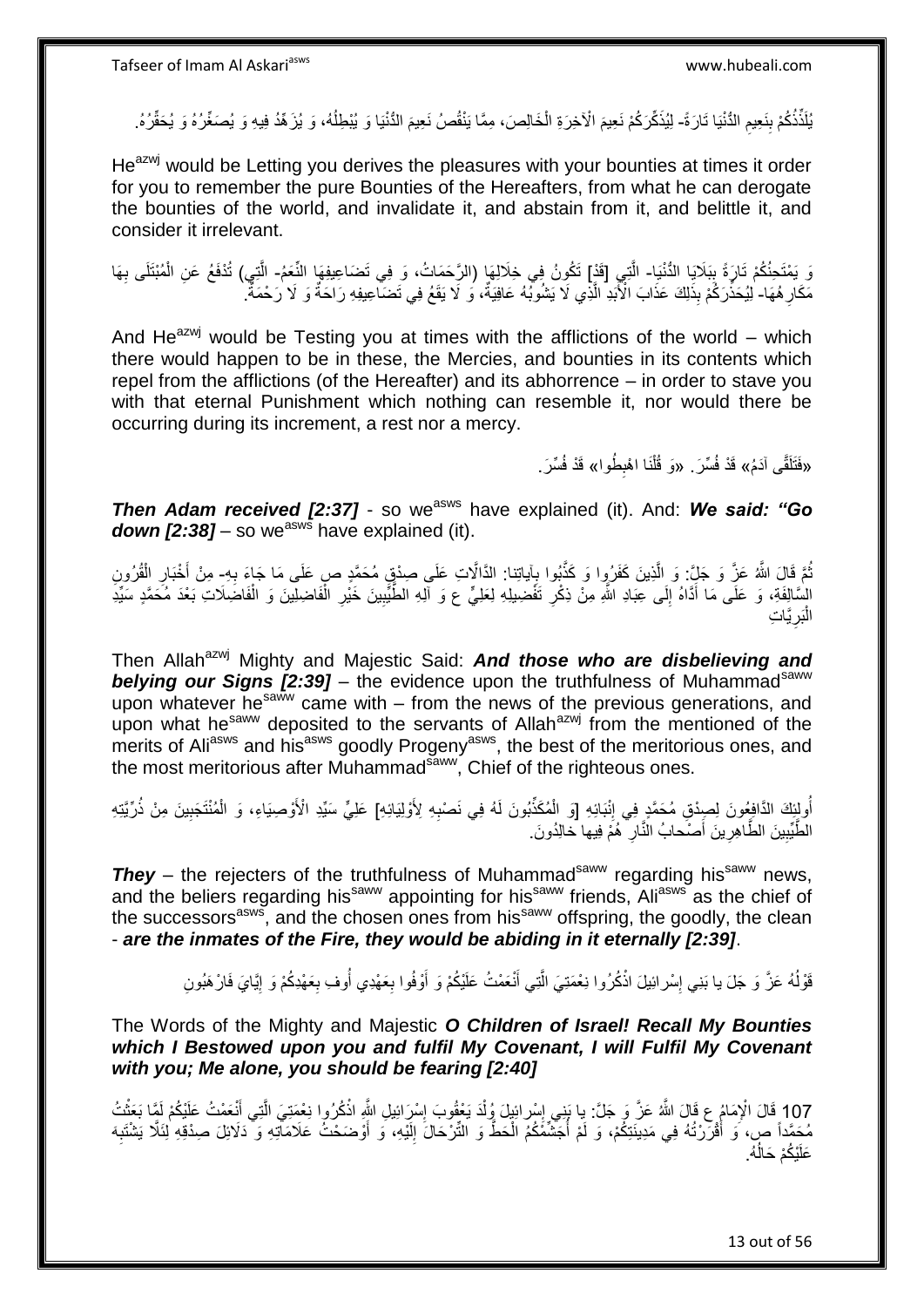**S 107 –** The Imam (Hassan Al-Askari<sup>asws</sup>) said: 'Allah Mighty and Majestic Said: O Children of Israel! The children of Yaqoub<sup>as</sup>, the Israelites of Allah<sup>azwj</sup> - Recall My Bounties which I Bestowed upon you - when lazwi Sent Muhammad<sup>saww</sup> and Settled him<sup>saww</sup> in your city, and did you trouble your bodies and travelling to him<sup>saww</sup>, and Clarified his<sup>saww</sup> Signs and Proofs of his<sup>saww</sup> truthfulness, so that his<sup>saww</sup> state would not be confusing upon you.

يَ أَوْفُوا بِعَهْدِي الَّذِي أَخَذَتْهُ عَلَى أَسْلَافِكُمْ، أَنْبِيَاؤُهُمْ وَ أَمَرُوهُمْ أَنْ يُؤَدُّوهُ أَخْلَافِهِمْ- لِيُؤْمِنُوا بِمُحَمَّدٍ الْعَرَبِيِّ [الْقُرَشِي] **∶** َ َ َ ِ َ َ :<br>نا ِ َ ِ ِ ْ **∶** ْ ِ الْهَاشِمِيِّ، الْمُبَانِ بِالْآيَاتِ، وَ الْمُؤَيَّدِ بِالْمُعْجِزَاتِ الَّتِي مِنْهَا: أَنْ كُلَّمَتْهُ ذِرَاعٌ مَسْمُومَةٌ، وَ نِاطَقَهُ ذِئْبٌ، وَ حَنَّ إِلَيْهِ ۖ عُودُ الْمِنْبَرِ ْ ِ ْ **∶** ْ ه َ ه ِ ْ لَ ِ رَ كَثَّلَ ٱللَّهُ لَهُ الْقَلِيلَ مِنَ الطَّعَامِ، وَ أَلَانَ لَهُ الصُّلْبَ مِنَ الْأَحْجَارِ ، وَ صَلَّبَ لَهُ الْمِيَاهَ السَّيَّالَةَ وَ لَمْ يُؤَيِّدْ نَبِيّاً مِنْ أَنْبِيَائِهِ بِذَلالَةٍ ْ َ ِ ْ ه َ ِ ْ ه ِ ِ ِ إِلَّا جَعَلَ لَهُ مِثْلَهَا أَوْ أَفْضَلَ مِنْهَا. َ َ لَ ْ ِ

And fulfil My Covenant which lazwj Took from your ancestors, Informing them and Commanding them that they should be performing it to their descendants to be believing in Muhammad<sup>saww</sup> the Arabian, the Qureyshite, the Hashemite, the Manifested with the Signs, and the Assisted with the miracles from which are: - the speaking to him<sup>saww</sup> of the poisoned arm (of the sheep), and the talking wolf, and the wailing to him<sup>saww</sup> of the wood of the Pulpit, and Allah<sup>azwj</sup> Multiplying for him<sup>saww</sup> the little of the food, and the softening for him<sup>saww</sup> of the hard rocks, and hardening for him<sup>saww</sup> of the flowing waters, and no Prophet<sup>saww</sup> from His<sup>azwj</sup> Prophets<sup>as</sup> was Assisted with a proof except similar to it was made to be for him<sup>saww</sup>, or superior than it.

وَ الَّذِي جُعِلَ مِنْ أَكْبَرٍ آيَاتِهِ عَلِيُّ بْنُ أَبِي طَالِبٍ عِ شَقِيقُهُ وَ رَفِيقُهُ، عَقْلُهُ مِنْ عَقْلِهِ وَ عِلْمُهُ مِنْ عِلْمِهِ، [وَ حُكْمُهُ مِنْ حُكْمِهِ] وَ ْ ا<br>ا َ ِ ْ حِلْمُهُ مِنْ حِلْمِهِ، مُؤَيِّدٌ دِينَهُ بِسَيْفِهِ الْبَاتِرِ بَعْدَ أَنْ قَطَّعَ مَعَاذِيرَ الْمُعَانِدِينَ بِدَلِيلِهِ الْقَاهِرِ، وَ عِلْمِهِ الْفَاضِلِ، وَ فَضْلِهِ الْكَامِلِ ِ ْ ِ :<br>ا **!** ْ .<br>ا ْ ْ ْ **∶** 

And that which was made as the greatest of his<sup>saww</sup> Signs was Ali<sup>asws</sup> Bin Abu Talib<sup>asws</sup>, his<sup>saww</sup> brother, his<sup>saww</sup> friend, his<sup>asws</sup> intellect being from his<sup>saww</sup> intellect, and his<sup>asws</sup> knowledge being from his<sup>saww</sup> knowledge, and his<sup>asws</sup> wisdom being from his<sup>saww</sup> wisdom, and his<sup>asws</sup> forbearance being from his<sup>saww</sup> forbearance. Assisting his<sup>saww</sup> Religion by his<sup>asws</sup> sharply cutting sword after having cut off the excuses of the obstinate ones by compelling proofs, and his<sup>asws</sup> superior intellect, and his<sup>asws</sup> perfect merits.

أُوفٍ بِعَهْدِكُمْ إِلَّذِي أَوْجَبْتُ بِهِ لَكُمْ نَعِيْمَ الْأَبَدِ- فِي دَارِ الْكَرَامَةِ وَ مُسْتَقَرِّ الرَّحْمَةِ وَ إِيَّايَ فَارْهَبُونِ فِي مُخَالَفَةٍ مُحَمَّدٍ ص، ِ َ **∶** ْ **∶** ِ فَإِنِّي الْقَادِرُ عَلَى صَرْفِ بَلاَءِ مَنْ يُعَادِيكُمْ عَلَى مَوُافَقَتِي، وَ هُمْ لَا يَقْدِرُونَ عَلَى صَرْفِ انْتِقَامِي عَنْكُمْ- إِذَا آثَرْتُمْ مُخَالَفَتِي. ْ ِ ِ َ

*I will Fulfil My Covenant with you* – by which l<sup>azwj</sup> Obligated for you all the eternal Bounties in the House of Prestige (Paradise), and stable Mercy. *Me alone, you*  **should be fearing**, for l<sup>azwj</sup> am the One Able upon Turning away the afflictions antagonising you upon  $My^{azwj}$  consent, and they are not able upon turning away My<sup>azwj</sup> Vengeance from you when you oppose Me<sup>azwj</sup>".

قَوْلُهُ عَزَّ وَ جَلَ وَ اَمِنُوا بِما أَنْزَلْتُ مُصَدِّقاً لِما مَعَكُمْ وَ لا تَكُونُوا أَوَّلَ كافِرٍ بِهِ وَ لا تَشْتَرُوا بِاْياتِي ثَمَناً قَلِيلًا وَ إِيَّايَ فَاتَّقُونِ اً.<br>ا ْ َ ِ َ ِ ِ َ

And the Words of the Mighty and Majestic: *And believe in what I have Revealed, a ratification of what is with you, and do not become the first disbeliever by it, and do not be exchanging My verses for a small price; and from Me you should be fearing [2:41]*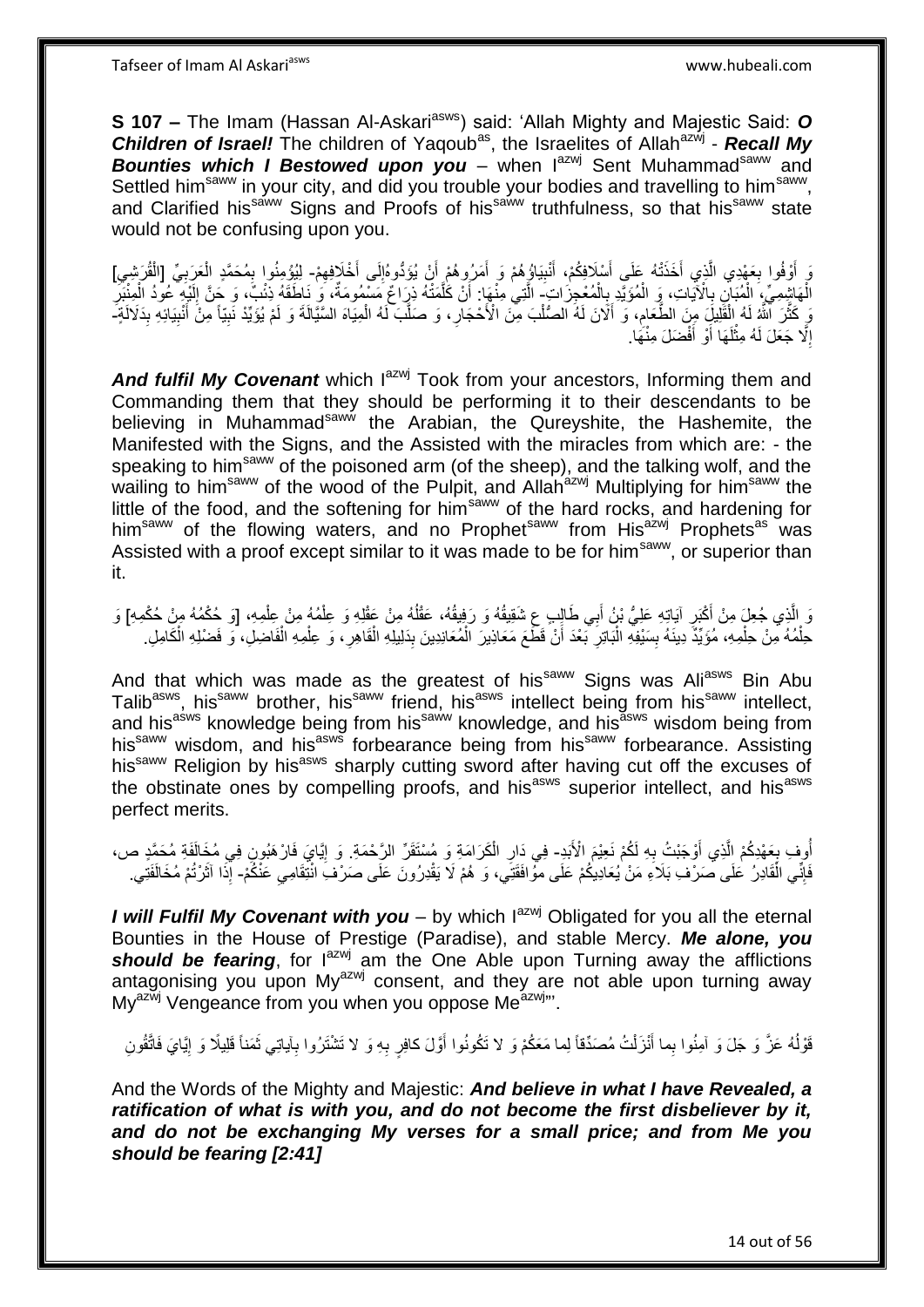Tafseer of Imam Al Askariasws www.hubeali.com

نَبا ِء نُبهوِت ِه، َو أ ِر ُ بِّيي[ ِم ْن ِذْك ل ُت َعلَى ُم َح همٍد ]َن ن َزْ بما أ لَي ُهوُد ُّي َها ا نوا أ لَي ُهوِد: َو آ ِمُ َم[ َقا َل هَّللاُ َع هز َو َج هل لِ ث َما ُم ع ] ْْلِ 108 َقا َل ا ْ َ ِ **ٔ** َ ِ اُ َ :<br>ا ٔ<br>ـ إِمَامَةِ أَخِيهِ عَلِيٍّ ع وَ عِتْرَتِهِ [الطَّيِّبِينَ] الطَّاهِرِينَ مُصَدِّقاً لِما مَعَكُمْ فَإِنَّ مَثَلَ هَذَا الذِّكْرِ فِي كِثَابِكُمْ- أَنَّ مُحَمَّداً النَّبِيَّ سَيِّدُ **!** َ ِ ِ ∣ٍ إا ِ ِ ِ أ اْلْأَوَّلِينَ وَ الْآخِرِينَ- الْمُؤَيَّدُ بِسَيِّدِ الْوَصِّيِّينَ وَ خَلِّيفَةٍ رَسُولِ رَبِّ الْعَالُمِينَّ فَارُوقِ هَذِهِ الْأُمُّةِ، وَ بَابَ مُدِينَةِ الْحِكْمَةِ، وَ وَصِيْ ِ ْ :<br>ا **∣** ْ رَ سُو لِ [رَ بِ] الْرَّ حُمَةِ.

**S 108 -** The Imam (Hassan Al-Askari<sup>asws</sup>) said: 'Then Allah<sup>azwj</sup> Mighty and Majestic Said to the Jews *And believe* O you Jews! *in what I have Revealed* unto Muhammad<sup>saww</sup> My<sup>azwj</sup> Prophet<sup>saww</sup> from the mention of his<sup>saww</sup> Prophet-hood and the news of the Imamate of his<sup>saww</sup> brother Ali<sup>asws</sup> and his<sup>saww</sup> goodly Progeny<sup>asws</sup>, the purified, *a ratification of what is with you*, for the example of this Remembrance in your Books that Muhammad<sup>saww</sup> is the Chief of the former ones and the latter ones, the one supported by the Chief of the successors<sup>as</sup>, the Caliph of the Rasool<sup>saww</sup> of the Lord<sup>azwj</sup> of the Worlds, the differentiator of this community, the door to the city of wisdom, and the Successor<sup>asws</sup> of the Rasool<sup>saww</sup> of the Lord<sup>azwj</sup> of Mercy.'

نَ لا تَشْتَرُوا بِآياتِي الْمُنَزَّلَةِ لِنُبُوَّةِ مُحَمَّدٍ ص، وَ إِمَامَةِ عَلِيٍّ ع، وَ الطَّيِّبِينَ مِنْ عِتْرَتِهِ ثَمَناً قَلِيلًا بِأَنْ تَجْحَدُوا نُبُوَّةَ النَّبِيِّ **∶** ِ ِ ِ َ **∶** َ [مُحَمَّدٍ] ص وَ لِمَامَّةَ الْإِمَامِ [عَلِيٍ] ع [وَ ألِهِمَا] وَ تَعْتَاضُوا عَنَّهَا عَرَضَ الدُّنْيَا، فَإِنَّ ذَلِكَ وَ إِنْ كَثُرَ فَإِلَى نَفَادٍ وَ خَسَارٍ وَ ِ **ُ** ِ  $\sum_{i=1}^{n}$ ا<br>المناسبة ا ِ ِ .<br>.<br>. َبَوا

*And do not be exchanging My verses* - the Revelation of the Prophet-hood of Muhammad<sup>saww</sup> and the Imamate of Ali<sup>asws</sup> and the goodly from his<sup>saww</sup> Family<sup>asws</sup> for a small price – by your rejecting the Prophet-hood of the Prophet Muhammad<sup>saww</sup>, and the Imamate of Imam Ali<sup>asws</sup> and their<sup>asws</sup> Progeny<sup>asws</sup> – and be substituting instead the display of the world, for that, even if it is a lot, it would enter you into losses and failures.

ثُمَّ قَالَ اللَّهُ عَزَّ وَ حَلَّ: وَ إِيَّايَ فَاتَّقُونِ فِي كِثْمَانٍ أَمْرِ مُحَمَّدٍ صِ وَ أَمْرِ وَصِيِّهِ عِ فَإِنَّكُمْ إِنْ تَتَّقُوا لَمْ تَقْدَمُوا فِي نُبُوَّةِ النَّبِيِّ وَ **ְן** ُ ِ َ ِ َ ِ ِ ِ لَا فِي وَصِيَّةِ الْوَصِيِّ، بَلْ حُجَجُ اللَّهِ عَلَيْكُمْ قَائِمَةٌ، وَ بَرَاهِينُهُ بِذَلِكَ وَاضَحَةٌ، قَدْ قَطَعْتُ مَعَاذِيرَكُمْ، وَ أَبْطَلْتُ تَمْوِّيهَكُمْ. ْ ِ ْ َ

Then the Mighty and Majestic Said: *And from Me you should be fearing* in the concealment of the matter of Muhammad<sup>saww</sup> and the matter of his<sup>saww</sup> successor<sup>asws</sup>. So if you are fearing, you will not be slandering regarding the Prophet-hood of the Prophet<sup>saww</sup>, nor regarding the successorship of the successor<sup>asws</sup>. But, the arguments have been established upon you all, and His<sup>saww</sup> proofs with that are clear. Your excuses have been cut off and your camouflage has been invalidated.

يَ هَؤُلِاءِ يَهُودُ الْمَدِينَةِ جَحَدُوا نُبُوَّةَ مُحَمَّدٍ ص وَ خَانُوهُ، وَ قَالُوا: نَحْنُ نَعْلَمُ أَنَّ مُحَمَّداً نَبِيٍّ، وَ أَنَّ عَلِيّاً وَصِيُّهُ، وَ لَكِنْ لَسْتَ ْ َ ِ َ أَنْتَ ذَاكَ وَ لَا هَذَا- يُثْبِيرُونَ إِلَى عَلِيٍّ ع لَ  $\frac{1}{2}$ 

And those Jews of Al Medina rejected the Prophet-hood of Muhammad<sup>saww</sup> and betrayed him<sup>saww</sup>, and they said, 'We know that Muhammad<sup>saww</sup> is a Prophet<sup>saww</sup>, and that Ali<sup>asws</sup> is his<sup>saww</sup> successor<sup>asws</sup>, you<sup>saww</sup> aren't that one, nor is he<sup>asws</sup> this one' – gesturing towards Ali<sup>asws</sup>.

فَأَنْطَقَ اللَّهُ تَعَالَى ثِيَابَهُمُ الَّتِي عَلَيْهِمْ، وَ خِفَافَهُمُ الَّذِي فِي أَرْجُلِهِمْ، يَقُولُ كُلُّ وَاحِدٍ مِنْهَا لِلَابِسِهِ: كَذَبْتَ يَا عَدُوَّ اللَّهِ، بَلِ النَّبِيُّ ِ ه َ **∶** ِ ِ اُ ه مُحَمَّدٌ ص هَذَا، ۖ وَ الْوَصِٰيُّ عَلِيٌّ هَذَا، وَ لَوْ أَذِنَ اللَّهُ لَّنَا- َلَصَغَطْنَاكُمْ وَ عَقَرْنَاكُمْ وَ قَتَلْنَاكُمْ. َ :<br>ا :<br>نا ْ

So Allah<sup>azwj</sup> Caused their clothes which were upon them, and their shoes which were in their legs to speak, each one saying to its wearer, 'You are lying, O enemy of Allah<sup>azwj</sup>! But, the Prophet<sup>saww</sup> Muhammad<sup>saww</sup>, is this one, and the successor Ali<sup>asws</sup>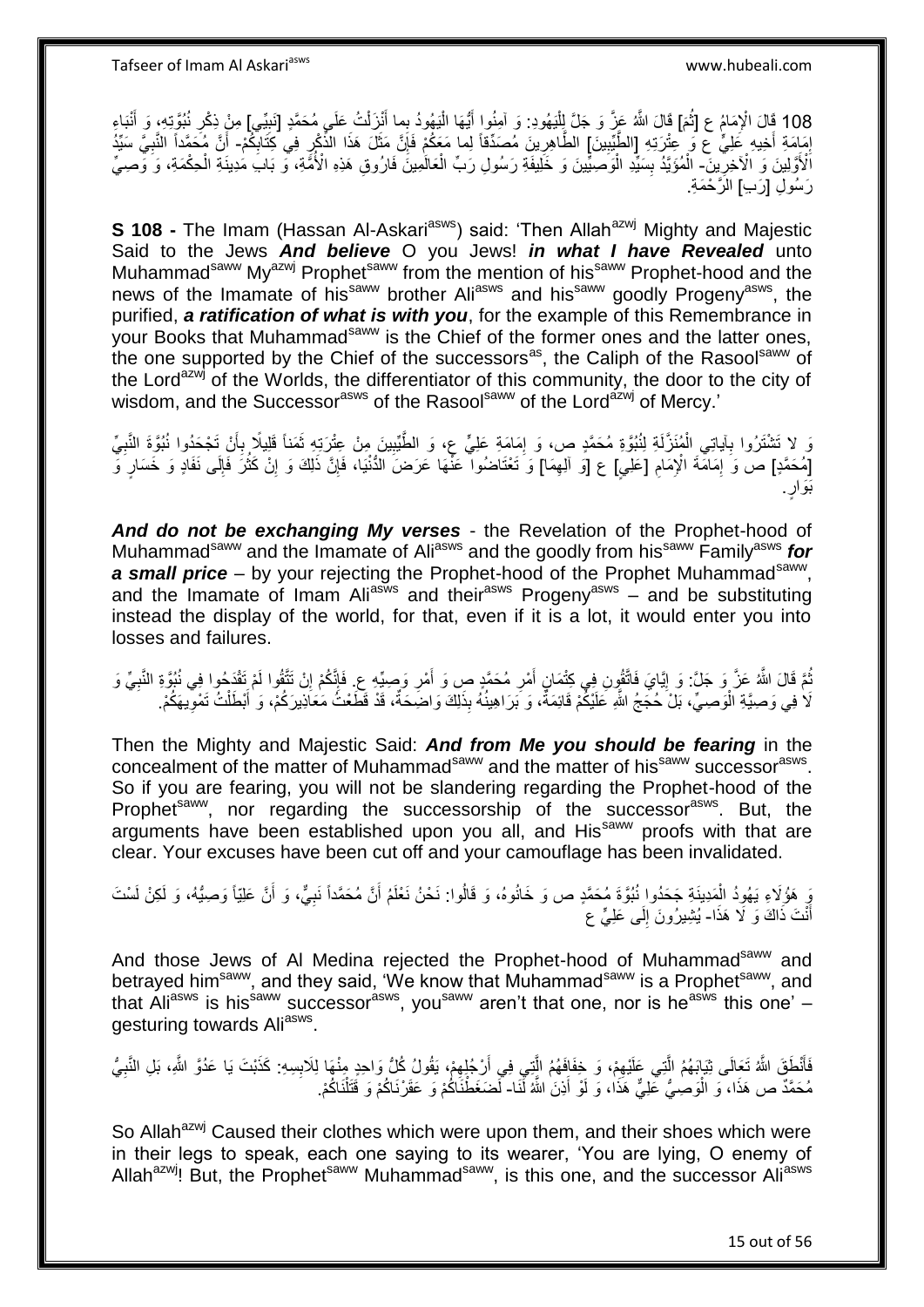is this one, and had Allah $a^{2x}$ <sup>yj</sup> Permitted us we would have squeezed you, and cut you, and killed you'.

فَقَالٍَ رَسُولُ اللَّهِ صِرٍ. إِنَّ اللَّهَ عَزَّ وَ جَلَّ يُمْهِلُهُمْ- لِعِلْمِهِ بِأَنَّهُ سَيَخْرُجُ مِنْ أَصْلَابِهِمْ ذُرِّيَّاتٌ طَيِّبَاتٌ مُؤْمِنَاتٌ. وَ لَوْ تَزَيَّلُوا لَعَذَّبَ ُ ِ ِ ِ َ َ ِ [اللَّهُ] هَؤُلَاءِ عَذَاباً أَلِيماً، إِنَّمَا يَعْجَلُ مَنْ يَخَافُ الْفَوْتَ. ْ יִי (ו َ

So Rasool-Allah<sup>saww</sup> said: 'Allah<sup>azwj</sup> Mighty and Majestic Respited them to His<sup>azwj</sup> Knowledge that He<sup>azwj</sup> would be Bringing out from their backs, goodly offspring, *Momineen*. And had they slipped, Allah<sup>azwj</sup> could have Punished them with a painful Punishment. But rather, hasty is the one who fears the loss of opportunity''.

قَوْلُهُ عَزَّ وَ جَلَ وَ لا تَلْبِسُوا الْحَقَّ بِالْباطِلِ وَ تَكْتُمُوا الْحَقَّ وَ أَنْتُمْ تَعْلَمُونَ وَ أَقِيمُوا الصَّلاةَ وَ اتُّوا الزَّكاةَ وَ ارْكَعُوا مَعَ ا<br>ا ْ ِ ْ **∣** َ َ ْ الرَّاكِعِينَِ أَ تَأْمُرُونَ النَّاسَ بِالْبِرِّ وَ تَنْسَوْنَِ أَنْفُسَكُمْ وَ أَنْتُمْ تَتْلُونَ الْكِتابَ أَ فَلا تَعْقِلُونَ وَ اسْتَعِينُوا بِالصَّبْرِ وَ الصَّلِاةِ وَ إِنَّها َ ْ َ َ ِ ْ ្ .<br>ا  $\frac{1}{2}$ ِ **∶** لَكَبِيرَةٌ إِلَّا عَلَى الْجَاشِعِينَ الَّذِينَ يَظُنُّونَ أَنَّهُمْ مُلاِقُوا رِبِّهِمْ وَ أَنَّهُمْ إِلَيْهِ راجِعُونَ يا بَنِّي إِسْرائِيلَ اذْكُرُوا نَعْمَتِيَ الَّتِي أَنَّعَفُتُ لَ  $\frac{1}{2}$ َ ِ َ ه ِ  $\frac{1}{2}$ َ ه ْ  $\frac{1}{2}$ عَلَيْكُمْ وَ أَنِّي فَضَّلْتُكُمْ عَلَي الْعالَمِينَ وَ اتَّقُوا يُوْماً لَا تَجْزِي نَفْسٌ عَنْ نَفْسٍ شَيْئاً وَ لا يُقْبَلُ مِنْها شَفاعَةٌ وَ لا يُؤْخَذُ مِنّْها عَدْلٌ ֦֧֦֦֦֦֧֦֦֧֦֦֧֦֦֧֦֧֦֧֦֧֦֧֦֧֦֧֦֧֦֪֦֧֦֪֦֧֦֧֦֪֦֧֦֧֦֧֦֧֦֧֦֧֦֧֦֧֦֪֦֧֦֧֘֝֟֟֟֟֟֟֟֟֟֘֟֟֟֘֟֟֟֟֟֟֟֟֘֟֓֕֟֓֞֟֟֓֞֟֟֓֟֓֟֓֟֟֟֟ َ ْ وَ لا هُمْ يُنْصَرُونَ وَ إِذْ نَجَّيْناكُمْ مِنْ آلِ فِرْعَوْنَ يَسُومُونَكُمْ سُوءَ الْعَذابِ يُذَّبِّحُونَ أَبْناءَكُمْ وَ يَسْتَحْيُونَ نِساءَكُمْ وَ فِي ذلِكُمْ بَلاءٌ َ ْ **ٔ** مِنْ رَ بِّكُمْ عَظِيمٌ

The Words of the Mighty and Majestic: *And do not be mixing the Truth with the falsehood and you are concealing the Truth and you are knowing [2:42]*

*And establish the Salat and give the Zakat and perform Ruku with the Ruku performers [2:43]*

*You are instructing the people with the righteousness and are forgetting yourselves and you are reciting the Book. Are you not using your intellects? [2:44]*

*And seek Assistance through the patience and the Salat, and it is certainly a difficult thing except upon the humble ones [2:45]*

*Those who are thinking that they would be meeting their Lord, and they would be returning to Him [2:46]*

*O Children of Israel! Recall My Favour which I Bestowed upon you and I had Graced you all in the two worlds (Religion and world) [2:47]*

*And fear a Day no soul would be recompensed anything from a soul, nor would intercession be Accepted from it, nor would a compensation be Taken from it, nor would they be helping (each other) [2:48]*

*And when We Rescued you from Pharaoh's people, who were afflicting you with evil punishments. They were slaughtering your sons and were letting your women live; and during that you were in an enormous Trial from your Lord. [2:49]*

109 قَالَ الْإِمَامُ عِ خَاطَبَ اللَّهُ بِهَا قَوْماً مِنَ الْيَهُودِ لَبَسُوا الْحَقَّ بِالْبَاطِلِ بِأَنْ زَعَمُوا أَنَّ مُحَمَّداً ص نَبِيٌّ، وَ أَنَّ عَلِيّاً وَصِيٍّ،<br>199 َ ِ َ أ ْ ِ ْ ْ **∶** نَ لَكِنَّهُمَا يَأْتِيَاَنِ بَعْدَ وَقْتِنَا هَذَا بِخَمْسِمِائَةِ سَنَةٍ. ِ ْ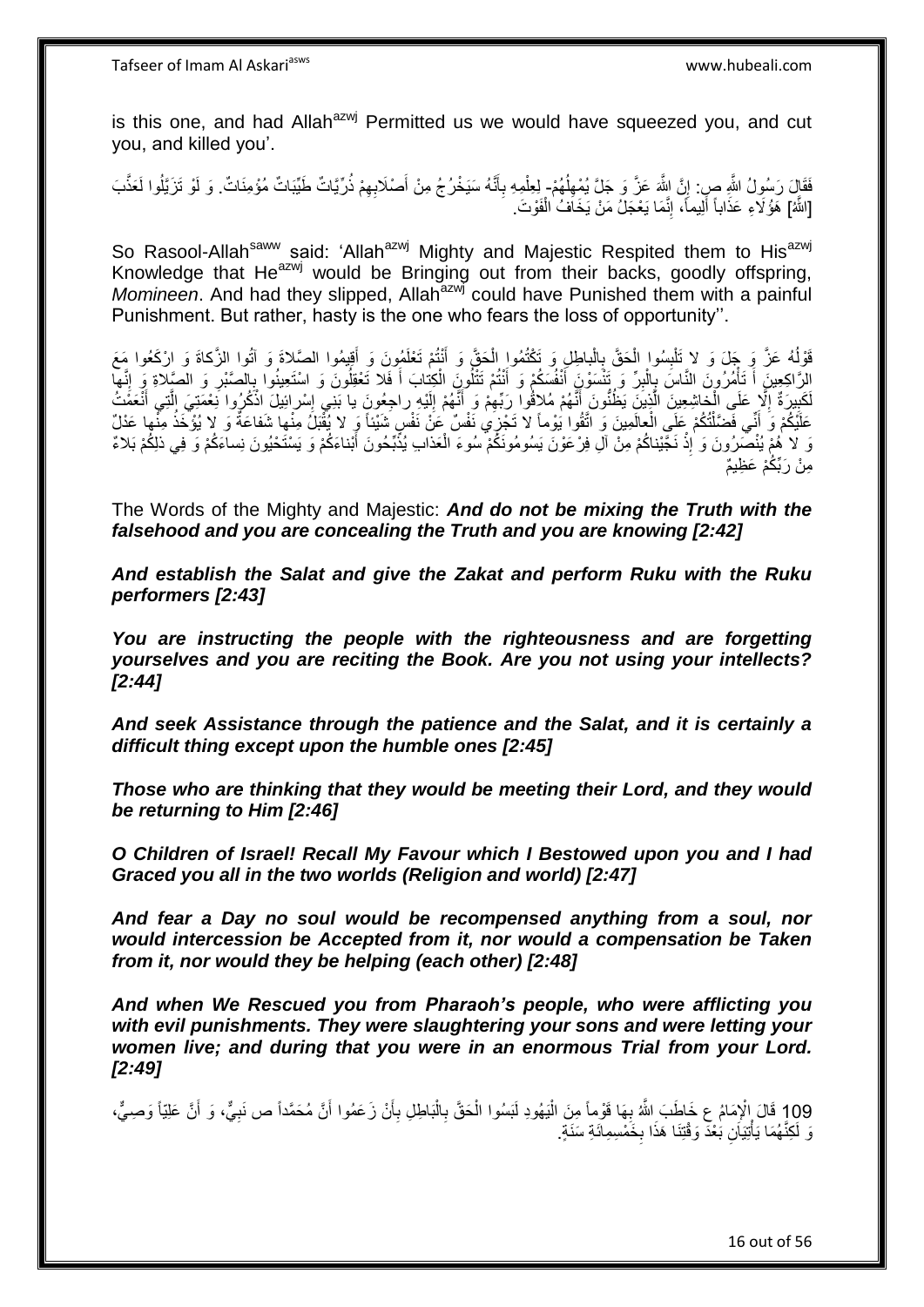**S 109 -** The Imam (Hassan Al-Askari<sup>asws</sup>) said: 'Allah<sup>azwj</sup> is Addressing a group of Jews who used to clothe the truth with falsehood by claiming that Muhammad<sup>saww</sup> is a Prophet and Ali<sup>asws</sup> is a successor<sup>asws</sup> but they<sup>asws</sup> will both be coming after this time of ours by five hundred years.

> فَقَالَ لَهُمْ رَسُولُ اللَّهِ ص: أَ تَرْضَوْنَ النَّوْرَاةَ بَيْنِي وَ بَيْنَكُمْ حَكَماً قَالُوا: بَلَى. َ

Rasool-Allah<sup>saww</sup> said to them: 'Are you pleased with the Torah being a judge between me<sup>saww</sup> and you all?' They said, 'Yes'.

فَجَاءُوا بِهَا، وَ جَعَلُوا يَقْرَءُونَ مِنْهَا خِلَافَ مَا فِيهَا، فَقَلَّبَ اللَّهُ عَزَّ وَ جَلَّ الطُّومَارَ الَّذِي كَانُوا مِنْهُ يَقْرَءُونَ، وَ هُوَ فِي يَدِ ه ه **∶** قَرَّاعَيْنِ مَِنْهُمْ، مَعَ أَحَدِهِمَا أَوَلُهُ، وَ مَعَ الْإِخَرِ آخِرُهُ فَانْقَلَبَ تُعْبَاناً لَهُ رَأْسَانِ، [وَ] تَذَاوَلَ كُلُّ رَأْسٍ مِنْهُمَا يَمِينَ مَنْ هُوَ فِي يَدِهِ، َ َ ْ ْ لَ ُ ِ وَ جَعَلَ يُرَضِّضُهُ وَ يُهَشَّمُهُ، وَ يَصِيحُ الرَّجُلَانِ وَ يَصْرُخَانِ.

So they came over with it and went on reciting from it different to what was in it'. So Allah<sup>azwj</sup> Mighty and Majestic Transformed the scrolls which they were reading from, and it was in the hand of the reciters from them, its first being with one of the two, and its end being with the other one (holding the scrolls), and it was transformed into a serpent having two heads for it, and each head of it grabbed the hand of the one in whose hand it was, and went on to crush it and devour it, and the two men were shouting and screaming.

وَ كَانَتْ هُنَاكَ طَوَامِيرُ أُخَرٍُ فَنَطَقَتْ وَ قَإِلَتْ: لَا تَزَالانِ فِي هَذَا الْعَذَابِ حَتَّى تَقْرَءَا مَا فِيهَا- مِنْ صِفَةِ مُحَمَّدٍ ص وَ نُبُوَّتِهِ، وَ ْ .<br>ا صِفَةِ عَلِيٍّ ع وَ إِمَامَتِهِ- عَلَى مَا أَنْزَلَ اللَّهُ تَعَالَى فِيهَا. ِ َ

And it was so that there was another scroll over there, and it said, 'They will not cease to be in this Punishment until they read what is (actually) in it – from the description of Muhammad<sup>saww</sup> and his<sup>saww</sup> Prophet-hood, and description of Ali<sup>asws</sup> and his<sup>asws</sup> Imamate – upon what Allah<sup>azwj</sup> the Exalted Revealed in it'.

> فَقَرَءَاهُ صَحِيحاً، وَ آمَنَا بِرَسُولِ اللَّهِ ص وَ اعْنَقَدَا إِمَامَةَ عَلِيٍّ وَلِيٍّ اللَّهِ وَ وَصِيٍّ رَسُولِ اللَّهِ. ِ **ِ**

So they read it correctly and believed in Rasool-Allah<sup>saww</sup> and believed in the Imamate of Aliasws as being Guardian<sup>asws</sup> of Allah<sup>azwj</sup> and successor of Rasool-Allah<sup>saww</sup>.

فَقَالَ اللَّهُ عَزَّ وَ جَلَ وَ لا تَلْبِسُوا الْحَقَّ بِالْباطِلِ بِأَنْ تُقِرُّوا بِمُحَمَّدٍ وَ عَلِيٍّ مِنْ وَجْهٍ وَ تَجْحَدُوهُمَا مِنْ وَجْهٍ وَ تَكْتُمُوا الْحَقَ مِنْ ْ ِ ْ **∣** ِ َ **∶** ْ نُبُوَّةِ هَذَا، وَ إِمَامَةِ هَذَا وَ أَنْثُمْ تَعْلَمُونَ أَنَّكُمْ تَكْتُمُونَهُ وَ تُكَابِرُونَ عُلُومَكُمْ وَ عُقُولَكُمْ، َ ِ ِ َ

Allah<sup>azwj</sup> the Mighty and Majestic Said: **And do not be mixing the Truth with the falsehood [2:42]**, by (the fact that) you are acknowledging Muhammad<sup>saww</sup> and Aliasws from an aspect and you are rejecting them from an aspect; *and you are*  **concealing the Truth** – The Prophet-hood of this one<sup>saww</sup> and the Imamate of this one<sup>asws</sup> and you are knowing that you are concealing it while your knowledges and your intellects are professing it.

فَإِنَّ اللَّهَ إِذَا كَانَ قَدْ جَعَلَ أَخْبَارَكُمْ حُجَّةً، ثُمَّ جَحَدْتُمْ لَمْ يُضَيِّعْ [هُوَ] حُجَّتَهُ، بَلْ يُقِيمُهَا مِنْ غَيْرِ جِهَتِكُمْ فَلَا تَقْدِرُوا أَنَّكُمْ تُغَالِبُونَ<br>يَزِي اللَّهُ إِذَا كَانَ قَد ُ ِ َ رَبَّكُمْ وَ تُقَاهِرُونَهُ.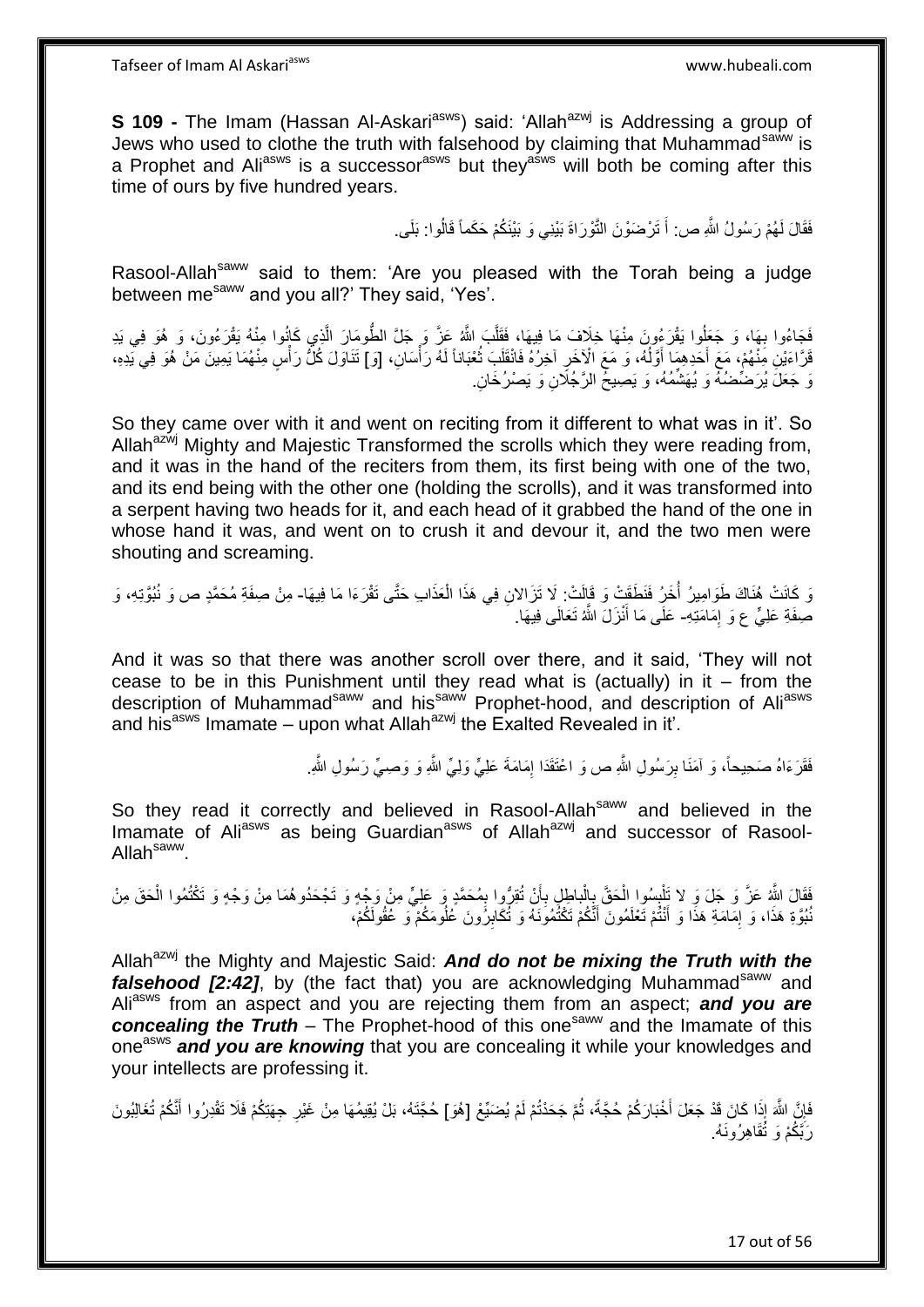But Allah<sup>azwj</sup>, when He<sup>azwj</sup> has already Made Informing you all as a proof, then you are rejecting, would not be (able to) waste it that it is  $His^{azwj}$  proof, but  $He^{azwj}$  would be Establish it from other than your aspect, so you would not be able upon overcoming your Lord<sup>azwj</sup> and coercing (bullying) Him<sup>azwj</sup>".

> نُّمَّ قَالَ اللَّهُ عَنَّ وَ جَلَّ لِهَؤُلَاءِ: وَ أَقِيمُوا الصَّلاةَ وَ آتُوا الزَّكاةَ- وَ ارْكَعُوا مَعَ الرَّاكِعِينَ. ُ

Then Allah<sup>azwj</sup> Mighty and Majestic Said to them: **And establish the Salat and give** *the Zakat and perform Ruku with the Ruku performers [2:43]*

110 قَالَ: أَقِيمُوا الصَّلاةَ الْمَكْتُوبَاتِ الَّتِي جَاءَ بِهَا مُحَمَّدٌ ص، وَ أَقِيمُوا أَيْضاً الصَّلَاةَ عَلَى مُحَمَّدٍ وَ آلِهِ الطَّيِّبِينَ الطَّاهِرِينَ-<br>وَبِينَ مِنْهُمْ تَقْلِمُوا الصَّلاةَ الْمَكْتُوبَاتِ ا ِ َ َ ِ ه ْ َ الَّذِينَ عَلِيٌّ سَيِّدُهُمْ وَ فَاضِلُهُمْ. ا<br>ا ه

**S 110 -** He (Imam Hassan Al-Askari<sup>asws</sup>) said: **And establish the Salat [2:43] -** The prescribed ones which Muhammad<sup>saww</sup> came with, and establish as well the Salawat upon Muhammad<sup>saww</sup> and his<sup>saww</sup> goodly Progeny<sup>asws</sup>, the clean ones<sup>asws</sup> - who Ali<sup>asws</sup> is their<sup>asws</sup> Chief and their<sup>asws</sup> superior.

> وَ آتُوا الزَّكاةَ مِنْ أَمْوَالِكُمْ إِذَا وَجَبَتْ، وَ مِنْ أَبْدَانِكُمْ إِذَا لَزِمَتْ، وَ مِنْ مَعُونَتِكُمْ إِذَا الْتُمِسَتْ. ْ ِ َ َ

*And give the Zakat* – from your wealth when you can find it, and from your bodies when required, and from your assistances when sought.

وَ ارْكَعُوا مَعَ اِلرَّاكِعِينَ تَوَاضَعُوا مَعَ الْمُتَوَاضِعِينَ لِعَظَمَةِ اللَّهِ عَزَّ وَ جَلَّ- فِي الِانْقِيَادِ لِأَوْلِيَاءِ اللَّهِ. لِمُحَمَّدٍ نَبِيِّ اللَّهِ، وَ لِعَلِيٍّ ْ ِ وَلِيِّ الثَّهِ، وَ لِلْأَئِمَّةِ بَعْدَهُمَا سَادَةِ أَصْفِيَاءِ الثَّهِ ۖ َ

*And perform Ruku with the Ruku performers* – In reverence along with the revering ones to the Magnificence of Allah<sup>azwj</sup> Mighty and Majestic in subjugation to the Guardians<sup>asws</sup> of Allan<sup>azwj</sup> – to Muhammad<sup>saww</sup> the Prophet<sup>saww</sup> of Allah<sup>azwj</sup>, and to Ali<sup>asws</sup> the Guardian<sup>asws</sup> of Allah<sup>azwj</sup>, and to the Imams<sup>asws</sup> after them<sup>asws</sup>, being the Chiefs of the elites of Allah<sup>azwj</sup>".

# **ُنو ِب:[ لِلذُّ ا َرةٌ َوا ِت الْ َخ ْم َس َكفَّ َّن ال َّصلَ ] َحِدي ُث أ**

## **Hadeeth – The five (daily) Salats are an expiation for the sins**

111 قَالَ رَسُولُ اللَّهِ ص مَنْ صَلَّى الْخَمْسَ- كَفَّرَ اللَّهُ عَنْهُ مِنَ الذَّنُوبِ مَا بَيْنَ كُلِّ صَلَاتَيْنِ، وَ كَانَ كَمَنْ عَلَى بَابِهِ نَهَرٌّ جَارٍ ـ **∶** ُّ ْ ْ فِتَسِلُ فِيهِ كُلَّ يَوْمٍ خَمْسَ مَرَّاتٍ إِلَهَا لَا يُثِقِي عَلَيْهِ مِنَ الدَّرَنِ شَيْئاً- إِلَّا الْمُوبِقَاتِ الَّتِي هِيَ جَحْدُ النُّبُوَّةِ وَ الْإِمَامَةِ- أَوْ ظُلَّمُ<br>. ڔ ه ِ ْ ِ ْ َ إِخْوَانِهِ الْمُؤْمِنِينَ أَوَّ تَرْكُ التَّقِيَّةِ- حَتَّى يَضْرَّ بِنَفْسِهِ وَ بِإِخْوَانِهِ الْمُؤْمِنِينَ ֺ֖֚֚֚֚֚֚֚֚֚֚֚֚֚֝֟֘֝֬֘֩֩֓֡֟֓֡֡֡֡֟֓֡֟֓֡֟֓֡֟֓֡֡֟֩֓֡֡֟֩֞֓֡֬ ْ ِ ْ יֲ. ِ **!** 

**S 111 –** Rasool-Allah<sup>saww</sup> said: 'One who offers the five *Salat*s, Allah<sup>azwj</sup> would Expiate from him, from the sins what are between every two *Salat*s, and he would be like the one upon his door is a rive. He bathes in it five times every day – and there would not remain upon him anything from the filth except for the grave sins which are – rejecting the Prophet-hood and the Imamate, or oppressing his brethren, the *Momineen*, or neglecting the dissimulation to the extent that he harms himself and his Momin brothers''.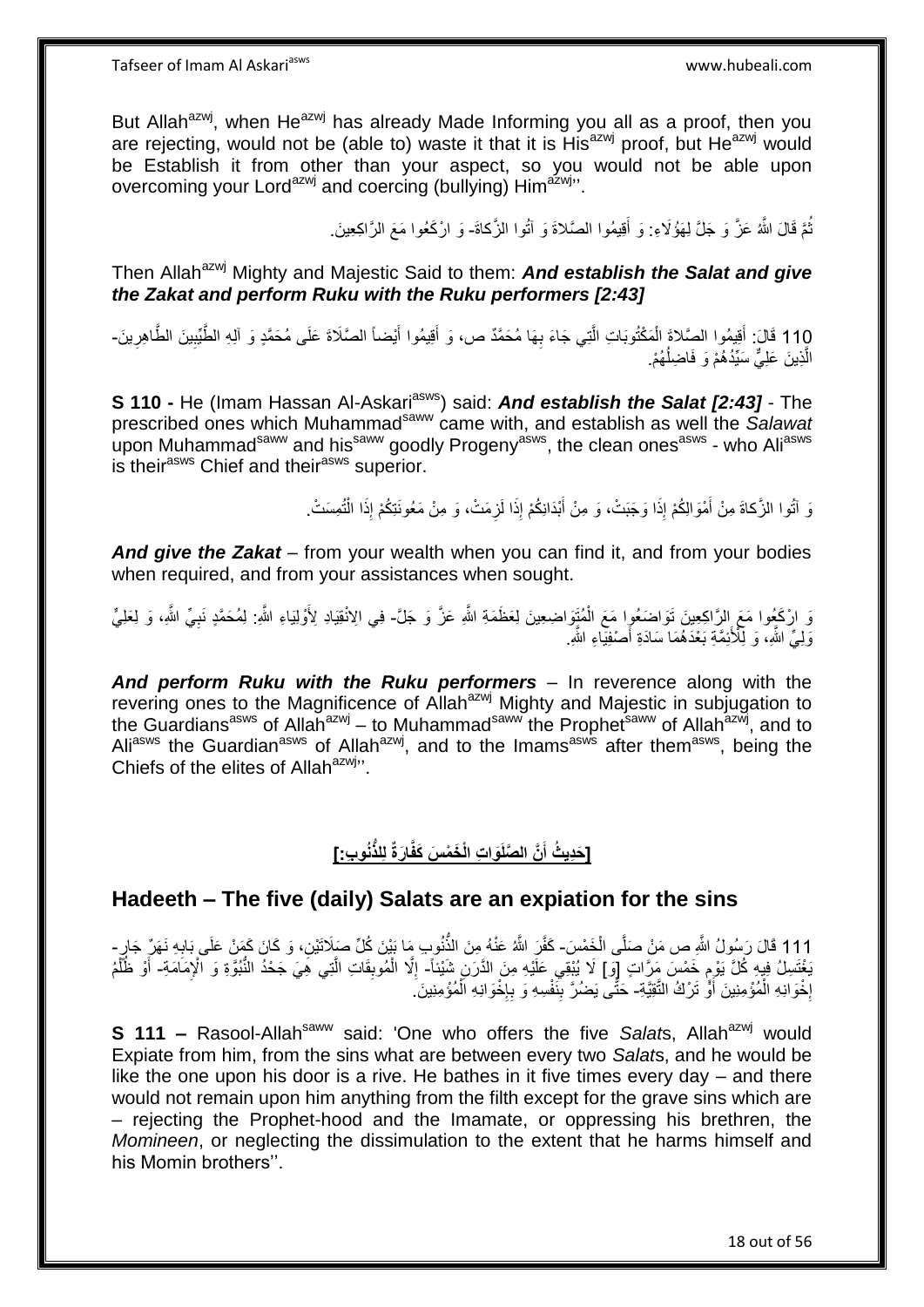## **ْضلُ ال َّز َكا ِة:[ ]فَ**

#### **Merits of the** *Zakat*

112 وَ مَنْ أَدَّى الزَّكَاةَ مِنْ مَالِهِ طَهُرَ مِنْ ذُنُوبِهِ. وَ مَنْ أَدَّى الزَّكَاةَ مِنْ بَدَنِهِ فِي دَفْعِ ظُلْمِ قَاهِرٍ عَنْ أَخِيهِ، أَوْ مَعُونَتِهِ عَلَى<br>مَا وَيُمْسِينَ مِنَّ مَعَ مَنْ مَنْ مَنْ أَوْ مَنَ َ **∶** َ ْ  $\zeta$ َ َ مَرْكُوبِ لَهُ [قَدْ] سَقَطَ عَنْهُ مَتَاعٌ لَا يَأْمَنُ تَلَفَهُۥٍ أَوِ الضَّرَرَ الشَّدِيدَ عَلَيْهِ [بِهِ] قَيَّضَ اللّهُ لَهُ فِيً عَرَصَاتِ الْقِيَامَةِ مَلَائِكَةً-ِ **∶** اُ ْ ْ يَدْفَعُونَ عَنْهُ نَفَحَاتِ النِّيرَانِ، وَ يُحَيُّونَهُ بِتَحِيَّاتِ أَهْلِ الْجِنَانِ، وَ يَرْفَعُونَهُ إِلَى مَحَلٍّ الرَّحْمَةِ وَ الرِّصْنُوَانِ ْ َ  $\frac{1}{2}$ ِ

**S 112 –** And the one who pays the *Zakat* from his wealth would be cleaned from his sins. And the one who pays the *Zakat* from his body – in defending an injustice of a tyrant from his brother, or assisting him upon a ride of his he has fallen from, or belongings which are not safe from being damaged, or the severe harm upon him, Allah<sup>azwj</sup> would Ordain Angels for him in the plains of (the Day of) Judgment – who would be defending from him the scorching of the Fires, and welcoming him with the greetings of the inhabitants of the Gardens, and they would be raising him to a place of the Mercy and the (Divine) Pleasure.

وَ مَنْ إَدًى زَكَاةَ جَاهِهِ- بِحَاجَةٍ يَلْتَمِسُهَا لِأَخِيهِ فَقُضِيَتْ لَهُ، أَوْ كَلْبِ سَفِيهٍ (يُظْهِرُ) غَيْبَتَهُ- فَأَلْقَمَ ذَلِكَ الْكَلْبُ بِجَاهِهِ حَجَراً، ِ ْ َ ْ ِ **∶** ْ ْ ْ ĺ بَعثَ اللَّهُ عَلَيْهِ فِي عَرَصَاَتِ الْقِيَامَةِ مَلَائِكَةً عَدَداً كَثِيراً وَ جَمّاً غَفِيراً لَا يَعْرُفُ عَدَدَهُمْ إِلَّا اللَّهُ، يَحْسُنُ فِيهِ بِحَضْرَةِ الْمَلِكِ ْ ِ ْ ِ ِ ِ الْجَبَّارِ الْكَرِيمِ الْغَفَّارِ مَحَاضِرُهُمْ- وَ يَجْمُلُ فِيهِ قَوْلُهُمْ، وَ يَكْثُرُ عَلَيْهِ ثَنَاؤُهُمْ. وَ َأَوْجَبَ اللَّهُ عَزَّ وَ جَلَّ لَهُ بِكُلِّ قَوْلٍَ مِنْ ذَلِكَ- مَا ْ ِ ِ ِ ِ َ  $\ddot{\phantom{0}}$ ان<br>سال ان<br>ا َ هُوَ أَكْثَرُ مِنْ مُلْكِ الدُّنْيَا بِحَذَافِيرِ هَا مِائَةَ أَلْفِ مَرَّةٍ ْ َ ِ **∶** ْ ة<br>ا َ

And the one who pays the *Zakat* of his influence – by a need sought for his brother, so he fulfils it for him (by using his influence), or a foolish dog exposing him during his absence – so he pelts that dog by stones – Allah<sup>azwj</sup> would Send Angels upon him, in the plains of the (Day of the) Judgment, of a great number and myriads of them, their number not known except to Allah<sup>azwj</sup>, orating him in the Presence of the King, the Compeller, the Benevolent, the Forgiver, for the proceedings – and they would beautify their words regarding him, and frequent their praises upon him, and Allah<sup>azwj</sup> Mighty and Majestic would Obligate for him, with every word from that  $$ what is more than the kingdom of the world in its entirety, one hundred thousand times over.

#### **ُمْؤ ِمنِي َن:[ ْخَوانِ ِه الْ ] َحِدي ُث َم ْن َتَوا َض َع ِإلِ**

#### **Hadeeth – The one who is humble to his Momineen brethren**

113 وَ مَنْ تَوَاضَعَ مَعَ الْمُتَوَاضِعِينَ، فَاعْتَرَفَ بِنُبُوَّةِ مُحَمَّدٍ ص وَ وَلَايَةٍ عَلِيٍّ وَ الطَّيِّبِينَ مِنْ آلِهِمَا، ثُمَّ تَوَاضَعَ لِإِخْوَانِهِ وَ<br>113 وَ مَنْ نَوَاضَعَ مَعَ الْمُتَوَاضِعِينَ ، وَيَدَ ُ ِ ِ ْ بَسَطَهُمْ وَ آنَسَهُمْ، كُلِّمَا آزْدَادَ بِهِمْ بِرّاً ازْدَادَ لَهُمُ اسْتِينَاساً وَ تَوَاضُعاً، بَاهَى اللَّهُ تَحزَّ وَ جَلَّ بِهِ كِرَامَ مَلَائِكَتِٰهِ- مِنْ حَمَلَةِ عَرْشِهِ ِ ِ ه ِ وَ الطَّائِفِينَ بِهِ ِ

**S 113 –** And the one who humbles along with the humbles ones, so he acknowledges with the Prophet-hood of Muhammad<sup>saww</sup>, and Wilayah of Ali<sup>asws</sup> and the goodly ones from their<sup>asws</sup> Progeny<sup>asws</sup>, then humbles to his brethren and generous to them and is affectionate to them, every time he increase the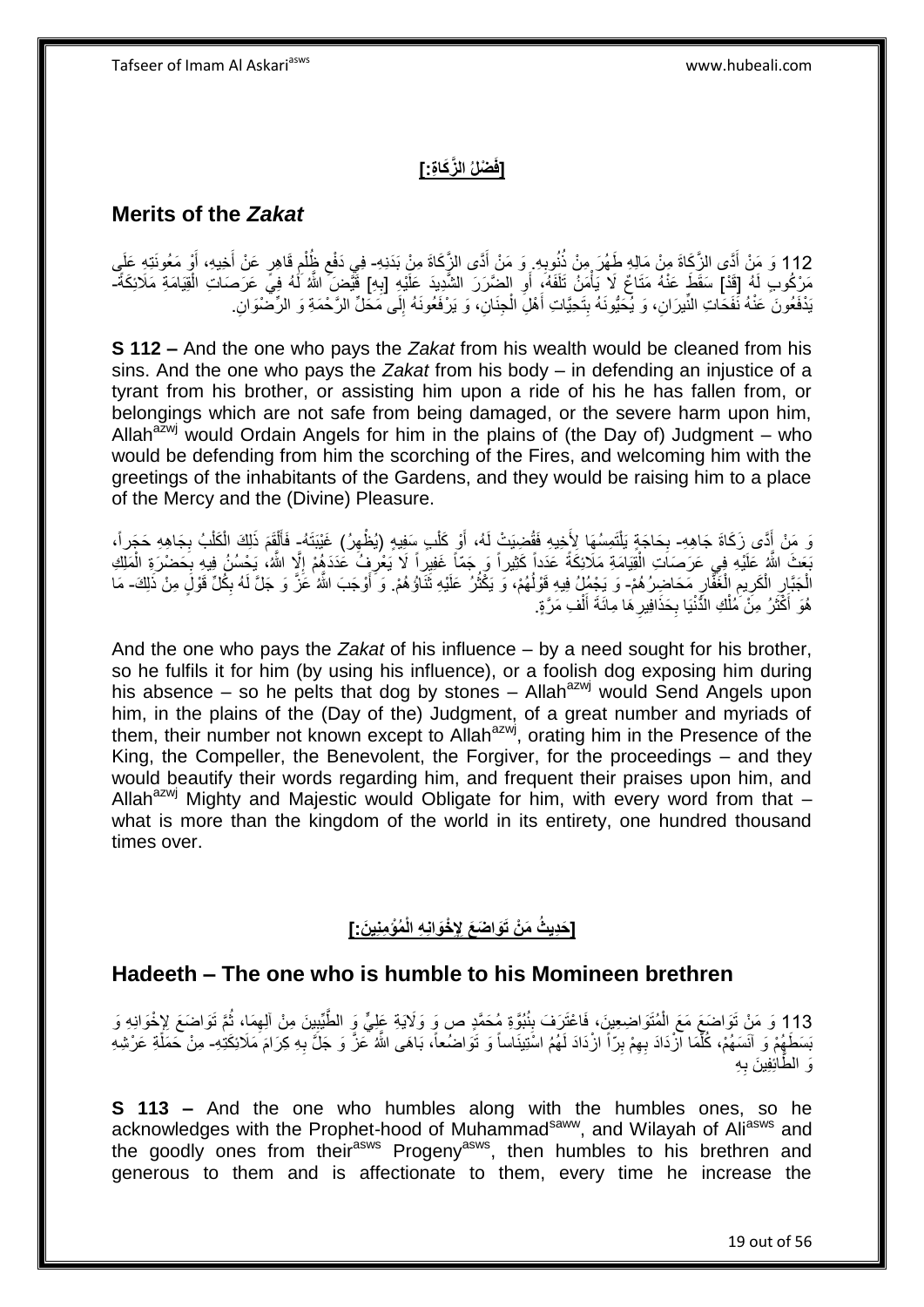righteousness with them, he increases for them affection and humbleness. Allah<sup>azwj</sup> Mighty and Majestic Glorifies him with the prestigious ones of His $^{a}$ zwj Angels – from the bearers of His<sup>azwj</sup> Throne and the performers of the Tawaaf with it.

فَقَالَ لَهُمْ: أَ مَا تَرَوْنَ عَبْدِي هَذَا- الْمُتَوَاضِعَ لِجَلَالِ عَظَمَتِي سَاوَى نَفْسَهُ بِأَخِيهِ الْمُؤْمِنِ الْفَقِيرِ، وَ بَسَطَهُ فَهُوَ لَا يَزْدَادُ بِهِ بِرّاً َ ْ ِ ِ ِ ِ ْ ْ َ إِلَّا ازْدَادَ لَهُ تَوَاضُعاً ِ

 $He^{azwj}$  Says to them: "Are you not seeing this servant of mine – the one humbled to the Majesty of Myazwj Magnificence, equalising his own self with his brother *Momin*, the poor, and extends (generosity) to him? He does not increase righteousness with him except it increases the humbleness for him.

أُسْهِدُكُمْ أَنِّي قَدْ أَوْجَيْتُ لَهُ جِنَانِي، وَ مِنْ رَحْمَتِي وَ رِضْوَانِي مَا يَقْصُرُ عَنْهُ إِمَانِيُّ الْمُتَمَنِّي. وَ لَأَرْزُقَنَّهُ مِنْ مُحَمَّدٍ سَيِّدِ ِ َ َ ِ ْ الْوَرَى، وَ مِنْ عَلِيٍّ الْمُزْتَضَبِيَ، وَ مِنْ خِيَارِ عِثْرَتِهِ مَصَابِيعِ الذُّجِي، الْإِينَاسَ وَ الْبَرَكَةُ فِي جِنَانِي، وَ ذَلِكَ أَحَبُّ إِلَيْهِ مِنْ نَعِيمِ ِ ِ **ٍ** ْ ْ ِ لَ ِ َ ْ الْجِنَانِ وَ لَوْ تَضَاعَّفَ أَلْفَ أَلْفَ ضَعِعْهَا، جَزَاءً عَلَى تَوَاضَعِهِ لِأَخِيهِ الْمُؤْمِنِ ْ ْ ْ َ ْ َ

I<sup>azwj</sup> Keep you as witnesses that l<sup>azwj</sup> have Obligated My<sup>azwj</sup> Gardens for him, and My<sup>azwj</sup> Pleasure from My<sup>azwj</sup> Mercy, what the wishes of the wishing ones would fall short of. And  $I^{azwj}$  shall Increase for him, from Muhammad<sup>saww</sup> the chief of the living beings, and from Aliasws Al-Murtaza, and from the best of hisasws offspring, the lanterns in the darkness, (increase for him) the affections and the Blessings in  $My^{azmj}$ Gardens, and that would be more beloved to him than the Bliss of the Gardens, and even if it was multiplied by a thousand thousand (million) times, as a Recompense upon his humbleness to his Momin brother'.

114 ثُمَّ قَالَ اللَّهُ عَنَّ وَ جَلَّ- لِقَوْمٍ مِنْ مَرَدَةِ الْيَهُودِ وَ مُنَافِقِيهِمْ- الْمُحْتَجِنِينَ لِأَمْوَالِ الْفُقَرَاءِ، الْمُسْتَأْكِلِينَ لِلْأَغْنِيَاءِ الَّذِينَ :<br>ا ْ ه ْ ْ ْ ُبَائُمِرُونَ بِالْخَيْرِ وَ يَتْزِرُكُونَهُ، وَ يَنْهَوْنَّ عَنِ الشَّرِّ وَ يَرْتَكِبُونَهُ، قَالَ: يَا مَعَاشِرَ الْيَهُودِ أَ تَأْمُرُونَ النَّاسَ بِالْبِرِّ بِالصَّدَقَاتِ وَ أَدَاءِ ِ ْ ِ ْ َ ِ ِ ْ ِ ْ َ ْ الْأَمَانَاتِ وَ تَنْسَوْنَ أَنْفُسَكُمْ َ

**S 114 -** Then Allah<sup>azwj</sup> Mighty and Majestic Said to a group of apostate Jews and hypocrite, the withholders of the wealth of the poor, the devourers for the rich, those who were instructing (others) with the goodness and were neglecting it (themselves), and were forbidding (others) from the evil and they were indulging in it (themselves): "O group of Jews! *You are instructing the people with the righteousness [2:44]* – with the giving of charities, and paying back the entrustments *and are forgetting yourselves*.

أَ فَلَا تَعْقِلُونَ مَا بِهِ تَأْمُرُونَ وَ أَنْتُمْ تَتْلُونَ الْكِتابَ: التَّوْرَاةَ إِلْآمِرَةَ بِإِلْخَيْرَاتِ النَّاهِيَةَ عَنِ الْمُنْكَرَاتِ، المُخْبِرَةَ عَنْ عِقَابِ **ٔ**  ِ ْ ِ ْ ْ ; الْمُتَمَرِّدِينَ، وَ عَنْ َعَظِيمِ الشَّرَفِ- الَّذِي يَتَطَوَّلُ اللَّهُ بِهِ عَلَى الطَّائِعِينَ الْمُجْتَهِدِينَ ِ **∶** ِ ْ

Are you not understanding what you are instructing with *and you are reciting the Book* – The Torah, the Enjoiner of the goodness and the Forbidder from the evil, and Informer of the consequential Punishment of the apostates, and about the great nobility which Allah<sup>azwj</sup> would be Extending upon the obedient ones, the strivers.

اً فَلا تَعْقِلُونَ مَا عَلَيْكُمْ مِنْ عِقَابِ اللَّهِ عَزَّ وَ جَلَّ- فِي أَمْرِكُمْ بِمَا بِهِ لَا تَأْخُذُونَ، وَ فِي نَهْيِكُمْ عَمَّا أَنْتُمْ فِيهِ مُنْهَمِكُونَ. وَ كَانَ َ ِ ْ **∶** ِ ِ هَؤُلَاءِ قَوْمٌ مِنْ رُؤَسَاءِ الْيَهُودِ وَ عُلَمَائِهِمْ- احْتَجَنُوا أَمْوَالَ الصَّدَقَاتِ وَ الْمَبَرَّاتِ، فَأَكَلُوهَا وَ اقْتَطَعُوهَا، ِ :<br>إ َ ْ َ

*Are you not using your intellects* - what is upon you from the Punishment of Allah<sup>azwj</sup> Mighty and Majestic regarding your instructing with what you are not taking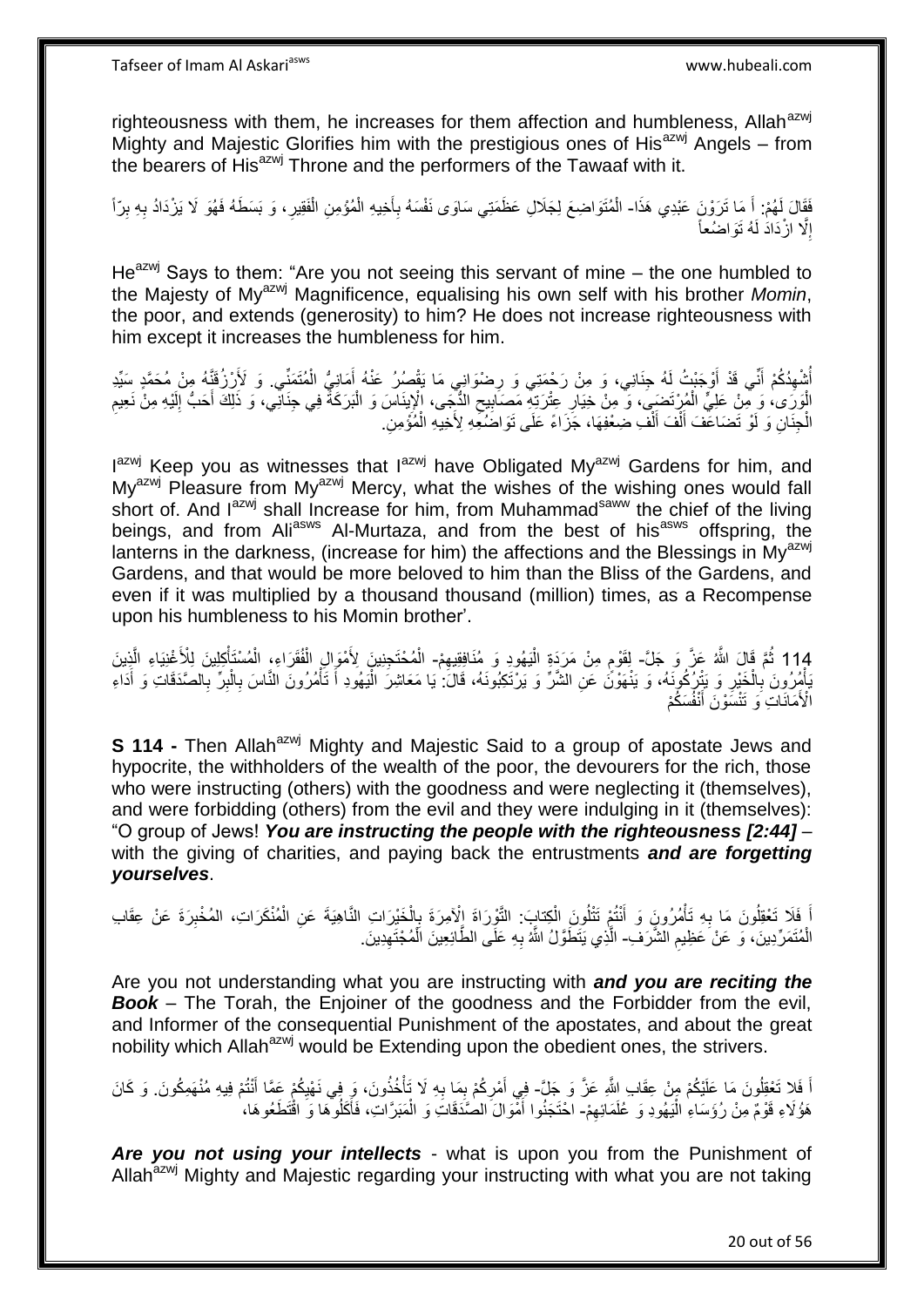Tafseer of Imam Al Askariasws www.hubeali.com

to, and your forbidding from what you are occupied in. And it was so that they were a group of the chiefs of the Jews and their scholars, withholding the wealth of the charities and handouts, and they were consuming these cutting these off (from the poor).

نُّعَ حَضَرُوا رَسُولَ اللَّهِ ص وَ قَدْ حَشَرُوا عَلَيْهِ عَوَامَّهُمْ يَقُولُونَ: إِنَّ مُحَمَّداً ص تَعَدَّى طَوْرَهُ، وَ ادَّعَى مَا لَيْسَ لَهُ. فَجَاءُوا ِ ُ لَ  $\frac{1}{2}$ بِأَجْمَعِهِمْ إِلَى حَضْرَتِهِ ص- وَ قَدِ اعْتَقَدَ عَامَتُهُمْ أَنْ يَقَعُوا بِرَسُولِ اللّهِ صِ فَيَقْتُلُوهُ، وَ لَوْ أَنَّهُ فِي جَمَاهِيرِ أَصْحَابِهِ، لَا يُبَالُونَ  $\ddot{\bm{z}}$ َ **∶** ِ َ ِ َ ِ اً ُ بَمَا أَتَاهُمْ بَهِ الدَّهْرَ . فَلَمَّا حَضَرُوا رَسُولَ الثَّهِ صٰ وَ كَانُوا بَيْنَ يَدَيْهِ، قَالَ لَهُمْ رُؤَسَاؤُهُمْ- وَ قَدْ وَاطَنُوا عَوَامَّهُمْ- عَلَى أَنَّهُمْ إِذَا **∶** َ ∫<br>≀ َ أَفْحَمُوا مُٰحََمَّداً وَضَعُوا عَلَيْهِ سُيُوفَهُمْ. َ

Then they (decided to) present themselves to Rasool-Allah<sup>saww</sup>, and they had instigated their people against him<sup>saww</sup> by saying, 'Muhammad<sup>saww</sup> has exceeded hissaww bounds and is claiming what isn't for him'. So they came in their entirety to his<sup>saww</sup> presence – and their generality had resolved upon that they would attack Rasool-Allah<sup>saww</sup> and kill him<sup>saww</sup>, and even if he<sup>saww</sup> is among the multitude of his<sup>saww</sup> companions, not caring with what consequences the times might bring. So when they presented themselves to Rasool-Allah<sup>saww</sup>, and were in front of him<sup>saww</sup>, their chiefs spoke – and they had agreed their people upon that when they confound Muhammad<sup>saww</sup>, they should unleash their swords upon him<sup>saww</sup>.

فَقَالَ رُؤَسَاؤُهُمْ: يَا مُحَمَّدُ تَزْعُمُ أَنَّكَ رَسُولُ رَبِّ الْعَالَمِينَ نَظِيرُ مُوسَى وَ سَائِرُ الْأُنْبِيَاءِ عِ الْمُتَقَدِّمِينَ فَقَالَ رَسُولُ الثَّهِ ص: أَمَّا ِ ْ َ أَ ْ قَالِي إِنِّي رَسُولُ اللَّهِ فَنَعَمْ، وَ أَمَّا أَنْ أَقُولَ إِنِّي نَظِيرُ مُوسَى وَ [سَائِرٍ] الْأَنْبِيَّاءِ- فَمَا أَقُولُ هَذَا، وَ مَا كُنْتُ لِأَصَغُرَ مَا [قَدْ] َ اُ َ ِ ِ ِ ِ َ عَظَّمَهُ اللَّهُ تَعَالَى مِنْ قَدْرِيِٰ،

So their chiefs said, 'O Muhammad<sup>saww</sup>! You<sup>asws</sup> are claiming that you<sup>saww</sup> are a Rasoolsaww of the Lordazwj of the worlds, an equal of Musa<sup>as</sup> and the rest of the Prophets<sup>as</sup>, the preceding ones?' Rasool-Allah<sup>saww</sup> said: 'As for my<sup>saww</sup> words that I<sup>saww</sup> am a Rasool-Allah<sup>saww</sup>, so yes. And as for that I<sup>saww</sup> am saying that I<sup>saww</sup> am an equal of Musa<sup>as</sup> and the rest of the Prophets – so  $I<sup>saww</sup>$  did not say this, and  $I<sup>saww</sup>$ would not belittle what Allah<sup>azwj</sup> the Exalted has Magnified from my<sup>saww</sup> worth.

َبْلْ قَالَ رَبِّي. يَا مُحَمَّدُ إِنَّ فَضْأَكَ عَلَى جَمِيع النَّبِيِّينَ وَ الْمُرْسِلِينَ وَ الْمَلَائِكَةِ الْمُقَرَّبِينَ- كَفَضْلِي- وَ أَنَا رَبُّ الْعِزَّةِ- عَلَى سَائِرِ ِ ِ ْ ْ ْ **!** ِ ْ َ ِ الْخَلْقِ أَجْمَعِينَ. وَ كَذَلِكَ قَالَ اللَّهُ تَعَالَى لِمُوسَّى عَ لَمَّا ظَنَّ أَنَّهُ قَدْ فَضَّلَهُ عَلَى جَمِيعِ الْعَالَمِينَ. ْ ِ َ ْ ْ لَ

But, my<sup>saww</sup> Lord<sup>azwj</sup> said: "O Muhammad<sup>saww</sup>! Your<sup>saww</sup> superiority upon the entirety of the Prophets<sup>as</sup> and the Mursils<sup>as</sup> and the Angels of Proximity – is like My<sup>azwij</sup> superiority – and  $I^{azwj}$  am the Lord<sup>azwj</sup> of Might – upon the rest of the creatures in their entirety". And similar to that is what Allah<sup>azwj</sup> the Exalted Said to Musa<sup>as</sup> when he<sup>as</sup> thought that he<sup>as</sup> had been made superior upon the entirety of the worlds'.

فَغَلُظَ ذَلِكَ عَلَى الْيَهُودِ، وَ هَمُّوا بِقَنْلِهِ، فَذَهَبُوا يَسُلُّونَ سُيُوفَهُمْ، فَمَا مِنْهُمْ أَحَدٌ إِلَّا وَجَدَ يَدَيْهِ إِلَى خَلْفِهِ كَالْمَكْتُوفِ، يَابِساً لَا يَقْدِرُ :<br>إ ْ ْ ِ ِ َ **ِ** أَنْ يُحَرِّكَهَا، وَ تَحَيَّرُوا. اً

So that was grievous upon the Jews and they thought of killing him<sup>saww</sup>, and they went to unsheathe their swords, but there was not one of them except he found his hand to be behind him as if tied up, not able upon moving it. And they were confused.

فَقَالَ رَسُولُ اللَّهِ ص وَ إِقَدْ] رَأَى مَا بِهِمْ مِنَ الْحَيْرَةِ-: لَا تَجْزَ عُوا فَخَيْرٌ أَرَادَهُ اللَّهُ تَعَالَى بِكُمْ، مَنَعَكُمْ مِنَ الْوُثُوبِ عَلَى وَلِيِّهِ، وَ ْ ِ ا<br>ماہم سالہ ْ ِ َ حَبَسَكُمْ عَلَى اسْتِمَاعِ حُجَّتِهِۗ فِي نُبُوَّةِ مُحَمَّدٍ وَ وَصِيَّةِ أَخِيهِ عَلِيٍّ. َ ِ

21 out of 56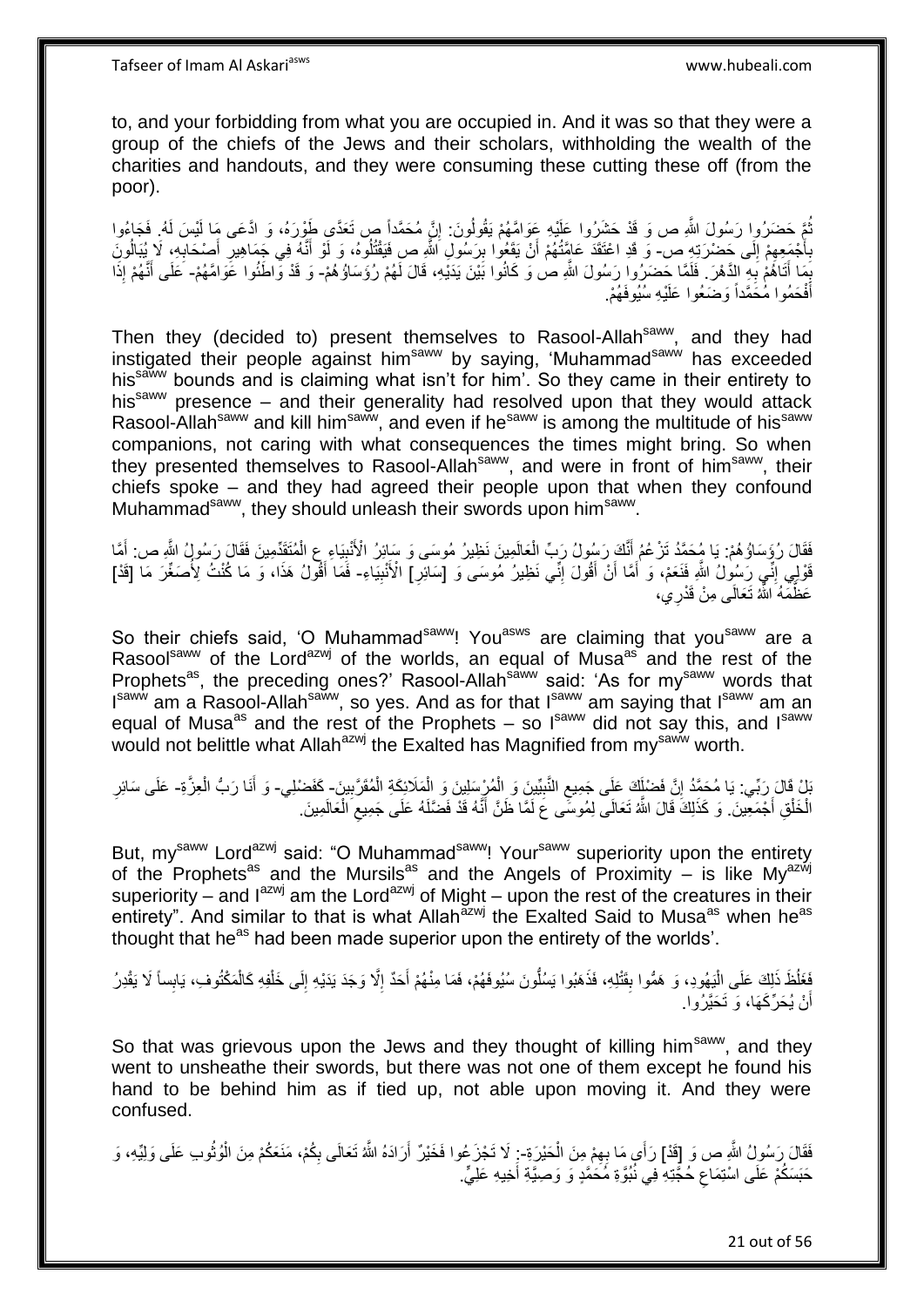Tafseer of Imam Al Askariasws www.hubeali.com

So Rasool-Allah<sup>saww</sup> said, and he<sup>saww</sup> had seen what was with them, from the confusion: 'Do not panic, from Allah $a^{2xy}$  the Exalted Intends good with you, Preventing you from leaping upon His<sup>azwj</sup> Guardian<sup>asws</sup>, and Withholding you all upon listening to his<sup>saww</sup> Divine Authority regarding the Prophet-hood of Muhammad<sup>saww</sup> and the successorship of his<sup>saww</sup> brother Aliasws<sup>1</sup>.

نُمَّ قَالَ رَسُولُ اللَّهِ صِ. [يَا] مَعَاشِرَ الْبَهُودِ هَؤُلَاءِ رُؤَسَاؤُكُمْ كَافِرُونَ وَ لِأَمْوَالِكُمْ مُحْتَجِنُونَ- وَ لِحُقُوقِكُمْ بَاخِسُونَ، وَ لَكُمْ- فِي :<br>ا قِسْمَةٍ مِنْ بَعْدِ مَا اقْتَطَعُوهُ- ظَالِمُونَ يَخْفِضُونَ، وَ يَرْفَعُونَ.

Then Rasool-Allah<sup>saww</sup> said: 'O community of Jews! These chiefs of yours are Kafirs, for your wealth they are embezzlers, and for your rights they a reducers, and for you, in the apportionment after having deducted from it, they are being unjust, lowering (one), and raising (one)'.

ْ فَقَالَتْ رُؤَسَاءُ الْيَهُودِ: حَدِّثْ عَنْ مَوَاضِعِ الْحُجَّةِ، أَ حُجَّةُ نُبُوَّتِكَ وَ وَصِيَّةِ عَلِيٍّ أَخِيكَ هَذَا، دَعْوَاكَ الْأَبَاطِيلَ، وَ إِغْرَاؤُكَ ِ :<br>ا ِ َ َ َنا َقْو َمَنا ب ِ

So the chiefs of the Jews said, 'Discuss the subject about the proofs. Is there a proof of your<sup>saww</sup> Prophet-hood and the successorship of Ali<sup>asws</sup>, this brother<sup>asws</sup> of yours<sup>saww</sup>? Your<sup>saww</sup> claim is false, and you<sup>saww</sup> are deceiving our people with us'.

فَقَالَ رَسُولُ اللَّهِ ص: [لَا] وَ لَكِنَّ اللَّهَ عَنَّ وَ جَلَّ قَدْ أَذِنَ لِنَبِيِّهِ أَنْ يَدْعُوَ بِالْأَمْوَالِ الَّتِي خُنْتُهُوها بِهَوُلَاءِ الضُّعَفَاءِ، وَ مَنْ يَلِيهِمْ، ه ِ اُ ِ َ ِ ِ فَيُحْضِرَ هَا هَاهُنَا بَيْنَ يَدَيْهِ، وَ كَذَلِكَ يَدْعُوَ حُسْبَانَاتِكُمْ فَيُخْضِرَهَا لَدَيْهِ، وَ يَدْعُوَ مَنْ وَاطَأْتُمُوهُ عَلَى اقْتِطَاعِ أَمْوَالِ الضُّعَفَاءِ َ ِ ْ فَيَنْطِقَ بِاقْتِطَاعِهِمْ جَوَارِحُهُمْ، وَ كَذَلِكَ يَنْطِقَ بِاقْتِطَاعِكُمْ جَوَارِحُكُمْ. ِ **∶ ∶** ِ ِ

So Rasool-Allah<sup>saww</sup> said: 'But Allah<sup>azwj</sup> Mighty and Majestic has Permitted for His<sup>azwj</sup> Prophet<sup>saww</sup> that he<sup>saww</sup> demands (back) the wealth which you are concealing it, of these weak ones and the ones who follow them, so it should be presented over here in front of him<sup>saww</sup>. And similar to that, he<sup>saww</sup> is demanding your accounts, therefore present it in front of him<sup>saww</sup>; and he<sup>saww</sup> is demanding, the vulnerable ones upon the deduction of the wealth of the weak ones, so their limbs would speak of their deductions, and similar to that your limbs would speak of their deductions'.

نُمَّ قَالٍ رَسُولُ النَّهِ ص: يَا مَلَائِكَةَ رَبِّي- أَحْضِرُونِي أَصنْنَافَ الْإِمْوَالِ- الَّتِي اقْتَطَعَهَا هَؤُلَاءِ الظَّالِمُونَ لِعَوِامِّهِمْ. فَإِذَا الدَّرَاهِمُ ُ َ َ ِ فِي الْأَكْيَاسِ وَ الدَّنَانِيرُ، وَ إِذَا الثَّيَابُ وَّ الْحَيَوَانَاتُ وَّ أَصْنَافُ الْأَمْوَالِ مُنْحَدِّرَةٌ عَلَيْهِمْ [مِنْ حَالِقٍ] حَتَّى اسْتَقَرَّتُ بَيْنَ أَيْدِيهِمْ. ِ َ ْ ِّ ِ َ

Then Rasool-Allah<sup>saww</sup> said: 'O Angels of my<sup>saww</sup> Lord<sup>azwj</sup>! Present to me<sup>saww</sup> the varieties of the wealth which were deducted by these unjust ones from their people!' And there were Dirhams and the Dinars in the bags, and there were clothes, and the animal, and the varieties of the wealth descended upon them from all direction, until they settled in front of them.

Then Rasool-Allah<sup>saww</sup> said: 'Come to me<sup>saww</sup> with the accounts of these oppressors – those who these poor ones are mistaken with!' So the records descended upon them. When these had settled upon the ground, he<sup>saww</sup> said: 'Take it!'. So they read (what was recorded) in these – a share of each group being such and such, and they took it.

نُّمَّ قَالَ رَسُولُ الثَّهِ ص: ائْتُوا بِحُسْبَانَاتٍ هُؤُلَاءِ الظَّالِمِينَ- الَّذِينَ غَالَطُوا بِهَا هَؤُلَاءِ الْفُقَرَاءَ فَإِذَا الْأَذْرَاجُ تَنْزِلُ عَلَيْهِمْ، فَلَمَّا ِ ْ **∶** ه ِ ِ اسْتَقَرَّتْ عَلَى الْأَرْضِ، قَالَ: خُذُوهَا. فَأَخَذُوهَا فَقَرَءُوا فِيهَا: نَصِيبَ كُلِّ قَوْمَ كَذَا وَ كَذَا. ֧֖֖֚֚֚֓֝֬֝ ا<br>است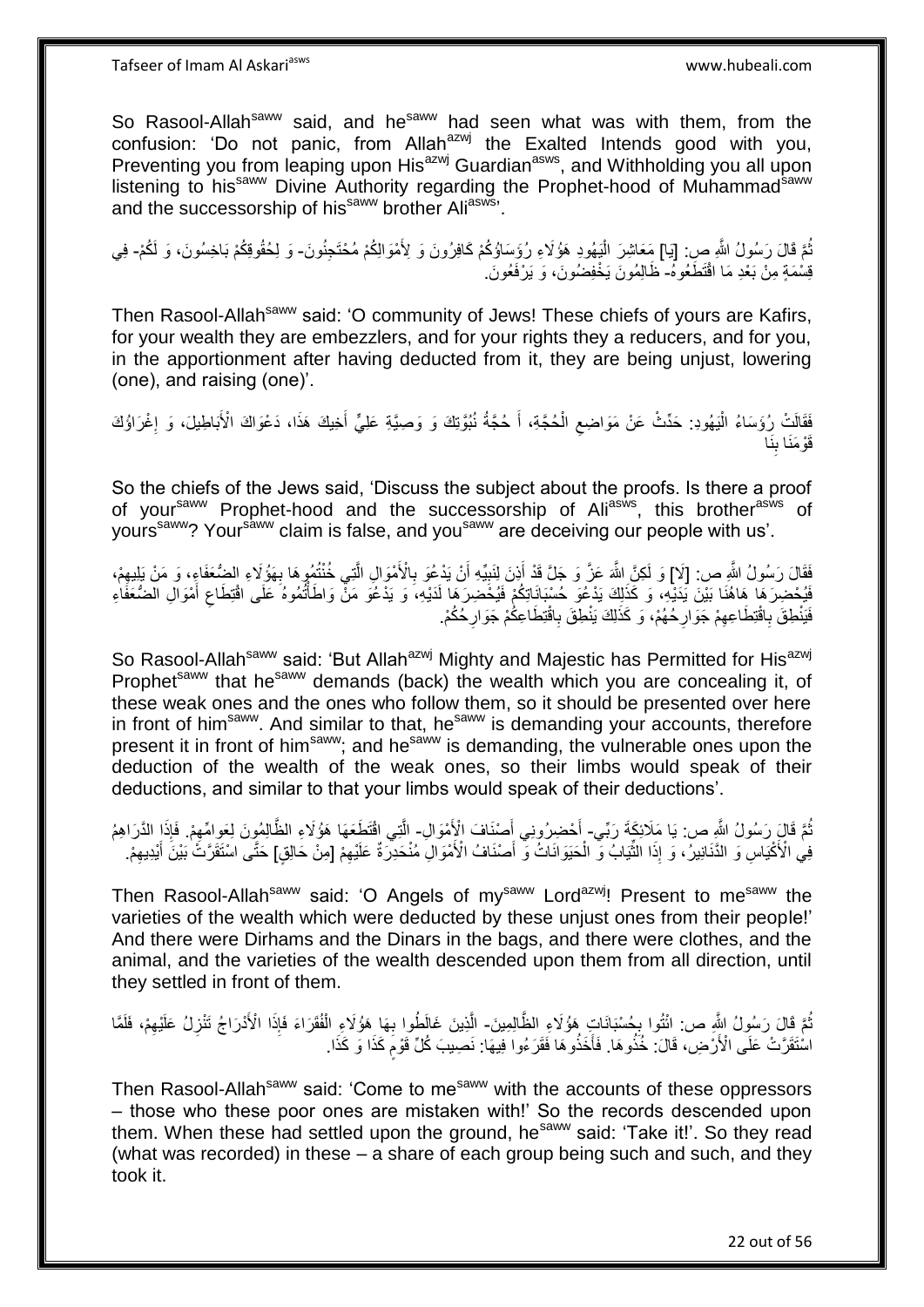فَقَالَ رَسُولُ اللَّهِ ص: يَا مَلَائِكَةَ رَبِّي- اكْتُبُوا تَحْتَ اسْمِ كُلِّ وَاحِدٍ مِنْ هَؤُلَاءِ مَا سَرَقُوهُ مِنْهُ وَ بَيِّنُوهُ. فَظَهَرَتْ كِتَابَةٌ بَيِّنَةٌ: لَا ِ بَلْ نَصِيبُ كُلِّ وَاحِدٍ كَذَا وَ كَذَا. فَإِذَا هُمْ قَدْ خَانُوا عَشَرَةَ أَمْثَالِ مَا دَفَعُوا إِلَيْهِمْ ِ لَ ِ َ َ

Rasool-Allah<sup>saww</sup> said: 'O Angels of my<sup>saww</sup> Lord<sup>azwj</sup>! Write beneath the name of every one of them, what they have stolen from it and expose it!' So the writing manifested clearly, 'No, but the share of each one is such and such'. And it was so that they had embezzled ten times the like of what they had actually handed over to them.

نُّمَّ قَالَ رَِسُولُ اللَّهِ ص: يَا مَلَائِكَةَ رَبِّي- مَيِّزُوا بَيْنَ هَذِهِ الْأَمْوَالِ الْحَاضِرَةِ [في] كُلَّ مَا فَضَلَ، عَمَّا بَيَّنَهُ هَؤُلَاءِ الظَّالِمُونَ ْ لِتُوَدَّى إِلَى مُسْتَحِقِّهِ.  $\frac{1}{2}$ 

Then Rasool-Allah<sup>saww</sup> said: 'O Angels of my<sup>saww</sup> Lord<sup>azwj</sup>! Differentiate between this wealth present here regarding what is extra, from what these oppressors have displayed, in order to pay back to its rightful (owners)!'

فَاضْطَرَبَتْ تِلْكَ الْأَمْوَالُ، وَ جَعَلَتْ تَنْفَصِِلُ بَعْضُهَا مِنْ بَعْضٍ، حَتَّى تَمَيَّرَتْ أَجْزَاءٌ كَمَا ظَهَرَ فِي الْكِتَابِ الْمَكْتُوبِ، وَ بَيَّنَ َ ْ ْ ْ لَ ِ أَنَّهُمْ سَرَقُوهُ وَ اقْتَطَعُوهُ، فَدَفَعَ رَسُولٍُ اللَّهِ ص إِلَى مَنْ حَضَرَ مِنْ عَوَامِّهِمْ نَصِيبَهُ، وَ بَعَثَ إِلَى مَنْ غَابَ [مِنْهُمْ] فَأَعْطَاهُ، وَ ِ ِ َ أَعْطَى وَرَثَةَ مَنْ قَدْ مَاتَ، وَ فَضَحَ اللَّهُ رُؤَسَاءَ الْمَيْهُودِ وَ غَلَبَ الشَّقَاءُ عَلَى بَعْضِهِمْ وَ بَعْضِ الْعَوَامِ وَ وَقَقَ اللَّهُ بَعْضَهُمْ. َ ِ ْ ِ

So those belongings stirred and went on to join up with each other until the parts were differentiated just as had been displayed in the written books, and it became clear that they had been stealing and deducting it. So Rasool-Allah<sup>saww</sup> handed over the shares to the ones who were present, and sent a message to the ones absent from them, and they came over, and he<sup>saww</sup> gave to the heirs of the ones who had died. And Allah<sup>azwj</sup> Unmasked the chiefs of the Jews, and the wretchedness over came upon some of them (chiefs) and some of the people, and Allah<sup>azwj</sup> Inclined some of them

فَقَالَ [لَهُ] الرُّؤَسَاءُ الَّذِينَ هَمُّوا بِالْإِسْلَامِ: نَشْهَدُ يَا مُحَمَّدُ أَنَّكَ النَّبِيُّ الْأَفْضَلُ، وَ أَنَّ أَخَاكَ هَذَا [هُوَ] الْوَصِبِيُّ الْأَجَلُّ الْأَكْمَلُ فَقَدْ ِ ِ ْ َ ِ َ فَضَحَنًّا اللَّهُ بِذُنُوبِنَا، أَ رَأَيْتَ إِنْ تُبْنَاَ [عَمُّا اقْتَطَعْنَا] وَ أَقْلَعْنَا مَا ذَاَ تَكُونُ حَالُنَا ُ<br>ا لَ َ **׀** َ َ **∣** 

So the chiefs of the Jews said to those who had thought of accepting Al Islam, 'We testify that you<sup>saww</sup> are the Prophet<sup>saww</sup>, the most superior, and your<sup>saww</sup> brother<sup>asws</sup>, this one is the successor<sup>asws</sup>, the most majestic, the most perfect, for Allah<sup>azwj</sup> has Unmasked us due to our sins. What is your<sup>asws</sup> view if we repent from what we have deducted and relinquished, what is that which would become of our state?'

قَالَ رَسُولُ اللَّهِ ۚ إِذَنْ أَنْتُمْ فِي الْجِنَانِ رُفَقَاؤُنَا، وَ فِي النُّنْيَا [وَ] فِي دِينِ اللَّهِ إِخْوَائُنَا وَ يُوَسِّعُ اللَّهُ تَعَالَى أَرْزَاقَكُمْ، وَ تَجِدُونَ فِي ْ َ َ **∶** مَوَاضِعِ ۚ هَذِهِ الْأَمْوَالِٓ- الَّتِي أَخِذَتْ مِّنْكُمْ أَضْعَافَهَا، ۖ وَ يَنْسَى هُؤُلاَءِ الْخَلْقُ فَضَيبَحَتَكُمْ- حَتَّى لَا يَذْكُرَ هَا أَحَدٌ مِنْهُمْ.  $\ddot{\zeta}$ ْ ْ ا<br>أ َ **ٔ** 

Rasool-Allah<sup>saww</sup> said: 'Then you would be in the Gardens along with your friends, and in the world and in the Religion of Allah $a$ <sup>2wj</sup>, you would be our brothers, and Allah<sup>azwj</sup> would Expand your sustenance (s) and you will be finding, in place of these wealth – which has been seized from you all, double, and those people would forget your unmasking – to the extent that no one of them would be remembering it'.

فَقَالُوا: فَإِنَّا نَشْهَدُ أَنْ لَا إِلَهَ إِلَّا اللَّهُ- وَحْدَهُ لَإِ شَرِيكَ لَهُ، وَ أَنَّكَ يَا مُحَمَّدُ عَبْدُهُ وَ رَسُولُهُ وَ صَفِيُّهُ وَ خَلِيلُهُ، وَ أَنَّ عَلِيّاً أَخُوكَ وَ  $\frac{1}{2}$ لَ ∣∣<br>∶ اً ِ َ ِ َ َ ُ ُ وَزِيرُكَ، َوَ الْقَيِّمُ بِدِينِكَ، َوَ الَذَّائِبُ عَنْكَ وَ الْمُقَاتِلُ دُونَكَ، وَ هُوَ مِنْكَ بِمَنْزِلَةِ هَارُونَ مِنْ مُوسَى إِلَّا أَنَّهُ لَا نَبِيَّ بَعْدَكَ. ْ **∣** ْ ِ ِ َ ا<br>ا لَ ِ ِ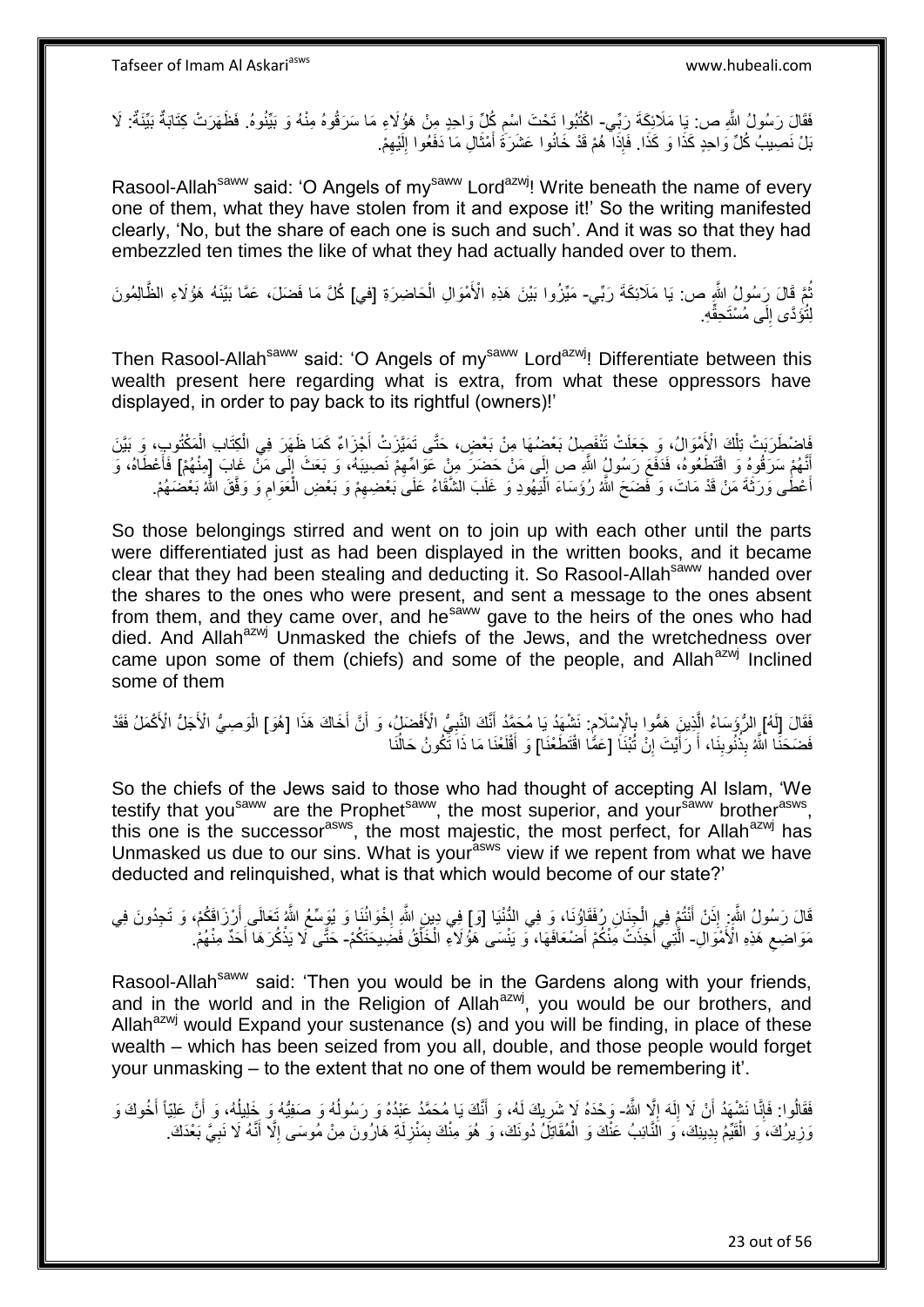So they said, 'Then we testify that there is no god except Allah<sup>azwj</sup>, Alone, there being no associates for Him<sup>azwj</sup>, and that you<sup>saww</sup> Muhammad<sup>saww</sup> are His<sup>azwj</sup> servant and His<sup>azwj</sup> Rasool<sup>saww</sup>, and His<sup>azwj</sup> Elite, and His<sup>azwj</sup> Elite, and that Ali<sup>asws</sup> is your<sup>saww</sup> brother<sup>asws</sup> and your<sup>saww</sup> Vizier, and the custodian of your<sup>saww</sup> Religion, and the representative from you<sup>saww</sup>, and the fighter on your<sup>saww</sup> behalf, and he<sup>asws</sup> is from you<sup>saww</sup> at the status of Haroun<sup>as</sup> from Musa<sup>as</sup>, except that there would be no Prophet<sup>as</sup> after you<sup>saww</sup>

> فَقَالَ رَسُولُ اللَّهِ ص فَأَنْتُمْ الْمُفْلِحُونَ َ ْ

So Rasool-Allah<sup>saww</sup> said: 'Then you are the successful ones'.

115 ثُمَّ قَالَ اللَّهُ عَنَّ وَ جَلَّ لِسَائِرِ الْيَهُودِ وَ الْكَافِرِينَ الْمُظْهِرِينَ: وَ اسْتَعِينُوا بِالصَّبْرِ وَ بِهِرْ الْعَرَامِ<br>25 كَمَّةٍ وَأَمَرَ نُبِّئَ مَنْ أَمِينَ اللَّهُ وَالْمَسْئِمِينَ إِنِّي إِنَّي ; ْ ْ :<br>ا ْ ِ **∶** َ [وَ] عَلَىٰ تَأْدِيَةِ الْأَمَانَاتِ، وَ بِالصَّبْرِ عَلَى الرِّئَاسَاتِ الْبَاطِلَةِ، وَ كَلَى الاعْتِرَافِ لِمُحَمَّدٍ بِنُبُوِّتِهِ وَ لِعَلِيٍّ بِوَصَبَّتِهِ. ِ :<br>ا **∶** ِ ْ ِ

**S 115 -** Then Allah<sup>azwj</sup> Mighty and Majestic Said to the rest of the Jews and the unbelievers, the endorsers *And seek Assistance through the patience and the Salat* **[2:45]** – i.e., by the patience about the Prohibitions and upon the paying back of the entrustments, and by the patience upon the governments of the falsehood, and upon the acknowledgment to Muhammad<sup>saww</sup> of his<sup>saww</sup> Prophet-hood, and to Ali<sup>asws</sup> of his<sup>saww</sup> successorship.

رَ اسْتَعِينُوا بِالصَّبْرِ عَلَى خِدْمَتِهِمَا، وَ خِدْمَةِ مَنْ يَأْمُرَ إِنِكُمْ بِخِدْمَتِهِ- عَلَى اسْتِحْقَاقِ الرِّضْوَانِ وَ الْغُفْرَانِ- وَ دَائِمِ نَعِيمِ الْجِنَانِ ْ ِ **∶ ∶ ∶** ْ ْ ِ ِ فِي جِوَالِ الْرَّحْمَنِّ، وَ مَرَافَقَةٍ خِيَالِ الْمُؤْمِنِينَ، وَ التَّمَتُّعُ بِالنَّظِّرِ إِلَى عِزَّةِ مُحَمَّدٍ سَيِّدِ الْأَوَّلِينَ وَ الْأَخِرِينَ، وَ عَلٰى ٞ سَيِّدِ ِ ِ **∶** ِ ْ **∶ ∶** ِ الْوَّصِيَّيْنَ ۚ وَ الْعَنَّادَةِ ۗ الْأُخْيَارِ ۗ الْمُنْتَجَبِينَۖ ، فَإِنَّ ذَلِكَ أَقَرُّ لِعُيُونِكُمْ ، وَ أَتَمَّ لِشُرُّورِكُمْ، وَ أَكْمَلُ لِهِدَابَتِكُمْ مِنْ سَائِرِ نَعِيمِ الْجِنَانِ :<br>ا ِ َ **ٍ** َ َ ِ **!** ْ **∶** ْ ِ ِ

And seek Assistance through the patience [2:45] on serving both of them<sup>asws</sup> and serving the one that they<sup>asws</sup> order you with serving him to be deserving of the Divine Pleasure and the Forgiveness, and the eternal Bliss of the Gardens in the vicinity of the Beneficent, and the friendship of the best of the *Momineen*, and the enjoyment of looking at the honour (Bestowed upon) Muhammad<sup>saww</sup>, the Chief of the former ones and the latter ones, and (looking at) Ali<sup>asws</sup>, the Chief of the successors<sup>as</sup> and the Chiefs (Imams<sup>asws</sup>), the best of the Chosen ones<sup>asws</sup>, for that would be delightful to your eyes and completion of your joyfulness, and the most perfect of your gifts than the rest of the Bounties of the Gardens.

ِّ اسْتَعِينُوا أَيْضاً بِالصَّلَوَاتِ الْخَمْسِ، وَ بِالصَّلَاةِ عَلَى مُحَمَّدٍ وَ آلِهِ الطَّّبِّيِينَ (عَلَى قُرْبِ الْوُصُولِ إِلَى جَنَّاتِ النَّعِيمِ). وَ إِنَّها<br>وَ سَيَعْيَنُوا أَيْضاً بِلا يَتَوَلِّنَ الْمَوْسُ، ْ ِ **∶** ْ ِ َ ِ ِ أَيْ هَذِهِ الْفَعْلَةَ مِنَ الصَّلَوَاتِ الْخَمْسِّ، وَ [مِنَ] الصَّلَاةِ عَلَى مُحَمَّدٍ وَ اَلِهِ الطَّيِّبِينَ ۖ مَعَ الِانْقِيَادِ لِأَوَامِرِّهِمْ وَ الْإِبِمَانِ بِسِرٌ هِمْ وَ ْ ْ ِ ِ ِ عَلَانِيَتِهِمْ- وَ تَرْكِ مُعَارَضنَتِهِمْ بِلِمَ وَ كَيْفَ لَكَبِيرَةٌ لَعَظِيمَةٌ إِلَّا عَلَى الْخاشِعِينَ الْخَائِفِينَ مِنْ عِقَابِ اللَّهِ- فِي مُخَالَفَتِهِ فِي أَعْظَمِ ِ ِ ِ ِ ِ ْ ِ َ فَرَ ائِضِهِ.

And seek Assistance as well with the five (daily) *Salat* and with the *Salawat* upon Muhammad<sup>saww</sup> and his<sup>saww</sup> goodly Progeny<sup>asws</sup> (upon the nearness of the access to the Gardens of Bliss). *and it* – i.e., the performance of the five (daily) *Salat*, and the Salawat upon Muhammad<sup>saww</sup> and his<sup>saww</sup> goodly Progeny<sup>asws</sup>, along with the submission to their<sup>asws</sup> orders, and the Eman in their<sup>asws</sup> secrets and their<sup>asws</sup> public notifications, and leaving out the objections to them<sup>asws</sup> with (asking), 'Why?<sup>'</sup>, and 'How?' *is certainly a difficult thing* – grievous - *except upon the humble ones*, the ones fearing from the Punishment of Allah<sup>azwj</sup> in opposing Him<sup>azwj</sup> in the greatest of His<sup>azwj</sup> Obligations.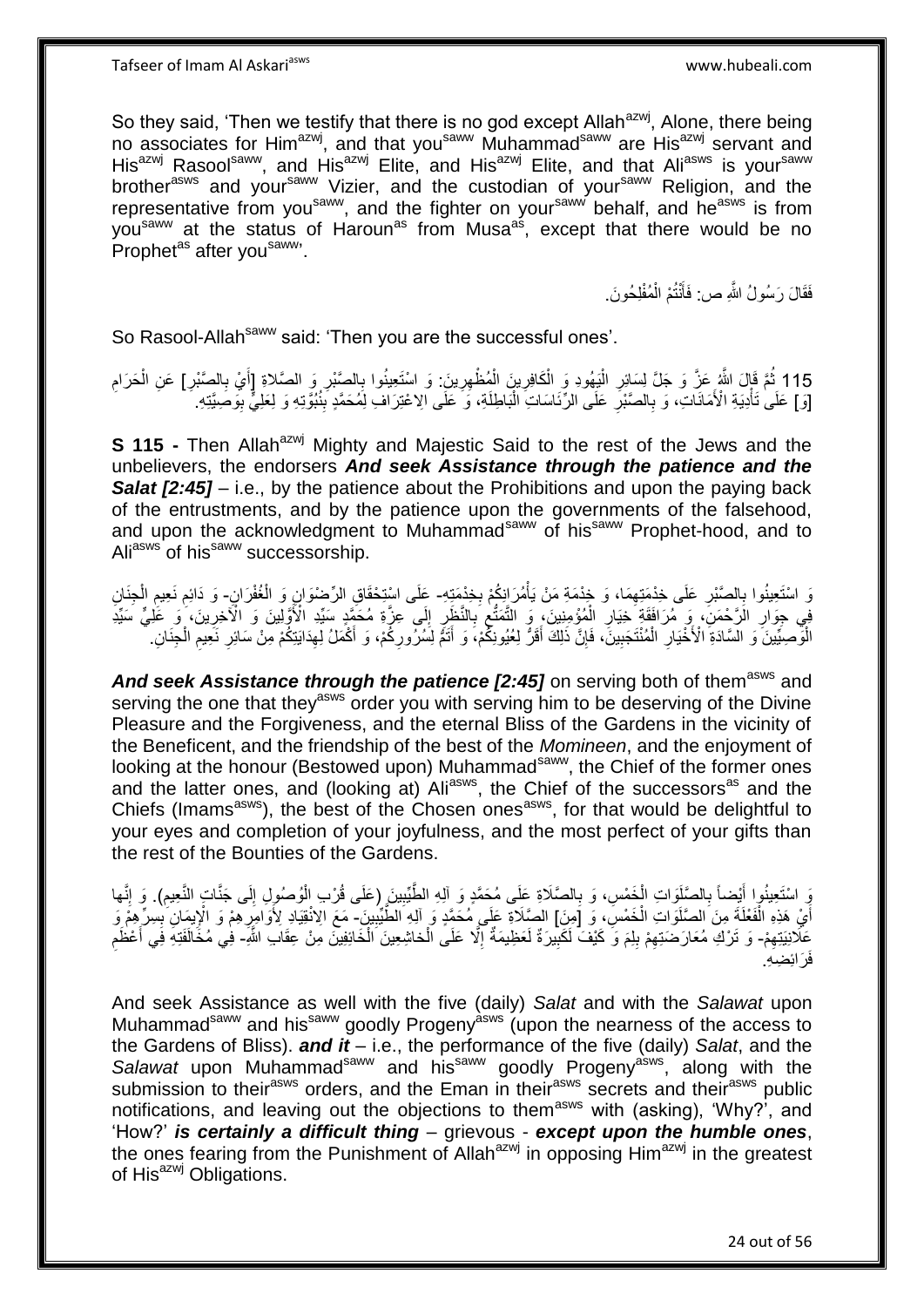116 ثُمَّ وَصَفَ الْخَاشِعِينَ فَقَالَ: «الَّذِينَ يَظُنُّونَ أَنَّهُمْ مُلاَثُوا رَبِّهِمْ- وَ أَنَّهُمْ إِلَيْهِ رِاحِعُونَ» الَّذِينَ يَقْدِرُونَ أَنَّهُمْ يَلْقَوْنَ رَبَّهُمُ، ْ ه َ ه لَ ِ ه َ ه َ اً ْ اللَّقَاءَ الَّذِي ۚ هُوَ أَعْظَمُ كَرَامَاتِهِ لِعِبَادِهِ وَ إِنَّمَا قَالَ: يَظُنُّونَ لِأَنَّهُمْ لَا يَذْرُوونَ بِمَا ذَا بِخُنَّومَ لَهُمْ وَ إِلَيْهِ الْفَلْمَ لَا يَذْرُوونَ بِمَا ذَا بِخُنَّوَمَ لَهُمْ وَ إِلَيْهِ ِ اً<br>ا ه ِ َ لَ ِ َ راجِعُونَ إِلَى كَرَامَاتِهِ وَ نَعِيمِ جَنَّاتِهِ، لِإِيمَانِهِمْ وَ خُشُوعِهِمْ، لَا يَعْلَمُونَ ذَلِكَ يَقِيناً- لِأَنَّهُمْ لَا يَأْمَنُونَ أَنْ يُغَيِّرُوا وَ يُبَدُّلُوا ِ  $\frac{1}{2}$ ِ ِ ُ َ ْ

**S 116 -** Then He<sup>azwj</sup> Described the humble ones, so He<sup>azwj</sup> Said: *Those who are thinking that they would be meeting their Lord, and they would be returning to*  Him [2:46]. They are appreciation the worth of their meeting their Lord<sup>azwj</sup>, the meeting which is the greatest of His<sup>azwj</sup> Prestige; and rather He<sup>azwj</sup> Said *are thinking*, because they are not knowing with that ending for them and the result is veiled from them **and they would be returning to Him [2:46]** – to His<sup>azwj</sup> Prestige and the Bliss of His<sup>azwj</sup> Gardens. Due to their Eman (faith) and their humbleness, they are not knowing that with certainty, because they are not secure that it could be altered and replaced.'

#### [وُرُودُ مَلَكِ الْمَوْتِ عَلَى الْمُؤْمِنِ، وَ إِرَاءَتُهُ مَنَازِلَهُ وَ سَادَتَهُ:] **ِ ِ**

#### **Advent of the Angel of death upon the Momin, and showing him his status and his Mastersasws**

117 قَالَ رَسُولُ النَّهِ ص لَا يَزَالُ الْمُؤْمِنُ خَائِفاً مِنْ سُوءِ الْعَاقِبَةِ، لَا يَتَيَقَّنُ الْوُصُولَ إِلَى رِضْوَانِ اللَّهِ- حَتَّى يَكُونَ وَقْتُ نَرْعِ ِ ْ ْ ْ رُوحِهِ وَ ظُهُورٍ مَلَكِ الْمَوَّتِ لَهُ ْ ِ

**S 117 –** Rasool-Allah<sup>saww</sup> said: 'The Momin does not cease to be fearing from the evil consequences, nor is he convinced of the arrival to the Pleasure of Allah<sup>azwj</sup> – until it happens to be the time of snatching of his soul and the appearance of the Angel of death to him.

َوَ ذَلِكَ أَنَّ مَلَكَ الْمَوْتِ بَرِدُ عَلَى الْمُؤْمِنِ- وَ هُوَ فِي شِدَّةٍ عِلَّذِهِ، وَ عَظِيمِ ضِيقٍ صَدْرِهِ بِمَا يُخَلِّفُهُ مِنْ أَمْوَالِهِ، وَ لِمَا هُوَ عَلَيْهِ ْ ِ ْ ِ َ ِّ ِ **∶** مِنْ [شِدَّةِ] اضْطِرَابِ أَحْوَالِهِ- فِي مُعَامِلِيَهِ وَ عِيَالِهِ [ٓوَ] قَدْ بَقِيَتْ فِي نَفْسِهِ ٰحَسَرَاتُهَا، وَ اقْتَطَعَ دُونَ أَمَانِيِّهِ فَلَمْ يَنَلْهَا. ْ َ

And that is that the Angel of death comes unto the Momin – and he is in the severity of his illness and great constriction of his chest with what he is leaving behind from his wealth, and due to what he is upon from the severity of the desperation of his state – in his affairs and his dependants, and there remains within himself the impact of its regret, and the cutting off of his wishes and he did not attain these.

فَيَقُولُ لَهُ مَلَكُ الْمَوْتِ ۚ مَا لَكَ تَجَرَّ عُ غُصَصَكَ فَيَقُولُ ۚ لِاضْطِرَابِ أَحْوَالِي، وَ اقْتِطَاعِكَ لِي دُونَ [أَمْوَالِي وَ] آمَالِي. ْ َ َ

So the Angel of death is saying to him, 'What is the matter with you ruminating angrily?' So he is saying, 'Due to the desperation of my state, and your cutting off to me to be without my wealth and my aspirations'.

> فَيَقُولُ لَهُ مَلَكُ الْمَوْتِ: وَ هَلْ يَحْزَنُ عَاقِلٌ مِنْ فَقْدِ دِرْهَم زَائِفٍ- وَ اعْتِيَاضِ أَلْفِ أَلْفِ ضِعْفِ الدُّنْيَا فَيَقُولُ لَا. ْ ֧֧֚֓֝֝֓֝ ْ َ ْ َ

So the Angel of death is saying to him, 'And would a sensible one grieve from the loss of a fake Dirham and being compensated by a thousand thousand (million) fold multiple of the world?' So he is saying, 'No'.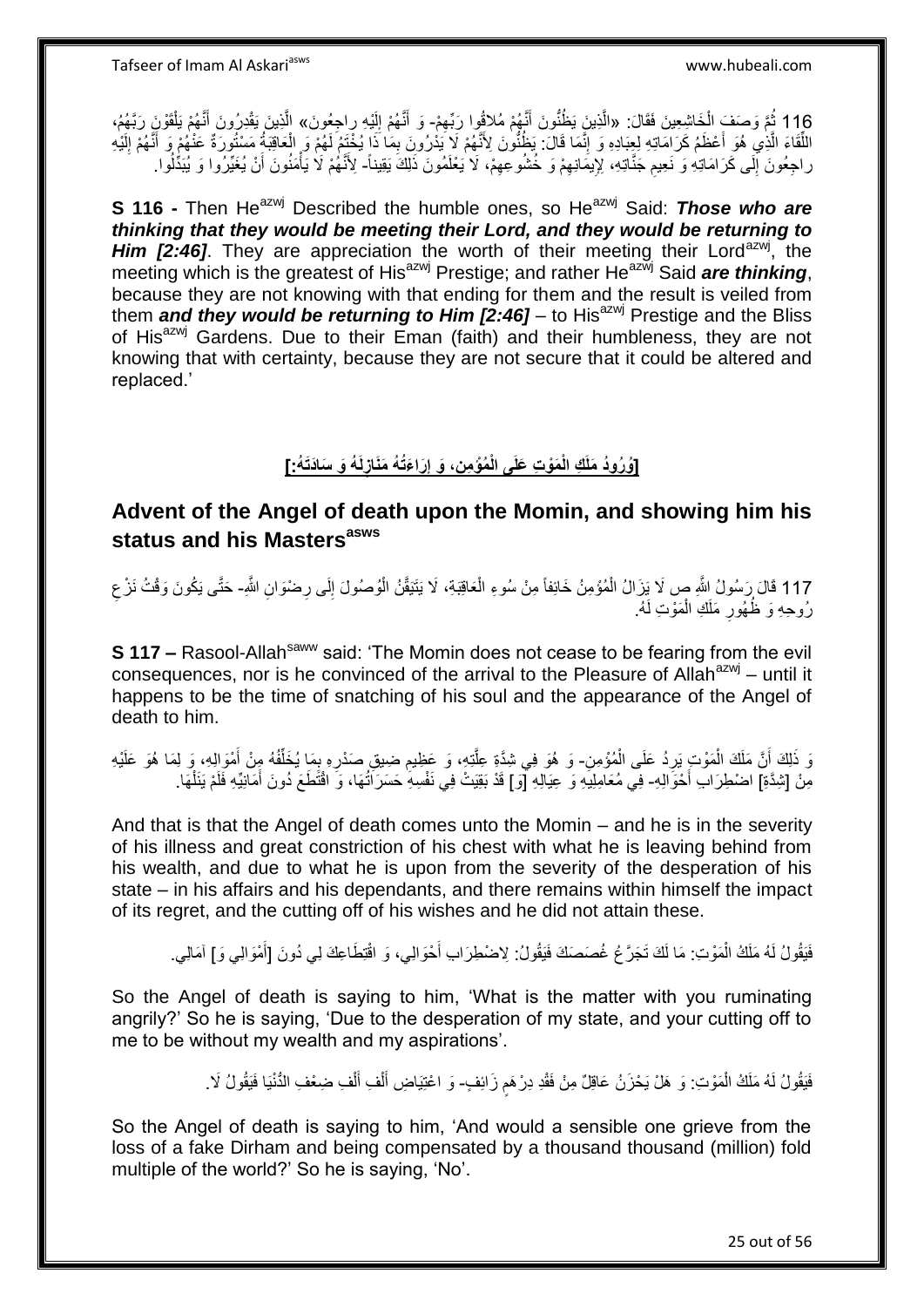فَيَقُولُ مَلَكُ الْمَوْتِ: فَانْظُرٍ فَوْقِكَ. فَيَنْظُرُ، فَيَرَي دَرَجَاتِ الْجِنَانِ وَ قُصُورَهَا الَّتِي تَقْصُرُ دُونَهَا الْأَمَانِيُّ، فَيَقُولُ مَلَكُ الْمَوْتِ: ه ْ ْ ْ َلْكٍ مَذَازِلُكَ وَ نِعَمُكَ- وَ أَمْوَالَكَ وَ أَهْلُكَ وَ عَيَالُكَ وَ مَنْ كَانَ مِنْ أَهْلِكَ هَاهُنَا وَ ذُّرِّيَّتِكَ صَالِحاً، فَهُمْ هُنَاكَ مَعَكَ أَ فَتَرْضَمَى بِهِ ُ **∶** اً ا<br>أ اُ ُ ِ َ بَدَلًا مِمَّاً هُذَاكَ فَبَقُولُ: بَلَى وَ الثَّهِ

So the Angel of death is saying, 'Then look above you!'. So he looks and he sees levels of the Gardens and its castles which his own aspirations fell short of, and the Angel of death is saying, 'Those are your houses and your bounties – and your wealth, and your family, and your dependants, and the ones who were from your family over here and your righteous offspring, so they would be there with you over there. Are you (now) please with it in exchange from what is over here?' So he is saying, 'Yes, by Allah<sup>azwj</sup>!'

ثُمَّ يَقُولُ: انْظُرْ. فَيَنْظُرُ، فَيَرَى مُحَمَّدِاً وَ عَلِيّاً وَ الطَّيِّبِينَ مِنْ أَلِهِمَا فِي أَعْلَى عِلِّيِّينَ فَيَقُولُ [لَهُ]. أَ وَ تَرَاهُمْ هَؤُلَاءِ سَادَاتُكَ وَ ِّ َ ِ **!** َ أَئِمَّتُكَ، هُمْ هُذَاكَ جُلَّاسُكَ وَ آنَاسُكَ [أَ] فَمَا تَرْضَى بِهِمْ بَدَلًا مِمَّا تُفَارِقُ ۖ هَاهُذَا فَيَقُولُ: بَلَى وَ رَبِّي. ِ ِ َ

Then he is saying, 'Look!' So he looks and he sees Muhammad<sup>saww</sup>, and Ali<sup>asws</sup>, and the goodly ones from their<sup>asws</sup> Progeny<sup>asws</sup> in the lofty Illiyees. Then he is saying to him, 'Do you see them<sup>asws</sup>? They are your Masters<sup>asws</sup> and your<sup>asws</sup> Imams<sup>asws</sup>. They<sup>asws</sup>, over there, would be your companions and your comforters. So are you not pleased with them<sup>asws</sup> in exchange from what you are being separated from over here?' So he would be saying, 'Yes, by my Lord<sup>azwj</sup>!'.

יִי, فَذَلِكَ مَا قَالَ اللَّهُ عَزَّ وَ جَلَّ: إِنَّ الَّذِينَ قالُوا رَبُّنَا اللَّهُ ثُمَّ اسْتَقامُوا – تَتَنَزَّلُ عَلَيْهِمُ الْمَلاِئِكَةُ أَلَّا تَخافُوا وَ لا تَحْزَنُوا فَمَا أَمَامَكُمْ :<br>ا .<br>• • • • َ ْ مِنَ الْأَهْوَالِ فَقَدْ كُفِيتُمُوهَا وَ لاَ تَحْزَنُوا عَلَى مَا تُخَلِّفُونَهُ مِنَ الذَّرَارِيِّ وَ الْجِيَالِ [وَ الْأَمْوَالِ]، فَهَذَا الَّذِي شَاهَدْتُمُوهُ فِي الْجِنَانِ ْ ِ ِّ ْ ه بَدَلًا مِنْهُمْ وَ أَبْشِرُوا بِالْجَنَّةِ الَّتِي كُنْتُمْ تُوعَدُونَ هَذِهِ مَذَازِلُكُمْ وَ هَؤُلَاءِ سَادَاتُكُمْ وَ أَنَاسُكُمْ وَ جَلَّاسُكُمْ. ه ْ **∶** ِ

So that is what Allah<sup>azwj</sup> Mighty and Majestic Says: Those that are saying, 'Our Lord *is Allahazwj!' Then they are steadfast – the Angels would be descending unto them saying, 'Do not be fearing nor be grieving [41:30]* – for whatever is in front of you from the states, so you would be sufficed (with) these, and do not be grieving upon what you are leaving behind from the offspring and the dependants, and the wealth, for this, which you are witnessing to be in the Gardens, is in exchange from them *and receive glad tidings of the Paradise which you were Promised*  **[41:30]**. These are your dwelling, and they<sup>asws</sup> are your Masters<sup>asws</sup> and your comforters, and your companions'.

> ثُمَّ قَالَ اللَّهُ عَزَّ وَ جَلَّ: «يا بَنِي إِسْرائِيلَ اذْكُرُوا نِعْمَتِيَ الَّتِي أَنْعَمْتُ عَلَيْكُمْ وَ أَنِّي فَضَّلْتُكُمْ عَلَى الْعالَمِينَ». َ ه **ٔ** ׇ**֓** ْ ْ َ

Then Allah<sup>azwj</sup> Mighty and Majestic Said: O Children of Israel! Recall My Favour *which I Bestowed upon you and I had Graced you all in the two worlds (Religion and world) [2:47]*

118 قَالَ الْإِمَامُ ع قَالَ: اذْكُرُوا نِعْمَتِيَ الَّتِي أَنْعَمْتُ عَلَيْكُمْ أَنْ بَعَثْتُ مُوسَىِي وَ هَارُونَ إِلَى أَسْلَافِكُمْ بِالنُّبُوَّةِ، فَهَدَيْنَاهُمْ إِلَى  $\frac{1}{2}$ ِ َ ِ َ **ٔ** َ ه **ٔ** يُبُوَّةِ مُحَمَّدٍ صِنَّ لِكَرِي إِعْلِي ] وَ إِمَامَّةِ عِثّْرَتِهِ الطَّيِّبِينَ. وَٰ أَخَذْنَا عَلَيْكُمْ بِذَلِكَ الْعُهُودِ- وَ الْمَوَاثِيقِ الْتَي إِنْ وَفَيْتُمْ بِهَا كُنْتُمْ **!** ِ **ٔ** ِ ِ ه ْ مُلُوكاً فِي جِنَانِهِ مُسْتَحِقِّينَ لِكَرَامَّاتِهِ وَ رِضْوَانِهِ. **∶** 

**S 118 -** The Imam (Hassan Al-Askari<sup>asws</sup>) said: 'He<sup>azwj</sup> Said *Recall My Favour which I Bestowed upon you*, by Sending Musa<sup>as</sup> and Haroun<sup>as</sup> to your ancestors, with the Prophet-hood. So they<sup>as</sup> guided them to the Prophet-hood of Muhammad<sup>saww</sup> and the successorship of Ali<sup>asws</sup> and the Imamate of the his<sup>saww</sup> goodly family. And We<sup>azwj</sup>

26 out of 56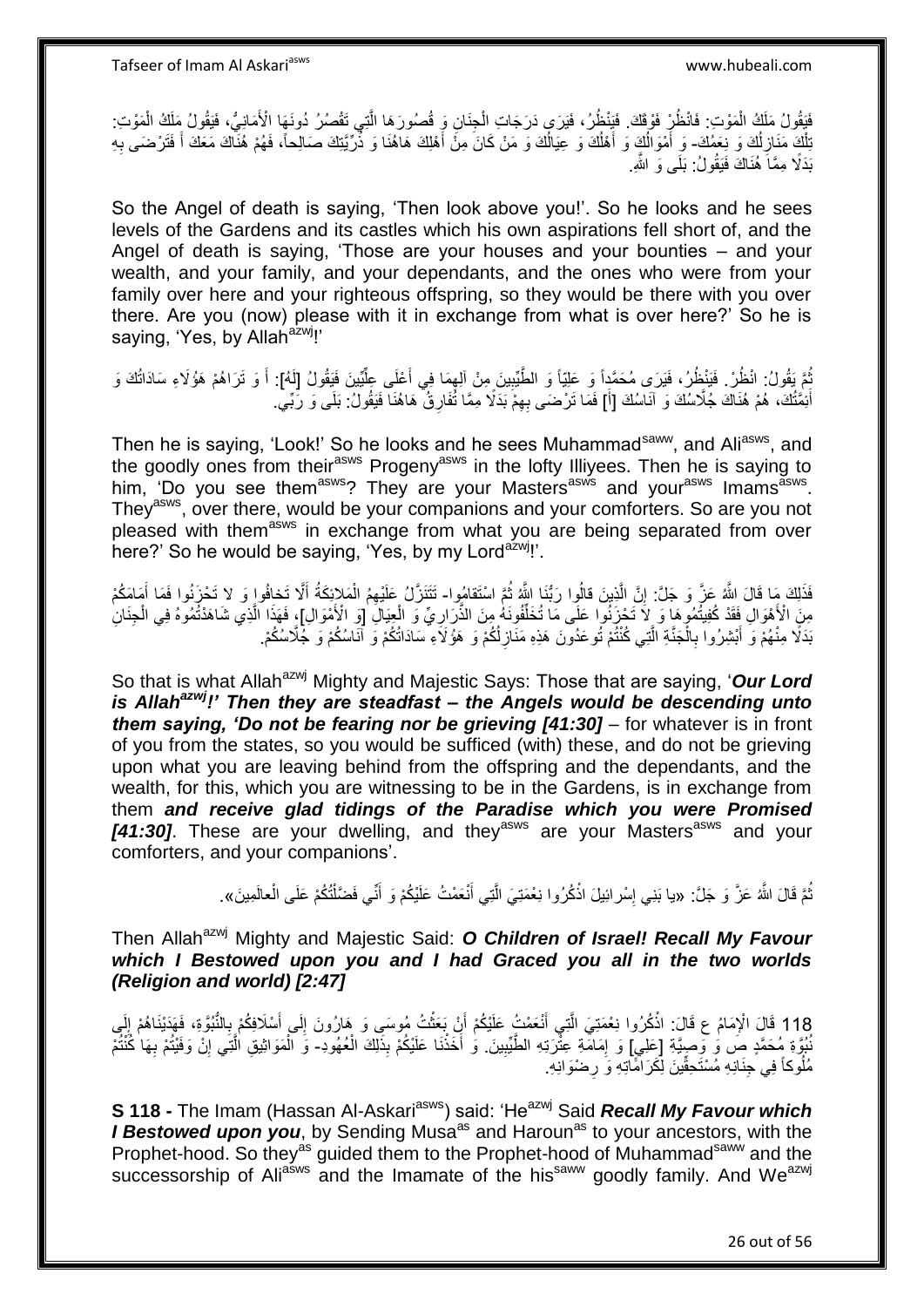Took upon you all the Pacts with that and the Covenant - which, if you had fulfilled these, your would have been kings in His<sup>azwj</sup> Gardens, deserving of His<sup>azwj</sup> Prestige and His<sup>azwj</sup> Pleasure.

وَ أَنِّي فَضَّلْتُكُمْ عَلَى الْعِالَمِينَ هُنَاكَ، أَيْ فَعَلْتُهُ بِأَسْلَافِكُمْ، فَضَّلْتُهُمْ دِيناً وَ دُنْيَا: أَمَّا تَفْضِيلُهُمْ فِي الدِّينِ فَلِقَبُولِهِمْ نُبُوَّةَ مُحَمَّدٍ [وَ ْ ֺ֦֖֦֧֦֦֧֦֧֦֪֦֧֦֧֦֧֦֪ׅ֧֦֧֦֧֦֧֦֧֝֟֟֓֕֟֓֕֝֓֟֓֡֟֓֡֟֓֡֟֓֡֟֓֡֟֓֟֓֡֟֓֓֞֟֓֞֓֞֟֓֡֟֩֓֓֟֓֞֟֟֓֟֓֟֓֟֓֝<br>֧֧֧֪֧֪֝֩֘֝֬֞֟׆<br>֧֪֘ ْ َ **∶** ْ َ ِ ُ َ وَ لَايَةٍ عَلِيٍ] وَ ٰ أَلِهِمَا ۖ الطَّيِّبِينَ **!** ِ

And I had Graced you all in the two worlds [2:47] - over there, i.e., 'l<sup>azwj</sup> Did it with your ancestors, Gracing them the Religion and the world. As for their Grace in the Religion, it was for their acceptance of the Prophet-hood of Muhammad<sup>saww</sup> and the Wilayah of Ali<sup>asws</sup> and their<sup>asws</sup> goodly Progeny<sup>asws</sup>.

يَ أَمَّا [تَفْضِيلُهُمْ] فِي الدُّنْيَا فَبِأَنْ ظَلَّلْتُ عَلَيْهِمُ الْغَمَامَ، وَ أَنْزَلْتُ عَلَيْهِمُ الْمَنَّ وَ السَّلْوَى وَ سَقَيْتُهُمْ مِنْ جَجَرٍ مَاءً عَذْبِاً، وَ فَلَقْتُ ُ َ ْ اُ ز<br>ا ¦ **ٔ** ْ ْ ْ َ ْ لَّهُمُ الْبَحْرَ، فَأَنْجَٰيْتُهُمّْ- وَ أَغْرَقْتُ أَعْدَاءَهُمْ فَرْعَوْنَ وَٰ قَوْمَهُ، وَ فَضَّلْتُهُمْ بِذَلِّكَ [عَلَى] عَالَمِي زَمَانِهِمْ الَّذِينَ ۖ خَالَفُوا طَرَائِقَهُمْ، وَ َ :<br>ا َ ْ ه حَادُوا عَنْ سَبِيلِهِمْ ِ **!** 

And as for their Gracing them in the word, it was by Shading the clouds upon them, and Sending down upon them the Manna and quails, and Quenching them with fresh water from a rock, and Parting the sea for them. Thus l<sup>azwj</sup> Rescued them and Drowned their enemies, Pharaoh<sup>la</sup> and his<sup>la</sup> people. And l<sup>azwj</sup> Excelled them upon the communities of their era which opposed their ways and guided away from their way.

ثُمَّ قَالَ اللَّهُ عَزَّ وَ جَلَّ [لَهُمْ]: فَإِذَا كُنْتُ [قَدْ] فَعَلْتُ هَذَا بِأَسْلَافِكُمْ فِي ذَلِكَ الزَّمَانِ لِقَبُولِهِمْ وَلَايَةَ مُحَمَّدٍ وَ أَلِهِ، فَبِالْحَرِي أَنْ ُ ِ ِ َ **∶** ْ  $\frac{1}{2}$ َ أَزِيدَكُمْ فَضْلًا فِي هَذَا الزَّمَالِّ- إِذَا أَنْتُمْ وَفَيْتُمْ بِمَا آخُذُ مِنَ اَلْعَهْدِ وَ الْمِيثَاقِ عَلَيْكُمْ. **∶** َ َ ْ ْ ِ َ

Then Allah<sup>azwj</sup> Mighty and Majestic Said to them: "So when I<sup>azwj</sup> have Done this with your ancestors during that era for their acceptance of the Wilayah of Muhammad<sup>saww</sup> and his<sup>saww</sup> Progeny<sup>asws</sup>, so rather l<sup>asws</sup> will Increase you all in Grace during this era when you fulfil was l<sup>azwj</sup> Took from the Pact and the Covenant upon you."

نُّمَّ قَالَ اللَّهُ عَنَّ وَ جَلَّ: وَاتَّقُوا يَوْمًا لَا تَجْزِي نَفْسٌ عَنْ نَفْسٍ شَيْئًا وَلَا يُقْبَلُ مِنْهَا شَفَاعَةٌ وَلَا يُؤْخَذُ مِنْهَا عَدْلٌ وَلَا هُمْ يُنْصَرُونَ ُ  ${48}$ 

The Allah<sup>azwj</sup> Mighty and Majestic Says: **And fear a Day no soul would be** *recompensed anything from a soul, nor would intercession be Accepted from it, nor would a compensation be Taken from it, nor would they be helping (each other) [2:48]*

119 ثُمَّ قَالَ اللَّهُ عَنَّ وَ جَلَّ: وَ اتَّقُوا يَوْماً لا تَجْزِي نَفْسٌ عَنْ نَفْسٍ شَيْئاً لَا تَذْفَعُ عَنْهَا عَذَاباً قَدِ السْتَحَقَّتُهُ عِنْدَ النَّزْعِ وَ لا يُقْبَلُ<br>ثمينك تعدد النه وي النه والنه والنه والن مِنْها شَفاٰعَةٌ يَشْفَعُ لَهَا بِتَأْخِيرِ الْمَوْتِ عَنْهَا وَ لا يُؤَخِّذُ مِنْها عَدْلٌ لَأَ يُقْبَلُ [مِنْهَا] فِدَاءٌ [بِمَكَانِهِ] مَكَانَهُ يُمَاتُ وَ يُتْرَكُ كَهُوَ ـ ْ **∶** ْ **∣** ِ

**S 119 -** Then Allah<sup>azwj</sup> the Mighty and Majestic Says: **[2:48] And fear a Day when** *one soul shall not avail another in the least* - Will not be able to dispel the punishment which he deserves at the time of death *neither shall intercession on its behalf be Accepted* - Interceding for the delaying the time of his *nor shall any compensation be Taken from it* - No ransom or replacement will be accepted in his place to die, and that he himself should be left alone'.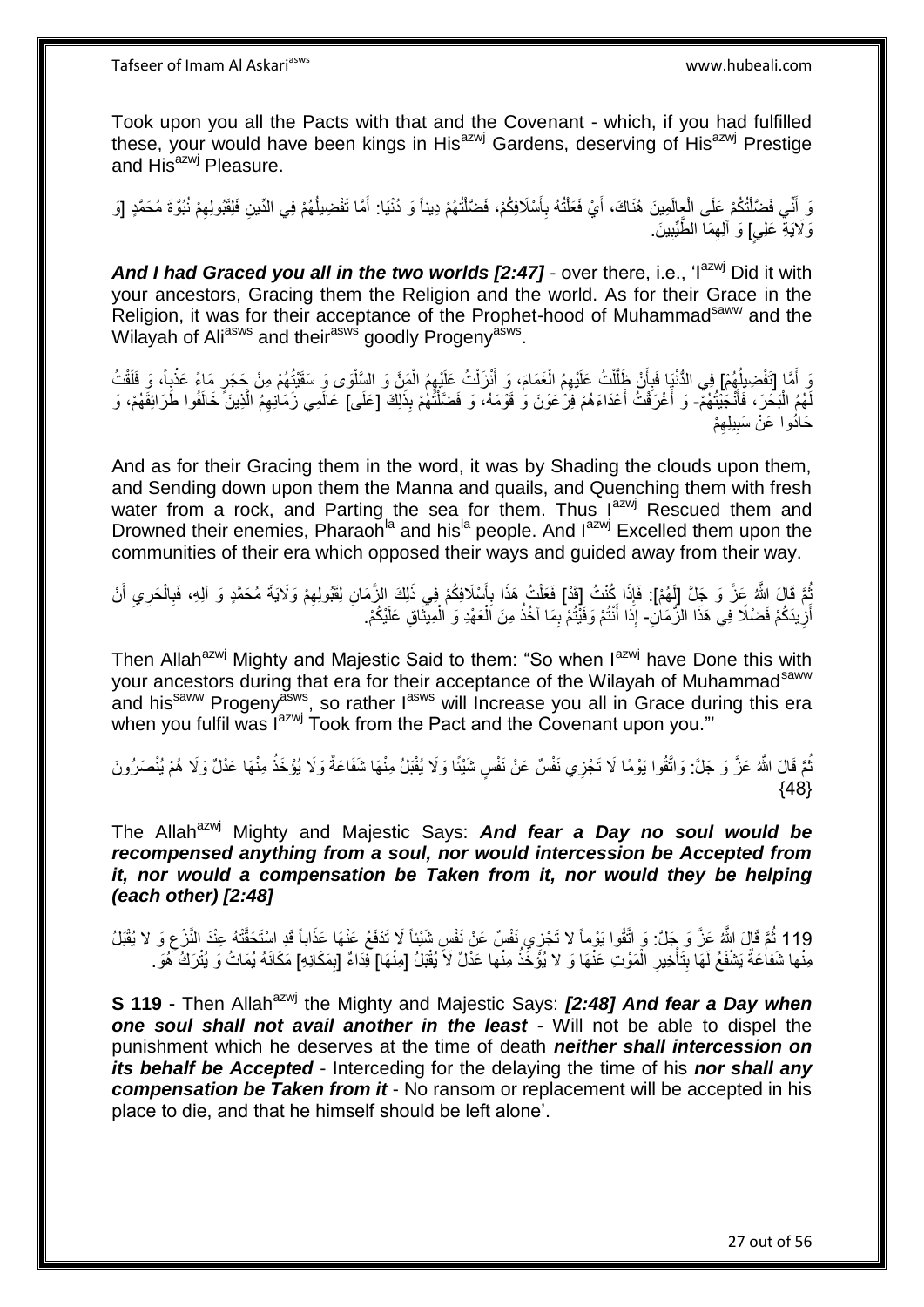#### **ْي ِه:[ َم ْع ُصو ِمي َن َعلَ ْع َرا ِف، َو ُوقُو ُف الْ ]َبَيا ُن اْْلَ**

## **Explanation of Al'araaf (The Heights), and the pausing of the Masumeen asws upon it**

قَالَ الصَّادِقُ ع وَ هَذَا [الْيَوْمُ] يَوْمُ الْمَوْتِ، فَإِنَّ الشَّفَاعَةَ وَ الْفِدَاءَ لَا يُغْنِي عَنْهُ. فَأَمَّا فِي الْقِيَامَةِ، فَإِنَّا وَ أَهْلَنَا نَجْزِي عَنْ ֦֧֖֧֦֧֦֧֦֧֦֧֦֧֦֧֦֧֦֧֧֦֧֦֧֡֝֟֟֓֕֝֟֟֓֓֟֓֓֡֟֓֟֓֡֟֓֟֓֡֟֓֓֞֟֓֟֓֡֟֓֓֞֓֞֟֓֡֟֓֓֞֟֓֟֓֓֞֟֓֟֓֝֓֝֬ ْ ∣lٍ ْ ِ َ ا∣<br>ِ∘ِ ْ َ ثِبيعَتِنَا كُلَّ جَزَاءٍ، لَيَكُونَنَّ عَلَىٰ الْأَعْرَافِ بَيْنَ اَلْجَنَّةِ وَ النَّارِ ۚ «مُحَمَّدٌ وَ عَلِيٌّ وَ فَاطِمَةُ وَ الْحَسَنُ وَ الْحُسَيْنُ ع وَ الطَّيِّبُونَ مِنْ **∶** ْ ْ آلِهِمْ» ِ

(Imam Hassan Al-Askari<sup>asws</sup> said: 'Al-Sadiq<sup>asws</sup> said: 'And this - the day (in the above Verse) – is the day of death, so the intercession and the substitution (from not dying) would not be availed from. But, as for during the Day of Judgment, So we<sup>asws</sup> and our<sup>asws</sup> family members, we<sup>asws</sup> would recompense our<sup>asws</sup> Shias with every recompense. We<sup>asws</sup> would certainly be upon the Heights (A'raaf) between the Paradise and the Fire – Muhammad<sup>saww</sup>, and Ali<sup>asws</sup>, and (Syeda) Fatima<sup>asws</sup> and Al-Hassan<sup>asws</sup> and Al-Husayn<sup>asws</sup>, and the goodly ones<sup>asws</sup> from their<sup>asws</sup> Progeny<sup>asws</sup>.

فَلَزِي بَعْضٍ شِيعَتِنَا فِي تِلْكَ الْعَرَصَاتِ- مِمَّنْ كَانَ مِنْهُمْ مُقَصِّرٍاً فِي بَعْضِ شَدَائِدِهَا- فَنَبْعَثُ عَلَيْهِمْ خِيَارَ شِيعَتِنَا كَسَلْمَانَ وَ ْ ْ الْمِقْدَادِ وَ أَبِي ذَرٍّ وَ عَمَّارٍ وَ نَظَائِرٍ هِمْ فِي الْعَصْرِ الَّذِي يَلِيهِمْ، ثُمَّ فِي كُلِّ عَصْرٍ إِلَي يَوْمِ الْقِيَامَةِ، فَيُنْقَضُونَ عَلَيْهِمْ كَالْبُزَاةِ وَ ِ َ ِ ْ ِ  $\frac{1}{2}$ ر<br>•<br>• ِ ه **∶** ْ الصُّقُورِ ۚ وَ يَتَّنَاوَلُونَهُمْ كَمَاً تَتَنَاوَلُ الْبُرَاٰةُ وَ الصُّقُورُ صَيْدَهَا، فَيَزِفُّونَهُمْ إِلَى الْجَنَّةِ زَفَّاً. ْ ِ ِ ْ ِ

So we<sup>asws</sup> would see one of our<sup>asws</sup> Shias in those plains – from the ones who were derogators from them – in one of its difficulties, so we<sup>asws</sup> would send the best of our<sup>asws</sup> Shias, like Salman<sup>as</sup>, and Al-Miqdad<sup>as</sup>, and Abu Zarr<sup>as</sup>, and Ammar<sup>as</sup>, and their peers in the time period which followed them<sup>as</sup>, then in every time period up to the Day of Judgment. So they<sup>as</sup> would be swooping upon them like the buzzards and the hawks, and they would be snatching them just as the buzzard and the hawk snatches its prey, and they<sup>as</sup> would be bringing them to the Paradise hurriedly.

نَ إِنَّا لَنَبْعَثُ عَلَى آخَرِينَ مِنْ مُحِبِّينَا- مِنْ خِيَارِ شِيعَتِنَا كَالْحَمَامِ فَيَلْتَقِطُونَهُمْ مِنَ الْعَرَصَاتِ كَمَا يَلْتَقِطُ الطَّيْرُ الْحَبَّ، وَ يَنْقُلُونَهُمْ ِ ِ **∶** ْ ِ ْ ْ ْ ْ إِلَى الْجِنَانِ بِحَضْرَتِنَاً. ِ ْ יִי<br>;

And we<sup>asws</sup> would certainly send upon the others from those that love us<sup>asws</sup>, from the best of our<sup>asws</sup> Shias, like the doves, so they would be cutting them out from the plains just as the bird cuts out the seed, and they would be transferring them to the Gardens in our<sup>asws</sup> Presence.

َوَ سَيُؤْتَى بِالْوَاحِدِ مِنْ مُقَصِّرِي شِيعَتِنَا فِي أَعْمَالِهِ، بَعْدَ أَنْ قَدْ حَازَ الْوَلَايَةَ وَ التَّقِيَّةَ وَ حُقُوقَ إِخْوَانِهِ، وَ يُوقَفُ بِإِزَائِهِ مَا بَيْنَ<br>يَتَوَفَّقُ الْجَمَعِينَ مَعَدَّبِ بِنَب َ ا.<br>ا **∶** اٍ ِ  $\frac{1}{2}$ ْ َ مِائَةٍ وَ أَكْثَرَ مِنْ ذَلِكَ- إِلَى مِاَئَةِ أَلْفٍ مِنَ النُّصَابِ فَيُقَالُ لَهُ: هَوُلَاءِ فِدَاوُكَ مِنَ النَّارِ . فَيَدْخُلُ هَوُلَاءِ الْمُوْمِنُونَ الْجَنَّةَ، وَ أُولَئِكَ ة<br>أ َ ِ ْ َ  $\frac{1}{2}$ ا<br>ا ْ ْ النُّصَّابُ النَّارَ ِ

And they would be coming with one from our<sup>asws</sup> Shias deficient in his deeds, after his having earned the Wilayah, and (performed) the dissimulation, and (fulfilled) the rights of his brethren, and he would be paused in front of what is between one hundred, and more than that up to one hundred thousand from the *Nasibis* (Hostile ones), and it would be said to him: 'They are your expiation from the Fire (as replacements). Thus, these *Momineen* would be entering the Paradise, and those *Nasibis* (into the) Fire.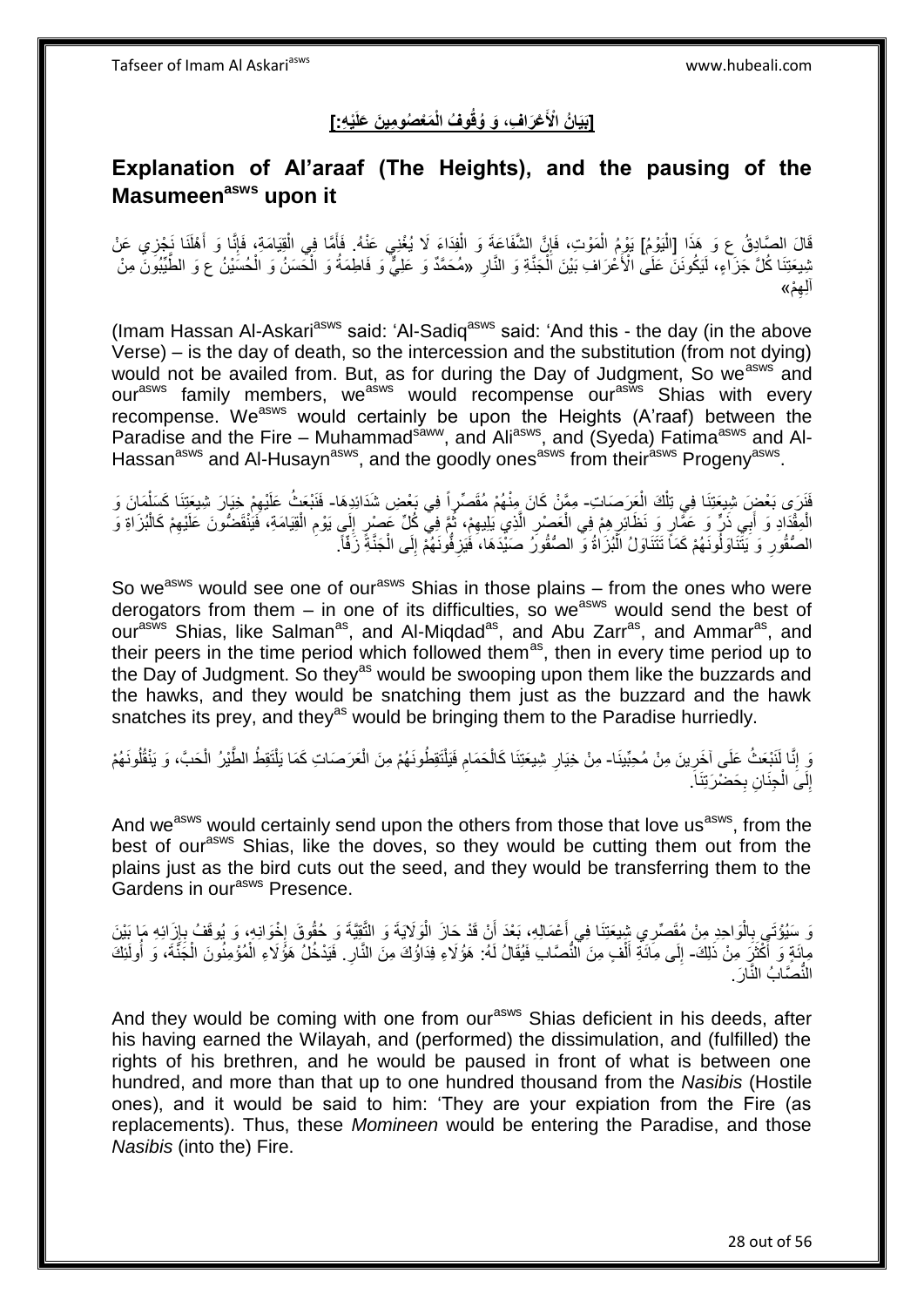وَ ذَلِكَ مَا قَالَ اللَّهُ عَنَّ وَ جَلَّ: رُبَما يَوَدُّ الَّذِينَ كَفَرُوا يَعْنِي بِالْوَلَايَةِ لَوْ كانُوا مُسْلِمِينَ فِي الدُّنْيَا مُنْقَادِينَ لِلْإِمَامَةِ، لِيُجْعَلَ<br>وَ ذَلِكَ مَا قَالَ اللَّهُ عَنَّ وَ جَلَّ ْ ِ مُخَالِفُو هُمْ فِدَاءَهُمْ مِنَ النَّارِ ِ ِ

And that is what Allah<sup>azwj</sup> Mighty and Majestic Said: **Sometimes they wish, those** *who disbelieve* – meaning in the Wilayah – *if only they had been submissive [15:2]* – in the world as being led to the Imamate, in order for their adversaries to be their expiation from the Fire''.

نُّمَّ قَالَ اللَّهُ عَزَّ وَ جَلَّ: «وَ إِذْ نَجَّيْناكُمْ مِنْ آلِ فِرْعَوْنَ يَسُومُونَكُمْ سُوءَ الْعَذابِ يُذَبِّحُونَ أَبْناءَكُمْ وَ يَسْتَحْيُونَ نِساءَكُمْ- وَ فِي **ٔ** َ ْ ذلِّكُمْ بَلاءٌ مِنْ رَبِّكُمْ عَظِيمٌ»

The Allah<sup>azwj</sup> Mighty and Majestic Says: **And when We Rescued you from** *Pharaoh's people, who were afflicting you with evil punishments. They were slaughtering your sons and were letting your women live; and during that you were in an enormous Trial from your Lord. [2:49]*

120 قَالَ الْإِمَامُ ع قَالَ تَعَالَى: وَ اذْكُرُوا يَا بَنِي إِسْرَائِيلَ إِذْ نَجَّيْنِاكُمْ أَنْجَيْنَا أَسْلَافَكُمْ مِنْ آلِ فِرْعَوْنَ وَ هُمُ الَّذِينَ كَانُوا يَدْنُونَ<br>120 آخر اللہ ه َ ْ َ **ٔ** ِ ֦֦֧֦֧֦֧֦֧֦֧ׅ֦֧֦֧ׅ֦֧ׅ֦֧ׅ֦֧֦֧֦֧֦֧֦֧֦֧֦֚֚֚֚֝֟֝֝֜֜֜֜ ْ إِلَيْهِ بِقَرَابَتِهِ وَّ بِدِينِهِ وَ مَذْهَبِهِ يَسُومُونَكُمْ كَانُوا يُعَذِّبُونَكُمْ سُوءَ الْعَذَابِ شِدَّةَ الْعَذَابِ كَانُوا يَحْمِلُونَهُ عَلَيْكُمْ. **∣** لَ ِ ِ **ٔ** ِ ْ ْ

S 120 - The Imam (Hassan Al-Askari<sup>asws</sup>) said: 'The Exalted Said: "And recall, O Children of Israel *And when We Rescued you [2:49]* – Rescued your ancestors *from Pharaoh's people* – and there were those who are going closer to him<sup>la</sup>, his<sup>la</sup> nearness, and his<sup>la</sup> religion, and his<sup>la</sup> doctrine **who were afflicting you** – they were punishing you all *with evil punishments* – the intensity of the punishment which they were loading upon you all'.

#### **ِّي َو آلِ ِه ص:[ ْضلُ ال َّصَال ِة َعلَى الَّنب ]فَ ِ**

# **Merits of the** *Salawat* **upon the Prophetsaww and hissaww Progenyasws**

قَالَ:: وَ كَانَ مِنْ عَذَابِهِمُ الشَّدِيدِ- أَنَّهُ كَانَ فِرْعَوْنُ يُكَلِّفُهُمْ عَمَلَ الْبِنَاءِ وَ الطُّينِ- وَ يُخَافُ أَنْ يَهْرَبُوا عَنِ الْعَمَلِ، فَأَمَرَ بِتَقْيِيدِهِمْ **↓** ْ ِّ ِ ِ َ ْ َ فَكَانُوا يَنْقُلُونَ ذَلِّكَ الطَّيَنُ عَلَى السَّلَالِيمِ إِلَى السُّطُوعِ، فَرُبَّمَا سَقَطِّ الْوَاحِدُ مِنْهُمْ فَمَاتَ أَوْ زَمِنَ وَ لَا يَحْفِلُونَ بِهِمْ إِلَى أَنْ أَوَْحَى َ ْ  $\zeta$ ِ ِ ِ َ َ ِ اللَّهُ عَزَّ وَ جَلَّ إِلَى مُوسَى ع: قُلْ لَهُمْ: َلَا َيَبْتَدِءُونَ عَمَدَّد- إِلَّا بِالصَّلَاةِ عَلَى مُحَمَّدٍ وَ آلِهِ الطَّيِّبِينَ لِيَخِفَّ عَلَيْهِمْ.  $\frac{1}{2}$ ِ ِ ِ ِ

He<sup>asws</sup> said: 'And it was from their severe punishments, that Pharaoh<sup>la</sup> was encumbering them the construction work and the mud (bricks for the building), and he<sup>la</sup> feared that they might be fleeing from the work, so he<sup>la</sup> ordered with imprisoning them. So they used to transfer that mud upon the baskets to the ceilings. Sometimes one of them would fall and die or be crippled, and they would not be sympathising with him, until Allah<sup>azwj</sup> Mighty and Majestic Revealed unto Musa<sup>as</sup>: "Say to them that they should not begin work except with the Salawat upon Muhammad<sup>saww</sup> and his<sup>saww</sup> goodly Progeny<sup>asws</sup>, so it would be lightened upon them". So they were doing that, and it was easier upon them.

فَكَانُوا يَفْعَلُونَ ذَلِكَ، فَيَخِفُّ عَلَيْهِمْ. وَ أَمَرَ كُلَّ مَِنْ سَقَطَ وَ زَمِنَ- مِمَّنْ نَسِيَ الصَّلَاةَ عَلَى مُحَمَّدٍ وَ آلِهِ الطَّيِّبِينَ- أَنْ يَقُولَهَا عَلَى ِ ِ َ َفْسِهِ إِنْ أَمْكَنَّهُ- أَي الْصَّلَاةَ عَلَى مُحَمَّدٍ وَ آلِهِ أَوْ يُقَالَ عَلَّيْهِ إِنْ لَمْ يُمْكِنْهُ، فَّإِنَّهُ يَقُومُ وَ لاَ يَصْدُرُهُ ذَلِكَ فَفَعَلُوهَا فَسَلِمُوا ـ َ <u>֖֚֚֚֚֚֚֚֓</u>  $\ddot{\cdot}$ ∣اٍ ِ اُ ُ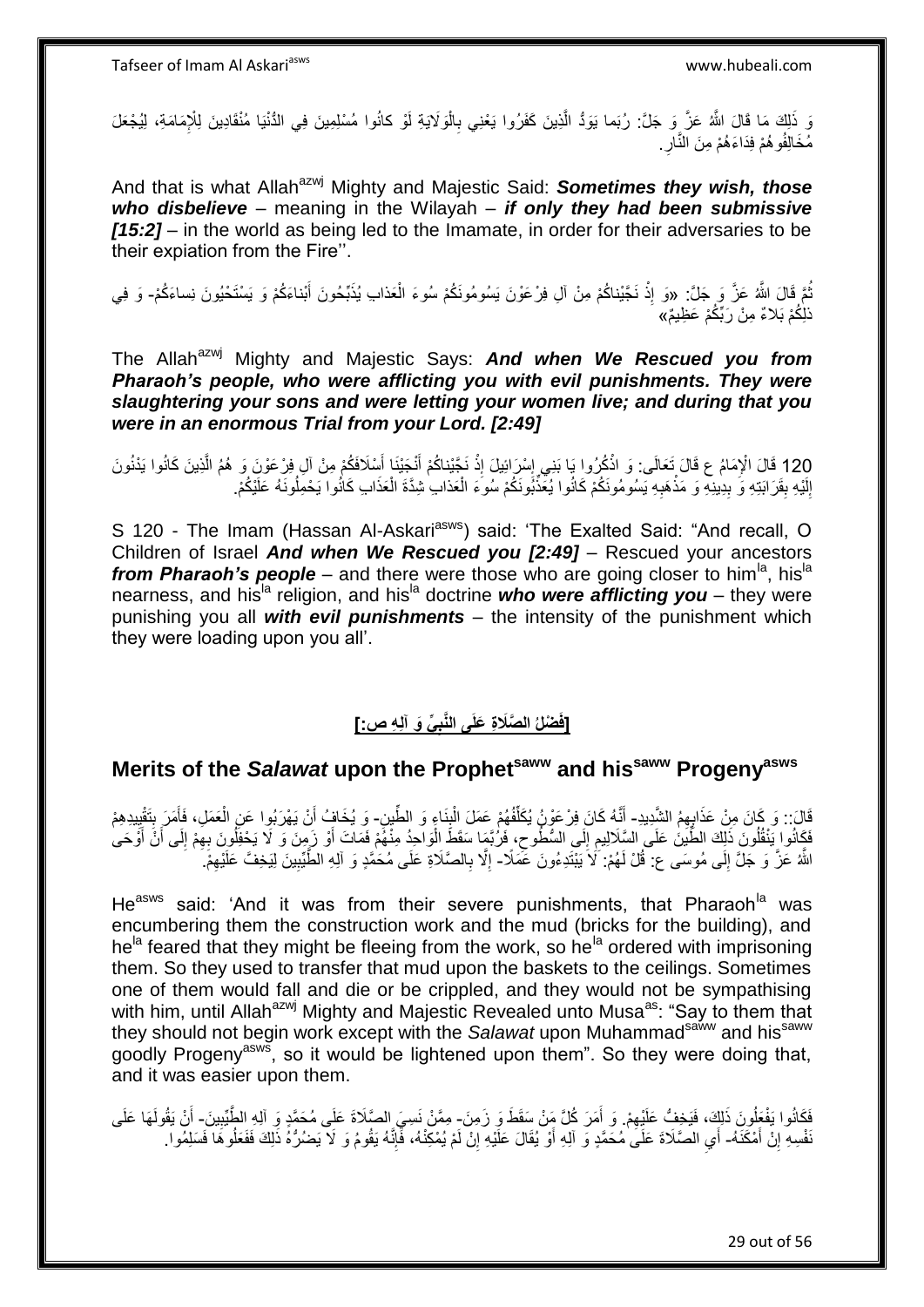"And instruct everyone who falls and is cripples, from the ones who forgot the Salawat upon Muhammad<sup>saww</sup> and his<sup>saww</sup> goodly Progeny<sup>asws</sup>, that he should be saying it upon himself, if he is able to – i.e., the *Salawat* upon Muhammad<sup>saww</sup> and his<sup>saww</sup> Progeny<sup>asws</sup> – or it should be said upon him if he is not able to, for he would stand, and that (fall) would not harm him". So, they did that, and were safe.

بُذِّبِدُونَ أَبْناءَكُمْ وَ ذَلِكَ لَمَّا قِيلَ لِفِرْ عَوْنَ: أَنَّهُ يُولَدُ فِي بَنِي إِسْرَائِيلَ مَوْلُودٌ يَكُونُ عَلَى يَدِهِ هَلَاكُكَ، وَ زَوَالُ مُلْكِكَ. فَأَمَرَ بِذَبْحِ َ ُ ِ َ ْ ِ َ أَبْذَائِهِمْ**،** ِ َ

*They were slaughtering your sons* – and that was due to what was said to Pharaoh<sup>la</sup>, 'There would be born among the Children of Israel, a new-born, upon whose hand would be your<sup>la</sup> destruction and the decline of your<sup>la</sup> kingdom'. So he<sup>la</sup> ordered with the slaughter of your sons.

فَكَانَتِ الْوَاحِدَةُ [مِنْهُنَ] تُصَانِعُ الْقَوَابِلَ عَنْ نَفْسِهَا- لِئَلَّا يَنِمَ عَلَيْهَا [وَ يَتِمَ] حَمْلُهَا، ثُمَّ تُلْقِي وَلَدَهَا فِي صَحْرَاءَ، أَوْ غَارِ جَبَلٍ، ْ ِ ْ ا دیکھیے ِ َ أَوْ مَكَانٍ غَامِضٍ وَ تَقُولُ عَلَيْهِ عَشْرَ مَرَّاتٍ الصَّلَاةُ عَلَى مُحَمَّدٍ وَ آلِهِ، فَيُقَيِّضُ اللَّهُ إِلَهُ] مِلَكاً يُرَبِّيهِ، وَ يُدِرُّ مِنْ إِصْبَعَ لَهُ لَبَنَاً َ لَ ٍ ِ يَمُصُّهُ، وَ مِنْ إِصْبَعِ طَعَاماً [لَيِّناً] يَتَغَذَّاهُ إِلَى أَنْ نَشَأَ بَنُو إِسْرَائِيلَ وَ كَانَ مَنْ سَلِمَ مِنْهُمْ وَ نَشَأَ أَكْثَرَ مِمَّنْ قُتِلَ. ٍ ِ َ َ َ ِ **∫** َ ∣∣<br>∶

And it was so that one of them (women) would bribe the midwives from herself, lest she would betray her, and complete her pregnancy. Then she would cast her son in the desert, or a mountain cave, or a hidden place, and she would be saying upon him ten times, the *Salawat* upon Muhammad<sup>saww</sup> and his<sup>saww</sup> Progeny<sup>asws</sup>, So Allah<sup>azwj</sup> would (then) Allocate and Angel for him to nourish him, and milk would flow from his finger for him to lick from, and soft food from a (another) finger to provide him, until the Children of Israel grew, and it was so that the ones who were safe from them were more than the ones who were killed.

> وَ يَسْتَحْيُونَ نِساءَكُمْ يُبْقُونَهُنَ وَ يَتَّخِذُونَهُنَّ إِمَاءً، فَضَجُّوا إِلَى مُوسَى وَ قَالُوا: يَفْتَرِ عُونَ بَذَاتِنَا وَ أَخَوَاتِنَا. ِ ِ َ

*And were letting your women live* – They were letting them remain and were taking them as maids. So they were vociferous to Musa<sup>as</sup> and they said: 'Our daughter and our sisters are languishing!'

فَأَمَرَ اللَّهُ تِلْكَ الْبَنَاتِ كُلَّمَا رَابَهُنَ رَيْبٌ مِنْ ذَلِكَ- صَلَّيْنَ عَلَى مُحَمَّدٍ وَ آلِهِ الطَّيِّبِينَ فَكَانَ اللَّهُ يَرُدُّ عَنْهُنَّ أُولَئِكَ الرِّجَالَ، إِمَّا ه :<br>ا ْ َ اُ ِ ه  $\frac{1}{2}$ بِشُغْلِ أَوْ مَرَضٍ أَوْ زَمَانَةٍ أَوْ لُطَّفٍ مِنْ أَلْطَافِهِ فَلَمْ يَفْتَرِشْ مِنْهُنَّ امْرَأَةً، بَلْ دَفَعَ الشَّهُ عَزَّ وَ جَلَّ ذَلِكَ عَنْهُنَّ- بِصَلاَتِهِنَ عَلَى َ **∶** َ َ َ َ ׇׇ֧֧֦֧֦֧֦֧֦֧֦֧ׅ֧֦֧ׅׅ֦֧ׅ֦֧ׅ֧֝֝֜֓֓֜֡֜֓֡֜֓֡֜֓ ِ ِ مُحَمَّدٍ وَ آلِهِ الطَّيِّبِينَ **!** 

So Allah<sup>azwj</sup> Commanded those daughters that every time they were suspicious and doubting from that, they should be sending Salawat upon Muhammad<sup>saww</sup> and his<sup>saww</sup> goodly Progeny<sup>asws</sup>. And it was so that Allah<sup>azwj</sup> Repelled those (Pharaoh's<sup>la</sup>) men from them by their sending *Salawat* upon Muhammad<sup>saww</sup> and his<sup>saww</sup> goodly Progeny<sup>asws</sup>.

> نُّمَّ قَالَ اللَّهُ عَزَّ وَ جَلَّ: وَ فِي ذلِكُمْ أَيْ فِي ذَلِكَ الْإِنْجَاءِ- الَّذِي أَنْجَاكُمْ مِنْهُمْ رَبُّكُمْ بَلاءٌ نِعْمَةٌ مِنْ رَبِّكُمْ عَظِيمٌ كَبِيرٌ . َ ِ

Then Allah<sup>azwj</sup> Mighty and Majestic Said: **And during that you were in** – i.e., during that rescuing which your Lordazwj Rescued you all *an enormous Trial –* a great Favour - *from your Lord*.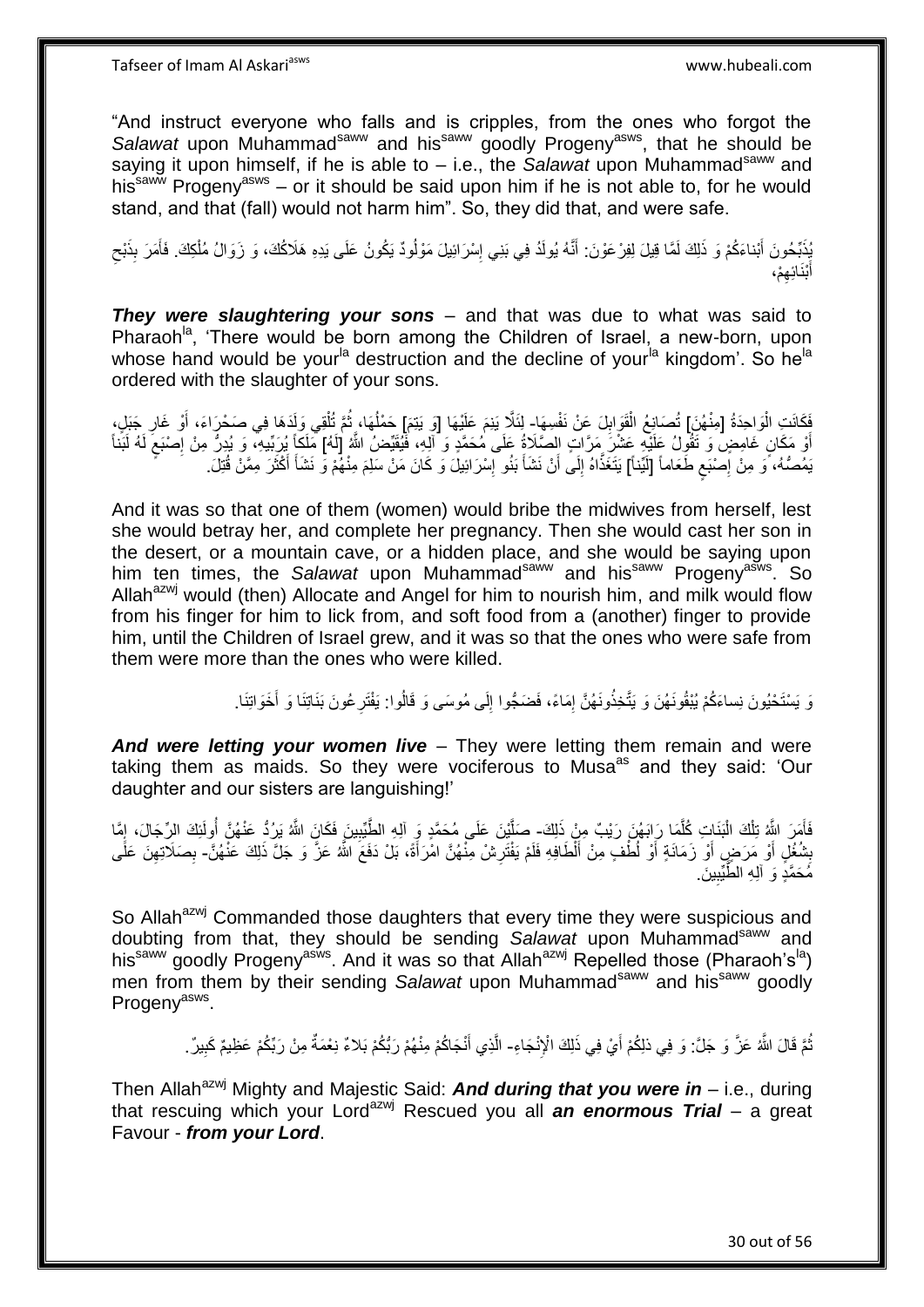قَالَ اللَّهُ عَنَّ وَ جَلَّ: يَا بَنِي إِسْرَائِيلَ اذْكُرُوا إِذْ كَانَ الْبَلَاءُ يُصِرُفُ عَنْ أَسْلَافِكُمْ- وَ يَخِفُّ بِالصِّلَاةِ عَلَى مُحَمَّدٍ وَ آلِهِ الطَّيِّيِينَ،<br>أَيَنِ مَنْ أَسْرَةٍ مِن أَلِّهِ الطَّيِّبِ :<br>ا **ٔ ٔ** ֓֕׀ׇ֜ ِ ِ اً فَمَا تَعْلَمُونَ أَنَّكُمْ إِذَا شَاهَّدْتُمُوهُ، وَ آمَنْتُمْ بِهِ كَانَتِ النِّعْمَةُ عَلَيْكُمْ أَعْظَمَ [قَ أَفْضَلْ) وَ فَضْلُ اللَّهِ عَلَيْكُمْ [أَكْثَرَ] وَ أَجْزَلَ. َ َ ِ َ َ َ َ

Allah<sup>azwj</sup> Mighty and Majestic Said: "O **Children of Israel! Recall**, when the affliction was diverted away from your ancestors and lightened by the sending of *Salawat* upon Muhammad<sup>saww</sup> and his<sup>saww</sup> goodly Progeny<sup>asws</sup>. So, are you not knowing that you all, when you witnessed it and believed in it, that the Favour upon you is greater and more superior – and the Grace of Allah<sup>azwj</sup> upon you – is abundant - and more liberal''.

فَقْوَلُهُ عَنَّ وَ جَلَ وَ إِذْ فَرَقْنِا بِكُمُ الْبَحْرَ فَأَنْجَنْنِاكُمْ وَ أَغْرَقْنا آلَ فِرْعَوْنَ وَ أَنْتُمْ تَنْظُرُونَ وَ إِذْ واعَدْنا مُوسى أَرْبَعِينَ لَيْلَةً ثُمَّ ا<br>ا ِ **ٔ ٔ** َ َ َ ا<br>ا َ تَّخَذْتُمُ الْعِجْلَ مِنْ بَعَْدِهِ وَ أَنْتُمْ ظٰالِمُونَ ثُمَّ عَفَوْنا عَنْكُمْ مِنْ بَعْدِ ذلِكَ لَعَلَّكُمْ<br>نِيَنَا مُوسَى الْكِتابَ وَ الْفُرْقانَ لَعَلَّكُمْ الْمُونَ فُمَّ عَفَوْنا عَنْكُمْ مِنْ بَعْدِ ذلِكَ لَعَ ُ َ ْ ْ ْ ْ ْ َت ْهَتُدو َن

The Words of the Mighty and Majestic *And when We Parted the sea for you, so We Rescued you and We Drowned the People of Pharaoh and you were looking on [2:50] And when We Promised Musa forty nights, then you took the calf from after it and you were unjust. [2:51] Then We Pardoned you from after that so that you might be grateful [2:52] And when We gave Musa the Book and the Furqan so that you might be rightly Guided [2:53]*

121 قَالَ الْإِمَامُ عِ قَالَ اللَّهُ عَزَّ وَ جَلَّ: وَ اذْكُرُوا إِذْ جَعَلْنَا مَاءَ الْبَحْرِ فَرَقاً- يَنْقَطِعُ بَعْضُهُ مِنْ بَعْضٍ. «فَأَنْجَيْناكُمْ» هُنَاكَ وَ<br>أ ْ َ ْ **ٔ** ِ **ٔ** أَغْرَقْنَا فِرْعَوْنَ وَٰ قَوْمَهُ «وَ أَنْتُمْ تَنْظُرُونَ» إِلَيْهِمْ وَ َهُمْ يَغْرَقُونَ. َ ِ لَ ∣∣<br>∶

**S 121 -** The Imam (Hassan Al-Askari<sup>asws</sup>) said: 'Allah<sup>azwj</sup> Mighty and Majestic Said: "And recall, when We<sup>azwj</sup> Made the water of the sea to part, cutting off part of it from the other **so We Rescued you** over there and We<sup>azwj</sup> Drowned Pharaoh<sup>la</sup> and his<sup>la</sup> people *and you were looking on* at them, while they were drowning.

#### [نَجَاةُ بَنِى إِسْرَائِيلَ لِإِقْرَارِهِمْ- وَلَايَةً مُحَمَّدٍ ص وَ آلِهِ، وَ تَجْدِيدِهَا:] **ِ ِ**

## **Rescuing of the Children of Israel (was) due to their acknowledgement of Muhammadsaww and hissaww Progenyasws, and its renewal**

نَ مُوسَى ع لَمَّا انْتَهَى إِلَى الْبَِحْرِ، أَوْحَى اللَّهُ عَزَّ وَ جَلَّ إِلَيْهِ: قُلْ لِبَنِي إِسْرَائِيلَ: جَدِّدُوا تَوْحِيدِي- وَ أَمِرُّوا بِقُلُوبِكُمْ لَ ِ َ ¦ ْ ∣∣<br>∶ َ ِ ِ ِ َ َ َنِكْرَ مُحَمَّدٍ سَبِّدِ عَبِيدِي وَ إِمَانِيَ، وَ أَعِيدُوا عَلَى أَنْفُسِكُمُ الْوَلَايَةَ لِعَلِيٍّ أَخِي مُحَمَّدٍ وَ آلِهِ الطَّيِّبِينَ، وَ قُولُوا: اللَّهُمَّ بِجَاهِهِمْ ِ ِ ُ ِ ْ َ ِ ِ ه جَوِّزْنَا عَلَى مَثْنِ هَذَا الْمَاءِ ۚ فَإِنَّ الْمَاءَ يَتَحَوَّلُ لَكُمْ أَرْضاً. َ ْ ِ ْ

And that was when Musa<sup>as</sup> ended up to the sea, Allah<sup>azwj</sup> Mighty and Majestic Revealed unto him<sup>as</sup>: "Say to the Children of Israel: 'Renew My<sup>azwj</sup> Tawheed (Oneness), and instruct your hearts to mention Muhammad<sup>saww</sup>, the Chief of My<sup>azwj</sup> servants and My<sup>azwj</sup> maids, and prepare upon yourself the Wilayah of Ali<sup>asws</sup>, brother of Muhammad<sup>saww</sup>, and his<sup>saww</sup> goodly Progeny<sup>asws</sup>, and be saying: 'O Allah<sup>azwj</sup>! By their<sup>asws</sup> virtue, Make us cross upon the back of this water', so the water would be transformed for you all as land".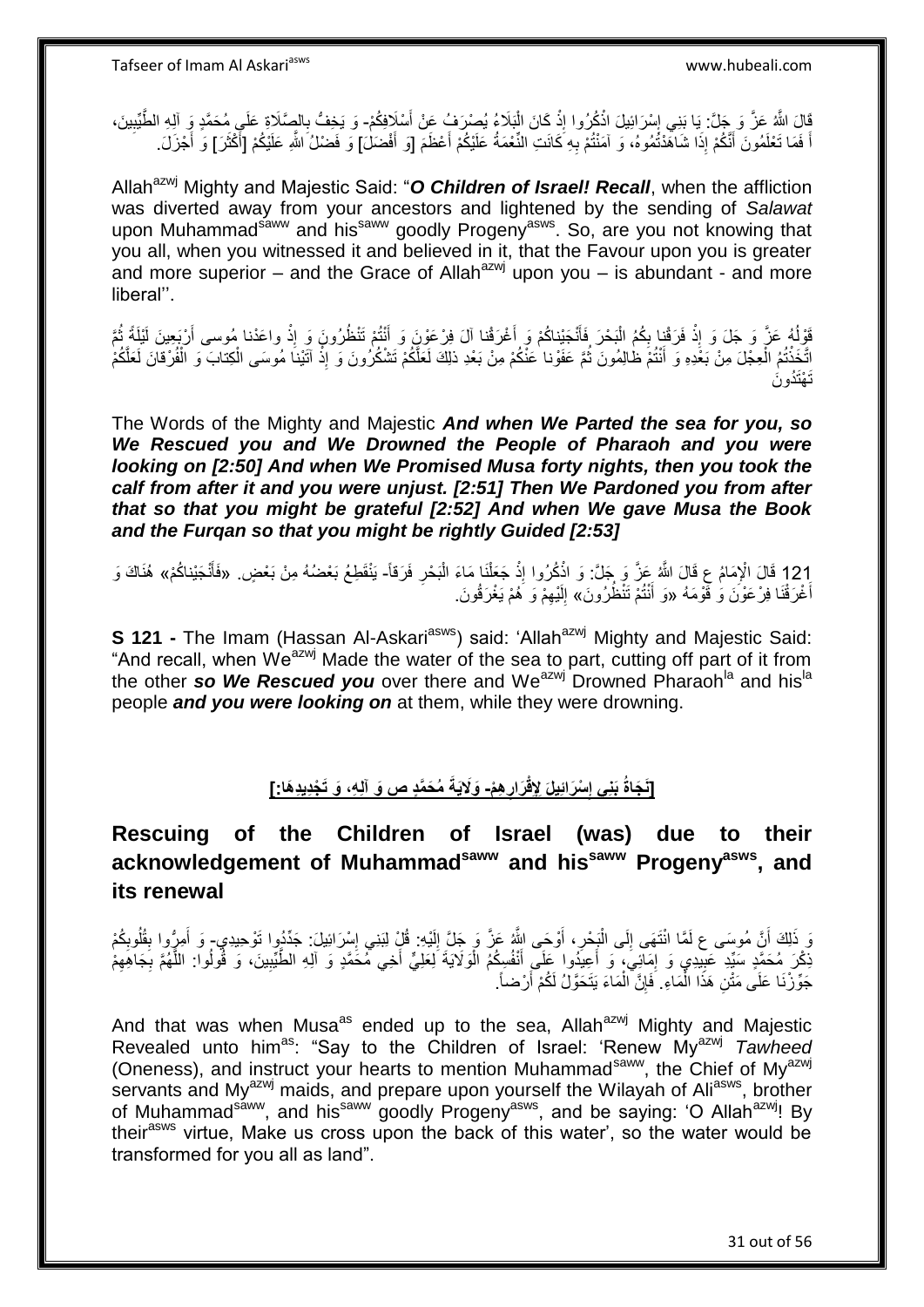فَقَالَ لَهُمْ مُوسَى ذَلِكَ. فَقَالُوا: أَ تُورَدُ عَلَيْنَا مَا نَكْرَهُ، وَ هَلْ فَرَرْنَا مِنْ [آلِ] فِرْعَوْنَ إِلّا مِنْ خَوْفِ الْمَوْتِ وَ أَنْتَ تَقْتَحِمُ بِنَا هَذَا َ :<br>ن ِ **ٔ** َ ْ ِ الْمَاءَ الْغَمْرَ بِهَذِهِ الْكَلِمَاتِ، وَ مَا يُدْرِينَا مَا يَحْدُثُ مِنْ هَذِهِ عَلَيْنَا **∶** ْ **∶** ْ ْ

So Musa<sup>as</sup> said that to them, and they said: 'Are you<sup>as</sup> implementing upon us what we dislike, and did we flee from the people of Pharaoh<sup>la</sup> except out of fear of death (in the first place)? And you<sup>as</sup> want to invade this water with us to be immersing in it with these words? And what are you<sup>as</sup> intending what would be occurring upon us, from this?'.

فَقَالٍَ لِمُوسَى ع كَالِبُ بْنُ يُوحَنَّا وَ هُوَ عَلَى دَابَّةٍ لَهُ، وَ كَانَ ذَلِكَ الْخَلِيجُ أَرْبَعَةَ فَرَاسِخَ-: يَا نَبِيَّ اللَّهِ أَمَرَكَ اللَّهُ بِهَذَا أَنْ نَقُولَهُ وَ ْ اُ َ **∶** َ **∶** نَدْخُلَ الْمَاءَ فَقَالَ: نَعَمْ. قَالَ: وَ أَنْتَ تَأْمُرُنِي بِهِ قَالَ: بَلَى. ْ ِ ا<br>ا َ

So Kalb Bin Yohanna said to Musa<sup>as</sup>, and he was upon a horse of his, and that gulf was of four Farsakhs (approximately 24 kilometres), 'O Prophet<sup>as</sup> of Allah<sup>azwj</sup>! Allah<sup>azwj</sup> Commands you<sup>as</sup> with this that we should be saying and entering the water?' He<sup>as</sup> said: 'Yes'. He said, 'Are you<sup>as</sup> ordering us with it?' He<sup>as</sup> said: 'Yes'.

[قَالَ:] فَوَقَفَ وَ جَدَّدَ عَلَى نَفْسِهِ مِنْ تَوْحِيدِ اللَّهِ- وَ نُبُوَّةٍ مُحَمَّدٍ وَ وَلَايَةٍ عَلِيٍّ بْنِ أَبِي طَإِلـبِ وَ الطِّّيِّبِينَ مِنْ أَلِهِمَا مَا أَمَرَهُ بِهِ، ثُمَّ ا<br>ا ِ َ ِ ِ َ قَالَ: اللَّهُمَّ بِجَاهِهِمْ جَوِّزْنِي عَلَى مَثْنِ هَذَا الْمَاءِ. ثُمَّ أَقْحَمَ فَرَسَهُ، فَرَكَضَ ۖ عَلَى مَثْنِ الْمَاءِ، وَ إِذَا الْمَاءُ مِنْ تَحْتِهِ كَأَرْضٍ لَيَّنَةٍ ْ ِ ِ ْ ْ َ َ حَتَّى بَلَغَ أَخِرَ الْخَلِيج،  $\zeta$ ْ

He<sup>asws</sup> said: 'So he paused and renewing upon himself the *Tawheed* of Allah<sup>azwj</sup>, and the Prophet-hood of Muhammad<sup>saww</sup>, and the Wilayah of Ali<sup>asws</sup> Bin Abu Talib<sup>asws</sup>, and the goodly ones<sup>asws</sup> from their Progeny<sup>asws</sup>, what he had been instructed with. Then he said, 'O Allah<sup>azwj</sup>! By their<sup>asws</sup> virtue, Cause me to cross upon the back of this water!' Then he spurred his horse and galloped upon the back of the water, and the water from beneath him was like the soft ground, until he reached the end of the gulf.

ثُمَّ عَادَ رِاكِضاً، ثُمَّ قَالَ لِبَنِي إِسْرَائِيلَ: يَا بَنِي إِسْرَائِيلَ أَطِيعُوا مُوسَى فَمَا هَذَا الدُّعَاءُ إِلَّا مِفْتَاحُ أَبْوَابِ الْجِنَانِ، وَ مَغَالِيقُ ∣l<br>∶ ا ماہ<br>سال ْ َ  $\frac{1}{2}$ َ ∣∣<br>∶ أَبْوَابِ النَّبِرَانِ، وَ مُنْزِلُ الْأَزْزَاقِ، وَ جَالِبٌ عَلَى عِبَادِ اللَّهِ وَ إِمَائِهِ رِضَى [الرَّحْمَنِ] الْمُهَنِّمِنِ الْخَلَّاقِ ۖ فَأَبَوْا، وَ قَالُوا: [نَحْنُ] ِ ِ ِ ْ ُ َ لَا نَسِيرُ إِلَّا عَلَى الْأَرْضَى. ِ

Then he returned galloping, then said to the Children of Israel, 'O Children of Israel! Obey Musa<sup>as</sup>, for this supplication is nothing except keys to the doors of the Gardens, and locks upon the doors of the Fires, and descended of the sustenance, and a fetcher upon the servants of Allah<sup>azwj</sup> and His<sup>azwj</sup> maids of the Mercy of the Beneficent, the Compeller, the Creator'. But they refused, and said, 'We will not travel except upon the ground'.

فَأَوْجَى اللَّهُ إِلَى مُوسَى: أَنِ اضْرِبْ بِعَصاكَ الْبَحْرَ وَ قُلِ: اللَّهُمَّ بِجَاهِ مُجَمَّدٍ وَ آلِهٍ الطَّيِّبِينَ لَمَّا فَلَقْتَهُ. فَفَعَلَ، فَانْفَلَقَ، وَ ظَهَرَتِ ْ ِ ِ اً  $\frac{1}{2}$ َ **∶**  ِ الْأَرْضُ إِلَى آخِرِ الْخَلِّيجِ. فَقَالَ مِّوسَى ع: ادْخُلُوهَا. قَالُوا: الْأَرْضُلُ وَحِلَةٌ نَخَافُ أَنْ نَرْسُبَ فِيهَا. ِ ْ ِ ∣∣<br>∶ اُ

So Allah<sup>azwj</sup> Revealed unto Musa<sup>as</sup> Strike the sea with your staff [26:63] and say: 'O Allah<sup>azwj</sup>! By the virtue of Muhammad<sup>saww</sup> and his<sup>saww</sup> goodly Progeny<sup>asws</sup>, part it!' So, he<sup>as</sup> did, and it parted, and the ground appeared up to the end of the gulf. Musa<sup>as</sup> said: 'Enter it!' They said: 'The ground is soggy. We fear that we might get bogged down in it'.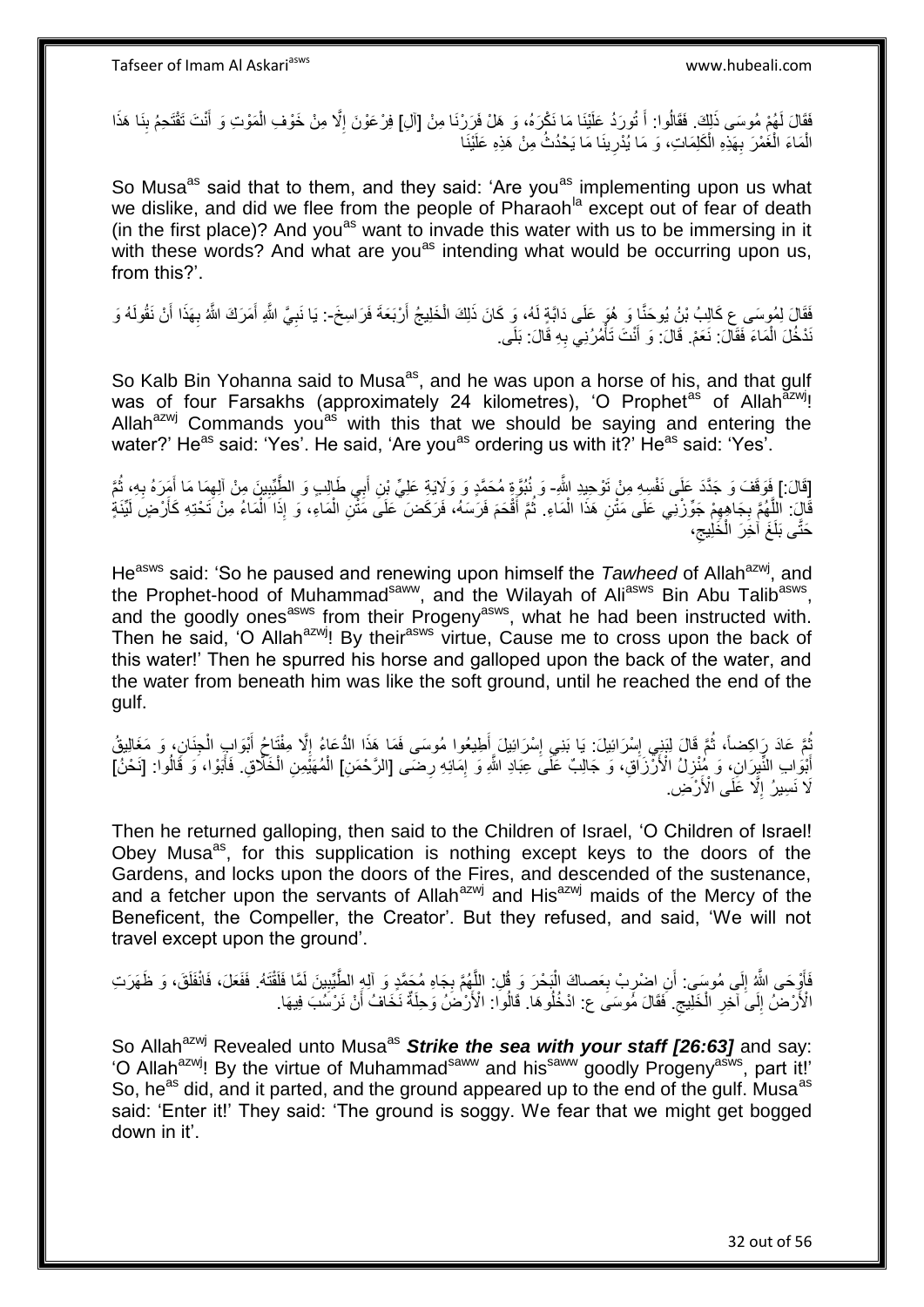فَقَالَ اللَّهُ عَزَّ وَ جَلَّ: يَا مُوسَى قُلْ: اللَّهُمَّ بِحَقِّ مُحَمَّدٍ وَ آلِهِ الطَّيِّبِينَ جَفِّفْهَا. فَقَالَهَا، فَأَرْسَلَ اللَّهُ عَلَيْهَا رِيحَ الصَّبَا فَجَفَّتْ. وَ قَالَ ِ ِ ه ِ اُ مُوسَى ادْخُلُوهَا.

So Allah<sup>azwj</sup> Mighty and Majestic Said: 'O Musa<sup>as</sup>! O Allah<sup>azwj</sup>! By the virtue of Muhammad<sup>saww</sup> and his<sup>saww</sup> goodly Progeny<sup>asws</sup>, Dry it!' So, he<sup>as</sup> said it, and Allah<sup>azwj</sup> Sent the Al-Saba wind over it, and it dried out'. And Musa<sup>as</sup> said: 'Enter it!'

فَقَالُوا: يَا نَبِيَّ اللَّهِ- نَحْنُ اثْنَتَا عَشْرَةَ قَبِيلَةً بَنُو اثْنَيْ عَشَرَ أَباً، وَ إِنْ دَخَلْنا رَامَ كُلُّ فَرِيقٍ مِنَّا تَقَدُّمَ صَاحِبِهِ، وَ لَا نَأْمَنُ وُقُوعَ<br>فَقَالُوا: يَا نَبِيَّ اللَّهِ- نَحْن **∶** ِ ْ ِ َ **ٔ ! ٔ** ْ الشَّرِّ بَيْنَنَا، فَلَّوْ كَانَ لِكُلِّ فَرِيقٍ مِنَّا طَرِيقٌ عَلَى حِدَّةٍ لَأمَنَّا مَا نَخَافُهُ. ِ ِ

So they said: 'O Prophet<sup>as</sup> of Allah<sup>azwj</sup>! We are twelve tribes or twelve fathers, and if we enter, every group of us would want to precede the other, and we are not safe from the occurrence of evil between us. So, if only there was a path for every group of us to tread upon, we would be safe from what we fear'.

فَأَمَرَ اللَّهُ مُوسَى أَنْ يَضْرِبَ الْبَحْرَ- بِعَدِدِهِمُ اثْنَتَيْ عَشْرَةَ ضَرْبَةً فِي اثْنَيْ عَشَرَ مَوْضِعاً إِلَى جَانِب ذَلِكَ الْمَوْضِعِ، وَ يَقُولُ: :<br>ا ِ اً َ ِ ْ ِ **ٔ** ْ **∶** اللَّهُمَّ بِجَاهِ مُحَمَّدٍ وَ آلِهِ الْطَّيِّبِينَ- بَيِّنِ الْأَرْضُ لَنَا فَى أَمِطِ الْمَاءَ عَنَّا. فَصَالِّ فِيهِ تَمَامُ اثْنَى غَشَّرَ طَرِيقاً، وَ جَفَّ قَرَانُ الْأَرْضِ **∶ !** ِ **ٔ** ْ َ بِرِيعِ الصَّبَا فَقَالَ: ادْخُلُوهَا. فَقَالُوا: كُلُّ فَرِيقٍ مِنَّا يَدْخُلُ سِكَّةً مِنْ هَذِهِ السِّكَكِ- لَا يَدْرِي مَا يَحْدُثُ عَلَى الْأَخَرِينَ. **ٍ**  $\zeta$ ِ ِ

So Allah<sup>azwj</sup> Commanded Musa<sup>as</sup> that he<sup>as</sup> strike the sea with their number, twelve strikes in twelve (different) places, to the side of that place, and he<sup>as</sup> should be saying: 'O Allah<sup>azwj</sup>! By the virtue of Muhammad<sup>saww</sup> and his<sup>saww</sup> goodly Progeny<sup>asws</sup>! Expose the ground for us and pattern the water from us'. So there came to be in it, twelve complete paths, and the surface of the ground was dried out by the Al-Saba wind, and he<sup>as</sup> said: 'Enter it!'. They said, 'Every group of us would enter a path from these paths not knowing what is happening upon the others'.

فَقَالَ اللَّهُ عَزَّ وَ جَلَّ: فَاصْرِبْ كُلَّ طَوْدٍ مِنَ الْمَاءِ بَيْنَ هَذِهِ السِّكَكِ. فَضَرَبَ وَ قَالَ: اللَّهُمَّ بِجَاهِ مُحَمَّدٍ وَ آلِهِ الطِّّيِّبِينَ ـ لَمَّا جَعَلْتَ ْ ِ ِ ِ ْ لَ فِي هَذَا الْمَاءِ طِيقَاناً وَاسِعَةً- يَرَى بَعْضُهُمْ بَعْضاً [مِنْهَا]. فَحَذَثَتْ طِيقَانٌ وَاسِعَةٌ يَرَى بَعْضُهُمْ بَعْضًا [مِنْهَا] ثُمَّ دَخَلُوهَا. ْ ُ ُ

So Allah<sup>azwj</sup> Mighty and Majestic Said: "Strike each mountain of water, a path between this'. So he<sup>as</sup> struck and said, 'O Allah<sup>azwj</sup>! By the virtue of Muhammad<sup>saww</sup> and his<sup>saww</sup> goodly Progeny<sup>asws</sup>! Make a vast opening to be in this water, so some of them can see the others from it'. So, openings occurred, vast enough from some of them to see the others from it. Then they entered it.

فَلَّمَا بَلَغُوا آخِرَهَا جَاءَ فِرْعَوْنُ وَ قَوْمُهُ، فَدَخَلَ بَعْضُهُمْ، فَلَمَّا دَخَلَ آخِرُهُمْ، وَ هَمَّ أَوَلَٰهُمْ بِالْخُرُوجِ أَمَيْ اللَّهُ تَعَالَى الْبَحْرَ فَانْطَبَقَ  $\overline{a}$ َ َ ِ ِ ْ عَلَيْهِمْ، فَغَرِ قُوا، وَ أَصْحَابُ مُوسَى يَنْظُرُونَ إِلَيْهِمْ- فَذَلِكَ قَوْلُهُ عَزَّ وَ جَلَّ: وَ أَغْرَقْنا آلْ َفِرْعَوْنَ ۖ وَ أَنْتُمْ تَنْظُرُونَ إِلَيْهِمْ. ِ لَ  $\frac{1}{2}$ َ ِ ِ َ َ ا<br>ا ِ لَ ِ

So, when they reached the end of it, Pharaoh<sup>la</sup> came over with his<sup>as</sup> people. So, some of them entered. So when the last of them had entered, and they were the first ones with the exiting, Allah<sup>azwj</sup> the Exalted Commanded the sea, and it formed Layers upon them, and they drowned while the companions of Musa<sup>as</sup> were looking at them. So that is the Speech of Allahazwj Mighty and Majestic *and We Drowned the People of Pharaoh and you were looking* on – at them''.

قَالَ اللَّهُ عَزَّ وَ جَلَّ لِبَنِي إِسْرَائِيلٍ فِي عَهْدِ مُحَمَّدٍ ص: فَإِذَا كَانَ اللَّهُ تَعَالَى فَعَلَ هَذَا كُلَّهُ بِأَسْلَافِكُمْ- لِكَرَامَةِ مُحَمَّدٍ ص، وَ دُعَاءِ ِ َ ِ ه مُوسَى، دُعَاءَ نَقَرُّبِ بِهِمْ [إِلَى اللَّهِ] أَ فَلَا تَعْقِلُونَ أَنَّ عَلَيْكُمُ الْإِيمَانَ بِمُحَمَّدٍ وَ أَلِهِ إِذْ [قَدْ] شَاهَدْتُمُوهُ الْأنَ  $\frac{1}{2}$ ِ **ٔ** ِ َ

33 out of 56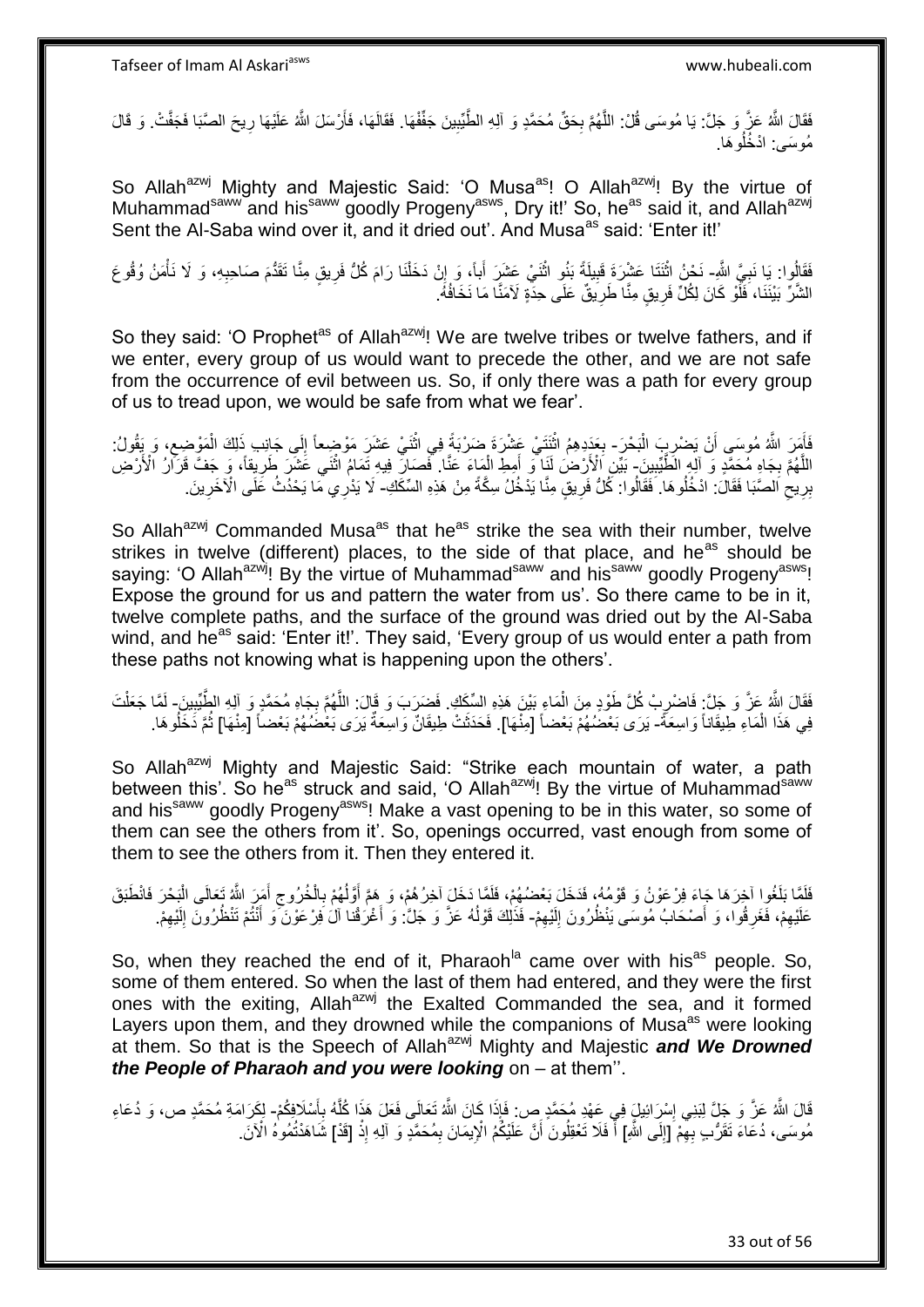Allah<sup>azwj</sup> Mighty and Majestic Said to the Children of Israel regarding the era of Musa<sup>as</sup>: 'So when Allah<sup>az'wj</sup> Exalted Did all of this with your ancestors for the prestige of Muhammad<sup>saww</sup>, and the supplication of Musa<sup>as</sup> – and he<sup>as</sup> supplicated to be closer to Allah<sup>azwj</sup> through them<sup>asws</sup> – are you not using your intellect that upon you is to believe in Muhammad<sup>saww</sup> and his<sup>saww</sup> Progeny<sup>asws</sup> now, when you have witnessed it?''.

> 122 ثُمَّ قَالَ اللَّهُ عَزَّ وَ جَلَّ: وَ إِذْ واعَدْنا مُوسى أَرْبَعِينَ لَيْلَةً- ثُمَّ اتَّخَذْتُمُ الْعِجْلَ مِنْ بَعْدِهِ وَ أَنْتُمْ ظالِمُونَ ْ َ ْ ا پایا<br>سال ْ ِ

Then Allah<sup>azwj</sup> Mighty and Majestic Said: **And when We Promised Musa forty** *nights, then you took the calf from after it and you were unjust. [2:51]*

قَالَ الْإِمَامُ عِ: كَانَ مُوسَى بْنُ عِمْرَانَ ع يَقُولُ لِبَنِي إِسْرَائِيلَ: إِذَا فَرَّجَ اللَّهُ عَنْكُمْ وَ أَهْلَكَ أَعْدَاءَكُمْ- آتِيكُمْ بِكِتَابٍ مِنْ رَبِّكُمْ،<br>-َ َ ِ ِ َبَشْنَمِلُ عَلَى أَوَامِرِهِ وَ نَوَاهِيهِ وَ مَوَاعِظِهِ وَ عِبَرِهِ وَ أَمْثَالِهِ. َ َ **∶** ِ َ

**S 122 -** The Imam (Hassan Al-Askari<sup>asws</sup>) said: 'It was so that Musa<sup>as</sup> Bin Imran<sup>as</sup> was saying to the Children of Israel: 'When Allah<sup>azwj</sup> has Relieves from you and Destroyed your enemies, las shall come to you with a Book from your Lord<sup>azwj</sup> including His<sup>azwj</sup> Commands and His<sup>azwj</sup> Prohibition, and His<sup>azwj</sup> Exhortations, and His<sup>azwj</sup> Lessons, and His<sup>azwj</sup> Examples'.

فَلَمَّا فَرَّجَ اللَّهُ تَعَالَمِي عَنْهُمْ، أَمَرَهُ اللَّهُ عَزَّ وَ جَلَّ أَنْ يَأْتِيَ لِلْمِيعَادِ، وَ يَصُومَ ثَلَاثِينَ يَوْماً عِنْدَ أَصْلِ الْجَبَلِ، وَ ظَنَّ مُوسَى أَنَّهُ ْ ْ َ َ َ ْ َ بَعْدَ ذَلِكَ بُعْطِيهِ الْكِتَابَ. ْ

So when Allah<sup>azwj</sup> had relieved from them, Allah<sup>azwj</sup> Mighty and Majestic Commanded him<sup>as</sup> that he<sup>as</sup> should come to the appointed (time and place), and he<sup>as</sup> should Fast for thirty days at the base of the mountain, and Musa<sup>as</sup> thought that after that, He<sup>azwj</sup> would Give him<sup>as</sup> the Book.

فَصَامَ مُوسَى ثَلَاثِينَِ يَوْماً [عِنْدَ أَصْلِ الْجَنَلِ] فَلَمَّا كَانَ فِي آخِرِ الْأَيَّامِ اسْتَاكَ قَبْلَ الْفِطْرِ فَأَوْحَى اللَّهُ عَنَّ وَ جَلَّ [إِلَيْهِ] يَا ْ ِ ِ لَ ِ َ **ٍ** ْ مُوسَىٰ أَ مَا كَلِمْتَ أَنَّ خُلُوفٌ فَمِ الصَّائِمِ أَطْيَبُ عِنْدِي مِنْ رِيحِ الْمِسْكِ صُمْ عَشْراً أُخَرَ وَ لَا تَسْتَكَ عِنْدَ الْإِفْطَارِ . فَفَعَّلَ ذَٰلِكَ ا<br>أ ْ ِ **∶** ِ **ُ** ِ مُوسَى ع.

So Musa<sup>as</sup> Fasted for thirty days, at the base of the mountain. So when it was during the last of the days, he<sup>as'</sup> brushed his<sup>as</sup> teeth before the breaking of the Fast. So Allah<sup>azwj</sup> Mighty and Majestic Revealed unto him<sup>as</sup>: "O Musa<sup>as</sup>! But, do you<sup>as</sup> not know that the breath of the mouth of a fasting one is more aromatic in My<sup>azwj</sup> Presence than the smell of musk? Fast for another ten days, and do not brush your<sup>as</sup> teeth during the breaking of the Fast". So, Musa<sup>as</sup> did that.

رَ كَانَ وَعَدَ اللَّهُ عَزَّ وَ جَلَّ أَنْ يُعْطِيَهُ الْكِتَابَ بَعْدَ أَرْبَعِينَ لَيْلَةً، فَأَعْطَاهُ إِيَّاهُ. فَجَاءَ السَّامِرِيُّ فَشَبَّهَ عَلَى مُسْتَضْعَفِي بَنِي ِ َ َ ْ ِ إِسْرَائِيلَ، وَ قَالَ: وَعَدَكُمْ مُوسَىِ أَنْ يَرْجِعَ إِلَيْكُمْ بَعْدَ أَرْبَعِينَ لَيْلَةً، وَ هَذِهِ عِشْرُونَ لَيْلَةً وَ عِشْرُونَ يَوْماً تَمَّتْ أَرْبَعُونَ أَخْطَأَ ِ َ لَ ِ اُ َ َ َ مُوسَى رَبَّهُ، وَ قَدْ أَتَاكُمْ رَبُّكُمْ، أَرَادَ أَنْ يُرِّيَكُمْ: أَنَّهُ قَادِرٌ عَلَى أَنْ يَدْعُوكُمْ إِلَى نَفْسِهِ بِنَفْسِهِ- وَ أَنَّهُ لَمْ يَبْعَثْ مُوسَى لِحَاجَةٍ مِنْهُ ِ َ َ **∶** َ َ ِ َ ِ اِلَيْهِ. لَ

And Allah<sup>azwj</sup> Mighty and Majestic has Promised that He<sup>azwj</sup> would Give him<sup>as</sup> the Book after forty nights, so  $He^{azwj}$  Gave it to him<sup>as</sup>. So Al-Samiri came and caused doubts upon the weak ones of the Children of Israel and said: 'Musa<sup>as</sup> promised you all that he<sup>as</sup> would be returning to you all after forty nights, and these are twenty night and twenty days completing forty. Musa<sup>as</sup> mistook his<sup>as</sup> Lord<sup>azwj</sup>, and your Lord<sup>azwj</sup>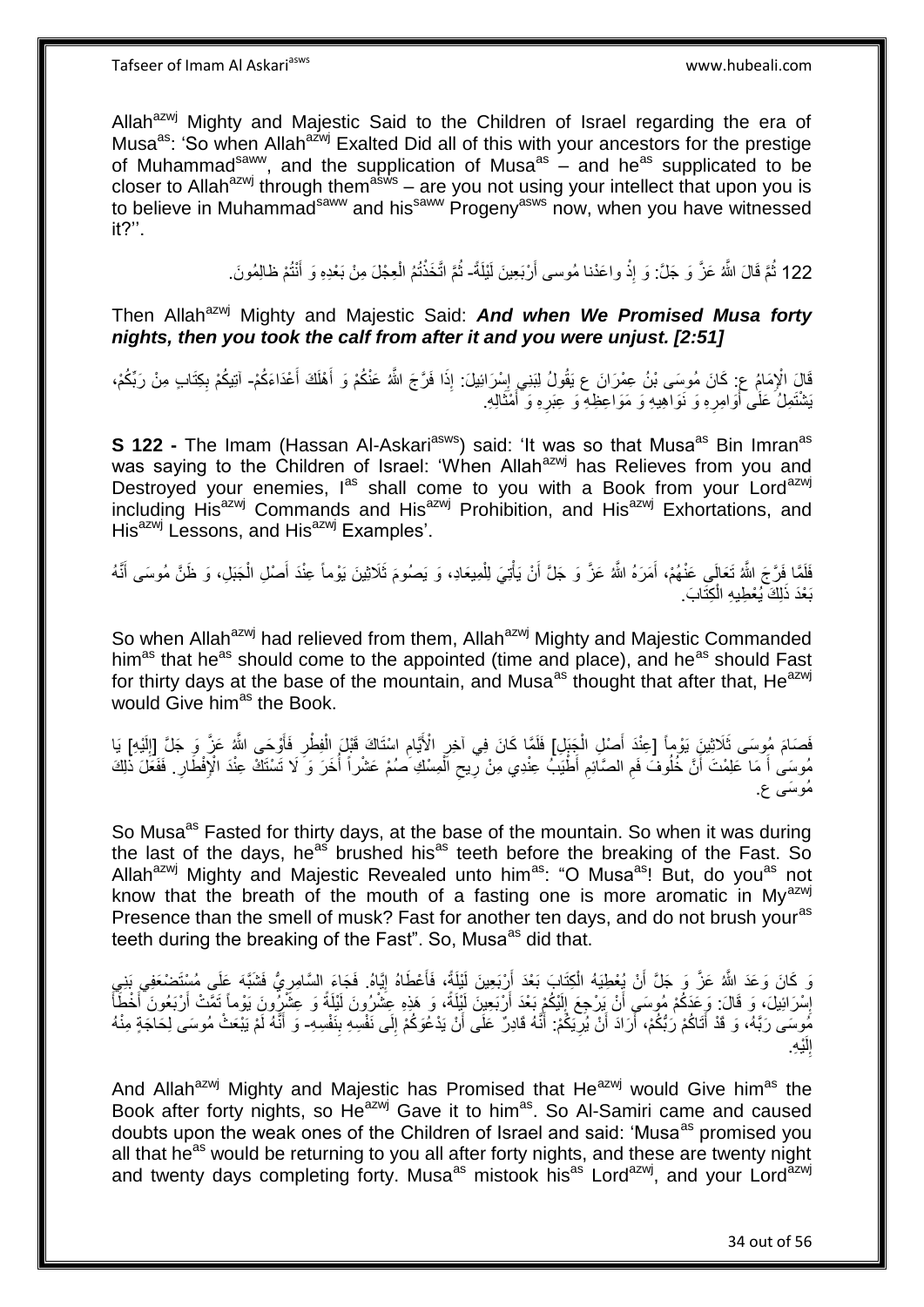has come to you, intending to show Himselfazwj to you that He<sup>azwj</sup> is Able upon Calling you all to Himselfazwj, by Himselfazwj, and that He<sup>azwj</sup> did not Send Musa<sup>as</sup> for there being a need from Him<sup>azwj</sup> to him<sup>as</sup>'.

فَأَظْهَرَ لَهُمُ الْعِجْلَ الَّذِي كَانَ عَمِلَهُ- فَقَالُوا لَهُ: فَكَيْفَ يَكُونُ الْعِجْلُ إِلَهَنَا قَالَ لَهُمْ: إِنَّمَا هَذَا الْعِجْلُ يُكَلِّمُكُمْ مِنْهُ رَبُّكُمْ- كَمَا كَلَّمَ ه ْ ِ لَ ِ ْ ْ ِّ ْ ه مُوسَى مِنَ الشَّجَرَةِ فَالْإِلَهُ فِي الْعِجْلِ- كَمَا كَانَ فِي الشَّجَرَةِ. فَضَلُّوا بِذَلِكَ وَ أَضَلُّوا َ لَ ْ ُّ َ

So, he displayed the calf to them which he had made, and they said to him, 'So how can the calf happen to be our Lord<sup>azwj</sup>?' He said to them, 'But rather, this calf would be speaking to you, your Lord<sup>azwj</sup> Speaking from it, just as He<sup>azwj</sup> Spoke to Musa<sup>as</sup> from the tree. Thus, his<sup>as</sup> God is in the calf just as  $He^{22Wj}$  is in the tree'. So they strayed by that and strayed (others as well).

[فَلَمَّا رَجَعَ مُوسَى إِلَى قَوْمِهِ قَالَ:] يَا أَيُّهَا الْعِجْلُ- أَ كَانَ فِيكَ رَبُّنَا كَمَا يَزْعُمُ هَؤُلَاءِ فَنَطَقَ الْعِجْلُ وَ قَالَ: عَزَّ رَبُّنَا عَنْ أَنْ ْ َ  $\frac{1}{2}$ َ ْ َ يَكُونَ الْعِجْلُ حَاوِيّاً لَمَّه أَوْ شَيْءٌ مِنَ الشَّجَرَةِ وَ الْأَمْكِنَةِ عَلَيْهِ مُشْتَمِلًا، لَا وَ اشَّهِ يَا مُوسَى وَ لَكِنَّ السَّامِرِيَّ نَصَبَ عِجْلًاٍ ۖ َ لَ ِ ْ ِ ه مُؤَخَّرَةً إِلَي الْحَائِطِ وَ حَفَرَ فِي الْجَانِبِ الْآخَرِ فِي الْأَرْضِ، وَ أَجْلَسَ فِيهِ بَعْضُ مَرَدَتِهِ فَهُوَ الَّذِي وَصَعَ فَاهُ عَلَّى دُبُرِهِ، وَ تَكَلَّمَ َ ِ ْ ْ ِ ه ِ بِمَا تَكَلَّمَ- لَمَّا قَالَ: هذا إِلْهُكُمْ وَ إِلهُ مُوسى ه ِ ِ יִי (ו لَ

So when Musa<sup>as</sup> returned to his<sup>as</sup> people, he<sup>as</sup> said: 'O you calf! Was there our Lord<sup>azwj</sup> inside you just as they are claiming?' So the calf spoke and said, 'Our Lord<sup>azwj</sup> is Mightier than the calf to be encompassing to Him<sup>azwj</sup>, or something from the tree and the places to be inclusive upon Him<sup>azwj</sup>. No, by Allah<sup>azwj</sup>, O Musa<sup>as</sup>! But, Al-Samiri established a calf with its back to the wall, and drilled a hole in another side in the ground, and got one of his apostates so it inside it. Thus, he was the one who placed his mouth upon its behind and spoke with what it spoke saying *This is your god and the god of Musa [20:88]*.

بَا مُوسَى بْنَ عِمْرَانَِ مَا خَذَلَ هَؤُلَاءِ بِعِبَادَتِي وَ اتِّخَاذِي إِلَهاً- إِلَّا لِتَهَاوُنِهِمْ بِالصَّلَاةِ عَلَى مُحَمَّدٍ وَ أَلِهِ الطَّيِّبِينَ، وَ جُحُودِهِمْ  $\frac{1}{2}$ **∶** ِ ِ ِ ِ بِمُوَالاتِهِمْ وَ بِنُبُوَّةِ النَّبِيِّ مُحَمَّدٍ وَ وَصِيَّةَ الْوَصِّيِّ حَتَّى أَذَّاهُمْ إِلَى أَنِ اتَّخَذُونَنِي َإِلَهاً. ِ ِ ِ ِ َ ْ **∶ ∣** 

(The calf said): O Musa<sup>as</sup> Bin Imran<sup>as</sup>! Nothing disgraced them by worshipping me and taking me as a god, except of their complacency (self-satisfaction) with the sending of *Salawat* upon Muhammad<sup>saww</sup> and his<sup>as</sup> goodly Progeny<sup>asws</sup>, and their rejecting of their<sup>asws</sup> Wilayah and the Prophet-hood of the Prophet Muhammad<sup>saww</sup> and the successorship of the successor<sup>asws</sup>, until they were inimical to them<sup>asws</sup> up to their taking me as a god'.

قَالَ اللَّهُ عَلَيَّ وَ جَلَّ: فَإِذَا كَانَ اللَّهُ تَعَالَى إِنَّمَا خَذَلَ عَبَدَةَ الْعِجْلِ- لِتَهَاوُنِوهِمْ بِالصَّلَاةِ عَلَى مُحَمَّدٍ وَ وَصِيِّهِ عَلِي فَمَا تَخَافُونَ مِنَ<br>نَفْسُ نَفْسُ نَفْسُ الْمَسْرَة الْ ِ ِ ِ **∶** الْخِذْلَانِ الْأَكْبَرِ - فِي مُّعَانَدَتِكُمْ لِمُحَمَّدٍ وَ ۖ عَلِيٍّ وَ قَدْ شَاهَدْتُمُوهُمَا، وَ تَبَيَّنْتُمْ آيَاتِهِمَا وَ دَلَائِلَهُمَا **ٔ** ِ

Allah<sup>azwj</sup> Mighty and Majestic Said: "So when Allah<sup>azwj</sup> the Exalted, rather, Disgraced the worshippers of the calf due to their self-satisfaction with the sending of *Salawat* upon Muhammad<sup>saww</sup> and his<sup>saww</sup> successor Ali<sup>asws</sup>, so are you not fearing the great disgrace in your enmity to Muhammad<sup>saww</sup> and Ali<sup>asws</sup>, and you have witnessed both of them<sup>asws</sup>, and their signs and their<sup>asws</sup> proofs have appeared to you?".

نُّمَّ قَالَ اللَّهُ عَزَّ وَ جَلَّ: ثُمَّ عَفَوْنا عَنْكُمْ مِنْ بَعْدٍ ذلِكَ- لَعَلَّكُمْ تَشْكُرُونَ أَيْ عَفَوْنَا عَنْ أَو الْلِكُمْ عِبَادَتَهُمُ الْعِجْلَ، لَعَلَّكُمْ يَا أَيُّهَا .<br>• • • • َ َ ْ َ الْكَائِنُونَ فِي عَصْرِ مُحَمَّدٍ مِنْ بَنِي إِسْرَائِيلَ تَشْكُرُونَ تِلْكَ النِّعْمَةَ عَلَى أَسْلَافِكُمْ وَ عَلَيْكُمْ بَعْدَهُمْ. َ ْ ِ ِ ْ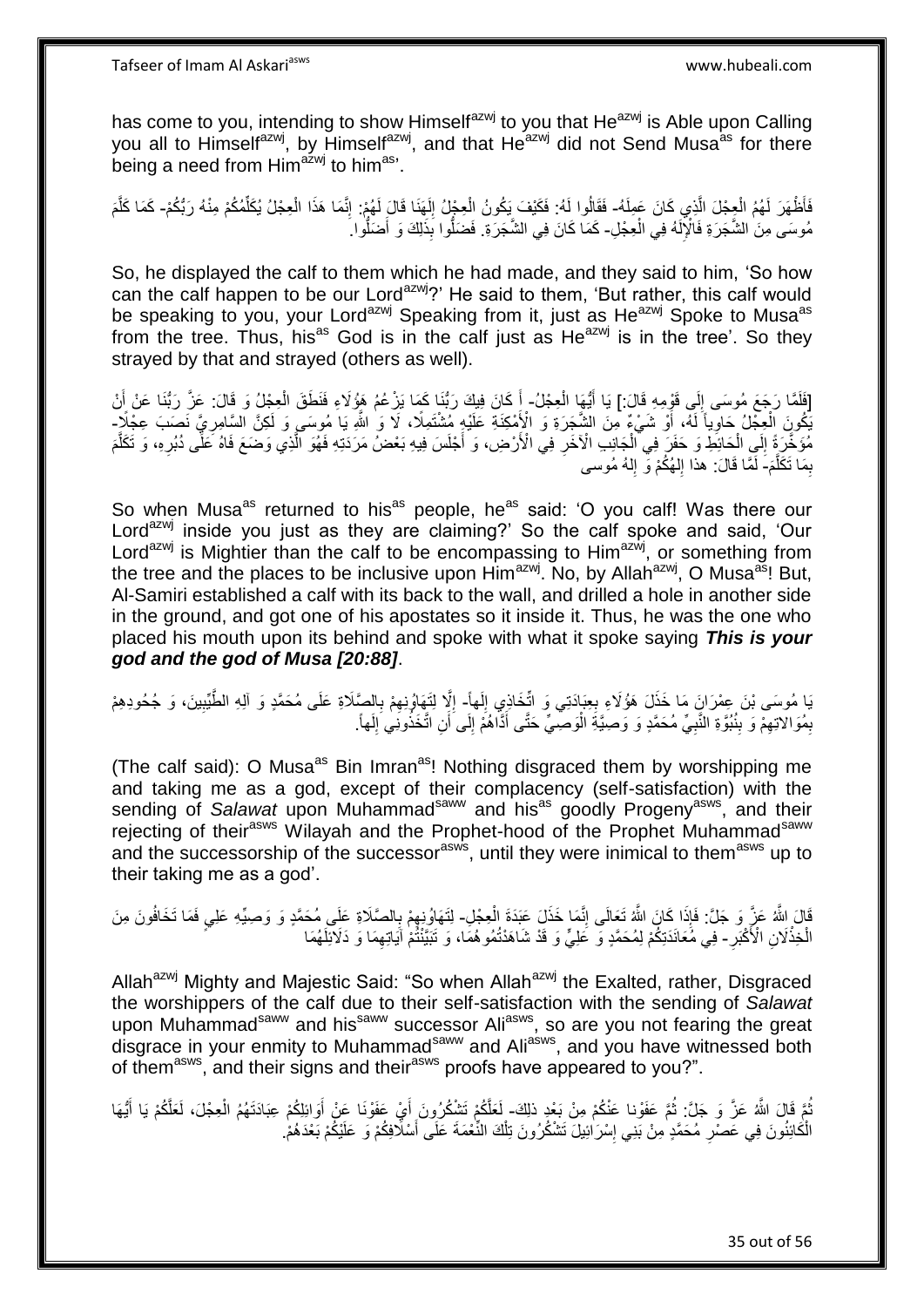Then Allah<sup>azwj</sup> Mighty and Majestic Said *Then We Pardoned you from after that so that you might be grateful [2:52] – i.e., We<sup>azwj</sup> Pardoned your former ones for* having worshipped the calf, so that perhaps, O you who are existing in the era of Muhammadsaww, from the Children of Israel, you would be thanking for those Bounties upon your ancestors and upon you from after them.

[ثُمَ] قَالَ ع: وَ إِنَّمَا عَفَا اللَّهُ عَنَّ وَ جَلَّ عَنْهُمْ- لِأَنَّهُمْ دَعَوُا اللَّهَ بِمُحَمَّدٍ وَ آلِهِ الطَّاهِرِينَ، وَ جَدَّدُوا عَلَى أَنْفُسِهِمُ الْوَلَايَةَ لِمُحَمَّدٍ وَ **∶** ْ َ ِ ِ عَلِيٌّ وَ آلِمِهَا الطَّيِّبِينَ. فَعِنْدَ ذَلِكَ رَحِمَهُمُ اللَّهُ وَ عَفَا عَنْهُمْ. **!** ِ

Then he<sup>asws</sup> said: 'And rather, Allah<sup>azwj</sup> Mighty and Majestic Pardoned them because they supplicated to Allah<sup>azwj</sup> through Muhammad<sup>saww</sup> and his<sup>saww</sup> goodly Progeny<sup>asws</sup>, and they renewed upon their hearts the Wilayah of Muhammad<sup>saww</sup> and Ali<sup>asws</sup> and their<sup>asws</sup> goodly Progeny<sup>asws</sup>. Thus, during that, Allah<sup>azwj</sup> had a Mercy on them and Pardoned (their sins) from them''.

> 123 ثُمَّ قَالَ اللَّهُ عَزَّ وَ جَلَّ: وَ إِذْ آتَيْنا مُوسَى الْكِتابَ وَ الْفُرْقانَ لَعَلَّكُمْ تَهْتَدُونَ ْ ْ ْ ِ

**S 123 -** Then Allah<sup>azwj</sup> Mighty and Majestic Said: *And when We gave Musa the Book and the Furqan so that you might be rightly Guided [2:53]*

قَالَ الْإِمَامُ عِ: وَ اِذْكُرُوا إِذْ آتَيْنَا مُوسَى الْكِتَابَ- وَ هُوَ التَّوْرَاةُ الَّذِي أَخَذَ عَلَى نَنِي إِسْرَائِيلَ الْإِيمَانَ بِهِ، وَ الِانْقِيَادَ لِمَا يُوجِبُهُ،<br>فَالْمُرْمَنِينَ مِنْ الْأَنْقِيَادَ لِم **ٔ ٔ** ِ ∣∣<br>∶ َ ه وَ الْفُرْقَانَ آتَيْنَاهُ أَيْضاً فَرَّقَ بِهِ [مَا] بَيْنَ الْحَقِّ وَ الْبَاطِلِ، وَ فَرَّقَ [مَا] بَيْنَ الْمُحِقِّينَ وَ الْمُبْطِلِينَ ـ ْ ا.<br>ا ْ **∶** َ ْ ْ

Then Allah<sup>azwj</sup> Mighty and Majestic Said: *[2:53] And when We gave Musa the Book and the Furqan so that you might be rightly Guided*. The Imam (Hassan Al-Askari<sup>asws</sup>) said: 'And recall, when We<sup>azwj</sup> Gave Musa<sup>as</sup> the Book – and it is the Torah which was Taken upon the Children of Israel to believe in it, and the submission to what it Obligated; and the *Furgan* (Criterion), We<sup>azwj</sup> Gave it as well to differentiate by it what is between the Truth and the falsehood, and differentiate what is between the people of the Truth and the people of the falsehood.

رَ ذَلِكَ أَنَّهُ لَمَّا أَكْرَمَهُمُ اللَّهُ تَعَالَى بِالْكِتَابِ وَ الْإِيمَانِ بِهِ، وَ الإِنْقِيَادِ لَهُ، أَوْجَى اللَّهُ بَعْدَ ذَلِكَ إِلَى مُوسَى عَ: يَا مُوسَى هَذَا الْكِتَاب<br>وَفَيَّةُ أَنَّهُ لَمَّا أَكْرَمَهُ ْ ِ َ َ لَ ِ َ ِ ْ ْ يْدْ أَقَرُّوا بِهِ، وَ قَدْ بَقِيَ الْفُرْقَانُ، فَرَّقَ مَا بَيْنَ الْمُؤْمِنِينَ وَ الْكَافِرِينَ، وَ الْمُحقَّينَ وَ الْمُبْطِلِينَ، فَجَدِّدْ عَلَيْهِمُ الْعَهْدَ بِهِ، فَإِنِّي قَدْ ْ ِ ْ ْ ْ ِ َ  $\frac{1}{2}$ ِ ْ لَ اَلَيْتُ عَلَى َنَفْسِي قَسَماً حَقّاً- لَا أَتَقَبَّلُ مِنْ أَحَدٍ إِيمَاناً وَ لَا عَمَلًا إِلَّا مَعَ الْإِيمَانِ بِهِ. **∶** ِ ֖֧֧֚֚<u>֚֓</u>֚֓֡ َ َ

And that is, when Allah<sup>azwj</sup> the Exalted had Honoured them with the Book and the belief in it, and the submission to it, Allah $a$ <sup>zwj</sup> Revealed after that unto Musa<sup>as</sup>: "O Musa<sup>as</sup>! This is the Book you have accepted it, and there remains the Furgan, differentiating what is between the *Momineen* and the unbelievers, and the people of the Truth and the people of the falsehood. Therefore, renew the pact upon them<sup>asws</sup> with it, for lazwj have Sworn upon Myselfazwj a Vow that lazwj will not Accept from anyone, neither belief nor a deed, except along with the belief in it.

قَالَِ مُوسَى ع: مَا هُوَ يَا رَبِّ قَالَ اللَّهُ عَزَّ وَ جَلَّ: بِمَا مُوسَى تَأْخُذُ عَلَى بَنِي إِسْرَائِيلَ: أَنَّ مُحَمَّداً خَيْرُ الْبَشَرِ وَ سَيِّدُ الْمُرْسَلِينَ. ِ ْ ْ ِ ْ َ وَ أَنَّ أَخَاهُ وَ وَصِيَّهُ عَلِيَّاً خَيْرُ الْوَصِيِّينَ. وَ أَنَّ أَوْلِيَاءَهُ الَّذِينَ يُقِيمُهُمْ سَادَةُ الْخَلْقِ. وَ أَنَّ شِيعَتَهُ الْمُنْقَادِينَ لَهُ، الْمُسَلِّمِينَ لَهُ وَ ْ ْ ْ ه ِّ ْ ْ َ لِأَوَامِرِهِ وَ نَوَاهِيهِ وَ لِخُلَفَائِهِ، نُجُومُ الْفِرْدَوْسِ الْأَعْلَى وَ مُلُوكٌ جَنَّاتٍ عَدْنٍ. ْ ِ

Musa<sup>as</sup> said: 'What is it (the *Furgan*), O Lord<sup>azwj</sup>!' Allah<sup>azwj</sup> Mighty and Majestic Said: "O Musaas! Take to the Children of Israel that – Muhammadsaww is 'المرسلين البتروسيد خير ' the best of the people (A *Noor* Sent in the outfit of flesh – the Bashar) and the Chief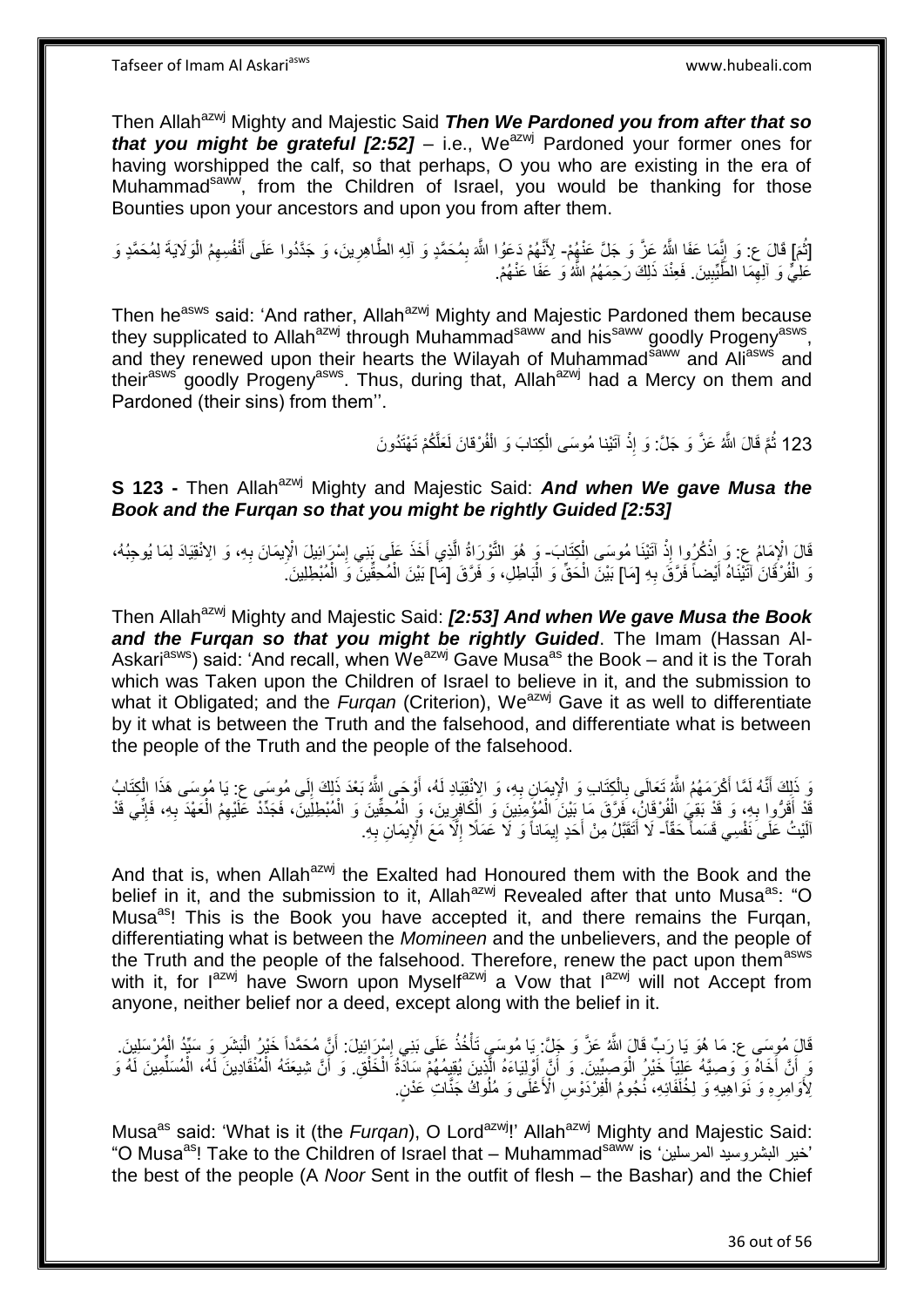of the *Mursil*s<sup>as</sup>; and that his<sup>saww</sup> brother and his<sup>saww</sup> successor<sup>asws</sup> Ali<sup>asws</sup> is the best of the successors<sup>as</sup>; and that His<sup>azwj</sup> Guardians<sup>asws</sup>, those whom He<sup>azwj</sup> Established, are the chiefs of the people; and that the Shias are the ones obedient to him<sup>saww</sup>, the submitters to him<sup>saww</sup> and to his<sup>saww</sup> orders, and to his<sup>saww</sup> prohibitions, and to his<sup>saww</sup> Caliphs. They<sup>asws</sup> are the lofty stars of Al-Firdows (Paradise), and kings of the Gardens of Eden.

قَالَ: فَأَخَذَ عَلَيْهِمْ مُوسَى عِ ذَلِكَ، فَمِنْهُمْ مَنِ اعْتَقَدَهُ حَقًّا، وَ مِنْهُمْ مَنْ أَعْطَاهُ بِلِسَانِهِ دُونَ قَلْبِهِ، فَكَانَ الْمُعْتَقِدُ مِنْهُمْ حَقّاً يَلُوحُ ِ َ ِ َ ِ ُ ْ عَلَى جَبِينِهِ نُورٌ مُبِينٌ وَ مَنْ أَعْطَى بِلِسَانِهِ ذُونَ قَلْبِهِ لَيْسَ لَهُ ذَلِكَ النُّورُ ِ ِ ْ ِ َ **! !** 

He<sup>asws</sup> said: 'So Musa<sup>as</sup> took that to them, and from them was one who believed in it as true, and from them was one who gave him<sup>as</sup> (acceptance) by his tongue besides his heart. It was so that the one from them who believed in it as true had a shining light manifesting upon his forehead, and the one who accepted by his tongue besides his heart, that light wasn't for him.

> فَذَلِكَ الْفُرْقَانُ الَّذِي أَعْطَاهُ اللَّهُ عَزَّ وَ جَلَّ مُوسَى ع وَ هُوَ فَرَّقَ [مَا] بَيْنَ الْمُحِقِّينَ وَ الْمُبْطِلِينَ ْ ْ اً<br>ا ه ْ

Thus, that was the Criterion (الْفُرْقَانُ), which Allah<sup>azwj</sup> Mighty and Majestic Gave ْ Musa<sup>as</sup>, and it differentiates (فَرُقَ) what is between the people of the Truth and the people of the falsehood.

نُّهَ قَالَ اللَّهُ عَنِّ وَ جَلَّ: لَعَلَّكُمْ تَهْتَدُونَ أَيْ لَعَلَّكُمْ تَعْلَمُونَ أَنَّ الَّذِي [بِهِ] يُشَرِّفُ الْعَبْدَ عِنْدَ اللَّهِ عَنَّ وَ جَلَّ- هُوَ اعْتِقَادُ الْوَلَايَةِ، كَمَا ُ ِ ه ْ ْ ثَلَّفَ بِهِ أَسْلَافَكُمْ. َ **∶** 

Then Allah<sup>azwj</sup> Mighty and Majestic Said **so that you might rightly Guided** – i.e., perhaps you would come to know that by which the servant is ennobled in the Presence of Allah<sup>azwj</sup> Mighty and Majestic, it is the belief of the Wilayah, just as your ancestors had been ennobled by it''.

قَوْلُهُ عَزَّ وَ بِذْ قَالَ مُوسى لِقَوْمِهِ يا قَوْمِ إِنَّكُمْ ظَلَمْتُمْ أَنْفُسَكُمْ بِاتِّخاذِكُمُ الْعِجْلَ فَثُوبُوا إِلى بارِئِكُمْ فَاقْتُلُوا زَنَّفُسَكُمْ ذلِكُمْ خَيْرٌ **ٔ** ِ ِ  $\frac{1}{2}$ ْ ِ َ ِ ِّكُمْ عِنْدَ بِارِئِكُمْ فَتابَ عَلَيْكُمْ إِنَّهُ ۖ هُوَ النَّوَّابُ الزَّجِيمُ وَ إِذْ قُلْتُمْ يا مُوسَى لَنْ نُؤْمِنَ لَكَ حَتَّى نَرَى اللَّهَ جُهْرَةً فَأَخَذَتْكُمُ الْصَّاعِقَةُ وَ<br>تَشُمُّ عَنْدَ بِارِئِكُمْ فَتا ْ **ٔ** יִי (ו ; َ أَنْتُمْ تَنْظُرُونَ ثُمَّ بَعَثْناكُمْ مِنْ بَعْدِ مَوْتِكُمْ لَعَلَّكُمْ تَشْكُرُونَ **ٔ** ُ َ

The Words of the Mighty and Majestic: *And when Musa said to his people: O people! You have been unjust to yourselves by your taking the calf, therefore repent to your Creator, and kill yourselves, that would be better for you in the Presence of your Creator: so He Turned to you for surely He is the Oft-turning the Merciful [2:54]*

*And when you said: O Musa! We will never believe in you until we see Allah manifestly, so the thunderbolt seized you and you were looking on [2:55].*

*Then We Resurrected you from after your death that you may be grateful [2:56]*

124 قَالَ الْإِمَامُ عِ قَالَ اللَّهُ عَنَّ وَ حَلَّ: وَ اذْكُرُوا يَا بَنِي إِسْرَائِيلَ إِذْ قَالَ مُوسى لِقَوْمِهِ عَبَدَةِ الْعِجْلِ يا قَوْمِ إِنَّكُمْ ظَلَمْتُمْ أَنْفُسَكُمْ<br>أَمُّهُ مَنْ يَوْمَ أَنْ يَوْمُوا أَنْ ي **ٔ** َ ه  $\frac{1}{2}$ ْ **ٔ** ِ ِ **ٔ** َفْ بِهَاَ بِاتِّخَاذِكُمُ الْعِجْلَ إِلَهاً فَتُوبُوا إِلى بارِئِكُمْ الَّذِيَ بَرَّ أَكُمْ وَ صَوَّرَكُمْ فَأَقْتُلُوا أَنْفُسَكُمْ بِقَتْلِ بَعْضِكُمْ بَعَضْاً، يَقْتُلُ مَنْ لَمْ ْ **∶ ∶**  $\frac{1}{2}$  $\frac{1}{2}$ ِ َ ه ُ يَعْبُدِ الْعِجْلَ مَنْ عَبَدَهُ ْ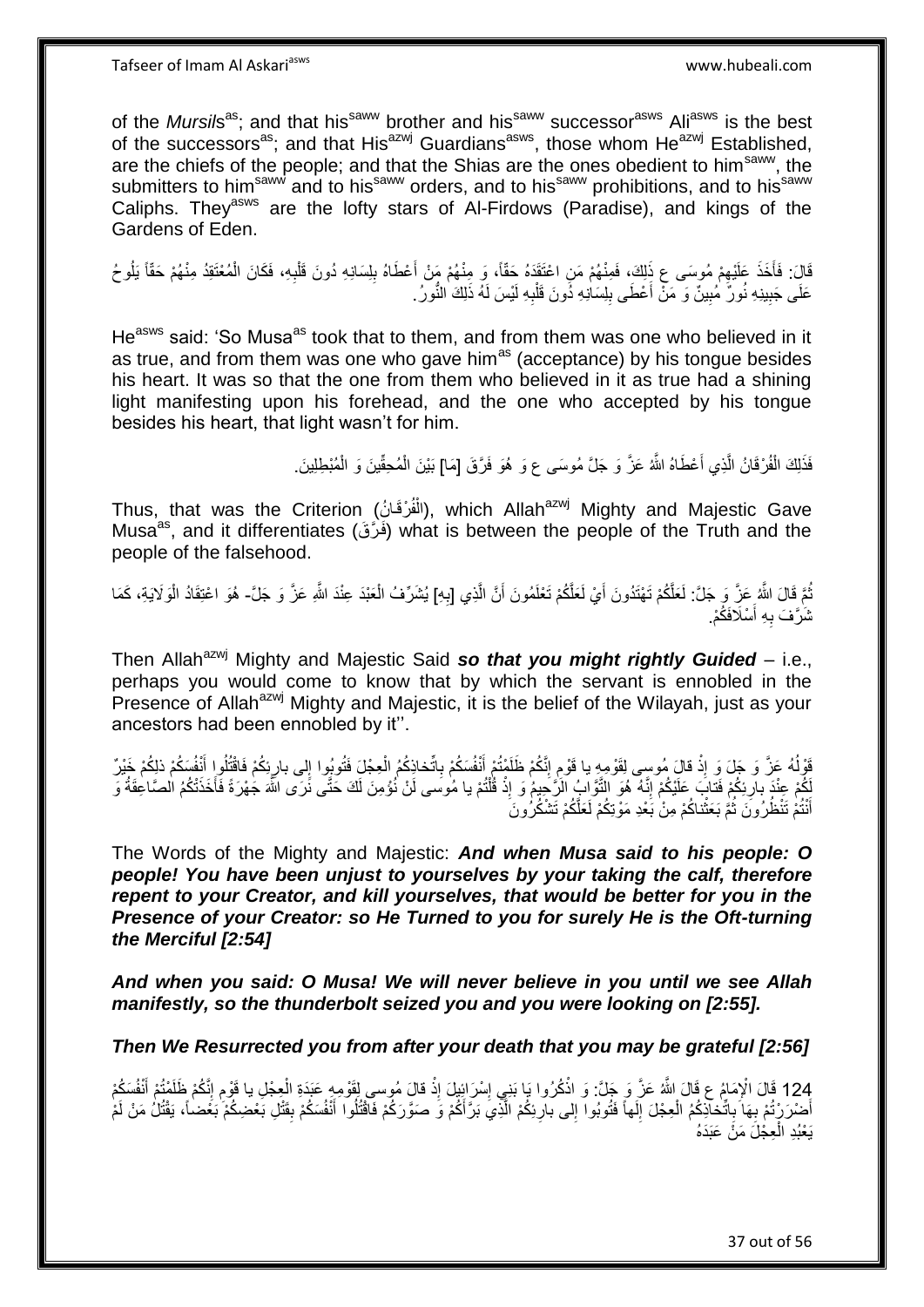**S 124 -** The Imam (Hassan Al-Askari<sup>asws</sup>) said: 'Allah<sup>azwj</sup> Mighty and Majestic Said: "And recall, O Children of Israel, *And when Musa said to his people*, the worshippers of the calf, *O people! You have been unjust to yourselves* - harming yourselves by it *by your taking the calf*, as a god, *therefore repent to your Creator* - Who Created you and Shaped you, *and kill yourselves*, by some of you killing the others - the ones who did not worship the calf to kill the ones who worshipped it.

َبْلِكُمْ خَيْرٌ لَكُمْ الْقَتْلُ خَيْرٌ لَكُمْ عِنْدَ بِارِئِكُمْ مِنْ أَنْ تَعِيشُوا فِي الدُّنْيَا وَ هُوَ لَمْ يَغْفِرْ لَكُمْ، فَيَتِمَّ فِي الْحَيَاةِ الدُّنْيَا حَيَاتُكُمْ وَ ْ **∶** َبْكُونَ إِلَى النَّالِ مَصِيرُكُمْ، وَ إِذَا قُتِلْتُمْ وَ أَنْتُمْ تَائِبُونَ- جَعَلَ اللَّهُ عَزَّ وَ جَلَّ الْقَتْلَ كَفَّارَتَكُمْ، وَ جُعَلَ الْجَنَّةَ مَنْزِلَتَكُمْ وَ مَقِيلَكُمْ. َ ֺ֧֦֦֧֦֦֖֦֦֦֖֦֧֦֪֦֧֦֪֪֦֧֦֪֦֪֦֪֦֧֦֪֦֧֦֪֦֧֦֧֦֪֪֦֧֦֪֪֦֧֦֧֦֧֪֝֟֟֟֟֟֟֟֟֟֟֟֟֟֟֟֟֟֟֟֟֟֬֟֟֓֟֟֟֓֞֟֟֟֓֞֟֟֟֟֩֓֞֟֟֓֞֟֟֟֟֟֟֟֟֝ **∶**  $\frac{1}{2}$ ِ ْ ْ

*that would be better for you*, that killing would be better for you *in the Presence of your Creator*, than if you were to live in the world when He<sup>azwj</sup> has not Forgiven you, and you will complete your lives - the life of the world then your arrival would happen to be into the Fire. And when you do kill and are repentant, Allah<sup>azwj</sup> would Make the killing as your expiations, and Make the Paradise as your destination and your resting place.

ثُمَّ قَالَ اللَّهُ عَزَّ وَ جَلَ فَتابَ عَلَيْكُمْ قَبْلَ تَوْبَتِكُمْ، قَبْلَ اسْتِيفَاءِ الْقَتْلِ لِجَمَاعَتِكُمْ وَ قَبْلَ إِنْيَانِهِ عَلَى كَافَّتِكُمْ، وَ أَمْهَلَكُمْ لِلتَّوْبَةِ وَ َ ِ ْ اسْتَبْقَاكُمْ لِلطَّاعَةِ إِنَّهُ هُوَ النَّوَّابُ الرَّحِيمُ ِ

Then Allah<sup>azwj</sup> Mighty and Majestic Said: So He Turned to you, before your repentance (was completed), before the fulfilment of the killing of your community and before it came to be upon sufficiency, and  $He^{azwj}$  Respited you for the repentance and Let you to remain for the obedience *surely He is the Oft-turning the Merciful*.

قَالَ: وَ ذَلِكَ أَنَّ مُوسَى ع لَمَّا أَبْطَلَ النَّهُ عَزَّ وَ جَلَّ عَلَى يَدَيْهِ أَمْرَ الْعِجْلِ، فَأَنْطَقَهُ بِالْخَبَرِ عَنْ تَمْوِيهِ السَّامِرِيِّ، فَأَمَرَ مُوسَى ع ِ ْ ِ َ ْ َ َ اً َ ِ ِ أَنْ يَقْتُلَ مَنْ لَمْ يَعْبُدْهُ مَنْ عَبَدَهُ، تَبَرَّأَ أَكْثَرُ هُمْ وَ قَالُوا: لَمْ نَعْبُدْهُ. َ َ َ اً

He<sup>asws</sup> said: 'And that Musa<sup>as</sup>, when Allah<sup>azwj</sup> had Invalidated the falsehood upon his<sup>as</sup> hands, Commanded the calf to speak with the news about the pretence (deceit) of Al-Samiri. So Musa<sup>as</sup> ordered that the ones who did not worship it should kill the ones who had worshipped it. Most of them disavowed and said, 'We did not worship it'.

ِ فَقَالَ اللَّهُ عَزَّ وَ جَلَّ لِمُوسَى ع: ابْرُدْ هَذَا الْعِجْلَ الذَّهَبَ بِالْحَدِيدِ بَرْداً، ثُمَّ ذُرَّهُ فِي الْبَحْرِ ، فَمَنْ شَرِبَ مِنْ مَائِهِ اسْوَدَّتْ شَفَتَاهُ وَ ْ ان<br>المقام ْ ِ ْ ِ أَنْفُهُ، وَ بَانَ ذَنْبُهُ. فَفَعَلَ فَبَانَ الْعَابِدُونَ لِلْعِجْلِ. فَأَمَرَ اللَّهُ اَثْنَيْ عَشَرَ أَلْفاً أَنْ يَخْرُجُوا عَلَى الْبَاقِينَ شَاهِرِينَ السُّيُوفَ يَقْتُلُونَهُمْ. ْ **∣** ْ َ ا<br>ا ِ ْ أ ْ َ **ٔ** َ

So Allah<sup>azwj</sup> Mighty and Majestic Said to Musa<sup>as</sup>: "Fragment this golden calf with the iron, into fragments, then throw these into the sea. So the one who drinks from it was, his lips and his nose would blacken, and his sin would be manifested". So, he<sup>as</sup> did, and the worshippers of the calf were manifested. Allah<sup>azwj</sup> Commanded twelve thousand that they should go out upon the rest of them, brandishing the swords, killing them.

وَ ذَادَي مُنَادِيهِ: أَلَا لَعَنَ اللَّهُ أَجَداً أَبْقَاهُمْ بِيَدٍ أَوْ رِجْلٍ، وَ لَعَنَ اللَّهُ مَنْ تَأَمَّلَ الْمَقْتُولَ لَعَلَّهُ تَبَيَّنَهُ حَمِيماً أَوْ قَرِيباً فَيَتَوَقَّاهُ، وَ يَتَعَدَّاهُ ْ َ ِ اُ ِ َ َ َ ه َ إِلَى الْأَجْنَبِيِّ، فَاسْتَسْلَمَ الْمَقْتُولُونَ ْ ِ ِ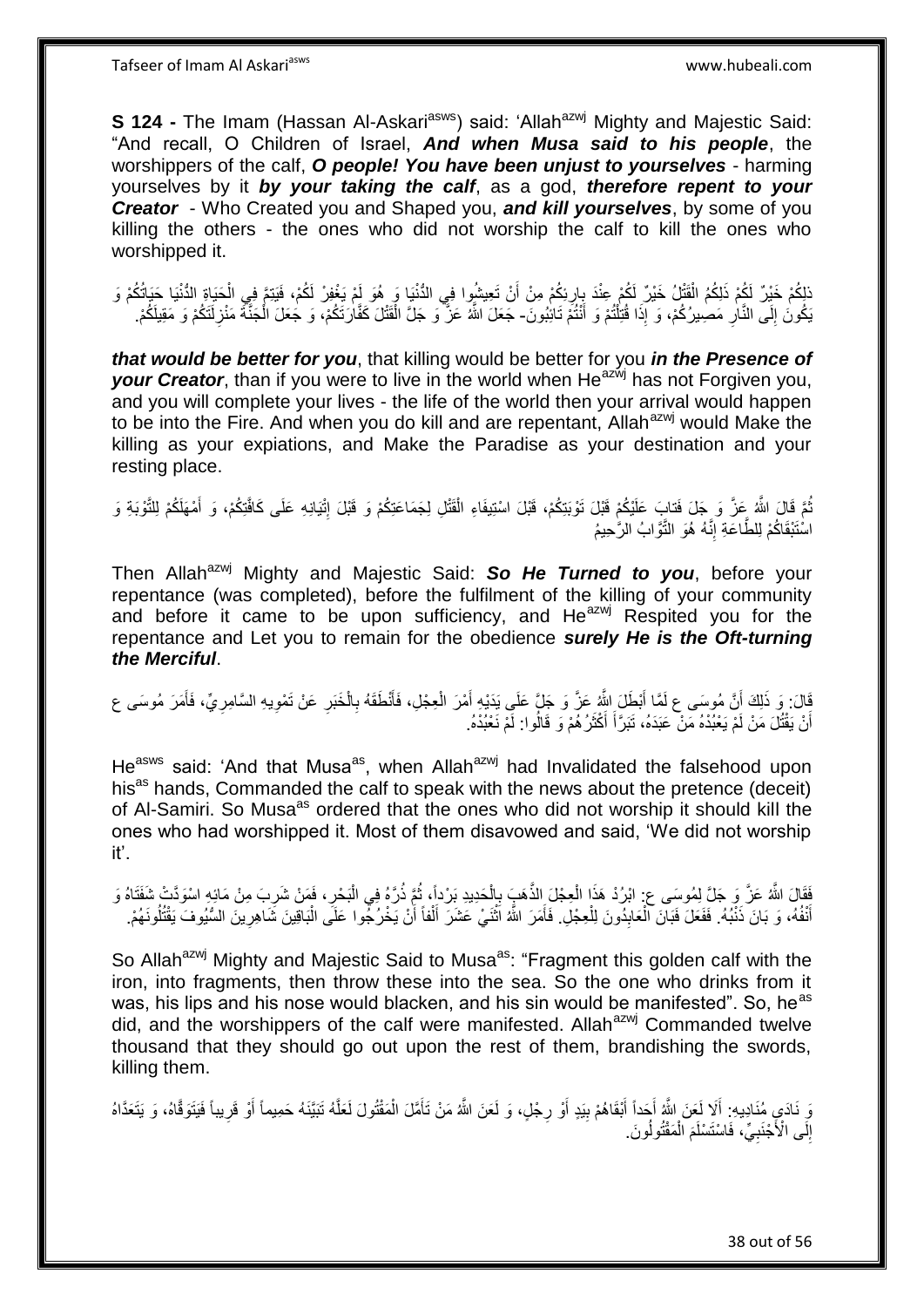A Caller Called out: 'Indeed! The Curse of Allah<sup>azwj</sup> would be on anyone who defends them by a hand or a leg, and Curse of Allah $a$ <sup>2wj</sup> would be on the one who hesitates from the one to be killed, perhaps he displays his friendship or a relationship, so he saves him, and he extends to the stranger!' So the ones to be killed, submitted.

فَقَالَ الْقَاتِلُونَ: نَحْنُ أَعْظَمُ مُصِيبَةً مِنْهُمْ، نَقْتُلُ بِأَيْدِينَا آبَاءَنَا [وَ أُمَّهَاتِنَا] وَ أَبْنَاءَنَا وَ إِخْوَانَنَا وَ قَرِابَاتِنَا، وَ نَحْنُ لَمْ نَعْبُدْ، فَقَدْ َ ْ َ ُ َ **∶ ∶** سَاوَى بَيْنَنَا وَ بَيْنَهُمْ فِي الْمُصِيبَةِ. فَأَوْحَى اللَّهُ تَعَالَى إِلَى مُوسَى. يَا مُوسَى [إِنِّي] إِنَّمَا امْتَحَنْتُهُمْ بِذَلِكَ لِأَنَّهُمْ (مَا اعْتُرَلُوهُمْ لَمَّا ْ ِ ِ َ ِ عَبَدُوا الْعِجْلَ، وَ لَمْ) يَهْجُرُوهُمْ، وَ لَمْ يُعَادُوهُمْ عَلَى ذَٰلِكَ. ْ

The killing ones said, 'We are in a great difficulty from them. We have to kill with our hands, our own fathers, and our mothers, and our sons, and our brothers, and our relatives, and we did not worship, and there is equality between us and them regarding the difficulties'. So Allah<sup>azwj</sup> the Exalted Revealed unto Musa<sup>as</sup>: "O Musa<sup>as</sup>! Iazw<sup>j</sup>, rather am Examining them by that, because they did not withdraw from them due to their worshipping the calf, and did not emigrate from them, and inimical to them upon that.

قُلْ لَهُمْ: مَنْ دَعَا اللَّهَ بِمُحَمَّدٍ وَ آلِهِ الطَّيِّبِينَ، يُسَهَّلُ عَلَيْهِ قَتْلُ الْمُسْتَحِقِّينَ لِلْقَتْلِ بِذُنُوبِهِمْ. فَقَالُوهَا، فَسُهِّلَ عَلَيْهِمْ [ذَلِكَ]، وَ لَمْ ْ **!** ِ ِ ْ ِ يَجِدُوا لِقَتْلِهِمْ لَـهُمْ أَلَماً. َ ِ

He<sup>as</sup> said to them: 'The one who supplicated to Allah<sup>azwj</sup> by Muhammad<sup>saww</sup> and his<sup>saww</sup> goodly Progeny<sup>asws</sup>, it would be easy upon him killing the deserving one of the killing due to their sins'. So they said it, and that made easier upon them, and they did not find any pain due to their killing them''.

#### [ارْتِفَاعُ الْقَتْلِ عَنْ بَنِى إِسْرَائِيلَ بِتَوَسِّلِهِمْ بِمُحَمَّدٍ وَ آلِهِ:] **ِ ِ ِ**

## **The Lifting of the killing from the Children of Israel by their by their beseeching through Muhammadsaww and hissaww Progenyasws**

فَلَمًا اسْتَحَرَّ الْقَتْلُ فِيهِمْ، وَ هُمْ سِتُّمِائَةِ أَلْفٍ إِلَّا اثْنَيْ عَشَرَ أَلْفاً- الَّذِينَ لَمْ يَعْبُدُواٍ الْعِجْلِ، وَفَقَ اللّهُ بَعْضَهُمْ- فَقَالَ لِبَعْضِهِمْ وَ ْ َ **ٔ** ِ ْ َ  $\ddot{\bm{z}}$ ْ ْ ِ الْقَتْلُِ لَمْ يُفْضِ بَعْدُ إِلَيْهِمْ. فَقَالُ: أَ وَ لَيْسَ اللَّهُ قَدْ جَعَّلَ التَّوَسُّلَ بِمُحَمَّدٍ وَ اللهِ الطَّيِّبِينَ- أَمْراً لَا يَخِيبُ مَعَهُ طَلِبَةٌ وَ لَا يُرَدَّ بِهِ ِ لَ ِ ِ ِ َ **∶** َ مَسْأَلَةٌ وَ هَكَذَا تَوَسَّلَتُ الْأُنْبِيَاءُ وَ الرِّسُلُ، فَمَا لَنَا لَا نَتَوَسَّلُ [بِهِمْ]! ِ **!** Í

So when the killing intensified among them, and they were six hundred thousand except for twelve thousand who had not worshipped the calf, and Allah<sup>azwj</sup> Inclined one of them, so he said to some of them, and the killing had not yet reached to them, saying, 'Or hasn't Allah<sup>azwj</sup> Made the beseeching by Muhammad<sup>saww</sup> and his<sup>saww</sup> goodly Progeny<sup>asws</sup> such a matter than a seeker would not be disappointed with it, nor would his asking be returned to him, and like that is how the Prophets<sup>as</sup> and the Rasools<sup>as</sup> beseeched (before)? So what is the matter with us that we are not beseeching by them<sup>asws</sup>?'

ِ قَالَ: فَاجْتَمَعُوا وَ ضَجُّوا: يَا رَبَّنَا بِجَاهِ مُحَمَّدٍ الْأَكْرَمِ، وَ بِجَاهِ عَلِيٍّ الْأَفْضَلِ الْإَعْظَمِ، وَ بِجَاهِ فَإِطِمَةَ الْفُضْلَى، وَ بِجَاهِ الْحَسِنِ ِ **∶** ِ **∶** ْ ِ ْ وَ الْحُسَيْنِ سِنْطَـيْ سَيِّدِ النَّبِيِّينَ، وَ سَيِّدَى شَيَابٍ أَهْلِ الْجَنَّةِ أَجْمَعِينَ ، وَ بِجَاهِ الذَّرِيَّةِ الطَّيْبِينَ الطَّاهِرِينَ مِنْ آلِ طهَ وَ يس لَمَّا ِ َ ْ َ !<br>∶ ِ ِ ْ غَفَرْتَ أَنَاً ذُنُوبَنَاً، وَ غَفَرْتَ لَّنَا هَفَوَاتِنَا، وَ أَزَلْتَ هَذَا الْقَتْلَ عَنَّا. ْ َ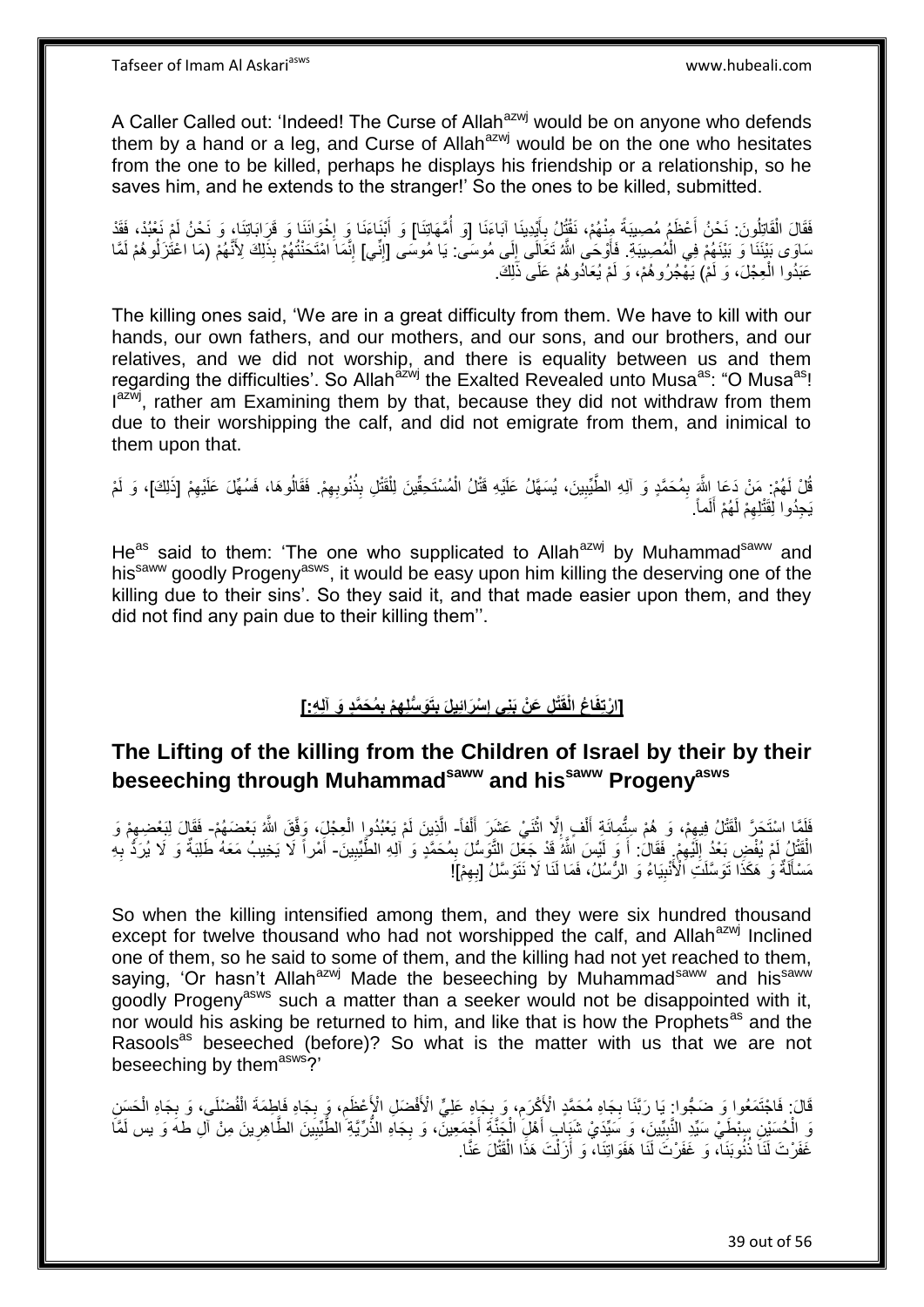He<sup>asws</sup> said: 'So they gathered and raised a clamour, 'O our Lord<sup>azwj</sup>! By the virtue of Muhammad<sup>saww</sup> the prestigious, and by the virtue of Ali<sup>asws</sup> the superior, the magnificent, and by the virtue of Fatima<sup>asws</sup> the meritorious, and by the virtue of Al Hassan<sup>asws</sup> and Al Husayn<sup>asws</sup>, two grandsons of the Chief of the Prophets<sup>as</sup>, and chief of the youths of the inhabitants of the Paradise in their entirety, and by the virtue of the goodly offspring, the clan from the Progeny<sup>asws</sup> of Taha, and Yaseen (Names of Rasool-Allah<sup>saww</sup>), so when will You<sup>azwj</sup> Forgive our sins for us, and Forgive our lapses for us, and remove this killing from us?'.

فَذَاكَ حِينَ نُودِيَ مُوسَى عِ مِنَ السَّمَاءِ. أَنْ كُفَّ الْقَتْلَ، فَقَدْ سَأَلَنِي بَعْضُهُمْ مَسْأَلَةً وَ أَقْسَمَ عَلَيَّ قَسَمِاً، لَوْ أَقْسَمَ بِهِ هَؤُلَاءِ Í لَ Í ْ **∶** َ َ الْعِابِدُونَ لِلْعِجْلِ، وَ سَأَلُوا الْعِصْمَةَ لَعَصَمْتُهُمْ حَتَّى لَا يَعْبُدُوهُ. وَ لَوْ أَقْسَمَ عَلَيُّ بِهَا إِبْلِيسُ لَهَدَيْتُهُ. وَ لَوْ أَقْسَمَ بِهَا [عَلَيَ] نُمْرُودُ ا<br>ا َ ْ **∣** ْ ِ ِ َ ِ َ [أَوْ]َ وَ فِرْ عَوْنُ لَنَجَّنْتُهُ.

So that is where there was a call for Musa<sup>as</sup> from the sky: 'Stop the killing, for some of them has asked Me<sup>azwj</sup> such an asking, and l<sup>azwj</sup> have Vowed upon Myself<sup>azwj</sup> with a vow, (even) if they who had been worshipping the calf had asked Me<sup>azwj</sup>, and they had asked for the protection,  $1^{a}$ <sup>2wj</sup> would have Protected them until they would not have worshipped it (in the first place). And had Iblees<sup>la</sup> vowed upon Me<sup>azwj</sup> by it, lazwj would have Granted it to him<sup>la</sup>. and has Nimrod<sup>la</sup> and Pharaoh<sup>la</sup> vowed upon Me<sup>azwj</sup> by it,  $I^{azwj}$  would have Rescued him<sup>la</sup>".

فَرَفَعَ عَنْهُمُ الْقَتْلَ، فَجَعَلُوا يَقُولُونَ: يَا حَسْرَتَنَا- أَيْنَ كُنَّا عَنْ هَذَا الدُّعَاءِ بِمُحَمَّدٍ وَ آلِهِ الطَّيِّبِينَ- حَتَّى كَانَ اللَّهُ يَقِينَا شَرَّ الْفِتْنَةِ، ْ ِ ِ َ ْ وَ يَعْصِمُنَا بِأَفْضَلِ الْعِصْمَةِ. ْ َ ِ

So the killing was Lifted from them, and they went on saying, 'O our regret! Where were we from this supplication by Muhammad<sup>saww</sup> and his<sup>saww</sup> goodly Progeny<sup>asws</sup>, until Allah<sup>azwj</sup> had Prevented from us the evil of the strive, and Protected us with the most superior of the protections?'.

> 125 ثُمَّ قَالَ اللَّهُ عَزَّ وَ جَلَّ: «وَ إِذْ قُلْتُمْ يا مُوسى لَنْ نُؤْمِنَ لَكَ حَتَّى نَرَى اللَّهَ جَهْرَةً» **ٔ** ِ

Then Allah<sup>azwj</sup> Mighty and Majestic Said: **And when you said: O Musa! We will** *never believe in you until we see Allah manifestly, so the thunderbolt seized you and you were looking on [2:55].*

قَالَ: أَسْلَافُكُمْ فَأَخَذَتْكُمُ الصَّاعِقَةُ أَخَذَتْ أَسْلَافَكُمُ [الصَّاعِقَةُ] وَ أَنْتُمْ تَنْظُرُونَ إِلَيْهِمْ ثُمَّ بَعَثْناكُمْ بَعَثْنَا أَسْلَافَكُمْ مِنْ بَعْدِ مَوْتِكُمْ مِنْ َ َ اُ، َ َ ِ لَ ِ ْ َ **ٔ** بَعْدِ مَوْتِ أَسْلَافِكُمْ لَعَلِّكُمْ تَشْكُرُونَ [الْحَيَاةَ] أَيْ لَعَلَّ أَسْلَافَكُمْ يَشْكُرُونَ الْحَيَاةَ، الَّتِي فِيهَا يَتُوبُونَ وَ يُقْلِعُونَ، وَ إِلَى رُبِّهِمْ ِ ِ ه ْ َ اً.<br>ا ْ يُنِيبُونَ، لَمْ يُدِمْ عَلَيْهِمْ ذَلِكَ الْمَوْتَ فَيَكُونَ إِلَى النَّارِ مَصِيرُ هُمْ، وَ هُمْ فِيهَا خَالِدُونَ ِ ∣∣<br>∶ ْ ِ

**S 125 -** He (Imam Hassan Al-Askari<sup>asws</sup>) said: 'You ancestors, so the thunderbolt *seized you*, seizing your ancestors – the thunderbolt - *and you were looking on*, at them. *Then We Resurrected you*, Resurrected you ancestors *from after your death*, from after the death of your ancestors *that you may be grateful* (for) the life. i.e., perhaps your ancestors would be grateful for the life in which they would be repenting and turning back, and being repentant to their Lord<sup>azwj</sup>. That deed did not last upon them, so their destination would have happened to be in the Fire, and they would be in it eternally.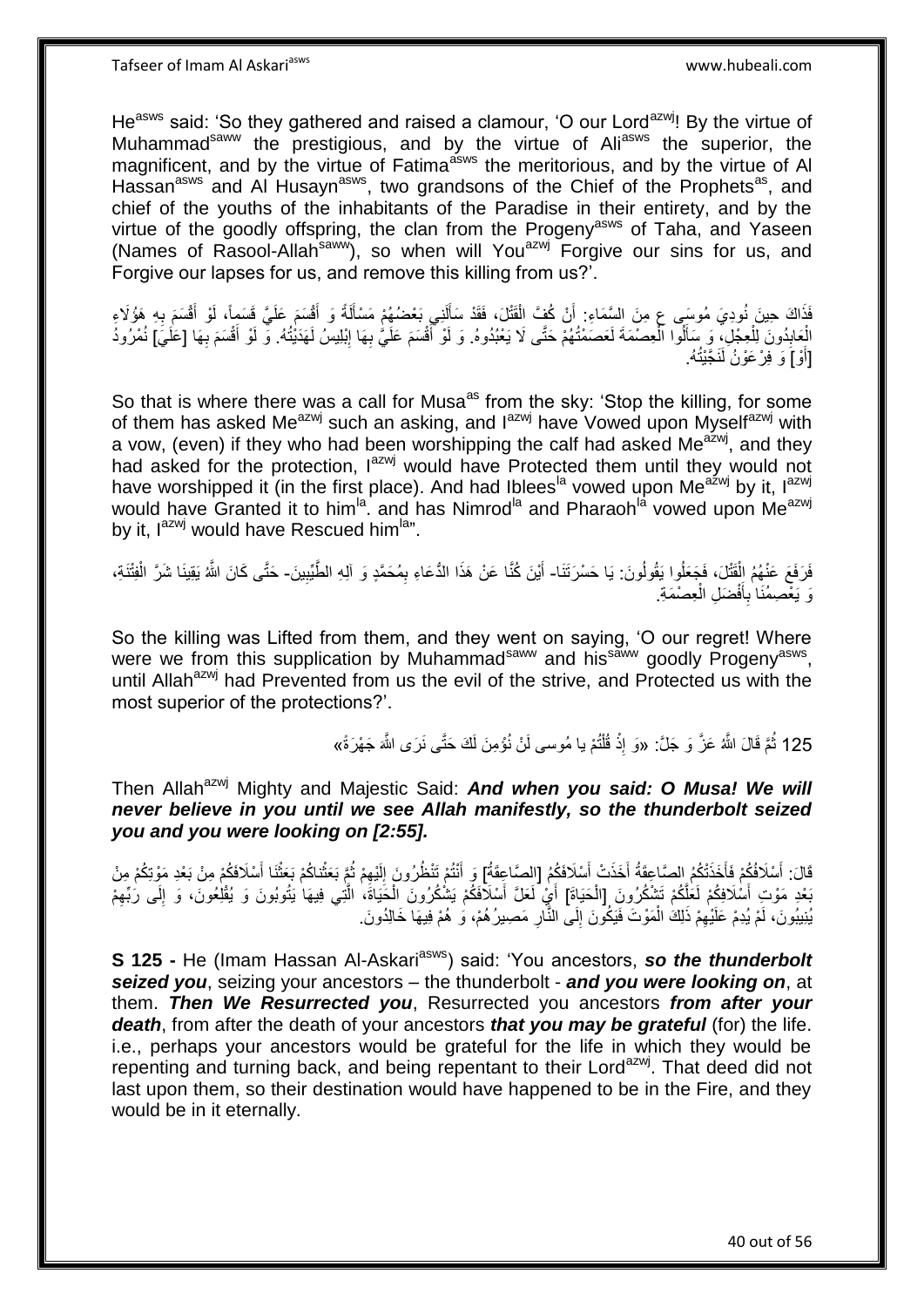قَالَ [الْإِمَامُ ع:] وَ ذَلِكَ أَنَّ مُوسَى عِ لَمَّا أَرَادَ أَنْ يَأْخُذَ عَلَيْهِمْ عَهْداً بِالْفُرْقَانِ [فَرَّقَ] مَا بَيْنَ الْمُحِقِّينَ وَ الْمُبْطِلِينَ لِمُحَمَّدٍ صِ<br>وَيَنْ الْمُحَمَّدِ عَلَيْهِ الْمَسْمَعِ ا اُ اُ ْ ِ ِ ْ ْ بِذُبُوَّتِهِ ۖ وَ لِعَلِّيٍّ عِ بِإِمَامَتِهِ، وَ لِلْأَئِمَّةِ الطَّاهِرِينَ بِإِمَامَتِهِمْ، قَالُوا: لَنْ نُؤُمِنَ لَكَ لَّأَ هَذَا أَمْرُ رَبِّكَ حَتَّى نَرَى اللَّهَ جَهْرَةً عِيَاناً **ِ** ا<br>ا ِ ِ **U** ِ ∣<br>∶ ֢֚ َ يَُخْبِرُنَا بِذَلِكَ. فَأَخَذْتُهُمُ الصَّاعِقَةُ مُعَايَنَةً- وَ هُمْ يَنْظُرُونَ إِلَٰى الصَّاعِقَةِ تَتْزِلُ عَلَيْهِمْ. ِ َ ِ ِ ِ

The Imam (Hassan Al-Askari<sup>asws</sup>) said: 'And that was because when Musa<sup>as</sup> intended to take the pact upon them, a covenant with the Criterion, differentiating between what is between the ratifiers and the falsifiers to Muhammad<sup>saww</sup> with his<sup>saww</sup> Prophet-hood, and to Aliasws with hisasws Imamate, and to the Pure Imamsasws with their<sup>asws</sup> Imamate, they said: 'We will never believe in you, that this is a Command of your<sup>as</sup> Lord<sup>azwj</sup> *until we see Allah manifestly*, visually Informing us with that'. So the thunderbolt seized them in view, and they were looking towards the thunderbolt descending upon them''.

ُ وَ قَالَ اللَّهُ عَنَّ وَ جَلَّ: يَا مُوِسَى إِنِّي أَنَا الْمُكَرِّمُ لِأَوْلِيَائِي، الْمُصَدِّقِينَ بِأَصْفِيَائِي وَ لَا أُبَالِي، وَ كَذَلِكَ أَنَا الْمُعَذِّبُ لِأَعْدَائِي، َ ِ ْ ْ َ ِ ْ َ الدَّافِعِينَ حُقُوقَ أَصْفِيَائِي وَ لَا أَبَالِيَ. ِ<br>ا َ

And Allah<sup>azwj</sup> Mighty and Majestic Said: "O Musa<sup>as</sup>! I<sup>azwj</sup> am Honouring to My<sup>azwj</sup> friends, the ratifiers of My<sup>azwj</sup> elites<sup>asws</sup>, and l<sup>azwj</sup> don't Mind, and similar to that l<sup>azwj</sup> am Wrathful to My<sup>azwj</sup> enemies, the repellers of the rights of My<sup>azwj</sup> elites<sup>asws</sup>, and l<sup>azwj</sup> don't Mind!"

> فَقَالَ مُوسَى عِ لِلْبَاقِينَ الَّذِينَ لَمْ يَصْعَقُوا: مَا ذَا تَقُولُونَ أَ تَقْبَلُونَ وَ تَعْتَرِفُونَ وَ إِلَّا فَأَنْتُمْ بِهَؤُلَاءِ لَاحِقُونَ. َ ِ **∶** َ ه :<br>ا **∶**

So Musa<sup>as</sup> said to the remaining ones who were not struck by the thunderbolt: 'What is that you are saying? Are you accepting and acknowledging? O else you would be joining with them (the ones struck by the lightning)'.

ِ اَأُوا: يَا مُوسَى لَا نَدْرِيِ مَا حَلَّ بِهِمْ وَ لِمَا ذَا أَصَابَتْهُمْ كَانَتِ الصَّاعِقَةُ مَا أَصَابَتْهُمْ لِأَجْلِكَ، إِلَّا أَنَّهَا كَانَتْ نَكْبَةً مِنْ نَكَبَاتِ<br>أَوْلَا أَنَّهَا كَانَتْ نَكْبَةً مِنْ نَكَبَا َ ِ َ َ الدَّهْرِ - تُصِيبُ الْبَرَّ وَ اَلْفَاجِرَ، **∶** ْ ْ

So they said, 'O Musa<sup>as</sup>! We don't know what happened with them and for what they were struck? It was so that the thunderbolt did not strike them due to you<sup>as</sup>, except that it was a catastrophe from the catastrophes of the time which hits the righteous and the immoral (as well).

َفِإِنْ كَانَتْ إِنَّمَا أَصَابَتْهُمْ لِرَدِّهِمْ عَلَيْكَ- فِي أَمْرِ مُحَمَّدٍ وَ عِلِيٍّ وَ الْعِمَا فَاسْأَلِ اللَّهَ رَبَّكَ بِمُحَمَّدٍ وَ الْلِهِ هَؤُلَاءِ الَّذِينَ تَدْعُونَا إِلَيْهِمْ-َ יִי<br>י ֝׀֧֧<br>ׇ֪֚֝֝ ِ ه ِ َ ِ ِ ِ أَنَّ يُحْيِيَ هَؤُلَاءِ الْمَصْعُوقِينَ لِلَسْأَلَهُمْ لِمَا ذَا أَصَابَهُمْ [مَا أَصَابَهُمْ]. َ َ لَ َ ْ ِ اً

So if it was rather, that they were struck to their rejection upon you<sup>as</sup> with the matter of Muhammad<sup>saww</sup> and Ali<sup>asws</sup> and their<sup>asws</sup> Progeny<sup>asws</sup>, then ask Allah<sup>azwj</sup> your<sup>saww</sup> Lord<sup>azwj</sup>, by Muhammad<sup>saww</sup> and his<sup>saww</sup> Progeny<sup>asws</sup>, those whom you<sup>as</sup> calling us towards them<sup>asws</sup>, that He<sup>azwj</sup> should Revive those who have been struck, so that we can ask them, for what they had been struck, (and) what hit them.

> َ فَدَعَا اللَّهَ عَزَّ وَ جَلَّ بِهِمْ مُوسَى ع، فَأَحْيَاهُمُ اللَّهُ عَزَّ وَ جَلَّ فَقَالَ مُوسَى ع: سَلُوهُمُ لِمَا ذَا أَصَابَهُمْ فَسَأَلُوهُمُ، َ ِ ا<br>ا َ

So, Musa<sup>as</sup> supplicated to Allah<sup>azwj</sup> by them<sup>asws</sup>, and Allah<sup>azwj</sup> Mighty and Majestic Revived them. Musa<sup>as</sup> said: 'Ask them, for what they were struck?'

> فَقَالُوا: يَا بَنِي إِسْرَائِيلَ أَصَابَنَا مَا أَصَابَنَا لِإِبَائِنَا- اعْتِقَادَ إِمَامَةِ عَلِيٍّ بَعْدَ اعْتِقَادِنَا بِنُبُوَّةِ مُحَمَّدٍ ص َ ֘<u>֓</u> ِ ِ

> > 41 out of 56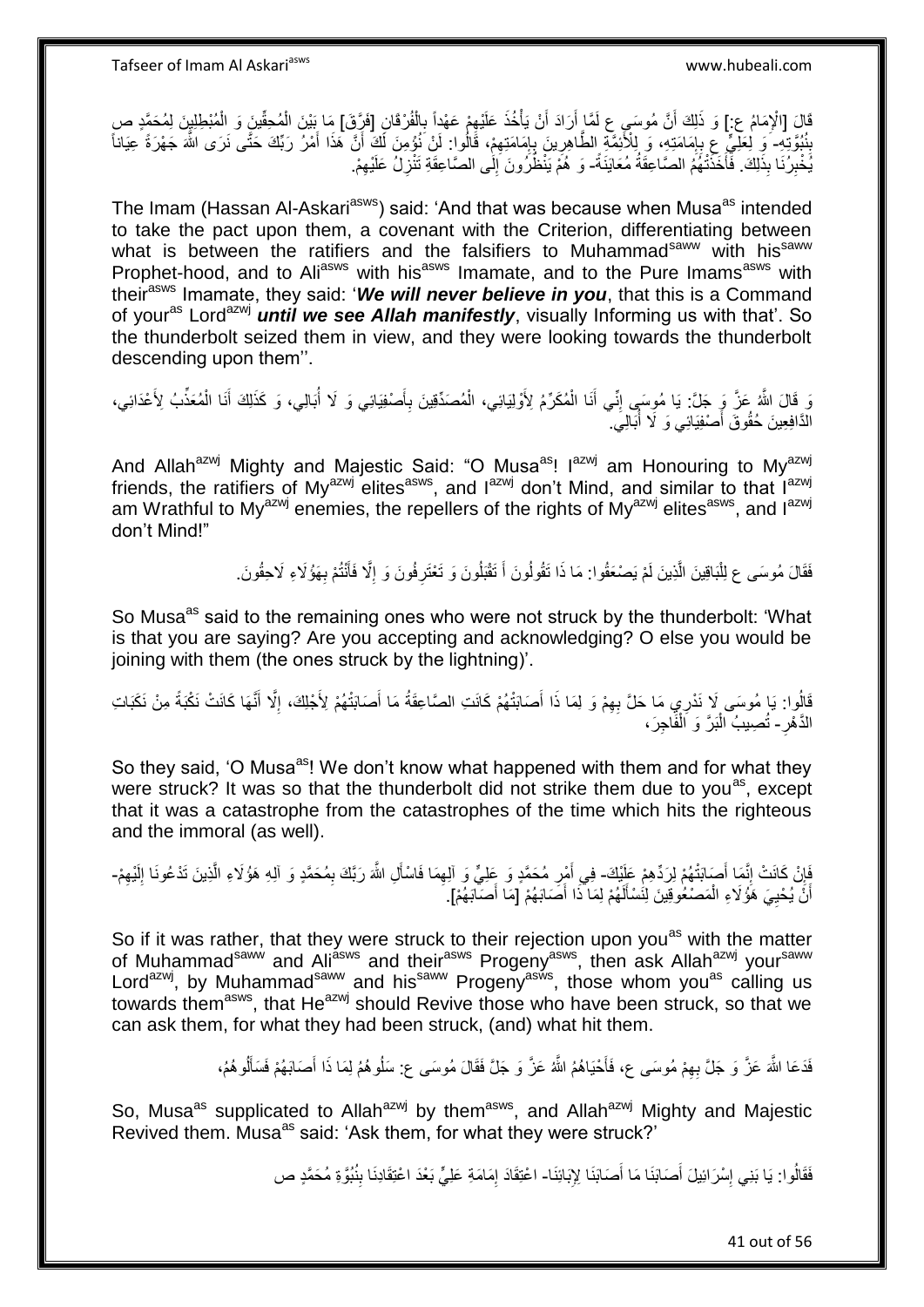So, they asked them, and they said, 'O Children of Israel! It hit us, what hit us, due to our refusal of believing the Imamate of Aliasws after our belief in the Prophet-hood of Muhammad<sup>saww</sup>.

لَقَدْ رَأَيْنَا بَعْدَ مَوْتِنَا هَذَا مَمَالِكَ رَبِّنَا مِنْ سَمَاوَاتِهِ وَ حُجُبِهِ- وَ عَرْشِهِ وَ كُرْسِيِّهِ وَ جِنَانِهِ وَ نِيرَانِهِ، فَمَا رَأَيْنَا أَنْفَذَ أَمْراً فِي ِ َ َ َ َ جَمِيعِ تِلْكَ الْمَمَالِكِ- وَ أَعْظَمَ سُلْطَاناً مِنْ مُحَمَّدٍ وَ عَلِيٍّ وَ فَاطِمَةَ وَ الْحَسَنِ وَ الْحُسَيْنِ عَ، ْ ֧֧<sup>֓</sup>  $\zeta$ ْ ْ َ

We, have been shown, after the death of ours, the kingdoms of our Lord<sup>azwj</sup> from His<sup>azwj</sup> skies, and His<sup>azwj</sup> Veils, and His<sup>azwj</sup> Throne, and His<sup>azwj</sup> Chair, and His<sup>azwj</sup> Gardens. So, we did not see the implementation of orders in the entirety of those kingdoms, as being of greater authority than Muhammad<sup>saww</sup>, and Aliasws, and (Syeda) Fatima<sup>asws</sup>, and Al-Hassan<sup>asws</sup>, and Al-Husayn<sup>asws</sup>.

وَ إِنَّا لَمَّا مِثْنَا بِهَذِهِ الصَّاعِقَةِ ذُهِبَ بِنَا إِلَى النِّيرَانِ. فَنَادَاهُمْ مُحَمَّدٌ وَ عَلِيٌّ ع: كُفُّوا عَنْ هَؤُلَاءِ عَذَابَكُمْ، فَهَؤُلَاءِ يُحْيَوْنَ بِمَسْأَلَةِ ِ **! ∶** ِ لَ َ ِ سَائِلٍ [يَسْأَلُ] رَبِّنَا عَزَّ وَ جَلَّ بِنَا وَ بِالَئِاَ الْطُّيِّبِينَ َ ِ **! !** 

And us, when we died by this thunderbolt, they went with us to the Fires, but Muhammad<sup>asws</sup> and Ali<sup>asws</sup>, may the *Salawat* and the greetings be upon them, called out to them: 'Pause from them, their Punishments, for they would be living (again) by the asking of an asker – asking our<sup>asws</sup> Lord<sup>azwj</sup> Mighty and Majestic, by us<sup>asws</sup> and by our<sup>asws</sup> goodly Progeny<sup>asws</sup>!'

وَ ذَلِكَ حِينَ لَمْ يَقْذِفُونَا [بَعْدُ] فِي الْهَاوِيَةِ، وَ أَخَّرُونَا إِلَى أَنْ بُعِثْنَا بِدُعَائِكَ يَا مُوسَى بْنَ عِمْرَانَ بِمُحَمَّدٍ وَ آلِهِ الطَّيِّبِينَ ـ ِ ِ ْ َ  $\frac{1}{2}$ َ ِ ْ ِ

And that is when they did not fling us afterwards, into the abyss, and delayed us until we were Resurrected by your<sup>as</sup> supplication, O Musa<sup>as</sup> Bin Imran<sup>as</sup>, by Muhammad<sup>saww</sup> and his<sup>saww</sup> goodly Progeny<sup>asws</sup>.

فَقَالَ اللَّهُ عَنَّ وَ جَلٍّ لِأَهْلِ عَصْرٍ مُحَمَّدٍ ص: فَإِذَا كَانَ بِالدُّعَاءِ بِمُحَمَّدٍ وَ آلِهِ الطَّيِّبِينَ نَشَرَ ظُلْمَةُ أَسْلَافِكُمُ الْمَصْعُوقِينَ بِظُلْمِهِمْ-ِ ِ ֢֧֦֧֚<u>֓</u> **∶** َ ْ ِ ْ ِ اً فَمَا يَجِبُ عَلَّيْكُمْ أَنْ لَا تَتَعَرَّضُوا لِمِثْلَ مَا هَلَكُوا بِهِ- إِلَى أَنْ أَخَيَاهُمُ اللَّهُ عَزَّ وَ جَلَ ِ ْ اُ َ اُ ِ

Allah<sup>azwj</sup> Mighty and Majestic Said to the people in the era of Muhammad<sup>saww</sup>: "So when it was so by the supplication by Muhammad<sup>saww</sup> and his<sup>saww</sup> goodly Progeny<sup>asws</sup>, the injustices spread by your ancestors, the ones struck by the lightning due to their injustices was diffused, so what would be Obligated upon you all if you are objecting similarly to what they were destroyed with, up to their revival by Allah<sup>azwj</sup> Mighty and Majestic?"

فَوْلُهُ عَزَّ وَ جَلَ وَ ظَلَّلْنا عَلَيْكُمُ الْغَمامَ وَ أَنْزَلْنا عَلَيْكُمُ الْمَنَّ وَ السَّلْوى كُلُوا مِنْ طَيِّباتِ ما رَزَقْناكُمْ وَ ما ظَلَمُونا وَ لكِنْ كانُوا ْ ْ ْ َ ْ ْ ه أَنْفُسَهُمْ يَظْلِمُونَ َ

The Words of the Mighty and Majestic: *And We Shaded upon you the clouds and We Sent down to you manna and quail: Eat of the good things that We have Graced you; and they were not unjust to Us but they were being unjust to themselves. [2:57]*

126 قَالَ الْإِمَامُ ع قَالَ اللَّهُ عَزَّ وَ جَلَّ: «وَ» اذْكُرُوا يَا بَنِي إِسْرَائِيلَ إِذْ ظَلَّلْنا عَلَيْكُمُ الْغَمامَ لَمَّا كُنْتُمْ فِي النيه [النِّيهِ] يَقِيكُمْ ْ هْ **ٔ** ِ ِ **ٔ** حَرَّ الشَّمْسِ وَ بَرْدَ الْقَمَرِ <sub>.</sub> **ٍ** ْ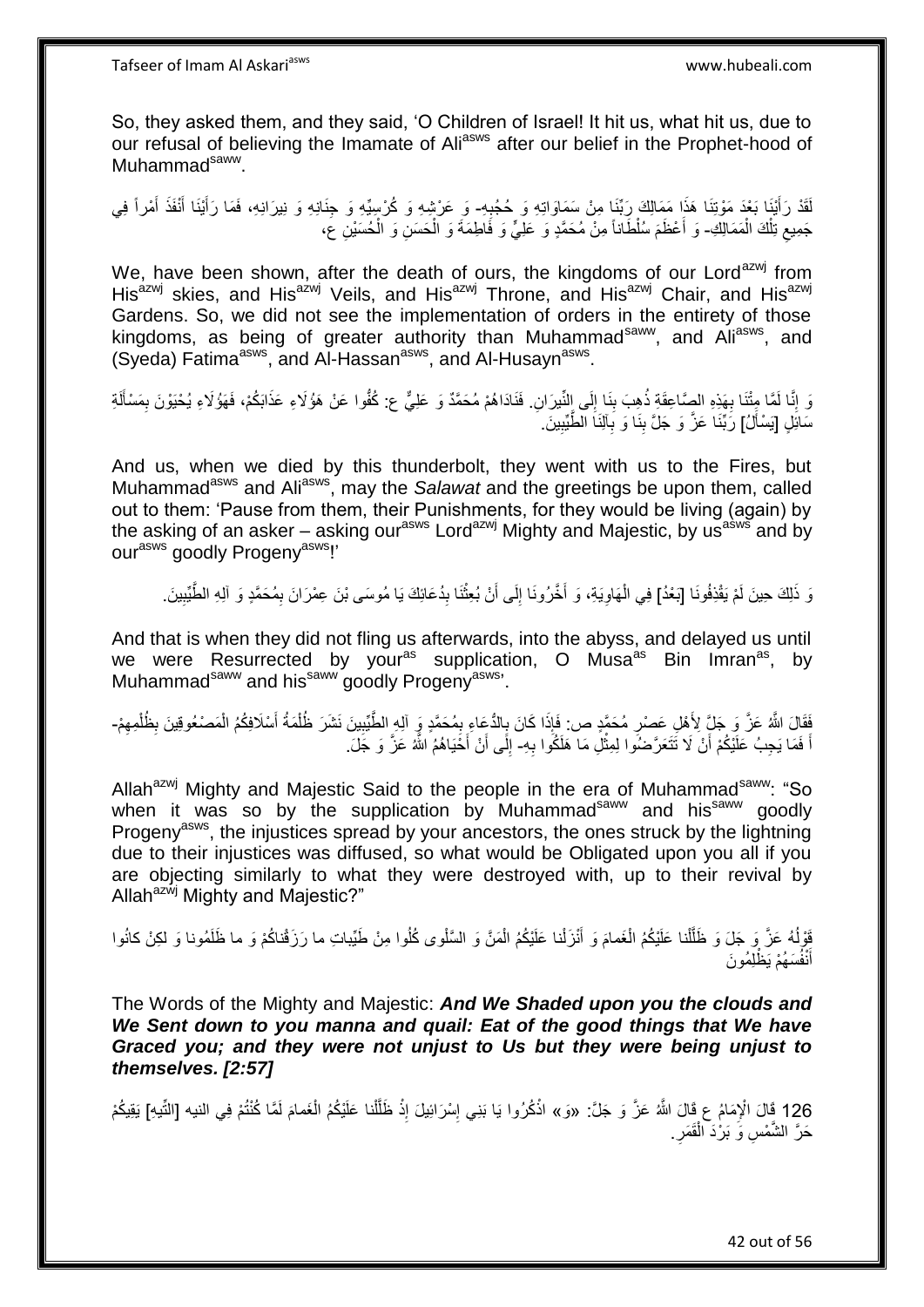**S 126 -** The Imam (Hassan Al-Askari<sup>asws</sup>) said: 'Allah<sup>azwj</sup> Mighty and Majestic Said: "And recall, O Children of Israel, when *We Shaded upon you the clouds*, *[2:57]*  due to what you were in the wilderness, saving you from the heat of the sun and the cold of the moon. *and We Sent down to you manna and quail* – the manna is the truffle which would fall upon their trees, so they were taking it; and the quail is the bobwhite bird, delicious bird of flesh, were being sent to them, and they were catching it.

وَ أَنْزَلْنا عَلَيْكُمُ الْمَنَّ وَ السَّلْوِي الْمَنُّ: التَّرَنْجَبِينُ كَانَ يَسْقُطُ عَلَى شَجَرِهِمْ فَيَتَنَاوَلُونَهُ وَ السَّلْوَى: السُّمَانَى طَيْرٌ، أَطْيَبُ طَيْرٍ ْ ْ ْ ْ **∶** ِ ْ حْماً، يَسْتَرْسِلُْ لَهُمْ فَيَصْطَادُونَهُ. لَ

Allah<sup>azwj</sup> the Almighty Said to them: **Eat of the good things that We have Graced** you and give thanks for My<sup>azwj</sup> Bounties and consider great the one whom l<sup>azwj</sup> have Made him<sup>asws</sup> as great, and respect the one whom  $I^{a\bar{z}wj}$  respect from the ones  $I^{a\bar{z}wj}$ have Taken the Pact upon you all, and the Covenants for them<sup>asws</sup> - Muhammad<sup>saww</sup> and his<sup>saww</sup> goodly Progeny<sup>asws</sup>.

َفَالَ اللَّهُ عَنَّ وَ جَلَّ [لَهُمْ]: كُلُوا مِنْ طَيِّباتِ ما رَزَقْناكُمْ وَ اسْكُرُوا نِعْمَنِي وَ عَظُمُوا مَنْ عَظَمْتُهُ، وَ وَقَرْرُوا مَنْ وَقَرْتُهُ- مِمَّنْ أَخَذْتُ عَلَيْكُمُ الْعُهُودَ وَ الْمَوَاثِيقَ [لَهُمْ] مُحَمَّدٍ وَ اللهِ الطُّيِّبِينَ. قَالَ اللَّهُ عَنْ و ْ ْ **ٔ !** لَ أُمِرُوا [بِهِ] وَ لَمْ يَفْوا بِمَا عَلَيْهِ عُوهِدُوا، لِأَنَّ كُفْرَ الْكَافِرِ لَا يَقْدَحُ فِي سُلْطَّانِنَا وَ مَمَالِكِنَا، كَمَا أَنَّ إِيمَانَ الْمُؤْمِنِ لَا يَزِيدُ فِي **∶** ا<br>ا َ ِ ْ ِ ِ ْ ֖֧֦֧֦֧֦֧֦֧֦֧֦֧֦֧ׅ֧֦֧֦֧ׅ֧֦֧ׅ֧֦֧ׅ֧֦֧֦֧֦֧֦֧֦֧֦֧֦֧֦֧֦֧֦֧֦֧֧֦֧֧֧ׅ֦֧֧֧֚֚֜֓֓֜֓֓֜֓֓֜֓֓֓֡֓֡֓֞֡֡֡֡֡֡֡֓ َ سُلْطَانِنَا ۖ «وَ لَكِنْ كَانُوا َأَنْفُسَهُمْ يَظْلِمُونَۚ » يَضُرَّرُونَ بِهَا بِكُّفْرِ هِمْ وَ تَبْدِيلِّهِمْ. َ **∶** ِ ِ ِ

Allah<sup>azwj</sup> the Almighty Said *and they were not unjust to Us* - When they replaced it and said something other than what they had been Commanded with and did fulfil with what was upon them of the Covenants, because the *Kufr* (unbelief) of the unbeliever up to their covenants, and the disbelief of the disbelievers does not detract Ourazwj Authority and Ourazwj Kingdoms, just like the *Eman* of the *Momin* does not add anything to Ourazwj Authority *but they were unjust to themselves* - They were being harmed themselves by their *Kufr* and their replacements.

نُّمَّ [قَالَ ع:] قَالَ رَسُولُ اللَّهِ ص: عِبَادَ اللَّهِ عَلَيْكُمْ بِاعْتِقَادٍ وَلَابَتِنَا أَهْلَ الْبَيْتِ وَ [أَنْ] لَا تُفِرِّقُوا بَيْنَنَا، وَ انْظُرُوا كَيْفَ وَسَعَ اللَّهُ َ ْ َ ِ عَلَيْكُمْ حَيْثٌ أَوْضَحَ لَكُمُ الْحُجَّةَ- لِيُسَهِّلَ عَلَيْكُمْ مَعْٰرِفَةَ الْحَقِّ، ثُمَّ وَسَّعَ لَكُمْ فِي التَّقِيَّةِ لِتَسْلَمُوا مِنْ شُرُورِ الْخَلْقِ، ثُمَّ إِنْ بَذَلَّتُمْ وَ ْ َ ْ ِ ْ ِ ا<br>المقام ْ ْ ِ ا<br>ا غَيَّرْتُمْ- عَرَضَ عَلَيْكُمُ الْتَّوْبَةَ وَ قَبِلَهَا مِنْكُمْ، فَكُونُواَ لِنَعْمَاءِ اللَّهِ شَاكِرِينَ ِ ِ لَ ِ

Then he<sup>asws</sup> said: 'Rasool-Allah<sup>saww</sup> said: 'Servants of Allah<sup>azwj</sup>! Upon you all is with the faith in our<sup>asws</sup> Wilayah, the People<sup>asws</sup> of the Household, and that you will not be differentiating between us<sup>asws</sup>, and look how extensive Allah<sup>azwj</sup> is upon you where He<sup>azwj</sup> Clarified the proofs for you in order to ease upon you the recognition of the Truth. Then He<sup>azwj</sup> Gave leeway for you regarding the dissimulation in order to you to be safe from the evils of the people. Then if you replace and change. He<sup>azwj</sup> Presents the repentance upon you and Accepts from you, therefore become thankful for the Bounties of Allah<sup>azwj</sup>".

قَوْلُهُ عَزَّ وَ جَلَ وَ إِذْ قُلْنَا ادْخُلُوا هِذِهِ الْقَرْيَةَ فَكُلُوا مِنْها جَيْثُ شِنْتُمْ رَعَداً وَ ادْخُلُوا الْبابَ سُجَّداً وَ قُولُوا حِطَّةٌ نَغْفِرْ لَكُمْ اً.<br>ا ُ ْ ْ ْ ْ خُطاياكُمْ وَ سَنَزِيدُ الْمُحْسِنِينَ فَبَدَّلَ الَّذِينَ ظَلَمُوا قَوْلًا غَيْرَ الَّذِي قِيلَ لَهُمْ فَأَنْزَلْنا عَلَي الَّذِينَ ظَلَمُوا رِجْزاً مِنَ السَّماءِ بِما كانُوا ه ْ َ ه ه ْ ِ **∶** ِّفْسُقُونَ وَ إِذِ اسْتَسْقى مُوسىٍ لِقَوْمِهِ فَقُلْنَا اضْرِبْ بِعَصبِاكَ الْحَجَرَ فَانْفَجَرَتْ مِنْهُ اثْنَنَا عَشْرَةَ عَيْناً قَدْ عَلِمَ كُلُّ أَناسٍ مَشْرَبَهُمْ ∣l<br>∶ ْ **∶** ِ ْ ُ ا<br>ا ةُ أُوا وَ اشْرَبُوا مِنْ رِزْقٍ الثَّهِ وَ لَا تَعْثَوْا فِي الْأَرْضَ مُفْسِدِينَ وَ إِذْ قُلْتُمْ يَا مُوسى لَنْ نَصْبِرَ عَلَى طَعامٍ واحدٍ فَادْعُ لَذا رَبَّكَ ْ **ٔ** َ ِ ِ يُخْرِجْ لَنا مِمَّا تُنْبِتُ ٱلْأَرَضُ مِنْ بَقْلِها ۚ وَ قَلْبِهِها وَ عَدَسِهَا وَ بَصَلِها قالَ أَ تَسْتَبْدِلُونَ الَّذِي هُوَ أَنْنَى بِالَّذِي هُوَ خَيْرٌ **∶** ه َ ه **∣** ه ِ اْهْبِطُوا مِصْراً فَإِنَّ لَكُمْ ما سَأَلْتُمْ وَ ضُرِبَتْ عَلَيْهِمُ الذِّلَّةُ وَ الْمَسْكَنَةُ وَ باؤُ بِغَضَبِ مِنَ اللَّهِ ذَلِكَ بِأَنَّهُمْ كَانُوا يَكْفُرُونَ بِآياتِ اللَّهِ ْ ه ِ ْ َ ِ ِ ِ َ ِ ِ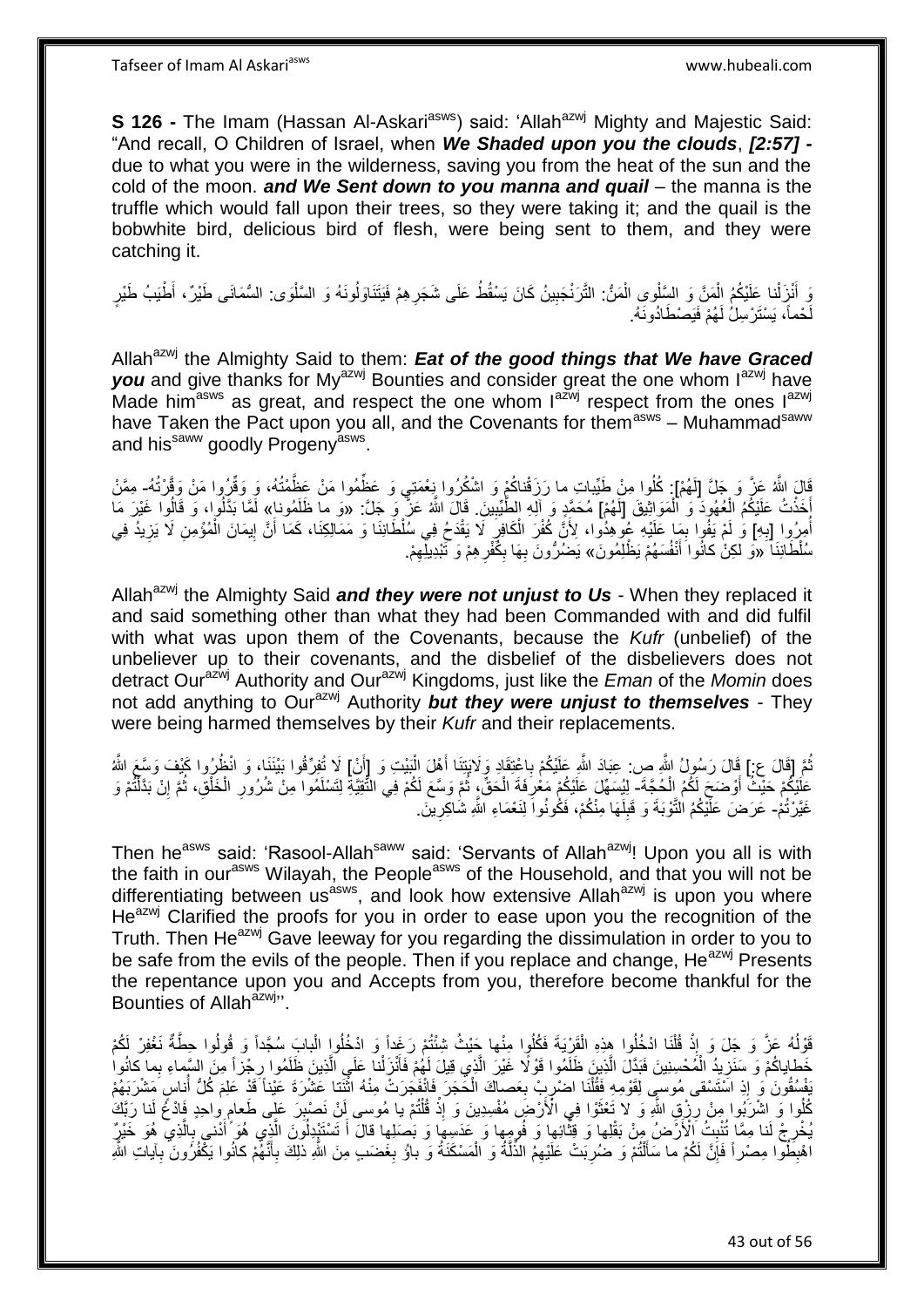وَ يَقْتُلُونَ النَّبِيِّينَ بِغَيْرِ الْجَقِّ ذلِكَ بِما عَصَوْا وَ كانُوا يَعْتَدُونَ إِنَّ الَّذِينَ آمَنُوا وَ الْذِينَ هادُوا وَ النَّصارى وَ الصَّابِئِينَ مَنْ آمَنَ ه ه ِ ْ **∶** ِ ِ بِاللَّهِ وَ الْنَوْمِ الْأَخِرِّ وَ عَمِلَ صالِحاً فَلَهُمْ أُجْرُهُمْ عِنْدَ رَبِّهِمْ وَ لاَ خَوْفٌ عَلَيْهِمْ وَ لا هُمْ يَحْزَنُونَ ِ ِ َ **∶** ِ ا<br>ا **∶** 

The Words of the Mighty and Majestic: *And when We said: "Enter this town, so eat from it plentifully wherever you so desire to, and enter the gate in Sajdah, and be saying, 'Hitta'. We will Forgive you (for) your wrongs and would Increase (for) the good doers" [2:58]*

*But those who were unjust replaced it for a word other than that which had been Said to them, so We Sent upon those who were unjust, a plague from the sky, due to what they were corrupting [2:59]*

*And when Musa prayed for the rain for his people, so We Said: "Strike the rock with your Staff!" So there gushed out from it twelve springs; each group knew its drinking place: "Eat and drink from the Grace of Allah and do not mischievous in the land, as transgressors" [2:60]*

*And when you said: 'O Musa! We can never be patient upon one food, therefore supplicate for us to your Lord to bring forth for us out of what the earth grows, of its herbs, and its cucumbers, and its garlic, and its lentils, and its onions'. He said: 'Will you be replacing by that which is worse, for that which is better? Go down to a city, so there would be for you what you are asking for!'*

*And there was struck upon them, the disgrace, and the destitution, and epidemic, being a Wrath from Allah. That was due to their disbelieving in the Signs of Allah, and their killing the Prophets without the right. That was due to their disobeying, and they were transgressing [2:61]*

*Surely, those who are believing, and those who became Jews, and the Christians, and the Sabeans, the ones who believe in Allah and the Last Day and do righteous deeds, so for them, their Recompense is with their Lord, and there would be no fear for them, nor would they be grieving [2:62]*

127 قَالَ إِلَٰإِمَامُ عِ قَالَ اللَّهُ تَعَالَى: وَ اذْكُرُوا يَا بَنِي إِسْرَائِيلَ «إِذْ قُلْنَا» لِأَسْلَافِكُمْ: «ادْخُلُوا هذِهِ الْقَرْيَةَ»- وَ هِيَ «أَرِيحَا» َ ْ **ٔ** ِ ِ **ٔ** مِنْ بِلَادِ الشَّامَ، وَ ذَّلِكَ حِينَ خَرَجُوا مِنَ الثِّيهِ «فَكُلُوا مَِنْها» مِنَ اَلْقَرْيَةِ- «حَيْثُ شِئْتُمْ رَغَداً» وَاسِعاً، بِلَا تَعَبِ [وَ لَا نَصَدِ] **ُ** ِ ِ «وَ اَدْخُلُوا الْبَابَ» بَابَ الْقَرْيَةِ «سُجَّداً». ْ ْ

**S 127 -** The Imam (Hassan Al-Askari<sup>asws</sup>) said: 'Allah<sup>azwj</sup> Exalted Said: 'And recall, O Children of Israel *when We said* – to your ancestors, *Enter this town* - and it is Areyha, from the cities of Syria, and that is when they had come out from the wilderness *so eat from it* – from the town, *plentifully wherever you so desire to*, extensive, without fatigue, and without hostility, *and enter the gate* – the gate of the town, *in Sajdah*.

ْ مَثَّلَ اللَّهُ تَعَالَى عَلَى الْبَابِ مِثَالٍ مُحَمَّدٍ ص وَ عَلِيٍّ عِ وَ أَمَرَهُمْ أَنْ يَسْجُدُوا تَعْظِيماً لِذَلِكَ الْمِثَالِ، وَ يُجَدِّدُوا عَلَى أَنْفُسِهِمْ اُ َ  $\ddot{\cdot}$ ْ ه ِ َ بَيْعَتَهُمَا وَ ذِكْرَ مُوَالاتِهِمَا، وَ لِيَذْكُرُوا الْعَهْدَ وَ الْمِيثَاقَ الْمَأْخُوذَيْنِ عَلَيْهِمْ لَهُمَا. ِ **ٔ** ْ َ ْ ْ **ٔ** ِ

Allah<sup>azwj</sup> the Exalted Placed upon the gate, resemblances of Muhammad<sup>saww</sup> and Ali<sup>asws</sup>, and Commanded them that they should perform Sajdah of reverence to that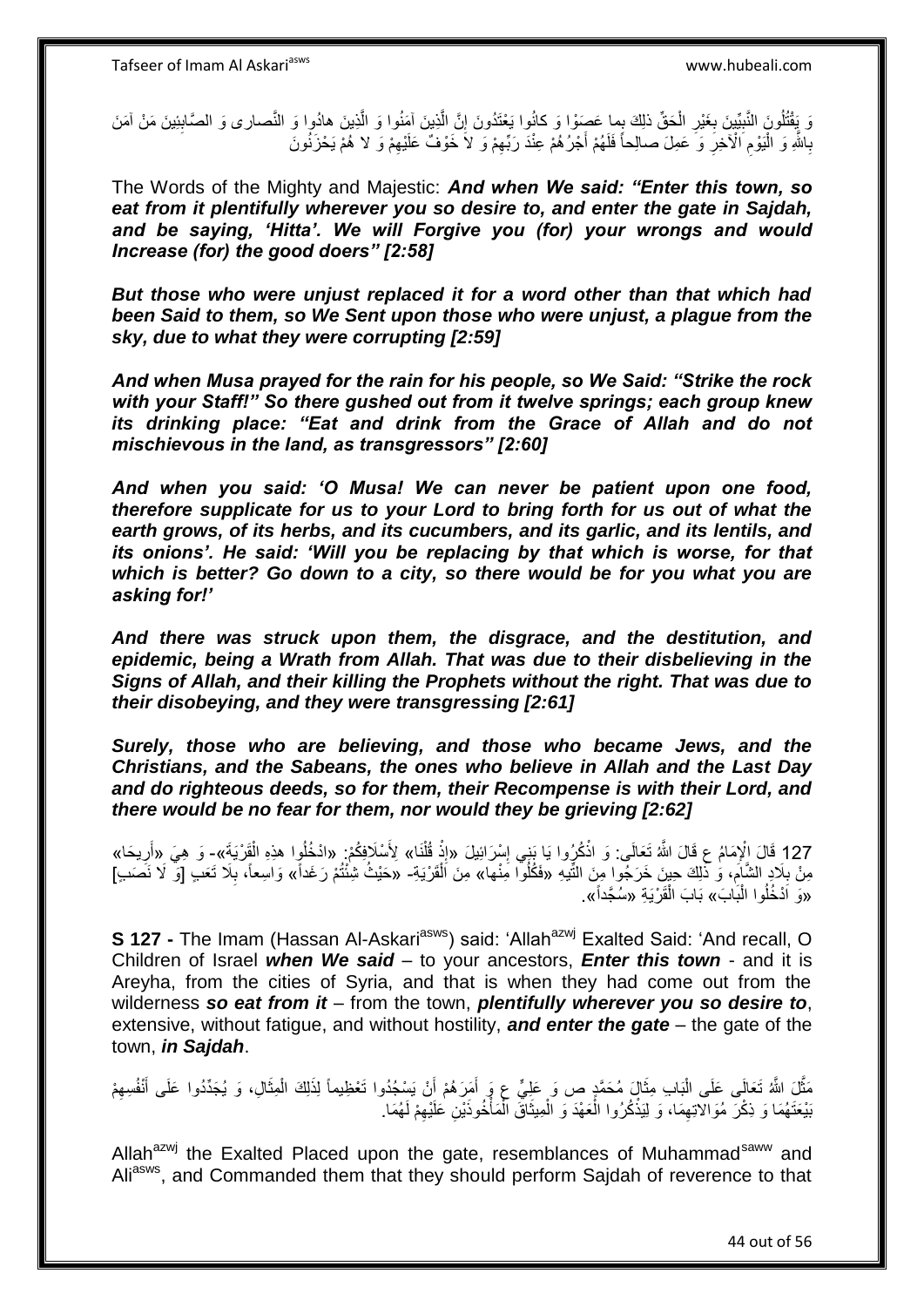resemblance, and they should renew upon themselves the allegiance to them<sup>asws</sup> both, and mention their<sup>asws</sup> Master-ship, and they should remember the pact and the Covenant which were Taken upon them all for themasws both.

«وَ قُولُوا حِطَّةٌ» أَيْ قُولُوا: إِنَّ سُجُودَنَا شَّهِ تَعَالَى- تَعْظِيماً لِمِثَالِ مُحَمَّدٍ وَ عَلِيٍّ وَ اعْتِقَادَنا لِوَلَايَتِهِمَا- حِطَّةٌ لِذُنُوبِنَا وَ مَحْوٌ ِ ا<br>-<br>-ه יֲ<br>י َ لِسَيِّئَاتِنَا. قَالَ اللَّهُ عَزَّ وَ جَلَّ: «نَغْفِرْ لَكُمْ» [أَيْ] بِهَذَا الْفِعْلِ «خَطاياكُمْ» السَّالِفَةَ، وَ نُزِيلُ عَنْكُمْ آثَامَكُمُ الْمَاضِيَةَ. َ ْ ِ ْ َ ِ

And be saying, 'Hitta' – Meaning, 'Say, 'We are doing Sajdah to Allah<sup>azwj</sup> the Exalted, in reverence to the resemblances of Muhammad<sup>saww</sup> and Ali<sup>asws</sup> and our belief in their<sup>asws</sup> Wilayah, Forgive our sins and Delete our mistakes.' Allah<sup>azwj</sup> Mighty and Majestic Says: *We will Forgive you* – i.e., due to this deed *(for) your wrongs*  the previous ones, and Remove from you - your sins of the past.

«وَ سَنَزِيدُ الْمُحْسِنِينَ» مَنْ كَانَ مِنْكُمْ لَمْ يُقَارِفِ الذَّنُوبَ الَّتِي قَارَفَهَا مَنْ خَالَفَ الْوَلَايَةَ، [وَ ثَبَتَ عَلَى مَا أَعْطَى اللَّهُ مِنْ نَفْسِهِ َ ْ ه ُّ ْ مِنْ عَهْدَِ الْوَلَايَةِ] فَإِنَّا نَزِيدُهُمْ بِهَذَا الْفِعْلِ زِيَادَةَ دَرَجَاتٍ وَ مَثْوَبَاتٍ- وَ ذَلِكَ قَوْلُهُ عَزَّ وَ جَلٍّ «وَ سَنَزِيدُ الْمُحْسِنِينَ». ់ ِ ْ ِ **∶** ِ ْ ُ ْ ِ

*And would Increase (for) the good doers* – The ones from you who were not going near the sins which were perpetrated by the ones who opposed the Wilayah – and be steadfast upon what Allah<sup>azwj</sup> has Given from Himself<sup>azwj</sup>, from the pact of the Wilayah – Thus,  $We^{azwj}$  would Increase, due to this deeds, and increase of the levels and the Rewards. And that is His<sup>azwj</sup> Speech, the Mighty and Majestic **and would** *Increase (for) the good doers*''.

128 قَوْلُهُ عَزَّ وَ جَلَّ: «فَبَدَّلَ الَّذِينَ ظَلَمُوا قَوْلًا غَيْرَ الَّذِي قِيلَ لَهُمْ» إِنَّهُمْ لَمْ يَسْجُدُوا كَمَا أُمِرُوا، وَ لَا قَالُوا مَا أُمِرُوا، وَ ه ه ا<br>ا ؚ<br>ا ا<br>ا ِ لَكِنْ دَخَلُوها مُسْتَقْبِلِيهَا بِأَسْتَاهِهِمْ وَ قَالُوا: هَطا سمقاناً- أَيْ حِّنْطَةٌ حَمْرُاءُ نَتَقَوُّتُهَا أَحَبُّ إِلَيْنَا مِنْ هَذَا الْفَوْلِ وَ هَذَا الْقَوْلِ ِ ِ َ ِ ِ ْ ْ لَ ِ َ

**S 128 -** The Words of the Mighty and Majestic *But those who were unjust replaced it for a word other than that which had been Said to them* – They were not doing Sajdah as they had been Commanded with, nor were they saying what they had been Commanded to, but they were entering it backwards turning around, and they were saying, 'Hitta Samqana' – i.e., 'Red wheat we are speaking' (meaningless words) – is more beloved to us that this deed and this word (Hitta)''.

قَالٍَ اللَّهُ تَعَالَى: فَأَنْزَلْنا عَلَى الَّذِينَ ظَلَمُوا غَيَّرُوا وَ بَدَّلُوا مَا قِيلَ لَهُمْ، وَ لَمْ يَنْقَادُوا لِوَلَايَةِ مُحَمَّدٍ وَ عَلِيٍّ وَ الْهِمَا الطَّيِّبِينَ ه ْ َ ِ ِ الطَّاهِرِينَ. رِجْزاً مِنَ السَّماءِ بِما كانُوا يَفْسُقُونَ يَخْرُجُونَ عَنْ أَمْرِ اللَّهِ وَ طَاعَٰتِهِ. **∶ ∶** َ

Allah<sup>azwj</sup> the Exalted Said so We Sent upon those who were unjust – changed and replaced what was Said to them (to be saying), and they did not believe in the Wilayah of Muhammadsaww and Aliasws and theirasws goodly Progenyasws, the Pure, *a*  **plague from the sky, due to what they were corrupting –** exiting from the Command of Allah<sup>azwj</sup> and His<sup>azwj</sup> obedience.

قَالَ: وَ الرِّجْزُ الَّذِي أَصَابَهُمْ أَنَّهُ مَاتَ مِنْهُمْ بِالطَّاعُونِ- فِي بَعْضِ يَوْمٍ مِائَةٌ وَ عِشْرُونَ أَلْفاً، وَ هُمْ مَنْ عَلِيَ اللَّهُ تَعَالَى مِنْهُمْ<br>\* َ ه ِ ْ َ ֧֖֚֚֓֝֝֬֝֝ أَنَّهُمْ لَا يُؤْمِنُونَ وَ لَا يَتُوبُونَ وَ لَمْ يَنْزِلْ هُذَا۪ الرِّجْزُ عَلَى مَنْ عَلِّمَ أَنَّهُ يَتُوبُ، أَوْ يَخْرُجُ مِنْ صَلْبِهِ ذُرِّيَّةٌ طَيِّبَةٌ تَوَحَّدُ الشَّه وَ َ َ ِ ِ ْ تُؤْمِنُ بِمُحَمَّدٍ وَ تَعْرِفُ مُوَالاَةَ عَلِيٍ وَصِّيِّهِ وَ أَخِيهِ. ِ ِ

He<sup>asws</sup> said: 'And the torment which struck them, was that there died one hundred and twenty thousand of them due to the plague in part of a day, and they, in the Knowledge of Allah<sup>azwj</sup> the Exalted, were from those that they would not be believing nor would they be repenting. And this torment did not descend upon the ones whom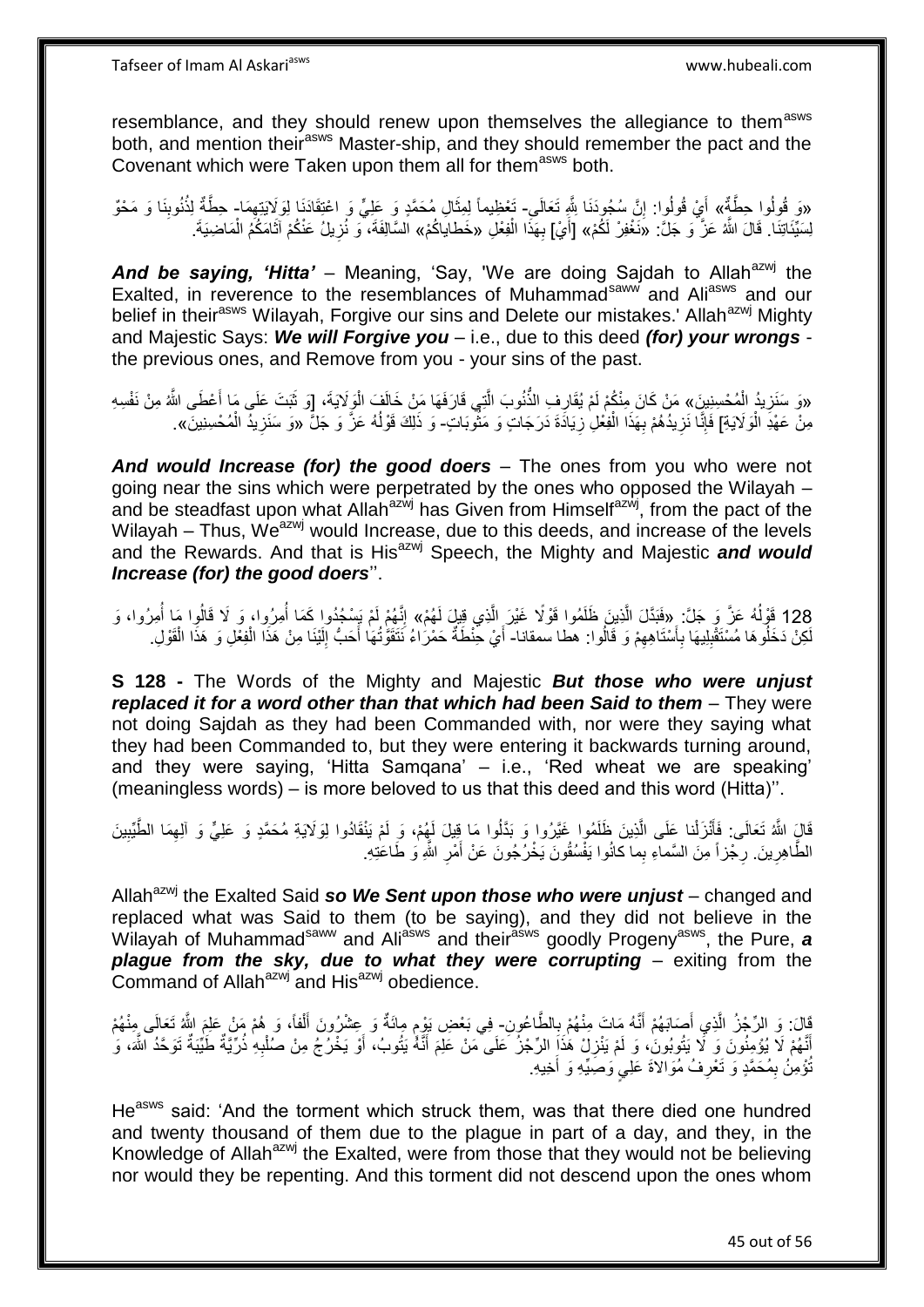$He^{azwj}$  Knew that they would be repenting, or they would be coming out from his loins, an offspring who would profess the *Tawheed* (Oneness) of Allah<sup>azwj</sup>, and believe in the Muhammad<sup>saww</sup> and acknowledge the Wilayah of Ali<sup>asws</sup>, his<sup>azwj</sup> successor<sup>asws</sup> and his<sup>azwj</sup> brother<sup>asws</sup>'.

129 ثُمَّ قَالَ اللَّهُ عَنَّ وَ جَلَّ: وَ إِذِ اسْتَسْقى مُوسى لِقَوْمِهِ قَالَ: وَ اذْكُرُوا يَا بَنِي إِسْرَائِيلَ إِذِ اسْتَسْقَى مُوسَى لِقَوْمِهِ، طَلَبَ لَهُمُ ِ ِ ْ ְנוֹ ْ السُّقْيَا، لَمَّا لَحِقَهُمُ الْعَطَشُ فِي النَّيَهِ، وَ ضَجُّوا بِالْبُكَاءِ إِلَى مُوسَى، وَ قَالُوا: أَهْلَكَنَاَ الْعَطَشُ. َ ِ ْ **∶** ْ

**S 129 -** Then Allah<sup>azwj</sup> Mighty and Majestic Said: **And when Musa prayed for the** *rain for his people.* He<sup>azwj</sup> Said: "Recall, O Children of Israel, *when Musa prayed for the rain for his people*, seeking for them the quenching, due to the thirst which faced them in the wilderness, and they raised a clamour to Musa<sup>as</sup>, and they said: 'The thirst is killing us!'.

ْفَقَالَ مُوسَى: اللَّهُمَّ بِحَقٍّ مُحَمَّدٍ سَيِّدِ الْأَنْبِيَاءِ، وَ بِحَقٍّ عَلِيٍّ سَيِّدِ الْأَوْصِيَاءِ وَ بِحَقٍّ فَاطِمَةَ سَيِّدَةِ النِّسَاءِ، وَ بِحَقٍّ الْحَسَنِ سَيِّدِ ِ ِ ِ **∶** ه ْ ِ الْأَوْلِيَاءِ، وَ بِحَقِّ الْحُسَيْنِ سَيِّدِ الشُّهَدَاءِ وَ بِحَقِّ عِثْرَتِهِمْ وَ خُُلَفَائِهِمْ سَادَةِ الْأَزْكِيَاءِ- لَمَّا سَقَيْتَ عِبَادَكَ هَؤُلَاءِ ِ ِ ِ ْ ِ لَ

So Musa<sup>as</sup> said: 'O Allah<sup>azwj</sup>! By the right of Muhammad<sup>saww</sup>, Chief of the Prophets<sup>as</sup>, and by the right of Ali<sup>asws</sup>, Chief of the successors<sup>as</sup>, and by the right of  $(Syeda)$ Fatima<sup>asws</sup>, Chief Tess of the women, and by the right of Al-Hassan<sup>asws</sup>, Chief of the Guardians<sup>asws</sup>, and by the right of Al-Husayn<sup>asws</sup>, Chief of the martyrs, and by the right of their<sup>asws</sup> family, and their<sup>asws</sup> Caliphs<sup>asws</sup>, the Chiefs of the Intelligent ones, Quench them, Your<sup>azwj</sup> servants!'

فَأَوْحَىِ اللَّهُ تَعَالَى إِلَيْهِ: يَا مُوِسَى «اضْرِبْ بِعَصِاكَ الْحَجَرَ». فَضَرَبَهُ بِهَا فَانْفَجَرَت<br>فَأَوْحَىِ اللَّهُ تَعَالَى إِلَيْهِ: يَا مُوِسَى «اضْرِبْ بِعَصِاكَ الْحَجَرَ». فَضَرَبَهُ بِهَا فَانْفَجَرَت لَ ِ ْ **∶** ِ **∶** ْ ر<br>اُ كُلُّ قَبِيلَةٍ مِنْ بَنِيِّ أَبِ مِنْ أَوْلَادِ يَعْقُوبَ مَشْرَبَهُمْ فَلَا يُزَاحِمُ الْأَخَرِينَ فِي مَشْرَبِهِمْ. َ اُ **!** ِ **∶** 

So Allah<sup>azwj</sup> the Exalted Revealed unto him<sup>as</sup>: "O Musa<sup>as</sup>! Strike the rock with your **Staff!** So he<sup>as</sup> struck with it, **So there gushed out from it twelve springs; each group knew** – each tribe from the sons of a father from the children of Yaqoub<sup>as</sup> *its drinking place*. Thus, the others did not horde them in their drinking place.

قَالَ اللَّهُ عَزَّ وَ جَلَّ: كُلُوا وَ اشْرَبُوا مِنْ رِزْقِ اللَّهِ الَّذِي آتَاكُمُوهُ وَ لا تَعْثَوْا فِي الْأَرْضِ مُفْسِدِينَ وَ لَا تَسْعَوْا فِيهَا وَ أَنْتُمْ **∶** َ مُفْسِدُونَ عَاصُونَ.

Allah<sup>azwj</sup> Mighty and Majestic Said *Eat and drink from the Grace of Allah* – which He<sup>azwj</sup> has Given you all and do not mischievous in the land, as transgressors – and do not go about in it and you are corrupting, disobeying''.

قَالَ رَسُولٍُ النَّهِ صِ: مَنْ [أَ] قَامَ عَلَى مُوَالاتِنَا أَهْلَ الْبَيْتِ سَقَاهُ اللَّهُ تَعَالَى مِنْ مَحَبَّتِهِ كَأْساً لَا يَبْغُونَ بِهِ بَدَلًا، وَ لَا يُرِيدُونَ ْ َ َ ِ ِ ْ سِوَاهُ كَافِياً وَ لَا كَالِياً وَ لَا نَـٰاَصِـراً.

Rasool-Allah<sup>saww</sup> said: 'The one who stands upon our<sup>asws</sup> Wilayah of the People<sup>asws</sup> of the Household, Allah<sup>azwj</sup> the Exalted would Quench him from His<sup>azwj</sup> Love, a cup he would not want a replacement of, nor would he be wanting besides Him<sup>azwj</sup>, a suffice, nor a protector, nor a helper.

رَ مَنْ وَطَّنَ نَفْسَهُ عَلَى احْتِمَالِ الْمَكَارِهِ- فِي مُوَالاتِنَا جَعَلَهُ اللَّهُ يَوْمَ الْقِيَامَةِ فِي عَرَصَاتِهَا بِحَيْثُ يَقْصُرُ كُلُّ مَنْ تَضَمَّنَتْهُ تِلْكَ **ٍ** ْ ْ ْ ِ الْعَرَصَاتُ- أَبْصَارَ هُمْ عَمَّا يُشَاهِدُونَ مِنْ دَرَّجَاتِهِمْ وَ إِنَّ كُلَّ وَاحِدٍ مِنْهُمْ لَيُحِيطُ بِمَا لَهُ مِنْ دَرَجَاتِهِ، كَإِحَاطَتِهِ فِي الدُّنْيَا (لِمَا ِ َ  $\frac{1}{2}$ ِ ِ يَلْقَاهُ) بَيْنَ يَدَيْهِ،

46 out of 56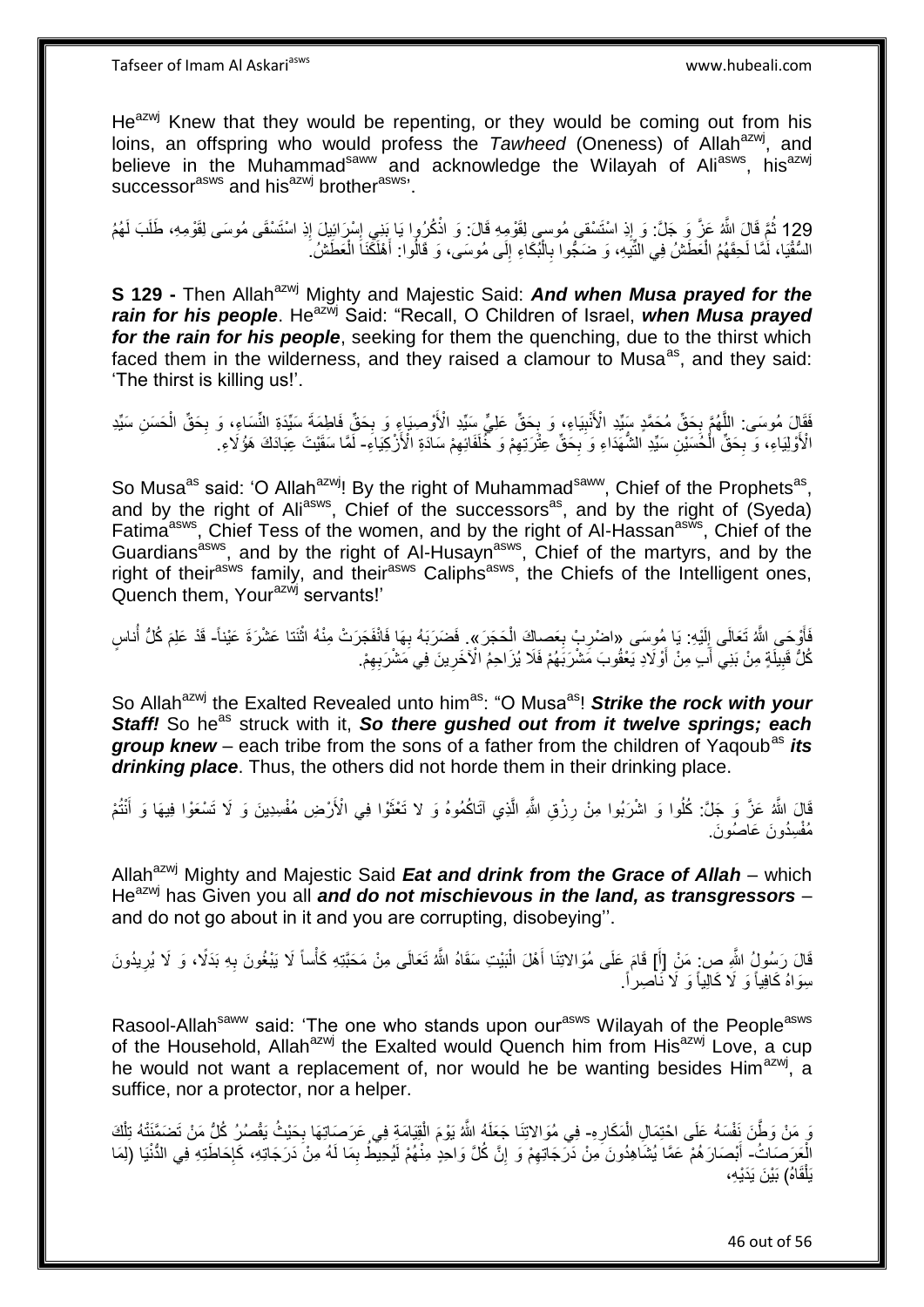And the one who resolves himself upon bearing the abhorrences  $-$  in our<sup>asws</sup> Wilayah, Allah<sup>azwj</sup> would Make him to be in the Day of Judgment in the plains by which everyone contained in those plains, their sight would fall short of witnessing from his rank, and even if each one of them as to look around with what he would be with from his (own) rank, just like he used to look around in the world to what he faced in front of him (from his wealth and possessions).

نُّمَّ يُقَالُ لَهُ: وَطَّنْتَ نَفْسَكَ عَلَى إِحْتِمَالِ الْمَكَارِهِ- فِي مُوَالاةِ مُحَمَّدٍ وَ آلِهِ الطَّيِّبِينَ فَقَدْ جَعَلَ اللَّهُ إِلَيْكَ- وَ مَكَّنَكَ مِنْ تَخْلِيصِ كُلِّ ِ ْ لَ ِ ِ مَنْ تُحِبُّ تَخْلِيصَهُ- مِنْ أَهْلِ الشَّدَائِدِ فِي هَذِهِ اَلْعَرَصَاتِ. ْ َ

Then it would be said to him, 'You resolved yourself upon bearing the abhorrences – being in our<sup>asws</sup> Wilayah of Muhammad<sup>saww</sup> and his<sup>saww</sup> goodly Progeny<sup>asws</sup>, so Allah<sup>azwj</sup> has Made it to be for you and Enabled you from finishing off every one you love to finish him off – from the people in difficulties in these plains'.

يَمُدُّ بَصَرَهُ، فَيُحِيطُ بِهِمْ، ثُمَّ يَنْتَقِدُ مَنْ أَحْسَنَ إِلَيْهِ أَوْ بَرَّهُ فِي الدُّنْيَا بِقَوْلٍ أَوْ فِعْلٍ- أَوْ رَدِّ غِيبَةٍ أَوْ حُسْنِ مَحْضَبٍ أَوْ إِرْفَاقٍ،<br>. َ لَ ِ َ .<br>• • • •  $\frac{1}{2}$ َ ِ ِ َ َ َ فَيَنْتَقِدُهُ مِنْ بَيْنِهِمْ- كَمَاً يُنْتَقَدُ الدِّرْ هَمُ الصَّحِيحُ مِنَ الْمَكْسُورِ . ِ **∶** ْ

So he would extend his sight and he would look around with it. Then he would scrutinize the one who was good to him, or was righteous to him in the world, either by word or deed – or repelled his backbiting (by someone), or goodly presentation, or kindness, so he would scrutinize from between them – just as one scrutinises the Dirhams, the correct from the broken (fake) ones.

> نُّمَّ يُقَالُ لَهُ: اجْعَلْ هَؤُلَاءِ فِي الْجَذَّةِ حَيْثُ شِئْتَ. فَيُنْزِلُهُمْ جِنَانَ رَبِّنَا. ٔ<br>ا **∶** ْ ُ

Then it would be said to him, 'Make these ones to be in the Paradise wherever you so desire to'. So he would lodge them in the Gardens of our<sup>asws</sup> Lord<sup>azwj</sup>.

نُّمَ يُقَالُ لَهُ: وَرِ قَدْ جَعَلَنَا لَكَ، وَ مَكَّنَّاكَ مِنْ إِلْقَاءِ مَنْ تُرِيِدُ فِي نَارِ جَهَنَّمَ. فَيَرَاهُمْ فَيُحِبِطُ بِهِمْ، وَ يَنْتَوَدُهُمْ مِنْ بَيْنِهِمْ- كَمَا يُنْتَقُدُ ِ ِ ْ ِ ِ ِ الدُّينَارُ مِنَ الْقُرَاضَةِ. ثُمَّ يُقَالُ لَهُ: صَبِّرْ هُمْ مِنَ النِّيرَانِ إِلَى حَيْثُ شَئْتَ. فَيُصَبِّرُ هُمْ حَيْثُ يَشَاءُ مِنْ مَضَايِقِ النَّارِ ْ ِ ِ ُ

Then it would be said to him, 'And it has been Made to be for you, and enabled for you from throwing the ones you want into the Fire of Hell'. So he would see them and scrutinise them from between them – just as one scrutinises the Dinar from the scrap. Then it would be said to him, 'Make them to be in the Fires wherever you so desire to'. So he would place them wherever he so desires from the constrictions of the Fire.

فَقَالَ اللَّهُ تَعَالَى لِبَنِي إِسْرَائِيلَ الْمَوْجُوِدِينَ فِي عَصْرٍ مُجَمَّدٍ ص: فَإِذَا كَانَ أَسْلَافُكُمْ إِنَّمَا دُعُوا إِلَى مُوَالاةِ مُحَمَّدٍ وَ آلِهِ فَأَنْتُمُ ِ َ ِ ْ ِ َ ِ [الْآنَ] لَمَّا شَاهَدْتُمُوهُمْ- فَقَدْ وَصَلْتُمْ إِلَى الْغَرَضِ وَ الْمَطْلَبِ الْأَفْضَلِ- إِلَى مُوَالاةِ مُحَمَّدٍ وَ آلِهِ، ْ ْ ِ ֦֧֦֧֦֧֦֧֦֧֦֧֦֧֦֧֦֪֦֪֪֦֧֦֪֦֪֪֦֧֦֧֟֟֟֓֕֟֓֕֝֟֓֟֓֡֟֓֟֓֡֟֓֟֓֡֟֟֓֡֟֟֓֟֓֡֟֟֓֡֟֓֡֟֓֡֟֓֞֟֟֓֟֓֟֓֟֓֟֟֟֟ لَ  $\frac{1}{2}$ 

So Allah<sup>azwj</sup> the Exalted Said to the Children of Israel, the ones existing in the era of Muhammad<sup>saww</sup>: "So when it was such that your ancestors were invited to the Wilayah of Muhammad<sup>saww</sup> and his<sup>saww</sup> Progeny<sup>asws</sup>, so you today, due to what you have witnessed – so have come to the purpose and the superior need – to the Wilayah of Muhammad<sup>saww</sup> and his<sup>saww</sup> Progeny<sup>asws</sup>".

> فَتَقَرَّبُوا إِلَى اللَّهِ عَزَّ وَ جَلَّ بِالنَّقَرُّبِ إِلَيْنَا وَ لَا نَتَقَرَّبُوا مِنْ سَخَطِهِ، وَ لَا نَتَبَاعَدُوا مِنْ رَحْمَتِهِ بِالازْوِرَارِ عَنَّا. لَ ِ ِ ِ ِ ِ ِ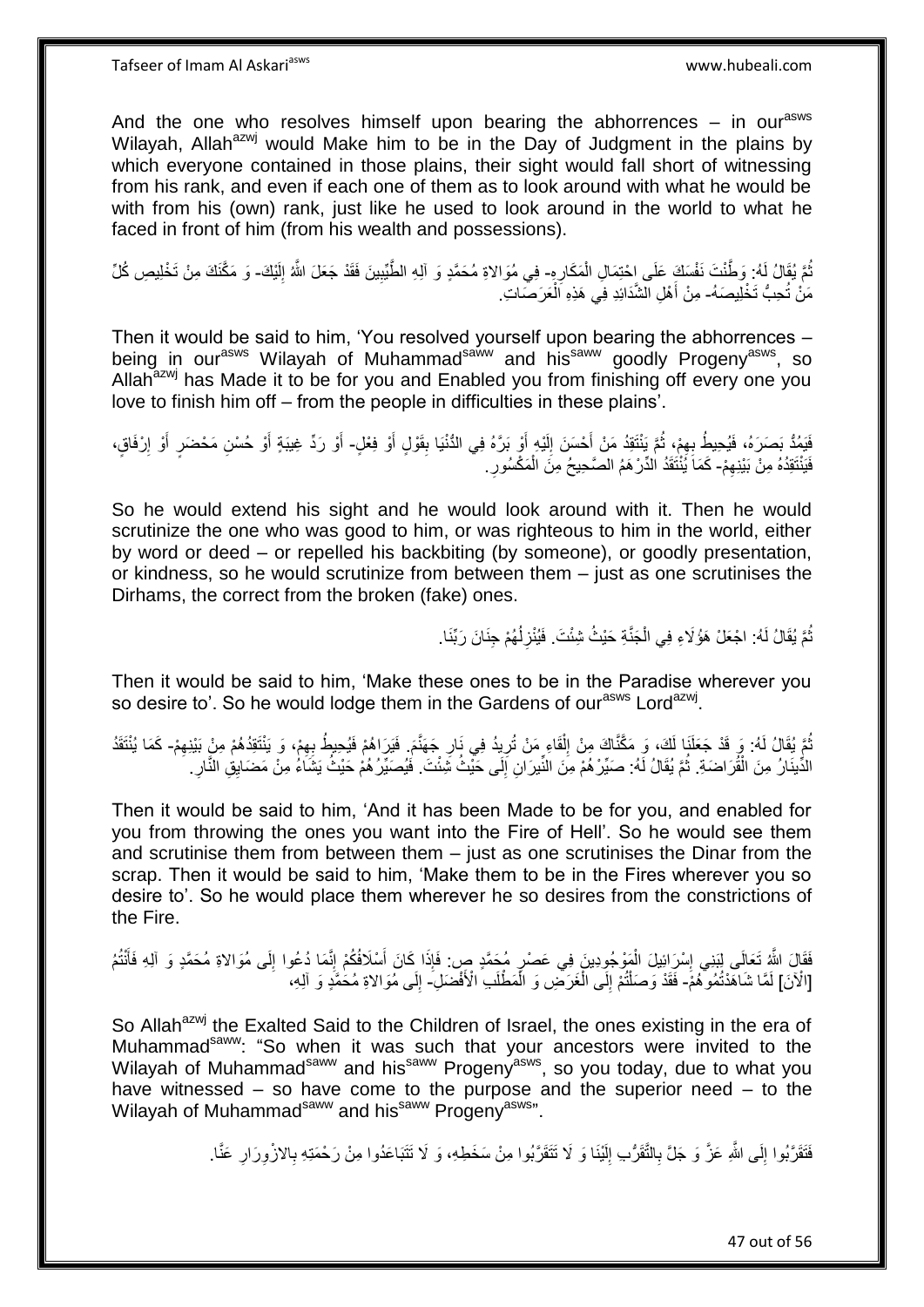Therefore, draw yourselves closer to Allah<sup>azwj</sup> Mighty and Majestic with the nearness to us<sup>asws</sup> and do not draw closer to His<sup>azwj</sup> Wrath, nor be distant from His<sup>azwj</sup> Mercy by the delinguency from us<sup>asws</sup>'.

130 ثُمَّ قَالَ اللَّهُ عَزَّ وَ جَلَّ: وَ إِذْ قُلْتُمْ يا مُوسى لَنْ نَصْبِرَ عَلى طَعامٍ واحِدٍ وَ اذْكُرُوا إِذْ قَالَ أَسْلَافُكُمْ: لَنْ نَصْبِرَ عَلَى طَعَامٍ<br>130 ثُمَّ سَيْنَ الْقَافُونَ مِنْ أَوْلَى الْمُؤْمِنِ و ْ ِ ِ َ **ٔ ٔ** وَاحِدٍ: الْمَنِّ وَ السَّلْوَى، وَ لَا بُدَّ لَذَا مِنْ خَلْطٍ مَعَهُ. فَادْعُ لَنا رَبَّكَ يُخْرِ ۖجْ لَنا مِمَّا تُنْبِتُ الْأَرْضِ ِ مِنْ بَقْلِها وَ قُتَّائِهَا وَ فُوِمِها وَّ ا<br>ا ْ ِ ِ ه عَدَسِها وَ بَصَلِها. قالَ مُوسَى أَ تَسْتَبْدِلُولَنَ الَّذِي هُوَ أَدْنى بِالَّذِي هُوَ خَيْرٌ يُرِيدُ: أَ تَسْتَدْعُونَ الْأَذَنَى لِيَكُونَ لَكُمْ بَدَلًا مِنَ الْأَفْضَلِ َ ه َ َ **∶** ه ِ

**S 130 -** Then Allah<sup>azwj</sup> Mighty and Majestic Said: **And when you said: O Musa! We** *can never be patient upon one food* – And recall when your ancestors said, 'We can never be patient upon one food – the 'manna and salva', and it is inevitable for us to mix (something else) with it. *Therefore, supplicate for us to your Lord to bring forth for us out of what the earth grows, of its herbs, and its cucumbers,*  and its garlic, and its lentils, and its onions. Musa<sup>as</sup> said: 'Will you be replacing **by that which is worse, for that which is better?** – He<sup>as</sup> meant - 'Are you calling for the lowly to happen to be for you in replacement from the superior?

> ّةً قَالَ: اهْبِطُوا مِصْراً [مِنَ الْأَمْصَارِ] مِنْ هَذَا النِّيهِ «فَإِنَّ لَكُمْ ما سَأَلْتُمْ» فِي الْمِصْرِ ِ ِ ْ اً<br>أ ِ ِ ْ

Then He<sup>azwj</sup> Said *Go down to a city* – from the cities – from this wilderness *so there would be for you what you are asking for!* – in the city.

ُمَّ قَالَ اللَّهُ عَزَّ وَ جَلَّ: وَ ضِبُرِبَتْ عَلَيْهِمُ الذِّلَّةُ الْجِزْيَةُ أُخِْزُوا بِهَا عِنْدَ رَبِّهِمْ وَ عِنْدَ مُؤْمِنِي عِبَادِهِ، «وَ الْمَسْكَنَةُ» هِيَ الْفَقْرُ وَ ِ ِ ْ ه ِ ْ الذِّلَّةُ «وَ باوُ بِغَضَبٍ مِنَ اللَّهِ» احْتَمَلُواَ الْغَضَبَ وَ اللَّغْنَةَ مِنَ اللَّهِ «ذلِكَ بِأَنَّهُمْ كانُواِ» بِذَلِكَ الَّذِي لَحِقَهُمْ مِنَ الذُّلَّةِ وَ الْمَسْكَنَةِ وَ ه ِّ **∶** ه ْ َ **∶** ْ ه ه احْتَمَلُوهُ مِنْ غَضَبِ الثَّهِ، ذَلِكَ بِأَنَّهُمْ كَانُوا «يَكْفُرُونَ بِآياتِ الثَّهِ» قَبْلَ أَنْ تُضْرَٰبَ عَلَيْهِمْ هَذِهِ الذِّلّْةُ وَ الْمَسْكَنَةُ َ ِ ِ ه ِ اُ ْ

Then Allah<sup>azwj</sup> Mighty and Majestic Said: **And there was struck upon them, the** disgrace – the taxation they were seized with in the presence of their Lord<sup>azwj</sup>, and with His<sup>azwj</sup> Momin servants; **and the destitution** – it is the poverty and the humiliation; *and epidemic, being a Wrath from Allah* – they were loaded with the Wrath and the Curse from Allah<sup>azwj</sup>; *That was due to their disbelieving in the* **Signs of Allah** – before there was struck upon them, this disgrace and the destitution.

َوَ يَقْتُلُونَ إِلنَّبِيِّينَ بِغَيْرِ الْجَقِ وَ كَانُوا بَقْتُلُونَهُمْ بِغَيْرٍ حَقٍّ بِلَا جُرْمٍ كَانَ مِنْهُمْ إِلَيْهِمْ وَرٍ لَا إِلَى غَيْرٍهِمْ «ذلِكَ بِما عَصَوْا» ذَلِكَ ْ **∶ ∶ !** ِ ِ ِ لَ ِ ֧֧֧֖֧֧֧֧֦֧֧֧֚֓֝֬֝֝֓֝֬֟֓֟֓֓֝֓֝֬֝֓֝֓֟֓֟֓֝֬ **∶** ِ ِ ِ الْخِذْلَانُ الَّذِي اسْتَوْلَى عَلَيْهِمْ- خَتَّى فَعَلُوا الْآثَامَ- الَّتِي مِنْ أَجْلِهَا ضُرِبَتْ عَلْيُهِمُ الذُّلَّةُ وَ الْمَسْكَنَةُ، و باوُ بِغَضَبِ مِنَ اللَّهِ [بِمَا ِ ه **ٔ** ֪֪֦֦֪֦֦֦֦֦֦֦֧֦֪֦֧֦֦֦֦֧֦֪֦֦֪֦֧֦֝֟֟֟֟֟֟֟֟֟֟֟֟֟֟֟֟֟֟֟֟֟֟֟֟֟֟֟֟֟֟֟֟֟֟֟֟֟֟֟֟֟֟֟֟֟֟֟֟ ه ِ ْ ه **∶** َ ِ عَصَوْا] «وَ كَانُوا يَعْثَّدُونَ» [أَيْ] يَتَجَاوَزُونَ أَمْٰرَ الثَّهِ إِلَى أَمْرِ إِبْلِيسَ ۖ ِ **∶** َ  $\frac{1}{2}$ َ

And their killing the Prophets without the right – and they were killing them<sup>as</sup> without a right, without a crime from them<sup>as</sup> against them, nor to others. **That was** *due to their disobeying* – that is the abandonment which pre-occupied them until they committed those sins due to which the disgrace and the destitution was struck upon them, and epidemic being a Wrath from Allah<sup>azwj</sup> – due to what they disobeyed, and they were transgressing – i.e. they were exceeding the Commands of Allah<sup>azwj</sup> under the instructions of Iblees<sup>la</sup>.

131 ثُمَّ قَالَ رَسُولُ اللَّهِ صِ أَلَا فَلَا تَفْعَلُوا كَمَا فَعَلَتْ بَنُو إِسْرَائِيلَ، وَ لَا تَسْخَطُوا نِعَمَ اللَّهِ، وَ لَا تَقْتَرِحُوا عَلَى اللَّهِ تَعَالَى، وَ<br>مَعْدَلِ ثَمَّ قَالَ رَسُولُ اللَّهِ صَبِّ اللَ ِ َ إِذَا ابْتُلِيَ أَحَدُكُمْ فِي رِزْقِهِ أَوْ مَعِيشَتِهِ بِمَا لَا يُحِبُّ، فَلَا يَحْدُسْ شَيْئاً يَسْأَلُهُ- لَعَلَّ فِي ذَلِكَ حَتْفَهُ وَ هَلَاكَهُ، ِ َ **∶** َ ُ َ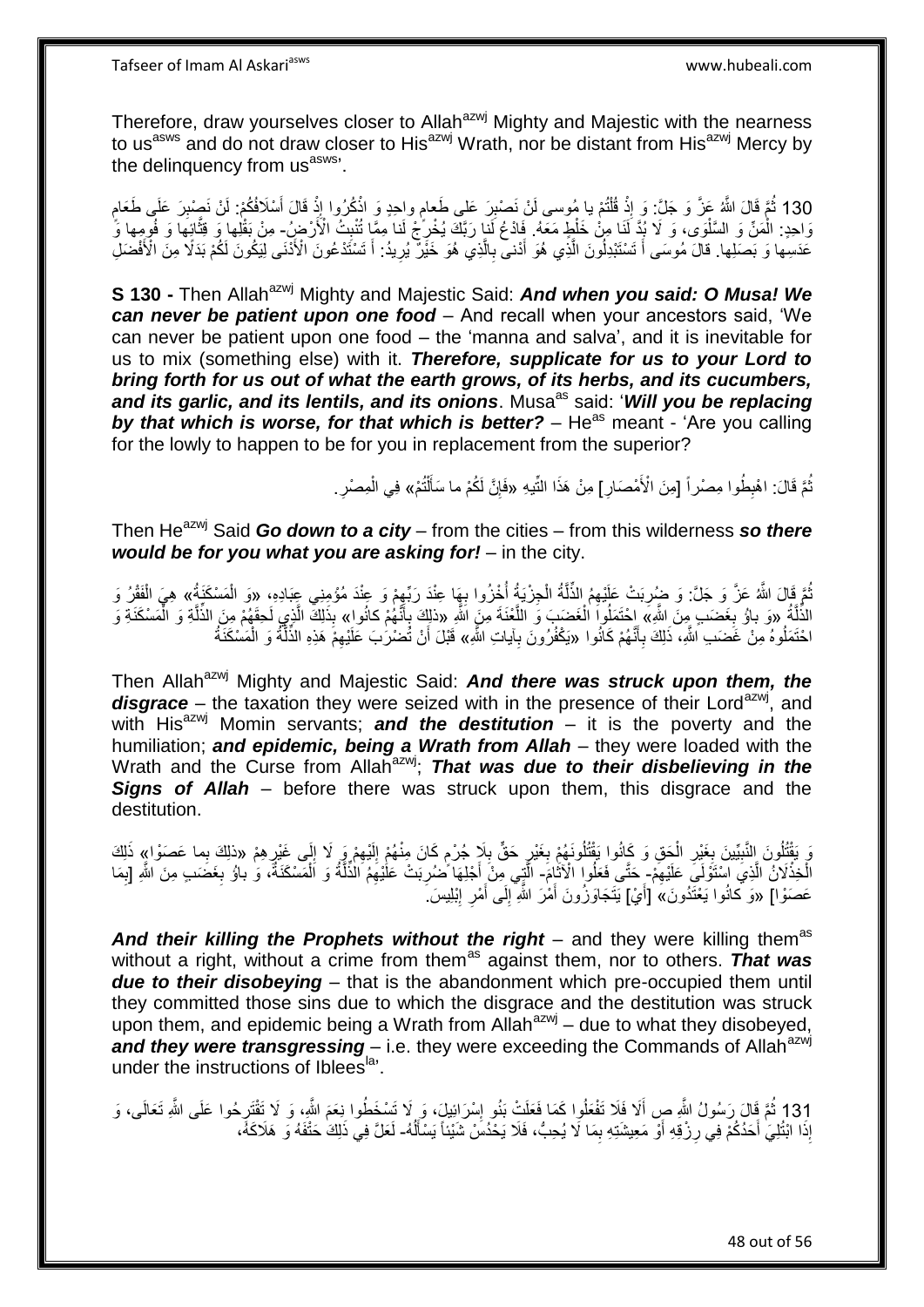Tafseer of Imam Al Askariasws www.hubeali.com

**S 131 –** Then Rasool-Allah<sup>saww</sup> said: 'Indeed! So do not be doing like what the Children of Israel did, and not be displeased with the Bounties of Allah<sup>azwj</sup>, and not be suggesting upon Allah<sup>azwj</sup> the Exalted. And whenever one of you is Tested regarding his sustenance, or his life with what he does not like, so ones should not have suspicious thoughts about anything, questioning  $H_0$ <sup>azwj</sup> – perhaps in that would be death and destruction.

دَ لَكِنْ لِنَقُلْ «اللَّهُمَّ بِجَاهِ مُحَمَّدٍ وَ إِلهٍ الطَّّيِّبِينَ- إِنْ كَانَ مَا كَرِهْتَهُ مِنْ أَمْرِي هَذَا خَيْراً لِي، وَ أَفْضِلَ فِي دِينِي، فَصَبِّرْنِي<br>وَ لَكِنْ لِنَقُلْ «اللَّهُمَّ بِجَاهِ مُحَمَّدٍ وَ ِ **∶** َ َ **∶** ِ عَلَيْهِ، ۚ وَ قَوِّنِي عَلَى احْتِمَالِهِ، وَ نَشَّطْنِي لِلنُّهُومِنِّ بِتْقُلِّ أَعْبَائِهِ ۚ وَ إِنْ كَانَ خِلَافَ ذَلِكَ خَيْراً [لِي] فَجُدْ عَلَّيَّ بِهِ، وَ رَضَّنِي ِ َ ِ ِ بِقَضَائِكَ عَلَى ۖ كُلِّ حَالٍ فَلَكَ الْحَمْدُ». فَإِنَّكَ إِذَا قُلْتَ ذَلِكَ قَدَّرَ اللَّهُ [لَكَ] وَ يَسَّرَ لَكَ مَا هُوَ خَيْرٌ. ْ **ِ** ْ ׀ו<br>ְי

But, let him say (instead), 'O Allah<sup>azwj</sup>! By the virtue of Muhammad<sup>saww</sup> and his<sup>saww</sup> goodly Progeny<sup>asws</sup> – if there was in what I dislike from my affairs, this is better for me, and superior regarding my Religion, so Make me come to be upon it, and Strengthen me upon bearing it, and Support me for the weight of its burdens; and if it was so that the opposite of that is better for me, so Make me to be diligent with it and agree with Your<sup>azwj</sup> Ordainment upon every state. For Your<sup>azwj</sup> is the Praise'. So when you say that, Allah<sup>azwj</sup> would Ordain for you and Facilitate for you what is better'.

132 ثُمَّ قَالٍَ صِ يَا عِبَادَ اللَّهِ فَاحْذَرُوا الِانْهِمَاكَ فِي الْمَعَاصِي- وَ التَّهَاوُنِ بِهَا فَإِنَّ الْمَعَاصِيَ يَسْتَوْلِي بِهَا الْخِذْلَانُ عَلَى ْ **∶** ْ ِ ْ صَاحِبِهَا ٰ حَتَّى يُوقِعَهُ فِيمَا هُوَ أَعْظَمٍ مِنْهَا، فَلَا يَزَالُ يَعْصِي مِّ يَتَهَاوَنُ وَ يَخْذُلُ ۖ وَ يُوقِعُ فِيمَا ۖ هُوَ أَعْظَمُ مِمَّا جَنَى ۖ بِحَتَّى **∶** َ ُيوقِعَهُ فِي رَدٍّ وَلَإِيَةِ وَصِيٍّ رَسُولِ اللَّهِ ص وَ دَفْعِ نُبُوَّةِ نَبِيٍّ اللَّهِ، وَ لَا يَزَالُ أَيْضاً بِذَلِكَ خَتَّى يُوقِعَهُ فِي دَٰفْعِ تَوْحِيدِ اللَّهِ، وَ َ ِ ِ ِ الْإِلْحَادِ فِ*ِّي* دِينِ الثَّهِ ِ ْ

**S 132 –** Then he<sup>asws</sup> said: 'O servants of Allah<sup>azwj</sup>! Be cautious of indulging in the (acts of) disobedience – and the complacency with it, for the (acts of) disobedience would seize its perpetrator upon the disgrace – to the extent that he would fall into what is more grievous than it. So he would not cease disobeying and being complacent and failing – and he would fall into what is more grievous that what crime he committed – until he would fall into the rejection of the Wilayah of the successor<sup>asws</sup> of Rasool-Allah<sup>saww</sup>, and repelling the Prophet-hood of the Prophet<sup>saww</sup> of Allah<sup>azwj</sup>; and he would not cease all well with that, until he falls into the repelling the Tawheed of Allah<sup>azwj</sup>, and the atheism in the Religion of Allah<sup>azwj</sup>'.

133 ثُمَّ قَالَ اللَّهُ تَعَالَى: «إِنَّ الَّذِينَ آمَنُوا» بِاللَّهِ- وَ بِمَا فَرَضٍ عَلَيْهِمُ الْإِيمَانَ بِهِ- مِنَ الْوَكَلاَيَةِ لِعَلِي بْنِ أَبِي طَالِبٍ وَ الطَّيِّبِينَ **∶** ِ ه ِ ه ِ ِ َ مِنْ آلِهِ ۚ «وَ الَّذِينَ هِادُوا»َ يَعْنِي الْيَهُودَ «وَ النَّصِبارَى» الَّذِينَ زَعَمُوا َأَنَّهُمْ فِي دِينِ اللَّهِ مُتَنَاصِرُونَ «وَ ۗ الصَّابِنِينَ» الَّذِينَ َ ِ ه زَعَمُوا أَنَّهُمْ صَبَوْا إِلَى دِينِ (الثَّهِ، ۖ وَ هُمْ بِقَوْلِهِمْ) كَاذِبُونَ. ِ ِ  $\frac{1}{2}$ َ

**S 133 -** (Imam Hassan Al-Askari<sup>asws</sup> said): 'Then Allah<sup>azwj</sup> the Exalted Said **Surely** *those who are believing*, in Allah<sup>azwj</sup> and in what Allah<sup>azwj</sup> Imposed upon them to have the Eman in it, from the Wilayah of Ali<sup>asws</sup> Bin Abu Talib<sup>asws</sup> and the goodly ones from his<sup>asws</sup> Progeny<sup>asws</sup>, and those who became Jews - meaning the Jews, *and the Christians* - those who are alleging that they are the helpers in the Religion of Allah<sup>azwj</sup>, **and the Sabeans** – those who are claiming that they are correct to the Religion of Allah<sup>azwj</sup>, and they are liars in their words.

مَنْ آمَنَ بِاللَّهِ مِنْ هَؤُلَاءٍ الْكُفَّارِ ، وَ نَزَعَ عَنْ كُفْرِهِ، وَ مَنْ آمَنَ مِنْ هَؤُلَاءِ الْمُؤْمِنِينَ فِي مُسْتَقْبَلِ أَعْمَارِهِمْ، وَ أَخْلَصَ وَ وَفَى ِ **∶** ِ َ ِ َ ْ ِبِالْعَهْدِ وَ الْمِيثَاقِ الْمَأْخُوذَيْنِ عَلَيْهِ لِمُحَمَّدٍ وَ عَلَيٍّ وَ خُلَفَائِهِمَا الطَّاهِرِينَ وَ عَمِلَ صالِحاً [وَ مَنْ عَمِلَ صَالِحاً] مِنْ هَؤُلَاءِ ِ ِ ْ ْ َ ْ ْ ِ الْمُؤْمِنِينَ. ْ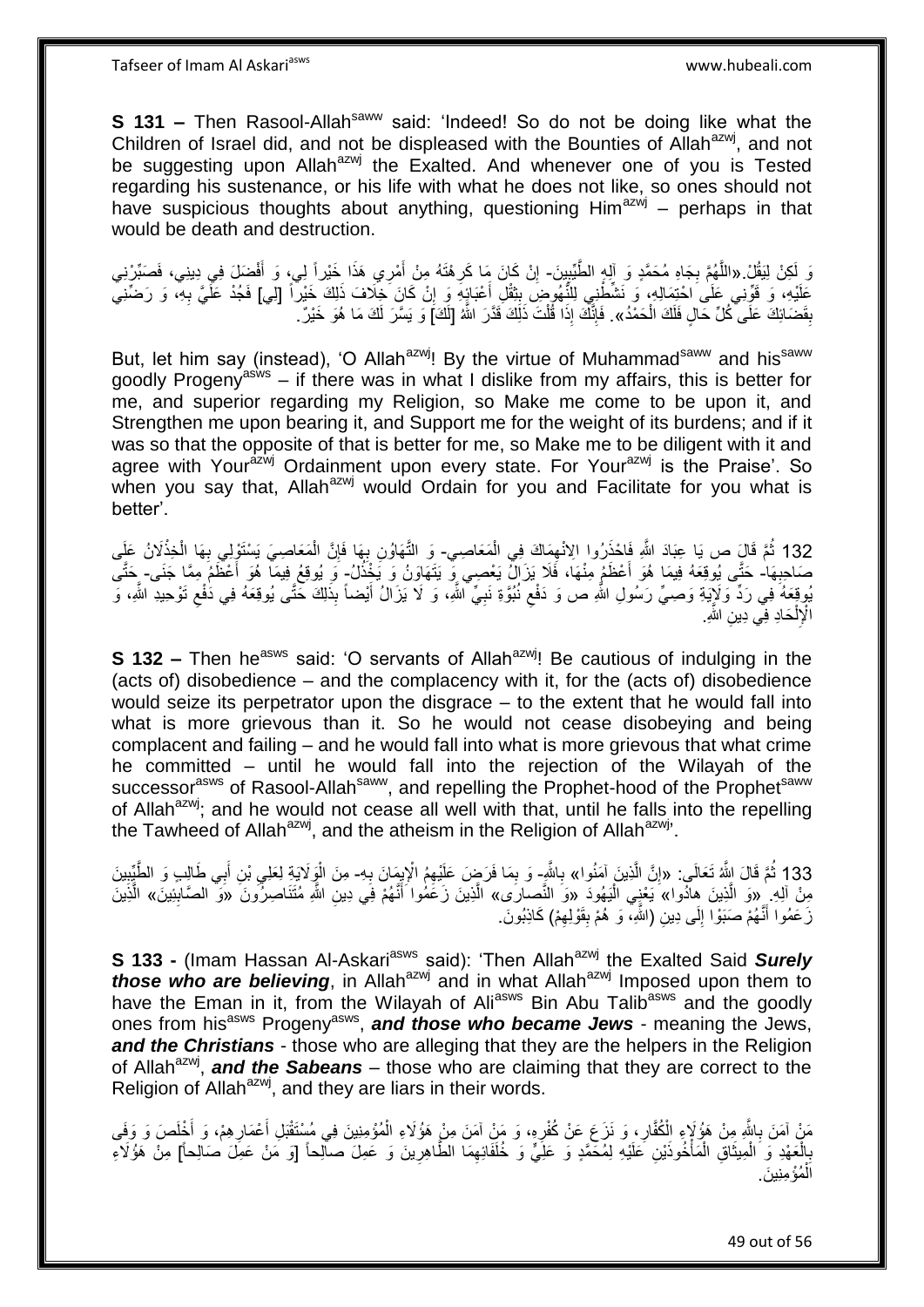*The ones who believe in Allah* – from those unbelievers who were removed from their *Kufr*, and the ones who believe from those *Momineen* in the future lives of theirs, and are sincere and loyal with the pact and the Covenants Taken upon them for Muhammad<sup>saww</sup> and Ali<sup>asws</sup> and their<sup>asws</sup> Pure Caliphs *and do righteous deeds* – from those *Momineen*.

فَلَهُمْ أَجْرُهُمْ ثَوَابُهُمْ عِنْدَ رَبّهِمْ فِي الْأَخِرَةِ وَ لا خَوْفٌ عَلَيْهِمْ هُنَاكَ حِينَ يَخَافُ الْفَاسِقُونَ وَ لا هُمْ يَحْزَنُونَ إِذَا حَزِنَ  $\ddot{\xi}$ ِ ْ ِ الْمُخَالِفُونَ، لِأَنَّهُمْ لَمْ يَعْمَلُوا مِنَ ٰ مُخَالَفَةِ اللَّهِ مَا يُخَافُ مِنْ فِعْلِهِ، وَ ٰ لَا يَحْزَنُ لََهُ ْ

*so for them, their Recompense* – their Reward *is with their Lord* in the Hereafter, *and there would be no fear for them*, over there when they used to fear the mischief makers (in the world) *nor would they be grieving*, when the adversaries grieved them, because they were nor acting in opposition to Allah<sup>azwj</sup>, fearing the one who did so, nor would they be grief for him''.

> وَ نَظَرَ أَمِيرُ الْمُؤْمِنِينَ [عَلِيٌ] ع إِلَى رَجُلٍ [فَرَأَى] أَثَرَ الْخَوْفِ عَلَيْهِ، فَقَالَ: مَا بَالُكَ قَالَ: إِنِّي أَخَافُ اللَّهَ. َ َ ِ ْ ة<br>أ َ َ ِ ُ

And Amir Al Momineen Ali<sup>asws</sup> look at a man, and he<sup>asws</sup> saw the traces of fear upon him, so he<sup>asws</sup> said: 'What is the matter with you?' He said, 'I am fearing Allah<sup>azwj</sup>'.

قَالَ: يَا عَبْدَ اللَّهِ خَفْ ذُنُوبَكَ، وَ خَفْ عَدْلَ اللَّهِ عَلَيْكَ فِي مَظَالِمِ عِبَادِهِ، وَ أَطِعْهُ فِيمَا كَلَّفَكَ، وَ لَا تَعْصِهِ فِيمَا يُصْلِحُكَ، ثُمَّ لَا ه َ ِ ُ تَخَفِ اللَّهَ بَعْدَ ذَلِكَ، فَإِنَّهُ لَا يَظْلِمْ أَحَداً وَ لَا يُعَذِّبُهُ فَوْقَ اسْتِحْقَاقِهِ أَبَداً، إِلَّا أَنْ تَخَافَ سُوءَ الْعَاقِبَةِ بِأَنْ تَغَيَّرَ أَوْ نَبَدَّلَ. ِ أ ِ ْ َ ِ َ َ َ

He<sup>asws</sup> said: 'O servant of Allah<sup>azwj</sup>! Fear your sins, and fear the Justice of Allah<sup>azwj</sup> upon you regarding the injustices of His<sup>azwj</sup> servants, and obey Him<sup>azwj</sup> in what He<sup>azwj</sup> has Encumbered you with, and do not disobey Him<sup>azwj</sup> in what He<sup>azwj</sup> Corrects you. Then do not fear Allah<sup>azwj</sup> after that, for He<sup>azwj</sup> neither Wrongs anyone nor does He<sup>azwj</sup> Punish him above his deserving (level), ever, unless if you fear the evil consequences if they change or alter (you).

فَإِنْ أَرَدْتَ أَنْ يُؤْمِنَكَ اللَّهُ سُوءَ الْعَاقِبَةِ، فَاعْلَمْ أَنَّ مَا تَأْتِيهِ مِنْ خَيْرٍ فَبِفَضْلِ اللَّهِ وَ تَوْفِيقِهِ وَ مَا تَأْتِيهِ مِنْ شَرٍّ فَبِإِمْهَالِ اللَّهِ، وَ **ٔ** ْ اُ َ ِ  $\frac{1}{2}$ ِ ة<br>أا إِنْظَارِهِ إِيَّاكَ، وَ حِلْمِهِ عَنْكَ ْ ِ **∶** ِ

So if you want that Allah<sup>azwj</sup> should Secure you from the evil consequences, then know that whatever you come to from the good, so it is by the Grace of Allah<sup>azwj</sup> and His<sup>azwj</sup> Inclining (you for it), and whatever you come to from the evil, so it is by His<sup>azwj</sup> grace period and His<sup>azwj</sup> Respiting you, and His<sup>azwj</sup> Forbearance from you'.

قَوْلُهُ عَزَّ وَ جَلَ وَ إِذْ أَخَذْنا مِيثاقَكُمْ وَ رَفَعْنا فَوْقَكُمُ الطُّورَ خُذُوا ما آَتَيْناكُمْ بِقُوَّةٍ وَ اذْكُرُوا ما فِيهِ لَعَلَّكُمْ تَتَّقُونَ ثُمَّ تَوَلَّيْتُمْ مِنْ ُ **ٔ ٔ** ه ُ **ٔ ∣** بَعْدِ ذلِكَ فَلَوْ لا فَضِّلُ اللَّهِ عَلَيْكُمْ وَ رَحْمَتُهُ لَكُنْتُمْ مِنَ الْخاسِرِينَ وَ لِقَدْ عَلِمْتُمُ الَّذِينَ اعْتَدَوْا مِنْكُمْ فِي السَّبْتِ فَقُلْنا لَهُمْ كُونُوا ه **∶** ْ قِرَدَةً خاسِئِينَ فَجَعَلْناها نَكالًا لِما ٰبَيْنَ يَدَيْها وَ ما خُلْفَها وَ مَوْ عِظَةً لِلْمُتَّقِينَ ْ ْ ْ

The Words of the Mighty and Majestic: *And when We Took a Covenant from you and We Raised the (Mount) Toor above you: "Grab what We have Given you with strength and remember what is in it, so you may be fearing" [2:63]*

*Then you turned back from after that; so had it not been for the Grace of Allah and His Mercy upon you, you would have been from the losers [2:64]*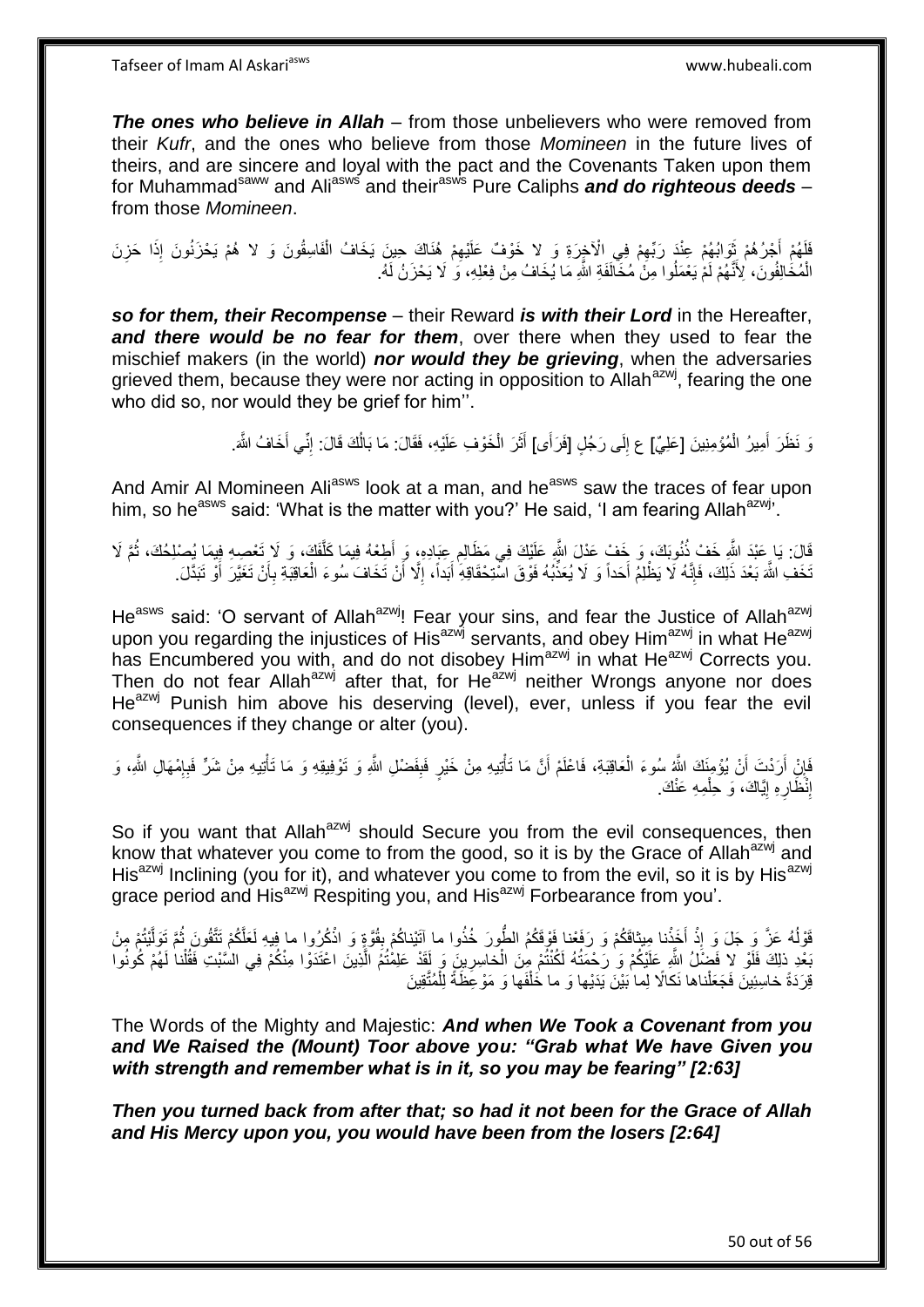*And you have known those among you who transgressed during the Saturday, so We Said to them: "Become apes, despised!" [2:65].* 

*Thus We Made it to be an example for those who were in front of them and those who followed them in posterity, and as an Advice for the fearful [2:66]*

134 قَالَ الْإِمَامُ عِ قَالَ اللَّهُ عَنَّ وَ جَلَّ لَهُمْ: وَ [اذْكُرُوا] إِذْ أَخَذْنا مِيثاقَكُمْ وَ عُهُودَكُمْ أَنْ تَعْمَلُوا بِمَا فِي التَّوْرَاةِ، وَ مَا فِي<br>المُمْرَةِ ِ َ َ **ٔ** ِ **ٔ** الْفُرْقَانِ الَّذِيَ أَعْطَّنْتُهُ مُوسَى مَعَ الْكِتَابِ الْمَخْصُوصِ بِذَكْرِ مُحَمَّدٍ وَ عَٰلِيٍّ وَ الطَّيِّبِينَ مِنْ آلِهِمَا، بِأَنَّهُمْ سَادَةُ الْخَلْقِ، وَ ْ ْ اً<br>ا ه ْ ْ َ ِ ِ ِ ِ ِ الْقَوَّامُونَ بِالْحَقِّ ْ **∶** ْ

**S 134 -** The Imam (Hassan Al-Askari<sup>asws</sup>) said: 'Allah<sup>azwj</sup> Mighty and Majestic Said to them (the Children of Israel) – And recall – when *And when We Took a Covenant from you [2:63]*, and your pacts, that you would be performing with whatever is in the Torah and what is in the Furgan (Criterion) which  $I^{azwj}$  Gave to Musa<sup>as</sup> along with the Book, particularised with the mention of Muhammad<sup>saww</sup> and Ali<sup>asws</sup>, and the goodly from their<sup>asws</sup> Progeny<sup>asws</sup>, that they<sup>asws</sup> are the Chiefs of the people, and the ones standing by the Truth.

يَ إِذْ أَخَذْنَا مِبِثَاقَكُمْ أَنْ تُقِرُّوا بِهِ، وَ أَنْ تُؤَدُّوهُ إِلَى أَخْلَافِكُمْ، وَ تَأْمُرُوهُمْ أَنْ يُؤَدُّوهُ إِلَى أَخْلَافِهِمْ- إِلَى آخِرِ مُقَدَّرَاتٍي فِي النُّنْيَا، **∶**  $\ddot{\phantom{0}}$ **ٔ ٔ ، ، ،** ِ َ ِ َ ْ َ  $\frac{1}{2}$ **∶** ِ لَيُؤُمِنُنَّ بِمُحَمَّدٍ نَبِيٍّ الثَّمِ، وَ يُسْلِمُنَّ لَهُ مَا يَأْمُرُ هُمْ إِبِهِمْ فِي ْعَلِيٍّ وَلِيِّ الثُّهِ عَنِ الثَّهِ، وَ مَا يُخْبِرُ هُمْ بِهِ [عَنْهُ] مِنْ أَخْوَالِ خُلَفَائِهِ ِ ا<br>المسلمان<br>المسلمان **∶** ِ ِ ِ َ بَعْدَهُ- الْقَوَّ امِينَ بِحَقِّ اللَّهِ، فَأَبَيْتُمْ قَبُولَ ذَلِكَ وَ اسْتَكْبَرْنَٰفُمْوهُ. ۖ ن<br>ا **∶** ْ

*And when We Took a Covenant from you [2:63]* that you would be acknowledging with it, and that you would be depositing it to your posterity and instructing them that they should be depositing it to their posterities up to the last of  $Mv^{a z w j}$  Ordainment in the world, that they would be believing in Muhammad $a s w s$  as a Prophet<sup>saww</sup> of Allah<sup>azwj</sup>, and they would be submitting to him<sup>saww</sup> whatever he<sup>saww</sup> orders them with – regarding Ali<sup>asws</sup> being a Guardian of Allah<sup>azwj</sup>, from Allah<sup>azwj</sup>, and whatever he<sup>saww</sup> informs them with it on His<sup>azwj</sup> behalf – from the situation His<sup>azwj</sup> Caliphs after him<sup>saww</sup>, the ones standing by the Rights of Allah<sup>azwj</sup>. But, you refused the acceptance of that and you became arrogant.

نَ رَفَعْنا فَوْقَكُمُ الطُّورَ الْجَبَلَ، أَمَرْنَا جَبْرَئِيلَ أَنْ يَقْطَعَ مِنْ «جَبَلِ فِلِسْطِينَ» قِطْعَةً عَلَى قَدْرِ مُعَسْكَرِ أَسْلَافِكُمْ فَرْسَخاً فِي َ َ ْ َ ِ ِ فَرْسَخ، فَقَطَعَهَا وَ جَاءَ بِهَا، فَرَفَعَهَا فَوْقَ رُءُوسِهِمْ. ِ ِ ٍ

And We Raised the *(Mount)* Toor above you – the mountain. We<sup>azwj</sup> Commanded Jibraeel<sup>as</sup> that he<sup>as</sup> cuts off a piece of it – the mountain of Palestine – in accordance to the encampment of your ancestors, one Farsakh by one Farsakh (10km. by 10  $km.$ ). So he<sup>as</sup> cut it and came over with it, and he<sup>as</sup> raised it above their heads.

فَقَالَ مُوسَى ع لَهُمْ: إِمَّا أَنْ تَأْخُذُوا بِمَا أُمِرْتُمْ بِهِ فِيهِ، وَ إِمَّا أَنْ أُلْقِيَ عَلَيْكُمْ هَذَا الْجَبَلَ. فَالْجِئُوا إِلَى قَبُولِهِ كَارِهِينَ إِلَّا مَنْ ْ اُ َ ِ ِ ان<br>ا ِ ْ ِ ْ ِ ِ ِ ْ عَصَمَهُ اللَّهُ مِنَّ الْعِنَادِ، فَإِنَّهُ قَلِلَهُ طَائِعاً مُخْتَاراً ۚ ثُمَّ لَمَّا قَبِلُوهُ سَجَدُوا تَ<br>وَجَمَعَتُ اللَّهُ مِنَّ الْعِنَادِ الْمُحْقَلِينَ عَبَيْدِ الْمُخْتَارِ أَنَّهُمْ فَلَا يَوْلُوهُ مَسَجَدُوا لَ  $\frac{1}{2}$ ∣اٍ<br>∶ ْ ِ ُ ِ بَنَّهِ، وَ لَكِنْ نَظَرَ إِلَى الْجَبَلِ هَلَّ يَقَعُ أَمْ لَا، وَ آخَرُونَ سَجَدُوا طَائِعِينَ مُخْتَارِينَ. ِ َ ْ  $\frac{1}{2}$ 

Musa<sup>as</sup> said to them: 'Either you take to whatever you are being Commanded with in it, or else this mountain would be thrown upon you'. So they sought refuge to it acceptance unwillingly, except for the one Allah<sup>azwj</sup> Saved from the obstinacy, for he accepted it willingly, by choice. Then, when they had accepted it, they performed Sajdah and covered themselves with the soil; and most of them covered their cheeks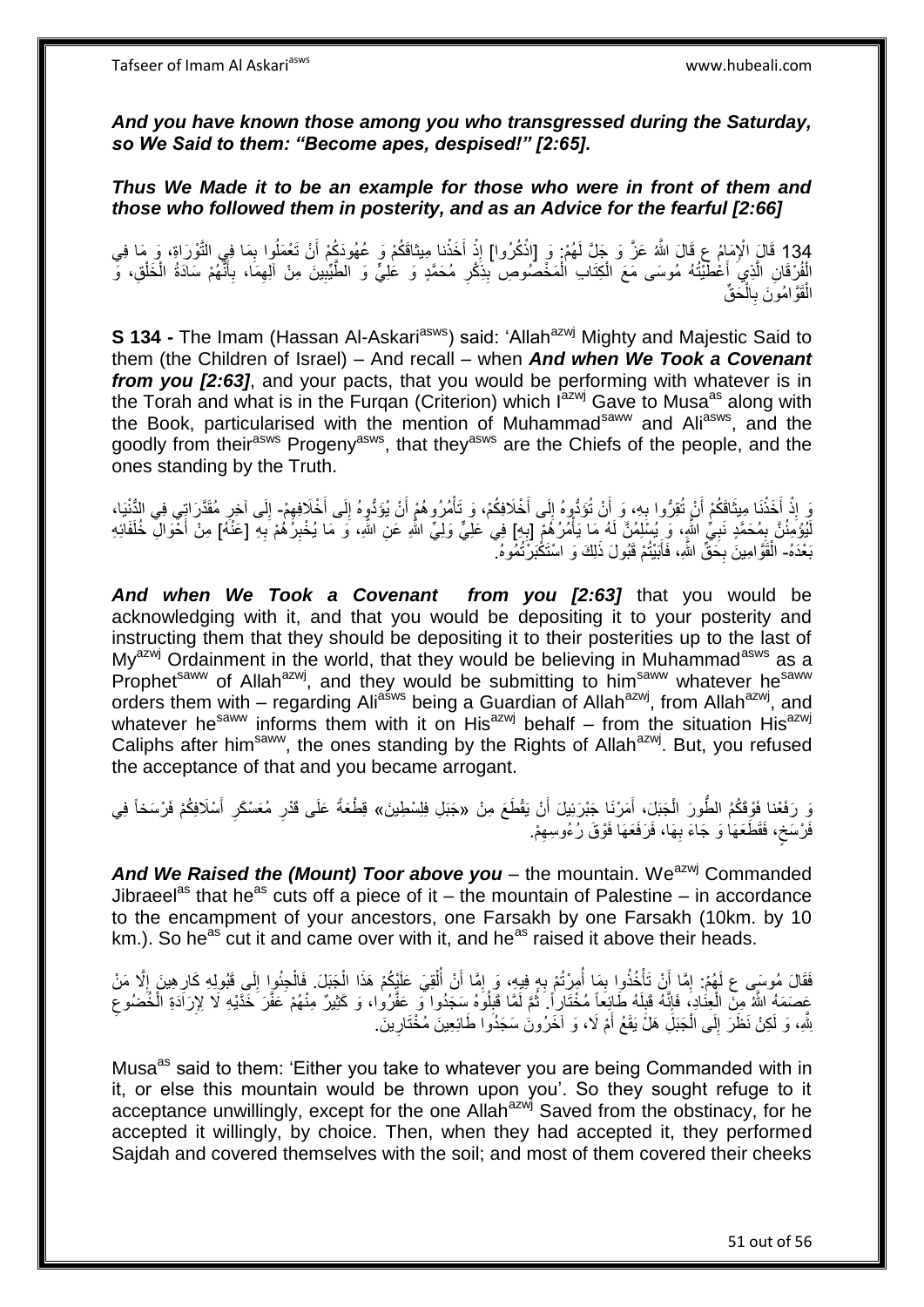with it, not intending the submission to Allah $^{axwj}$ , but they looked at the mountain, whether it would fall or not; and the others performed Sajdah willingly, by choice.

ٔ<br>ـ [ثُمَّ قَالَ ع] فَقَالَ رَسُولُ اللَّهِ ص: احْمَدُوا اللَّهَ مَعَاشِرَ شِيعَتِنَا عَلَى تَوْفِيقِهِ إِيَّاكُمْ، فَإِنَّكُمْ تُعَفِّرُونَ فِي سُجُودِكُمْ- لَا كَمَا عَفَّرَهُ ا∣<br>ِ∘ِ ׀ו<br>֞ كَّفَرَةُ بَنِي إِسْرَائِيلَ، وَ لَكِنْ كَمَا عَفَّرَهُ خِيَارُهُمْ. יִין<br>∶

Then he<sup>asws</sup> said: 'Rasool-Allah<sup>saww</sup> said: 'Be praising Allah<sup>azwj</sup>, group of our<sup>asws</sup> Shias, upon His<sup>azwj</sup> Inclination Give to you all, so you should be placing your cheeks in the ground during your Sajdahs, not like that done by the disbelievers of the Children of Israel, but just as their good ones had done it (by choice)'.

ْ قَالٍَ اللَّهُ عَزَّ وَ جَلَّ: خُذُوا ما آتَيْناكُمْ بِقُوَّةٍ مِنْ هَذِهِ الْأَوَامِرِ وَ النَّوَاهِي مِنْ هَذَا الْأَمْرِ الْجَلِيلِ۔ مِنْ ذِكْرِ مُحَمَّدٍ وَ عَلِيٍّ وَ آلِهِمَا ِ **∶ ِ** ِ ِ ي َن. **!** طُيِّيب ال

Allah<sup>azwj</sup> Mighty and Majestic Said *Grab what We have Given you with strength* – from these orders and prohibitions from this majestic matter of the mention of Muhammad<sup>asws</sup> and Ali<sup>asws</sup> and their<sup>asws</sup> goodly Progeny<sup>asws</sup>.

> رَ اذْكُرُوا ما فِيهِ فِيمَا آتَيْنَاكُمْ، اذْكُرُوا جَزِيلَ ثَوَابِنَا عَلَى قِيَامِكُمْ بِهِ، وَ شَدِيدَ عِقَابِنَا عَلَى إِبَائِكُمْ لَهُ. **ٔ** ِ ِ **∶ !** َ ِ **ٔ**

And remember what is in it - regarding what We<sup>azwj</sup> have Given you, and remember the Our<sup>azwj</sup> abundant Rewards upon your standing by it, and the intensity of Our<sup>azwj</sup> Punishment upon your refusals of it.

> لَعَلَّكُمْ تَتَّقُونَ لِتَتَّقُوا الْمُخَالَفَةَ الْمُوجِبَةَ لِلْعِقَابِ، فَتَسْتَحِقُّوا بِذَلِكَ جَزِيلَ الثَّوَابِ. ْ ْ ْ ه **∶**

*so you may be fearing* – in order for you to be fearing the opposition, being obligated of the Punishment, and you would end up being deserving of the abundant Rewards''.

135 قَالَ اللَّهُ عَنَّ وَ جَلَّ [لَهُمْ]: ثُمَّ تَوَلَّيْتُمْ يَعْنِي نَوَلَّي أَسْلَافُكُمْ مِنْ بَعْدِ ذلِكَ عَنِ الْقِيَامِ بِهِ، وَ الْوَفَاءِ بِمَا عُوهِدُوا عَلَيْهِ. فَلَوْ لا<br>وَمِنْهُ مَعَ يَقِيمُ مِن الْمَامِنِ ِ ْ َ ه ُ ْ فَضْلُ اللَّهِ عَلَيْكُمْ وَ رَحْمَتُهُ يَعْنِي عَلَٰى أَسْلَافِكُمْ، لَوْ لاَ فَضْلُ اللَّهِ عَلَيْهِمْ بِإِمْهَالِهِ إِيَّاهُمْ لِلثَّوْبَةِ، وَ إِنْظَارِهِمْ لِمَحْوِ الْخَطِيئَةِ بِالْإِنَابَةِ ِ ِ ِ ן<br>∶ **∶** ِ ْ ِ **∶** 

**S 135 -** Allah<sup>azwj</sup> Mighty and Majestic Said to them: **Then you turned back–** meaning the turning back of your ancestors, *from after that* - from the standing by it and fulfilling with what they had been Covenanted upon. *So had it not been for the Grace of Allah and His Mercy upon you* – meaning upon your ancestors. Had it not been for the Grace of Allah<sup>azwj</sup> upon you with respiting them for the repentance, and Considering them for the deletion of the mistakes with the Conferment.

لْكُنْتُمْ مِنَ الْخاسِرِينَ الْمَغْبُونِينَ، قَدْ خَسِرْتُمُ الْآخِرَةَ وَ الدُّنْيَا، لِأَنَّ الْآخِرَةَ [قَدْ] فَسَدَتْ عَلَيْكُمْ بِكُفْرِكُمْ، وَ الدُّنْيَا كَانَ لَا يَحْصُلُ ِ **∶** ِ لَكُمْ نُعِيمُهَا لِاخْتِرَ امِنَا لَكُمْ، وَ تَبْقَى عَلَيْكُمْ حَسَرَاتُ نُفُوسِكُمْ- وَ أَمَانِيُّكُمُ الَّتِي قَدِ اقْتَطَعْتُمْ دُونَهَا. ه َ

*You would have been from the losers* – the disadvantaged ones. You would have incurred losses of the Hereafter and the world, because the Hereafter had already been spoilt upon you due to your disbelief, and the world, you would not have achieved for yourselves its bounties We had Chosen for you all, and there would have remained upon you the regrets upon yourselves and your aspiration which would have been cut off besides these.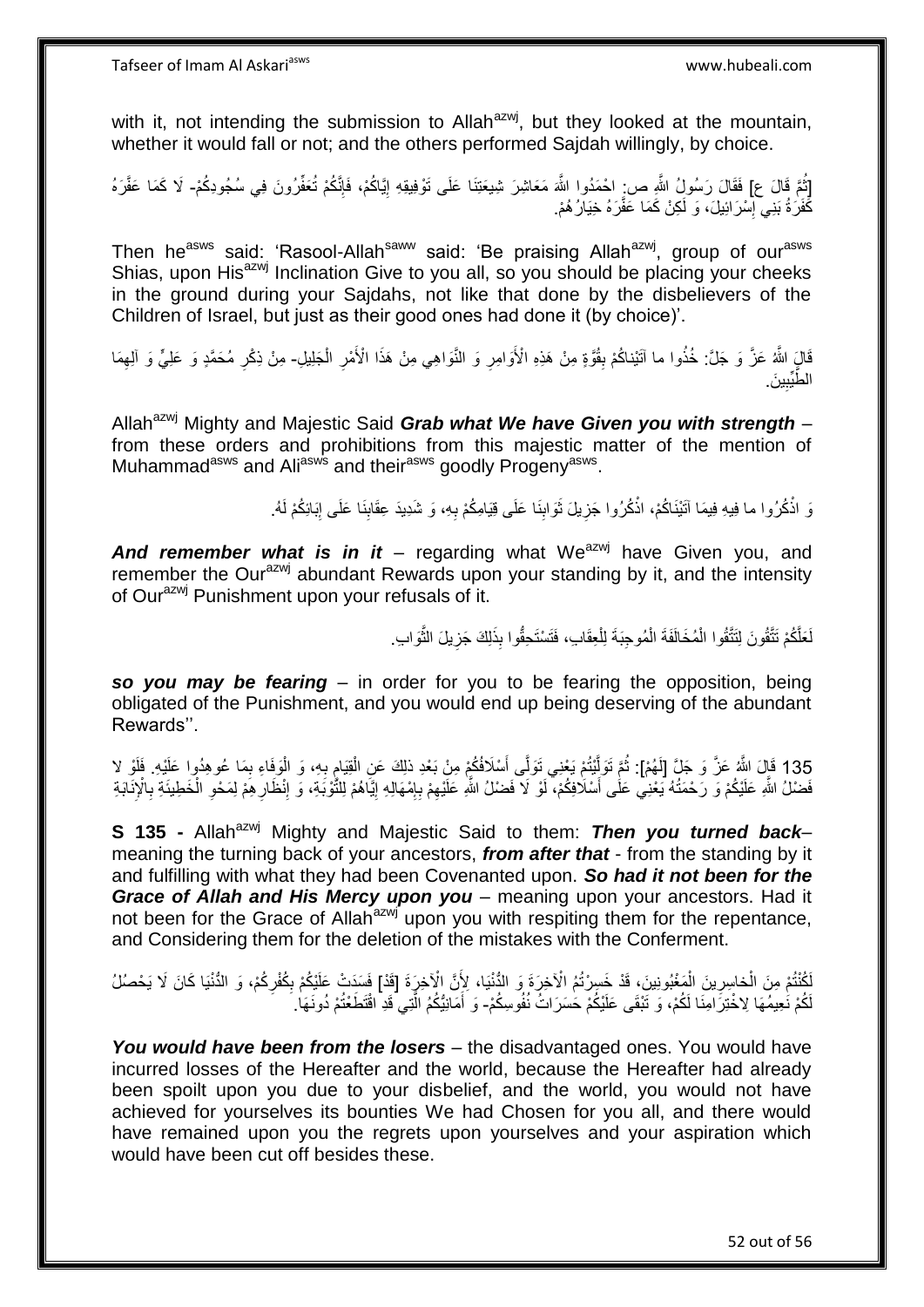ِ لَكِنَّا أَمْهَلْنَاكُمْ لِلتَّوْبَةِ، وَ أَنْظُرْنَاكُمْ لِلْإِنَابَةِ، أَيْ فَعَلْنَا ذَلِكَ بِأَسْلَافِكُم<br>وَ دَوْر ْ رَبِّيْ أَمْهَلْنَاكُمْ لِلتَّوْبِيِّةِ، فَيَمْ إِلَيْهِ بِمَنْ قُفْلَ ذَلِكَ بِأَسْلَافِكُمْ فَتَ َ اً ِ ْ َ ِ ْ أَنْ يَخْرُجَ مِنْهُ الذُّرِّيَّةُ الطَّيِّبَةُ- الَّتِي تُطَيَّبَ فِي الْذُّنْيَا [بِاللَّهِ تَعَالَى] مَعِيشَتُهَا، وَ تَشَرَّفَ فِي الْأَخِرَةِ- بِطَاعَةِ الشَّ- مَرْتَبَتُهَا. ۔<br>ا **∶** ان<br>ا ِ

But, We<sup>azwj</sup> Respited you for the repentance, and Waited for you for the Conferment  $-$  i.e. We<sup>azwj</sup> Did that with your ancestors, so the one who repented, repented and was fortunate, and there came out from his loins the one who was Ordained that he comes out from him, the goodly offspring which was good in the world – with Allah<sup>azwj</sup> the Exalted – in their lives, and the nobility in the Hereafter – due to the obedience of Allah<sup>azwj</sup> – of its ranks.

ِ قَالَ الْحُسَيْنُ بْنُ عَلِي عِ: أَمَا إِنَّهُمْ لَوْ كَانُوا دَعُوا اللَّهَ بِمُحَمَّدٍ وَ آلِهِ الطَّّيِّبِينَ بِصِدْقٍ مِنْ نِيَّاتِهِمْ، وَ صِحِّةٍ اعْتِقَادِهِمْ مِنْ قُلُوبِهِمْ<br>وَ قَالَ الْحُسَيْنُ بْنُ عَلِي عِ: ْ ِ ِ **!** ِ ֺ֧֖֦֧֦֧֦֧֦֧֖֦֧֦֧֦֧֦֧֧֧֧֧֦֧֦֧֦֧֦֧֧֦֧֦֧֦֧֦֧֦֧֦֧֦֧֦֧֦֧֧֧֦֚֚֚֚֚֝֟֓֝֬֝֝֝֓֞֟֓֡֝֓֞֟֓֡֟֓֡֟֓֡֟֓֡֓֓֞֟֓֓ ِ أَنْ يَعْصِمَهُمْ- حَتَّى لَا يُعَالِّدُوهُ بَعْدَ مُشَاهَدَةٍ تِلْكَ الْمُعْجِزَاتِ الْبَاهِرَاتِ، لَفَعَلَ ذَلِكَ بِجُودِهِ وَ كَرَٰمِهِ. وَ لَكِنَّهُمْ قَصَرُوا، وَ آثَرُوا ۔<br>ا ِ ْ ْ ْ َ الْهَوَى بِنَا وَ ٰ مَضَوْاً مَعَ الْهَوَى فِي طَلَبِ لَذَّاتِهِمْ. ْ **ِ** ِ

And Al-Husayn<sup>asws</sup> Bin Ali<sup>asws</sup> said: 'But they, had they supplicated to Allah<sup>azwj</sup> by Muhammad<sup>saww</sup> and his<sup>saww</sup> goodly Progeny<sup>asws</sup>, with the sincerity of their intentions, and the correctness of their beliefs from their hearts, that He<sup>azwj</sup> Safeguards them until they do not defy Him<sup>azwj</sup> after their witnessing those convincing miracles, He<sup>azwj</sup> would have Done that due to His<sup>azwj</sup> Generosity and His<sup>azwj</sup> Benevolence. But, they were deficient, and preferred the personal desires with us<sup>asws</sup>, and they went along with the personal desire, in seeking the pleasures''.

136 ثُمَّ قَالَ اللَّهُ عَنَّ وَ جَلَّ: وَ لَقَدْ عَلِمْتُمُ الَّذِينَ اعْتَدَوْا مِنْكُمْ فِي السَّبْتِ لَمَّا اصْطَادُوا السُّمُوكَ فِيهِ فَقُلْنا لَهُمْ كُونُوا قِرَدَةً ه خاسِئِينَ مُبْعَدِينَ عَنْ كُلِّ خَيْرٍ

**S 136 -** Then the Mighty and Majestic Said: *And you have known those among you who transgressed during the Saturday* – due to their catching fishes during it, *so We Said to them: "Become apes, despised!" [2:65]* - remote from every goodness.

فَجَعَلْناها [أَيْ] جَعَلْنَا تِلْكَ الْمَسْخَةَ- الَّتِي أَخْزَيْنَاهُمْ وَ لَعَنَّاهُمْ بِهَا نَكالًا عِقَاباً وَ رَدْعاً لِما بَيْنَ يَدَيْها بَيْنَ يَدَيِ الْمَسْخَةِ مِنْ َ ْ ْ ْ ْ  $\frac{1}{2}$ **∶** َ ه نُوبِهِمُ- الْمُوبِّقَاتِ الَّتِي اسْتَحَقُّوا بِهَا الْعُقْوِيَاتِ وَ ما خَلْفَها لِلْقَوْمِ الَّذِينَ شَاهَدُوهُمْ بَعْدَ مَسْخِهِمْ ٍ يَرْتَدِعُونَ عَنْ مِثَّلِ أَفْعَالِهِمْ لَمَّا ْ **∶** ه ِ ِ ه ِ ْ ْ ِ َ **ٔ** مُنَاهَذُوا مَا حَلَّ بِهِمْ مِنْ عِقَابِنَا وَ مَوْعِظَةً لِلْمُتَّقِينَ يَتَّعِظُونَ بِهَا، فَيُفَارِقُونَ الْمُخْزِيَاتِ وَ يَعِظُونَ [بِهَا] النَّاسَ، وَ يُحَذِّرُونَـهُمُ ْ ِ ِ ِ ْ **∶** ِ ِ المُرْدِيَاتِ. ْ

**Thus We Made it** – i.e. We<sup>azwj</sup> Made those metamorphosed ones whom We<sup>azwj</sup> Shamed them and Cursed them by it, *to be an example* – a punishment and a deterrence *for those who were in front of them* – in front of the metamorphosed ones, from their grave sins by which they were deserving the punishments, *and those who followed them in posterity* – for the people who had witnessed them after their transformation, that they would be deterred from the likes of their deeds due to what they witnessed, what would have been Released with them from Our<sup>asws</sup> Punishments, *and as an Advice for the fearful [2:66]*– they would be taking a lesson by it, and they would be separating from the disgrace, advising the (other) people by it, and they would be cautioning them to refrain.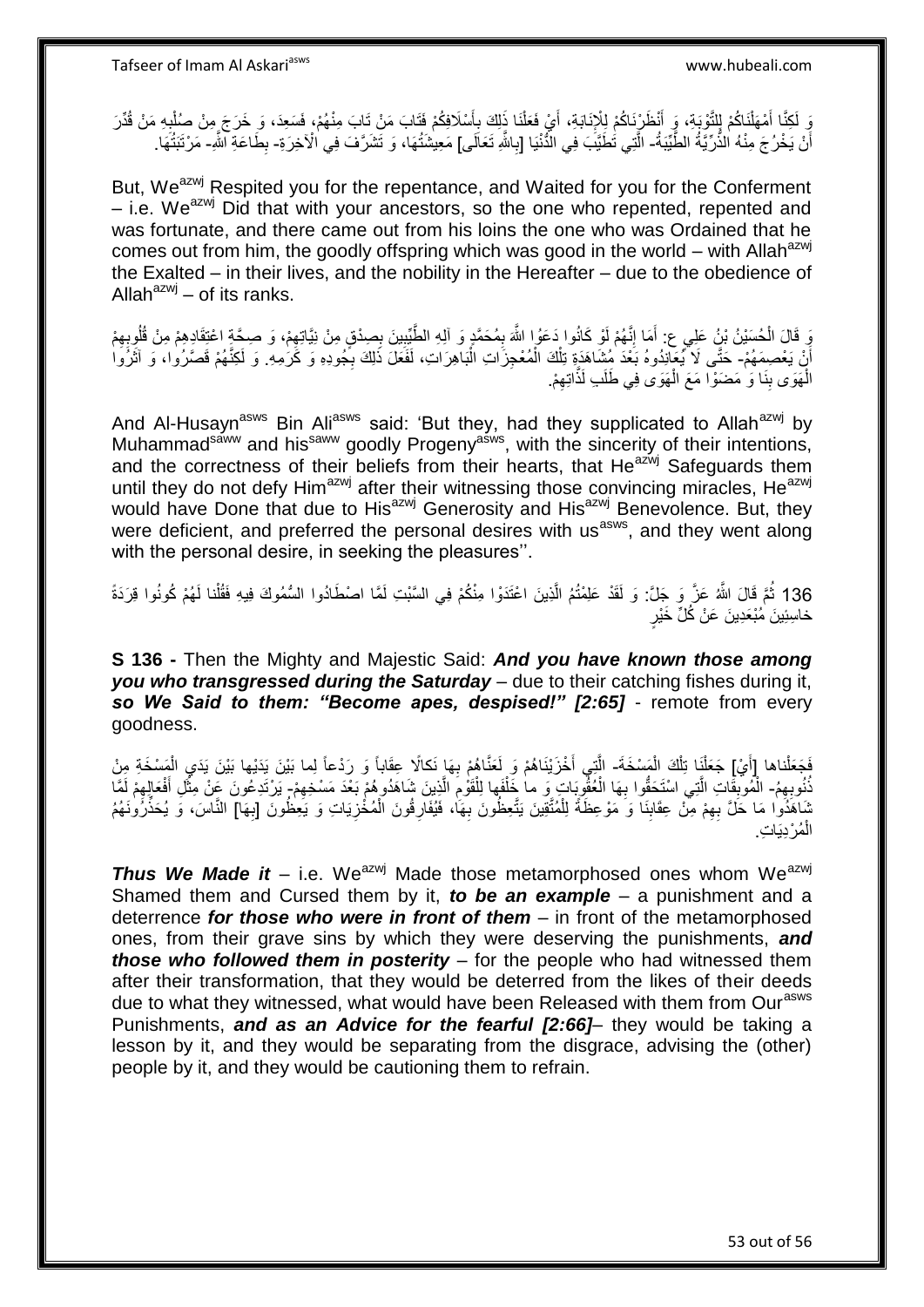#### **[قِصَةُ أَصْحَابِ السَّبْتِ:] َ**

### **Story of the companions of the Saturday (Sabbath)**

ِ قَالَ عَلِيُّ بْنُ الْجُسَيْنِ عِ: كَانَ هَؤُلاءِ قَوْماً يَسْكُنُونَ عَلَى شَاطِئٍ بَحْرٍ، نَهَاهُمُ اللَّهُ وَ أَنْبِيَاؤُهُ عَنِ اصْطِيَادِ السَّمَكِ فِي يَوْمِ<br>نَدَ يَقُلُّ عَلَيُّ بَنُ الْجُسَيْنِ عِ: كَانَ هَؤُلاء ْ ِ ِ َ الْسَّنْتِ. فَتَوَصَّلُوا إِلَى جِبِلَّةٍ لِيُحِلُّوا بِهَا لِأَنْفُسِهِمْ مَا حَرَّمَ اللَّهُ، فَخَذُوا أَخَادِّيدَ وَ عَمِلُوا طُرُقاً تُؤَدِّي إَلَى حِيَاضٍ، يَتَهَيَّأُ لِلْحِيتَانِ َ ِ ِ  $\frac{1}{2}$ ْ ُ ِ الدُّخُولُ فِيهَا مِنْ تِلْكَ الطُّرُوْ، وَ لَا يَتَهَيَّأُ لَهَا الْخُرُوجُ إِذَا هَمَّتْ بِالرُّجُوعِ [مِنْهَا إِلَى اللُّجَجِ]. ِ ُّ ِ ِ **∶** لَ ا<br>ا ْ

And Ali<sup>asws</sup> Bin Al-Husayn<sup>asws</sup> said: 'They were a people who were settled upon the shore of a sea. Allah<sup>azwj</sup> and His<sup>azwj</sup> Prophets<sup>as</sup> had forbidden them from catching the fish during the day of Saturday. So they arrived to a ploy in order to permit by it for themselves what Allah<sup>azwj</sup> had Prohibited. They dug up grooves and worked out a path to lead to ditches, to receive the fishes to enter into these from that path, and did not prepare a way-out for these, when they thought of getting out from it to the deep waters.

فَجَاءَتِ الْحِيتَانُ يَوْمَ السَّنْتِ جَارِيَةً عَلَى أَمَانِ اللَّهِ [لَهَا] فَدَخَلَتِ الْأَخَادِيدَ وَ حَصلَتْ فِي الْحِيَاضِ وَ الْغُدْرَانِ. فَلَمَّا كَانَتْ عَشِيَّةُ َ ِ ْ ْ ْ ِ الْبَوْمِ- هَمَّتْ بِالرُّجُوعِ مِنْهَا إِلَىَ اللُّجَجِ لِتَأْمَنَ صَائِدَهَا، فَرَامَتِ الرُّجُوعِ فَلَمْ تَقْدِرْ، وَ أَبْقِيَتْ لَيْلَتَهَا فِي مَكَانٍ يَتَهَيَّأُ أَخْذُهَا [يَوْمَ ُ ْ ِ ُّ  $\frac{1}{2}$ ِ ֘<u>֓</u> َ ُ الْأَخَدِ] بِلَا اصَطِّيَادٍ لِأَسْتِرْسَالَِهَا فِيهِ، وَّ عَجْزِهَا عَنِ الِامْتِنَاعِ لِمَنْعِ الْمَكَانِ لَهَا. ِ ْ ِ ِ **∶** 

So the fishes came on the day of Saturday swimming upon the security of Allah<sup>azwj</sup> for it (Prohibition Order of fishing), and entered the grooves and the ditches. So when it was evening of the day (of Saturday), they thought of returning from it to the deep waters in order to be safe from being hunted. So they desired to return, but were not able, and remained there during the night in a place prepared for their seizure – on the day of Sunday – without the fishing, due to their being lured into it, and their (fishermen's) frustration from the prohibition preventing the placing of these.

فَكَانُواٍ يَأْخُذُونَهَا بَوْمَ الْأَجَدِ، وَ يَقُولُونَ: مَا اصْطَدْنَا يَوْمَ السَّبْتِ، إِنَّمَا اصْطَدْنَا فِي الْأَحَدِ، وَ كَذَبَ أَعْدَاءُ اللَّهِ بَلْ كَانُوا آخِذِينَ ة<br>أ َ ِ لَهَا بِأَخَادِيدِهِمُ- الَّتِي عَمِلُوهَا يَوْمَ السَّبْتِ حَتَّى كَثُرَ مِنْ ذَٰلِكَ مَالُهُمْ وَ ثَرَاؤُهُمْ، وَ تَنَغَّمُوا بِالنِّسَاءِ وَ غَيْرِهِنَّ لِاتَّسَاعِ أَيْدِيهِمْ بِهِ ا<br>استعمال **∶** ِ **∶** َ ا<br>ا ان<br>سالات ه ِ ِ ِ َ

So they used to seize them on the day of Sunday, and they were saying, 'We did not hunt on the day of Saturday, but rather, we hunted during the Sunday', and they lied, enemies of Allah<sup>azwj</sup>. But, they were seizers of these (fishes) by their grooves which they had dug out on the day of Saturday, to the extent that there was an abundance in their wealth and their prosperities, and they enjoyed with the women and others things due to the capacity of their hands with it.

وَ كَانُوا فِي الْمَدِينَةِ نَيِّفاً وَ ثَمَانِينَ أَلْفاً، فَعَلَ هَذَا مِنْهُمْ سَنْعُونَ أَلْفاً، وَ أَنْكَرَ عَلَيْهِمُ الْبَاقُونَ، كَمَا قَصَّ اللَّهُ تَعَالَى وَ سُنَلْهُمْ عَنِ ْ َ ْ َ ْ َ ٌٔ فی ْ الْقَرْيَةِ الَّتِيِّ كانَتْ حاضِرَةَ الْبَحْرِ الْآيَةَ. وَ ذَلِكَ أَنَّ طَائِفَةً مِنْهُمْ وَعَظُوهُمْ وَ رَكَبُرُوهُمْ، وَ مِنْ عَذَابِ اللَّهِ خَوَّفُوهُمْ، وَ مِنَ ِ ْ ه ْ َ انْتِقَامِهِ وَ شَّدِيدِ بَأْسِهِ حَذَّرُوهُمْ، فَأَجَابُوهُمْ عَنْ وَعْظِهِمْ لِمَ تَعِظُونَ قَوْماً اللَّهُ مُهْلِكُهُمْ بِذُنُوبِهِمْ هَلَاكَ الِاصْطِلَامِ أَوْ مُعَذِّبُهُمْ عَذاباً ِ َ **ٔ** ِ ِ َ َتِديداً

And they were in the city of Naifa, eighty thousand. Seventy thousands of them did this deed, and the remainder denied upon them, just as Allah<sup>azwj</sup> the Exalted has Related their story *And ask them about the town which was present by the sea [7:163]* - the Verse. And that is, a group of them advised them and rebuked them, and scared them from the Punishment of Allah<sup>azwj</sup>, and from His<sup>azwj</sup> Vengeance, and cautioned them of the intensity of its evil. But, they answered them about their advice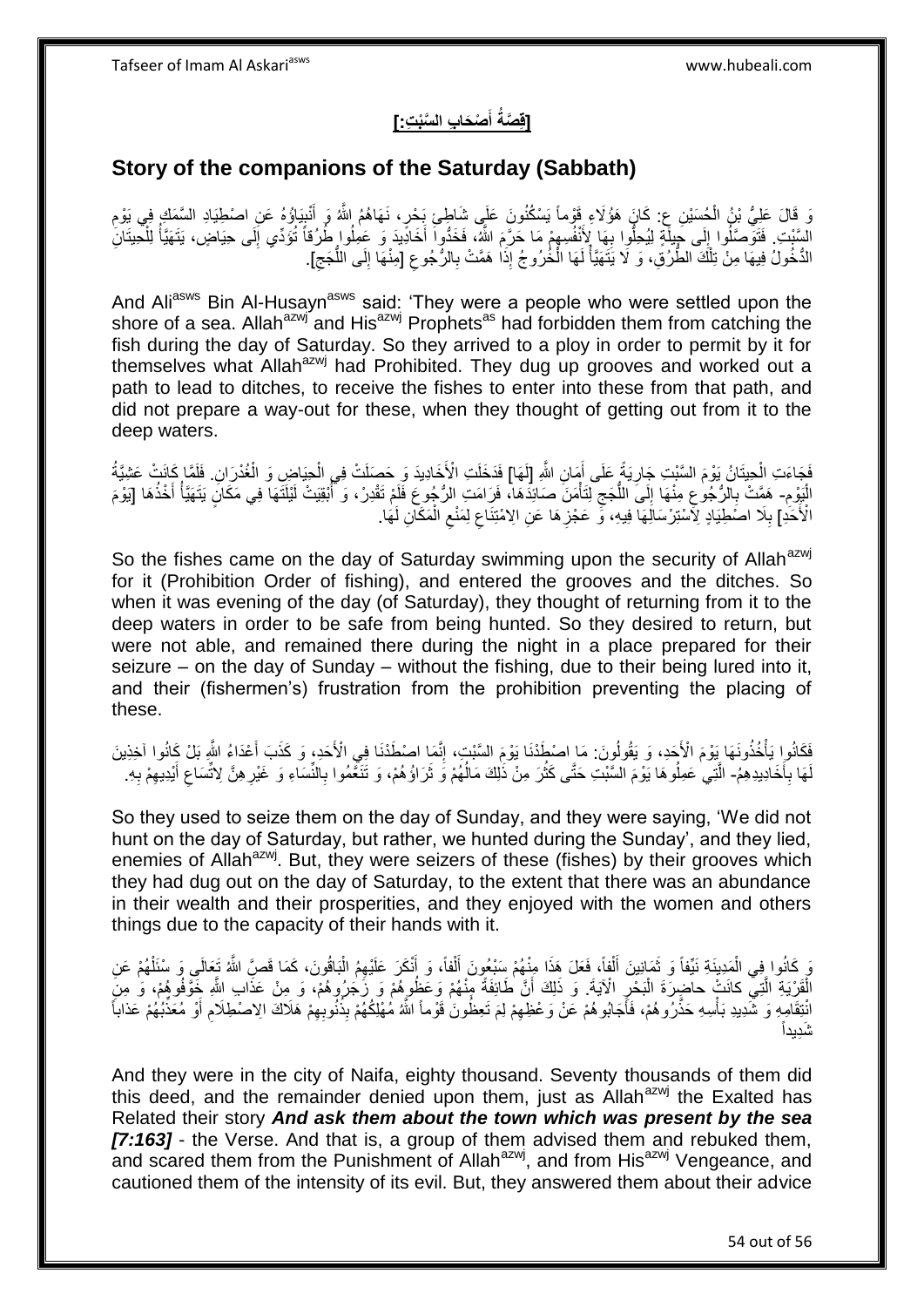*Why are you advising a people whom Allah will be Destroying [7:164] – due to* their sins, the uprooting destruction, *or Punish them with a severe Punishment? [7:164]*'.

فَأَجَابُوا الْقَائِلِينَ لَهُمْ هَذَا: مَعْذِرَةً إِلَي رَبِّكُمْ [هَذَا الْقَوْلُ مِنَّا لَهُمْ مَعْذِرَةٌ إِلَى رَبِّكُمْ] إِذْ كَلَّفَنَا الْأَمْرَ بِالْمَعْرُوفِ وَ النَّهْيَ عَنِ<br>فَإِنَّهُ وَاللَّهَ وَاللَّهُ عَنَا ∣∣<br>∶ ْ َ ْ ِ ْ ِ ه **ٔ** ِ الْمُنْكَرِ، فَنَحْنُ نَنْهَى عَنِ الْمُنْكَرِ - لِيَعْلَمَ رَبُّنَا مُخَالَفَتَنَا لَهُمْ، وَ كَرَاهَتَنَا لِفِعْلِهِمْ. ْ ِ ْ ِ

So, they speakers replied to them, '*This is an excuse to your Lord [7:164]* – these words from us to them are an excuse to your Lord<sup>azwj</sup> – when we are encumbered with enjoining the good and forbidding from the evil. Thus, we are forbidding from the evil, for our Lord<sup>azwj</sup> to Know of our opposition to them, and our abhorrence to their deeds.

> قَالُوا: وَ لَعَلَّهُمْ يَتَّقُونَ وَ نَعِظُهُمْ أَيْضاً- لَعَلَّهُمْ تَنْجَعُ فِيهِمُ الْمَوَاعِظُ، فَيَتَّقُوا هَذِهِ الْمُوبِقَةَ، وَ يَحْذَرُوا عُقُوبَتَهَا. ه َ ه ْ ْ

They said: *And perhaps they would be fearing [7:164]* – And we are advising them as well, perhaps the advice would be effective among them, so they would be fearing these grave sins and be cautious of its consequential punishment.

لَّا اللَّهُ عَزَّ وَ جَلَّ: فَلَمَّا عَتَوْا حَادُّوا وَ أَعْرَضُوا وَ تَكَبَّرُوا عَنْ قَبُولِهِمُ الزَّجْرَ عَنْ ما نُهُوا عَنْهُ قُلْنا لَهُمْ كُونُوا قِرَدَةً خاسِئِينَ َ ْ مُبْعَدِينَ عَنِ الْخَيْرِ ، مُقْصَيْنَ ِ ْ

Allah<sup>azwj</sup> Mighty and Majestic Said: "So when they were insolent [7:166] - They deviated, and turned away, and were arrogant about their acceptance of the rebuke *from what We had Forbidden from it, We Said to them: "Become apes, despised!" [7:166]* – banished from the goodness, short'.

قَالَ فَلَمَّا نَظَرَ الْعَشَرَةُ الْآلَافِ وَ النَّيِّفُ- أَنَّ السَّبْعِينَ أَلْفاً لَا يَقْبَلُونَ مَوَاعِظَهُمْ، وَ لِا يَحْفِلُونَ بِتَخْوِيفِهِمْ إِيَّاهُمْ وَ تَحْذِيرِهِمْ لَهُمْ، ْ ا<br>ا ْ َ َ ِ ון<br>≀ ِ ِ ِ اعْتَزَلُوهُمْ إِلَى قَرْيَةٍ أُخْرَى قَرِيبَةٍ مِنْ قَرْيَتِهِمْ وَ قَالُوا: نَكْرَهُ أَنْ يَنْزِلَ بِهِمْ عَذَابُ اللَّهِ وَ نَحْنُ فِيَ خِلَالِهِمْ. ِ **∶** ا<br>ا  $\frac{1}{2}$ ِ ِ اُ ِ

He<sup>asws</sup> said: 'So when the ten thousand and more looked at the seventy thousand that they were neither accepting their advice, nor were they concerned of their scaring them and cautioning to them, they isolated from them to a another town nearby from their town, and they said, 'We dislike it that a Punishment of Allah<sup>azwj</sup> would descend with them and we would be in their midst'.

فَأَمْسَوْا لَيْلَةً، فَمَسَخَهُمُ اللَّهُ تَعَالَى كُلَّهُمْ قِرَدَةً [خَاسِئِينَ]، وَ بَقِيَ بَإِبُ الْمَدِينَةِ مُغْلَقاً لَا يَخْرُجُ مِنْهُ أَحَدٌ [وَ لَا يَدْخُلُهُ أَحَدٌ]. وَ ه َ َ ُ َ ُّ َسَامَعَ بِذَلِكَ أَهْلُ الْقُرَى فَقَصَدُوهُمْ، وَ تَسَنَّمُوا حِيطَانَ الْبَلَدِ، فَاطْلَعُوا عَلَيْهِمْ فَإِذَا هُمْ كُلُّهُمْ رِجَالُهُمْ وَ تِسَاؤُهُمْ قِرَدَةٌ- يَمُوجُ ِ ْ ْ َ ُ **∶** بَعْضُهُمْ فِي بَعْضٍ- يَعْرِ فِ مُؤُلَاءِ النَّاطِرُونَ مَعَارِفَهُمْ وَ قَرَابَاتِهِمْ وَ خُلَطَاءَهُمْ، يَقُولُ الْمُطَّلِعُ لِبَعْضِهِمْ. أَنْتَ فُلَانٌ أَنْتَ فُلَانَةٌ َ ِ ْ ِ ِ ِ َ فَتَدْمَعُ عَيْنُهُ، وَ يُومِئُ بِرَأْسِهِ (بِلَا، أَوْ نَعَمْ). َ ِ ِ

So, they left the night before, and Allah<sup>azwj</sup> the Exalted Transformed all of them as apes – despised – and the gate of the city remained locked, no one coming out from it nor anyone entering into it. And the people of the town came to hear about that, so they went over and climbed over the wall of the town, and noticed them, that all of them, their men and their women were apes waving to each other. These onlookers recognised their known ones, and their relatives, and the ones who used to mingle with them. The onlookers said to one of them, 'Are you so and so? Are you so and so?' So, his eyes filled up with tears, and he gestured with his head (with 'yes', or 'no').